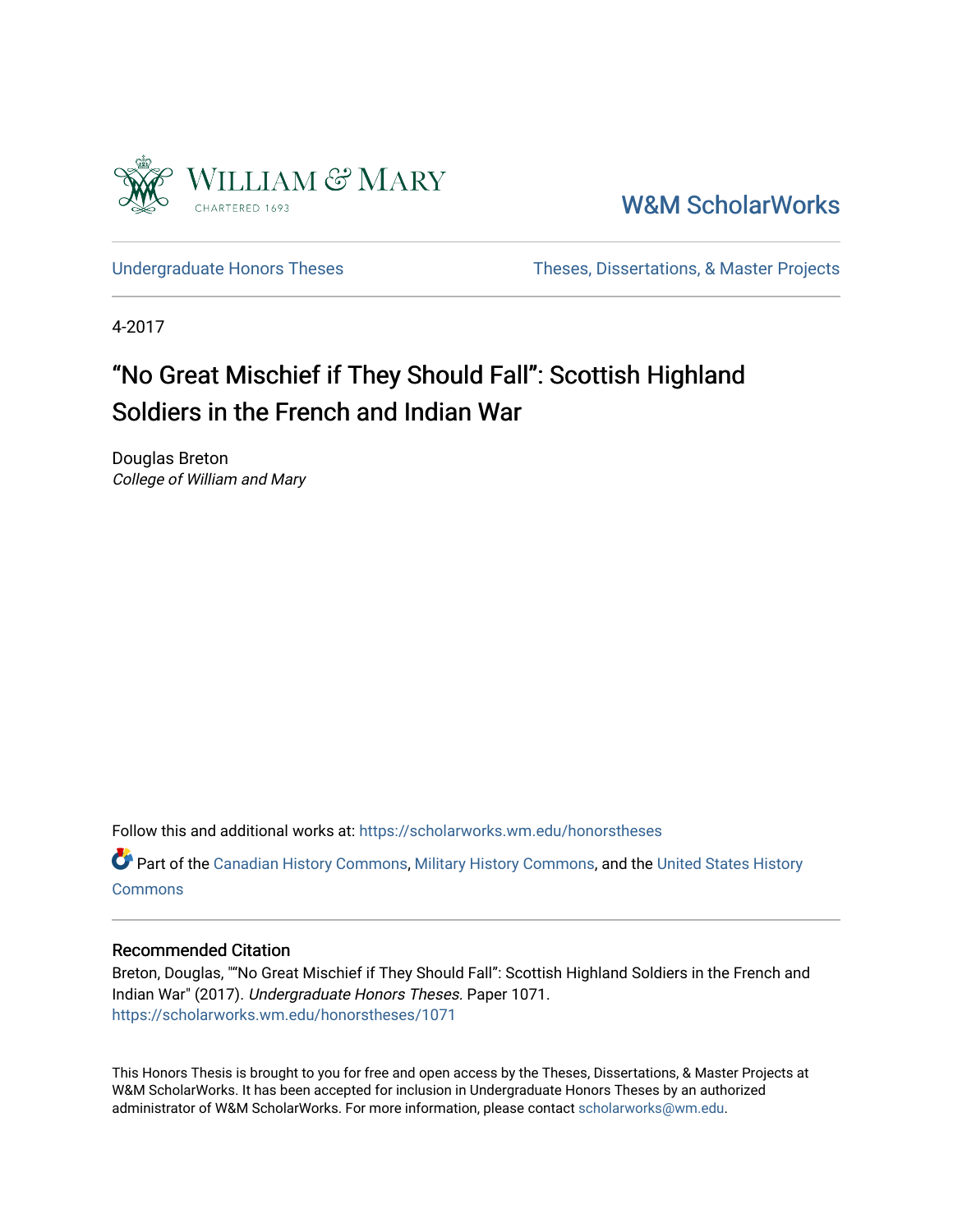# **"No Great Mischief if They Should Fall": Scottish Highland Soldiers in the French and Indian War**

A thesis submitted in partial fulfillment of the requirement for the degree of Bachelor of Arts in History from The College of William and Mary

By

Douglas Breton

Accepted for \_\_\_\_\_\_\_\_\_\_\_\_\_\_\_\_\_\_\_\_\_\_\_\_\_\_\_\_\_\_\_\_\_\_\_

 $\overline{\phantom{a}}$ 

(Honors, High Honors, Highest Honors)

\_\_\_\_\_\_\_\_\_\_\_\_\_\_\_\_\_\_\_\_\_\_\_\_\_\_\_\_\_\_\_\_\_\_\_\_\_\_\_\_

\_\_\_\_\_\_\_\_\_\_\_\_\_\_\_\_\_\_\_\_\_\_\_\_\_\_\_\_\_\_\_\_\_\_\_\_\_\_\_\_

\_\_\_\_\_\_\_\_\_\_\_\_\_\_\_\_\_\_\_\_\_\_\_\_\_\_\_\_\_\_\_\_\_\_\_\_\_\_\_\_

Julie Richter, Director

Paul Mapp

Giulia Pacini

Williamsburg, VA April 27, 2017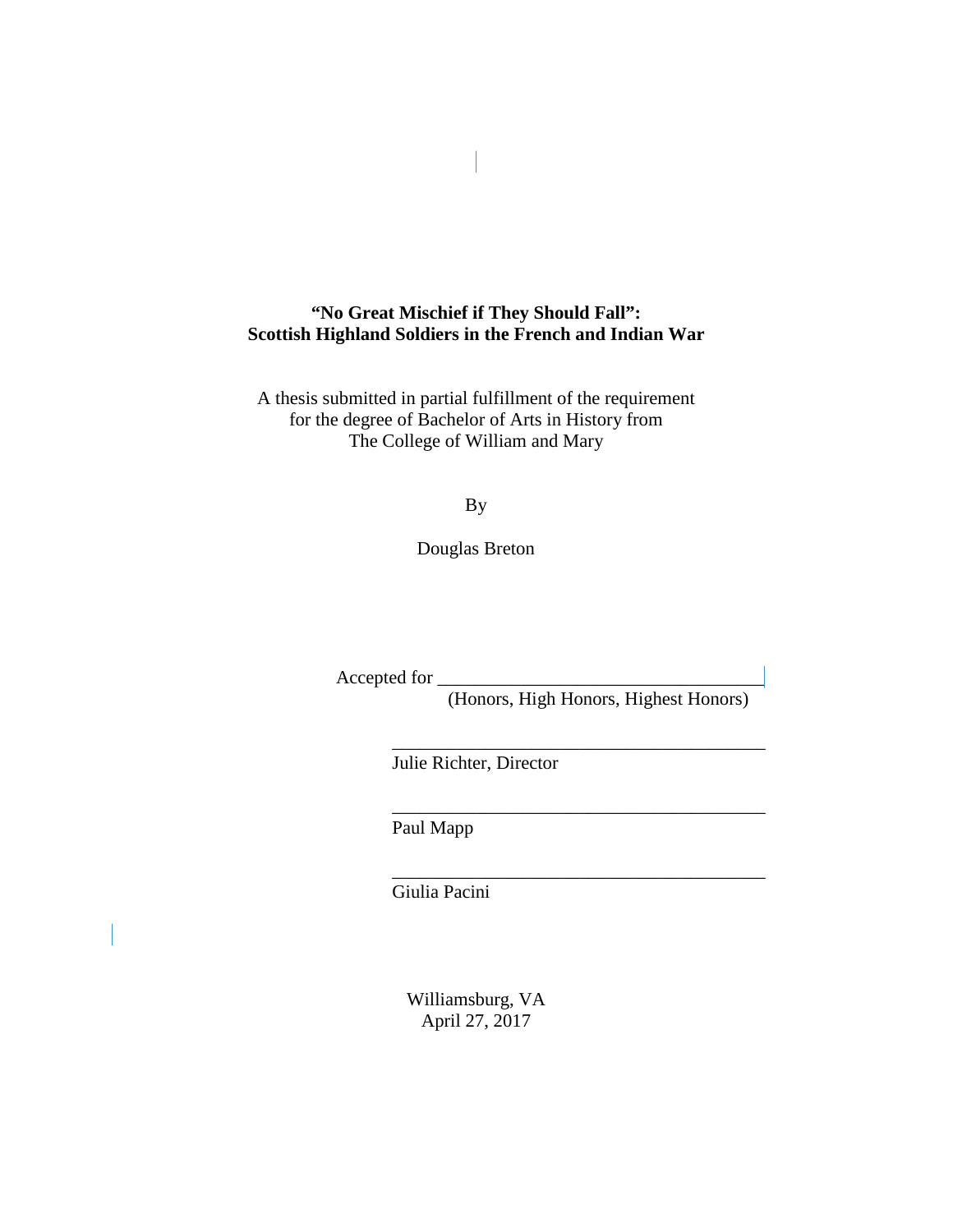# **Contents**

| Acknowledgements | 1              |
|------------------|----------------|
| Introduction     | $\overline{2}$ |
| Chapter I        | 7              |
| Chapter II       | 31             |
| Epilogue         | 81             |
| Bibliography     | 99             |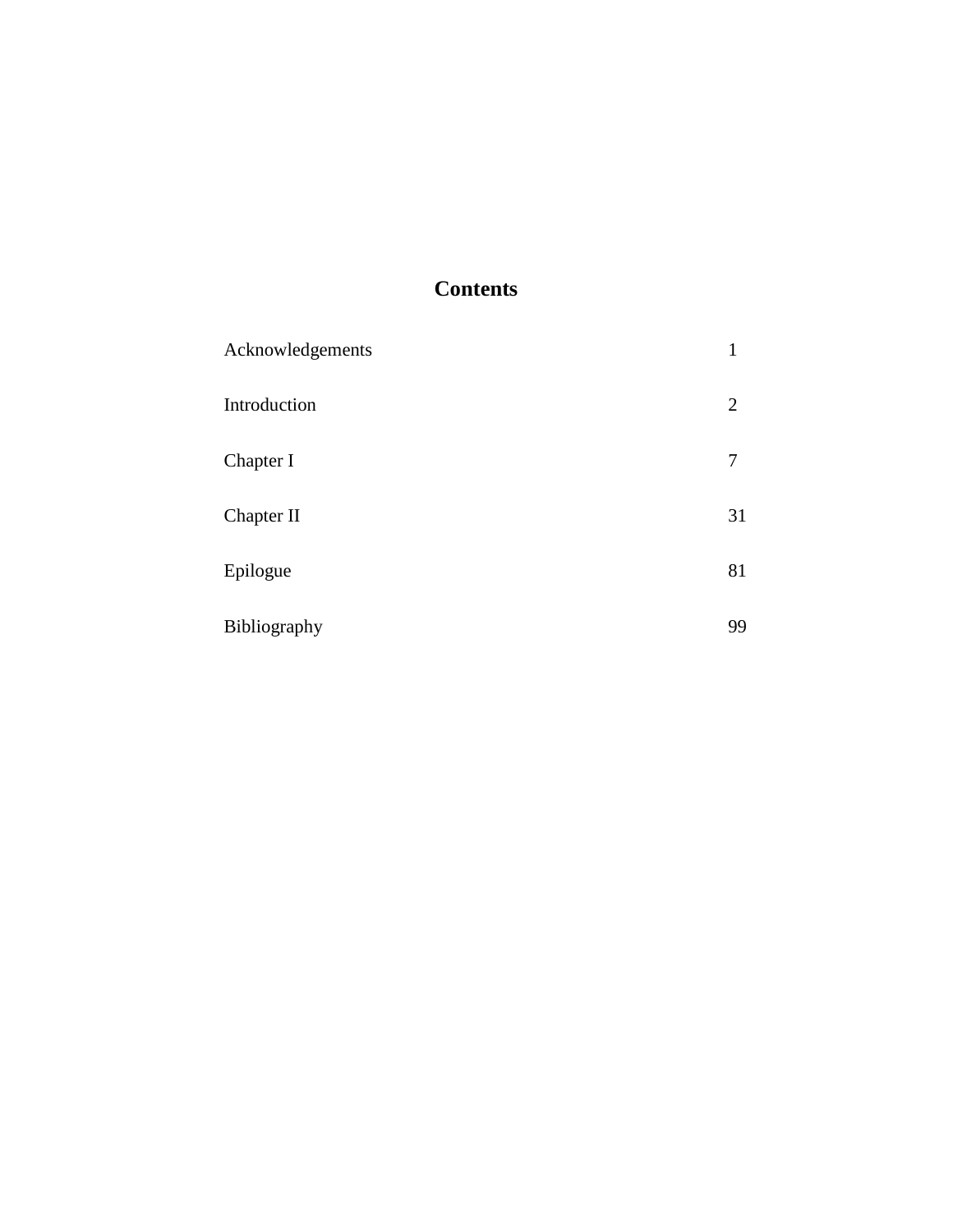#### **Acknowledgements**

At times, writing this honors thesis felt every bit as difficult as forming the Highland regiments themselves. Unlike William Pitt the Elder, I will not attempt to take all the credit for the success of this project. Many individuals assisted me during the eighteen months that I researched and wrote this thesis, and so I feel it is only fitting to express my thanks to them now.

First I would like to thank Professor David Corlett for serving as my advisor throughout this endeavor. I relied on his critique, research suggestions, and general guidance at every stage of this project. Even after moving to Arizona, he continued to correspond with me through weekly Skype meetings. I cannot express how thankful I am that he took time out of his schedule to continue doing this. I could not have written this thesis without him.

I also wish to thank Professors Julie Richter, Paul Mapp, and Giulia Pacini for agreeing to serve as members of my committee. In particular I want to thank Professor Richter for helping me through the official components of the honors thesis even as she continued to mentor her own advisees. I am also quite appreciative that Professor Mapp helped me to find sources in my first semester of work and that Professor Pacini asked such challenging questions after the colloquium. All helped me quite a bit to formulate a much stronger argument for my thesis and made my defense both challenging and enjoyable.

My family has been very supportive of me through this project, even to the point of taking me up to Québec so that I could do research at the Bibliothèque et Archives nationales du Québec (and so that I could continue to practice my French.) Words cannot describe how much I am indebted to them for all they have done to get me to this point.

Lastly, I want to thank everyone who came to my thesis defense, including Kimberly Renner, my dad, and my friends in the Baptist Collegiate Ministries at William and Mary. I was surprised by how many of them showed up and humbled by it as well. Additionally, for those who could not come but still offered up prayers and words of support, I wish to say that I really appreciated them. They definitely helped me to get through the very difficult final stage of this project.

To everyone, *tapadh leibh.* Thank you.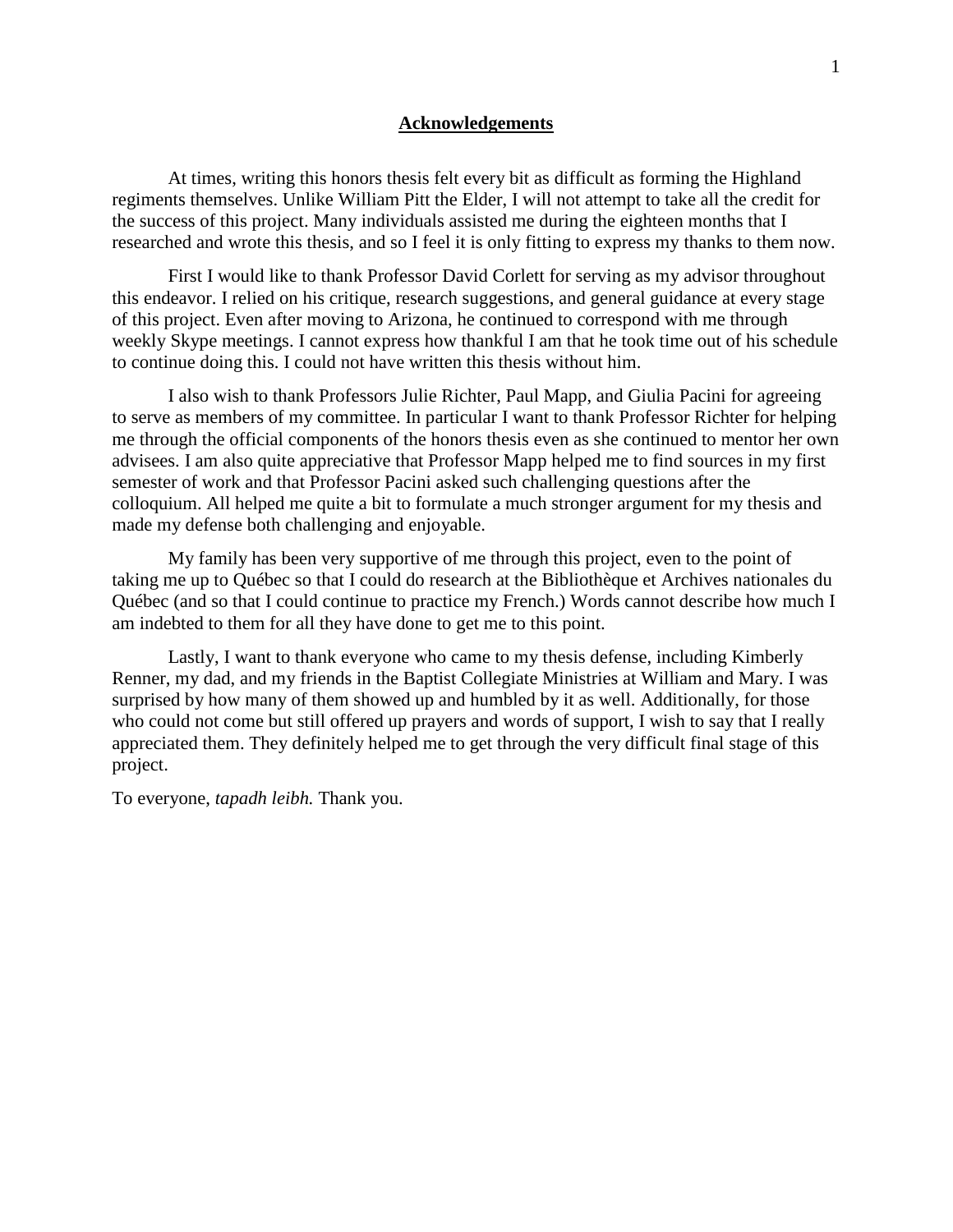## Introduction

In the autumn of 1775, the American General Benedict Arnold led an expedition of around 1,200 soldiers from Pennsylvania, Virginia, and New England through the wilderness of northern Maine toward the city of Québec. His plan was to attack the city and divert the British forces away from Montréal, which the American General Montgomery would then attack. For about a month, the men paddled and portaged up the Kennebec River, losing a great deal of powder and food in their leaky boats. They lost many more supplies when one of Arnold's subordinates, Lieutenant Enos, elected to return to Brunswick, Maine along with 450 of the soldiers. The resulting lack of rations posed an acute problem when the corps reached the all too fittingly named Dead River. There many of them became sick and died from tainted water and malnutrition. Nevertheless, those who survived the ordeal were able to cross the border into Québec. In almost every settlement, the men received warm welcomes and supplies from the French population. Despite having dwindled to only 500 malnourished men, the column was in fairly high spirits. Undoubtedly, by the time Arnold reached the Plains of Abraham just outside of the city, he must have felt confident that Québec would once again be conquered.<sup>[1](#page-4-0)</sup>

If Arnold had known the state of things on the Canadian side, he probably would have been even more sanguine. Sir Guy Carleton, Governor of Canada and commander of British forces within the province, had actually known about the planned invasion since May 20, 1775. Unfortunately, he was helpless to stop it. His forces consisted of less than 600 men fit for duty, and these were scattered throughout the province. With one American column advancing on Montréal and the other pushing for Québec, Carleton had to quickly come up with more soldiers.

<span id="page-4-0"></span><sup>1</sup> George F. G. Stanley, *Canada Invaded*, 1775-1776 (Toronto: Hakkert, 1973), 71-79.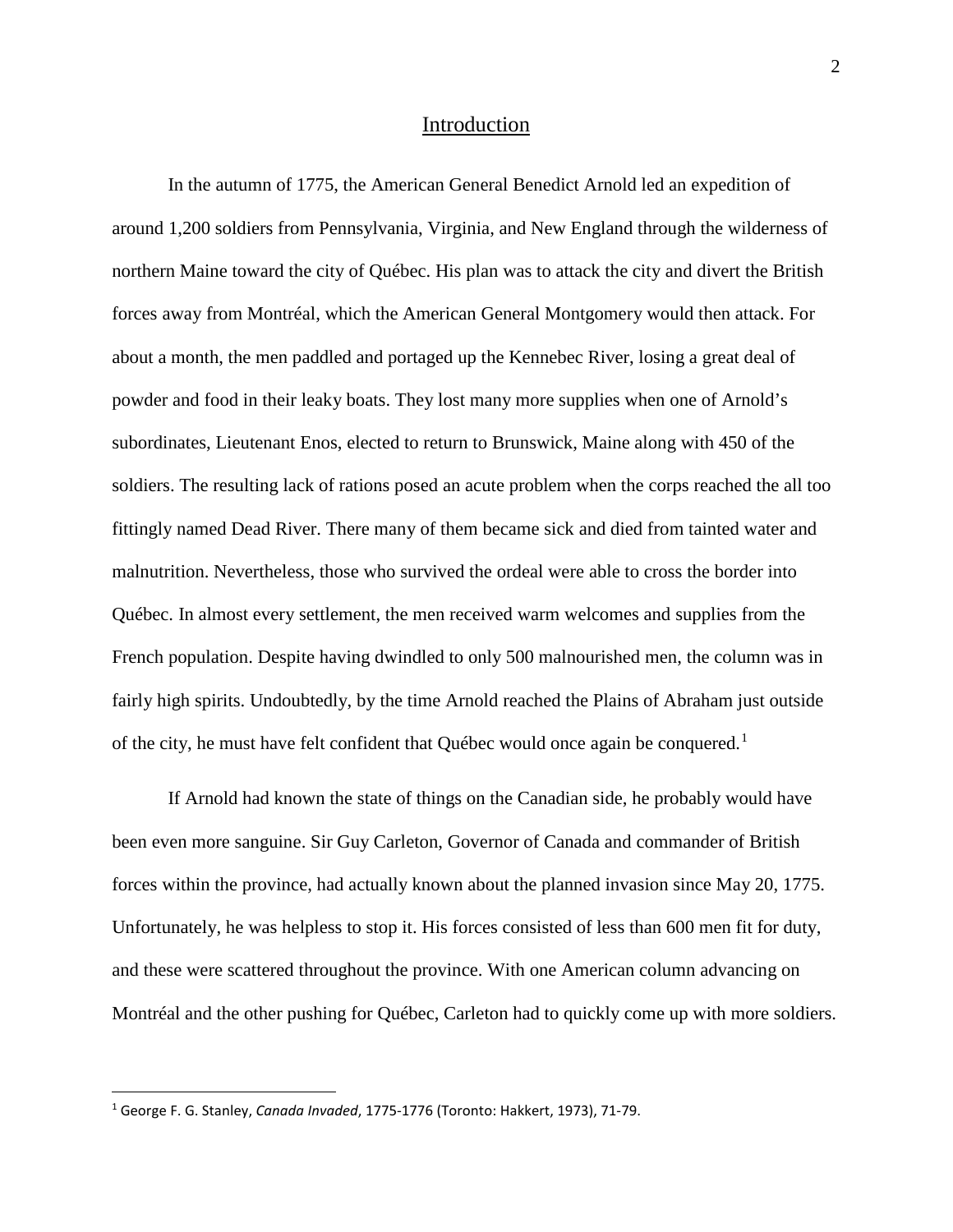Initially, General Carleton proposed reviving the old Canadian militia system that the French had used to great effect throughout the Seven Years' War. It was an excellent idea, but it was poorly executed. Carleton's innate elitism caused him to give commissions only to Canadian seigneurs and other members of the gentry. These he instructed to return home and recruit men from their parishes. When they attempted to do so, they repeatedly encountered stiff resistance. Some were even chased out by their own tenants. The British conquest of Québec had occurred only fifteen years before, and most of the inhabitants were unwilling to fight in the service of their former enemies. Even the British merchants of Montréal and Québec, whom Carleton undoubtedly would have believed to be the most loyal subjects in the province, failed to answer his calls. The Earl of Dartmouth had ordered Carleton to bring 3000 Canadians under arms, but when the militia first mustered in Québec, only seventy merchants and habitants actually turned out. [2](#page-5-0) All around the future of Canada as a British dominion looked bleak.

And yet when Benedict Arnold gazed on Québec's ramparts, he did not see white flags and cheering Québécois. The city was in fact defended, although by a rather unusual group of soldiers. In addition to hastily assembled militiamen there was a regiment of British regulars that was not even a year old. Back in April, as the fervor of Revolution began to grip the thirteen colonies, a Scottish veteran of the Seven Years' War named Allan Maclean of Torloisk received permission from King George III to recruit a regiment to assist in the defense of his majesty's territory and suppress the rebellion. Although many regiments were being created at that time, this one was different from all others because it was formed in the Americas using Highland

<span id="page-5-0"></span><sup>2</sup> Stanley, 29-31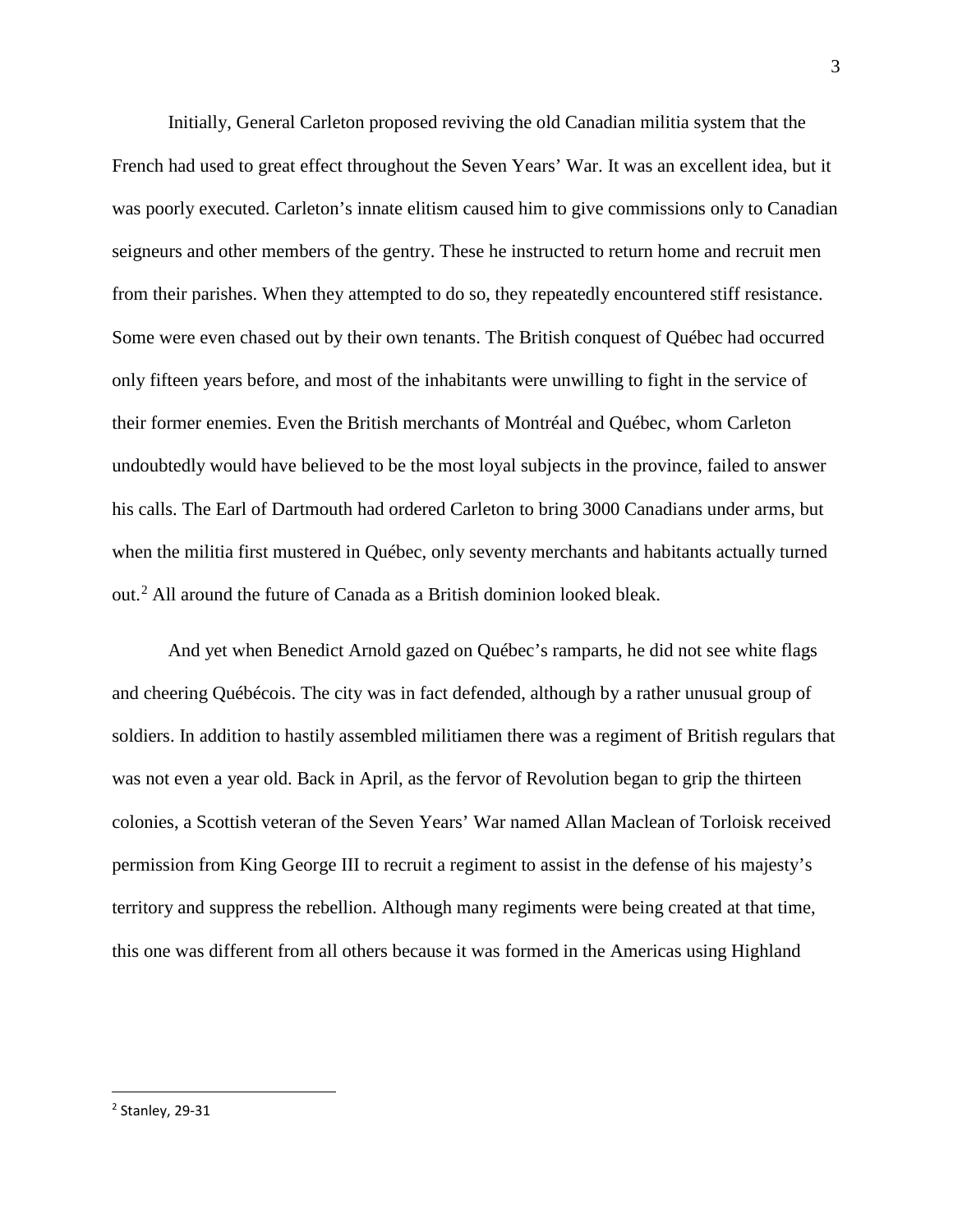colonists. The name of the regiment thus came to be known as the 84<sup>th</sup> Royal Highland Emigrants. $3$ 

In the years following the end of the French and Indian War, a number of Highlanders settled in the Nova Scotia, North Carolina, New York's Mohawk Valley, and the former French lands in Canada. Many of these came because they had lost their lands in the first stages of the Highland Clearances. However, many others had actually come over during the war itself as soldiers in the  $78<sup>th</sup>$  Fraser Highlanders and the  $42<sup>nd</sup>$  Black Watch. They settled on the land they had received as payment for their service and formed the first British enclaves in former French territory. As soon as the American rebellion began, Allan Maclean turned to them to once again take up arms for their king. Although initially small, the regiment was a tremendous boon to Carleton's meager forces. Whereas many of Arnold's officers had never seen combat before, three captains in the  $84<sup>th</sup> - John Nairne$ , Malcolm Fraser, and Alexander Fraser – had all fought in the 78<sup>th</sup> at the last Battle of Québec.<sup>[4](#page-6-1)</sup> These experienced men would form the backbone of Québec's defenses and keep the city firmly in British hands.

After spending several weeks encamped on the Plains of Abraham in a deadlock, Arnold's forces received support from Montgomery's column, fresh from victory at Montréal. Knowing their light artillery could not breach Québec's walls, the two commanders decided to engage in a full-on assault. On December 31, in the cover of night and a driving snowstorm, the Americans rounded Cape Diamond and attacked Québec from the Lower Town. From the beginning though, their attack was doomed to fail. Captain Malcolm Fraser of the 84<sup>th</sup> Highlanders, himself a veteran of the French and Indian War, spotted the beginnings of the

<span id="page-6-0"></span><sup>&</sup>lt;sup>3</sup> Stanley, 31

<span id="page-6-1"></span><sup>4</sup> J.P. MacLean, *Settlements of Scotch Highlanders in America.* (Glasgow: John Mackay, 1900.)*,* 311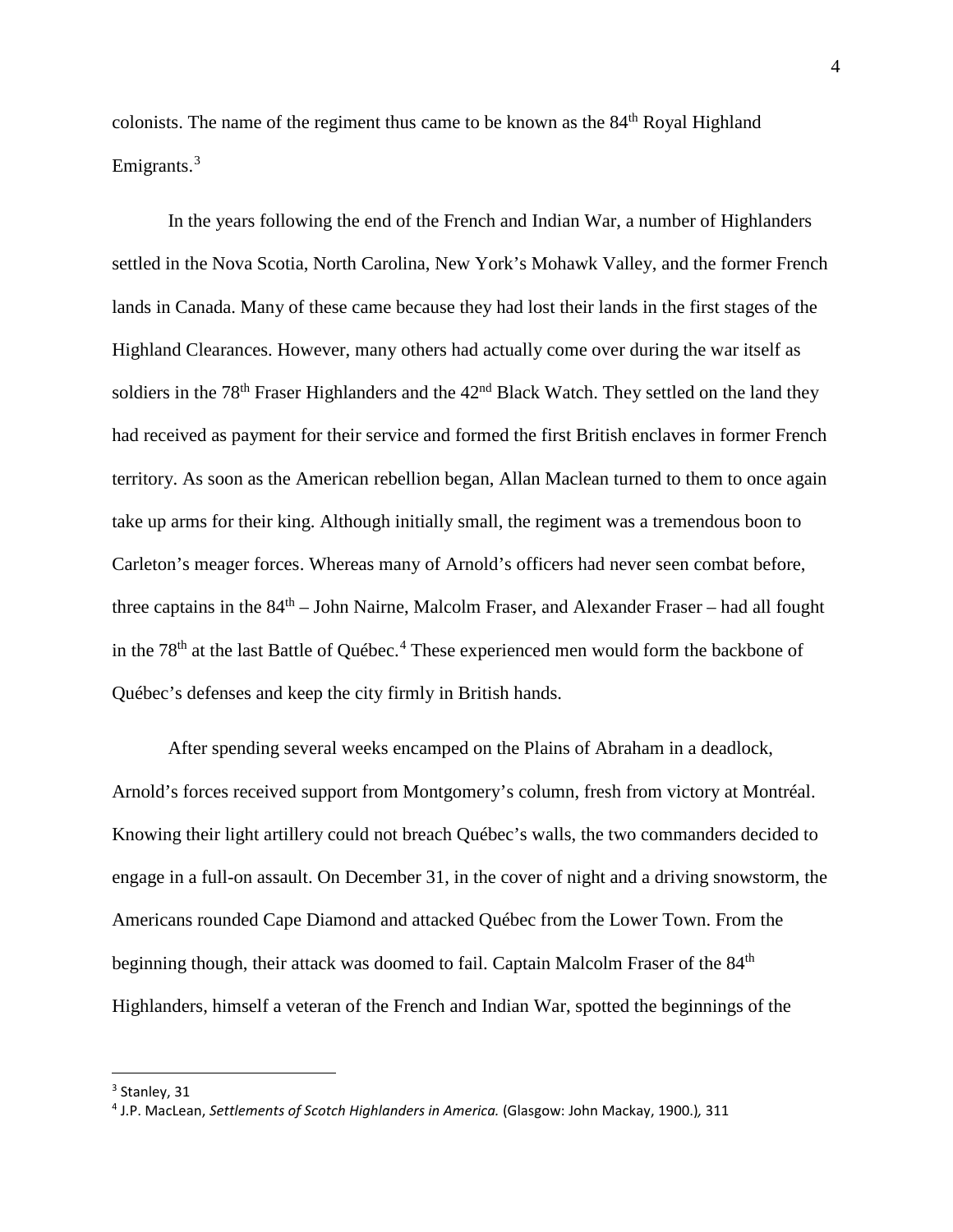onslaught and warned the rest of the garrison. As Montgomery's men advanced on the first barricade, grape and canister shot cut through their ranks. Montgomery was killed, and the rest of the men fell back. Elsewhere, Arnold and Daniel Morgan ran into a company of Highland Emigrants under Captain John Nairne, another veteran of Fraser's. The Highlanders forced many of them to surrender, including Daniel Morgan. Because of them, the city of Québec was safe.<sup>[5](#page-7-0)</sup>

 $*$   $*$ 

Scottish Highland soldiers, dressed in their kilts and bonnets, are among the most recognizable and romanticized symbols of Great Britain. Yet this romance belies the true story of the Highland soldier in the British Army, and the reality is not nearly as pleasant as the myth. Although now a common feature of military parades around the world, prior to 1757 Great Britain did not use Highland regiments on a large scale. In fact, the suggestion of creating them would have met with scorn and ire. To many the Highland Scots were barbarians who lived by the sword and resisted practically every attempt to bring civilization to them. The only Highland regiment that existed prior to 1757, the Black Watch, was created using the men from the most loyal clans to police the Highlands and try to bring about a semblance of order. The soldiers who served in the Black Watch believed this was their only duty and resisted attempts to use them like any other line regiment. Likewise, a plurality of Englishmen and Lowland Scots continued to regard all Highlanders potential traitors, an attitude which seemed to be confirmed in the 1745 Jacobite Rebellion. For a time the Highlanders gained a number of surprising victories which showcased in the eyes of southern Britons the advantages of their undisciplined nature. But at the

<span id="page-7-0"></span><sup>5</sup> Stanley*,* 95-102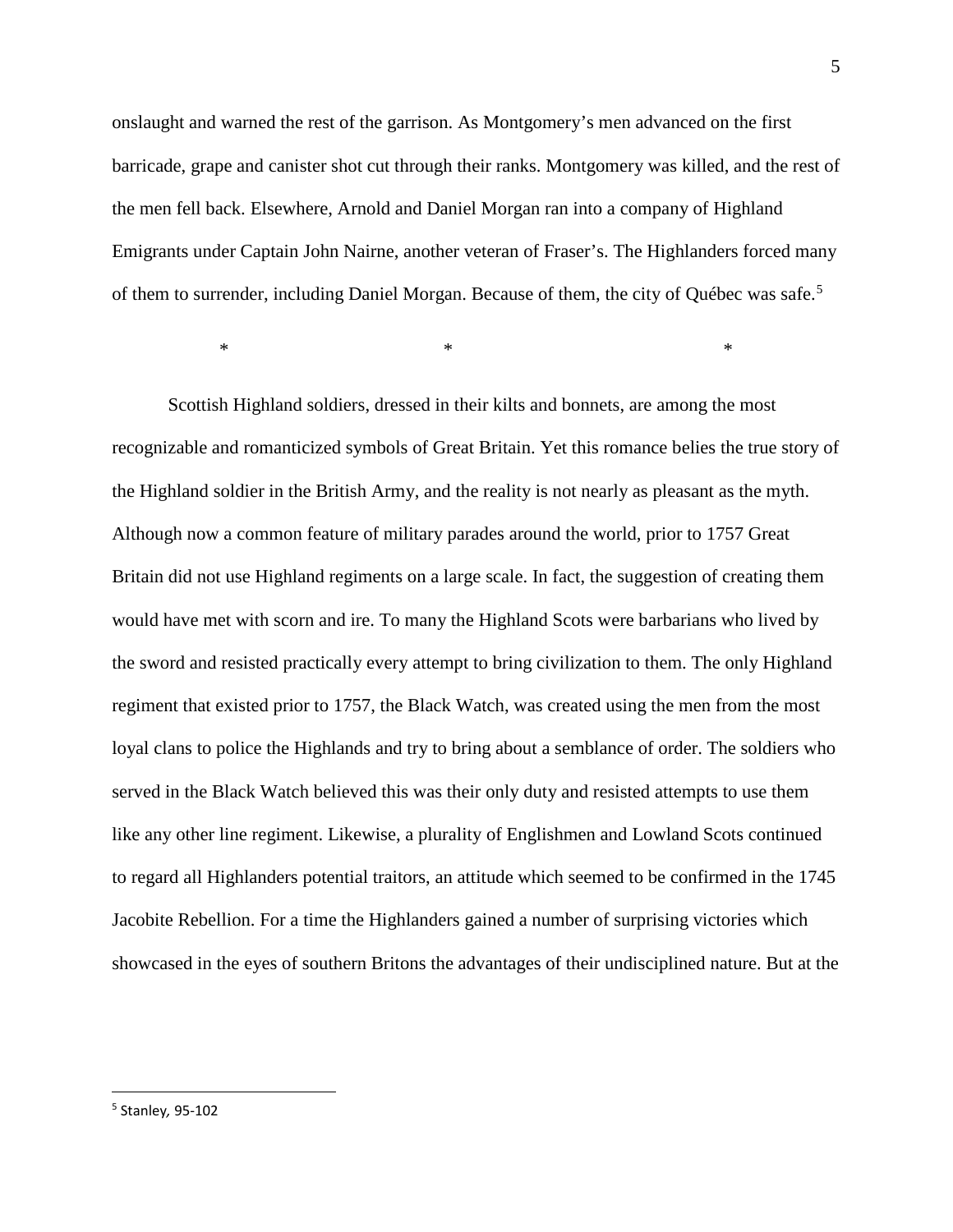Battle of Culloden in 1746, George II's troops soundly defeated the Jacobites and initiated a series of reprisals which destroyed the clan system and devastated the Highlands.

Yet only ten years later, when Britain was engaged in its first global war, the government decided to form two new regiments and enlarge the Black Watch using men from the very same clans that had previously opposed it. More surprising still, recruits turned out by the hundreds, joining the very army that had previously burned and pillaged their homes. The three Highland regiments that were formed or enlarged – Fraser's Highlanders, Montgomery's Highlanders, and the Black Watch – took part in almost every campaign on the North American front. Many times over they distinguished themselves as some of the king's bravest troops. However, this did not come without a price. The casualty figures for these regiments were appalling – well above those of any other regiments. But it was a sacrifice of which their comrades and commanders took note. The deeds of these three regiments convinced the Crown to use Highland regiments in the American Revolution and in each war after that. Many times over these former rebels proved themselves to be among His Majesty's most loyal troops.

The goal of this thesis is to examine how three full-strength regiments came to be recruited from a people that the rest of Great Britain had long despised and recently punished for engaging in a rebellion. Following this it will study the nature of the Highland military experience in North America to analyze how much of a role the three regiments actually played in the campaigns as a whole. In the epilogue it will illustrate the effects the veteran soldiers had on North America following their demobilization. All around this thesis will argue that these rebels turned redcoats played a significant albeit at the time misunderstood role in the French and Indian War.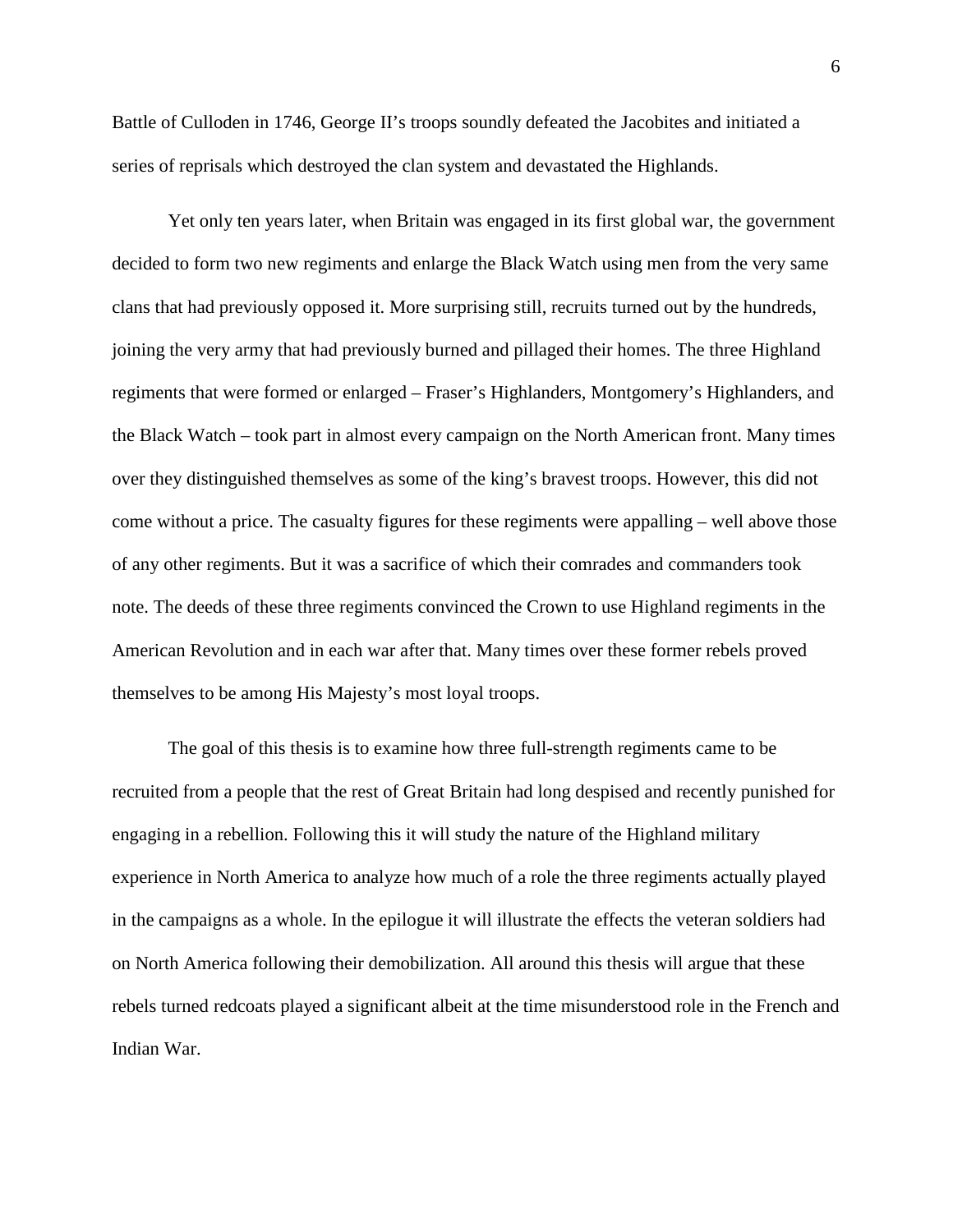# Chapter I

For several centuries the majority of Britons living south of the Grampian Mountains considered the Highlanders a savage and violent people who lived in a continuous state of warfare and resisted the progress of civilization. To some they were a curiosity, the vestiges of Britain's barbaric past which might in time fade away. To others, however, they were a people to be feared and closely monitored. In the eighteenth century the question of how to handle the Highlands became more acute as a result of two events. The 1707 Act of Union formally brought the region under the control of the British government while the 1715 Jacobite Rebellion demonstrated that not all the clans would submit to that authority. The inhabitants remained highly militaristic and were capable of either overthrowing the king's authority or, if given the proper motivation, capable of becoming his greatest supporters. This dual potential for becoming either rebels or redcoats guided British policy in the Highlands throughout the middle of the eighteenth century, ultimately resulting in both the creation of the first Highland regiment in the British line infantry and the Act of Proscription which set about dismantling thousands of years of culture. These in turn later produced the conditions necessary for the creation of the Highland regiments in the French and Indian War.

Highland culture developed as a result of the harsh landscape that surrounded the clans. The soil was poor and unsuitable for large-scale agriculture, meaning the inhabitants had to turn to herding in order to produce enough food to survive. The rugged mountains also separated clans from one another, keeping a unified society from developing. As a result, each glen became to a certain degree a kingdom of its own, with the clan chiefs serving as their kings. And like kingdoms, the clans naturally developed rivalries as they competed with one another for resources. Cattle were vital for survival, so clans had to conduct raids against one another to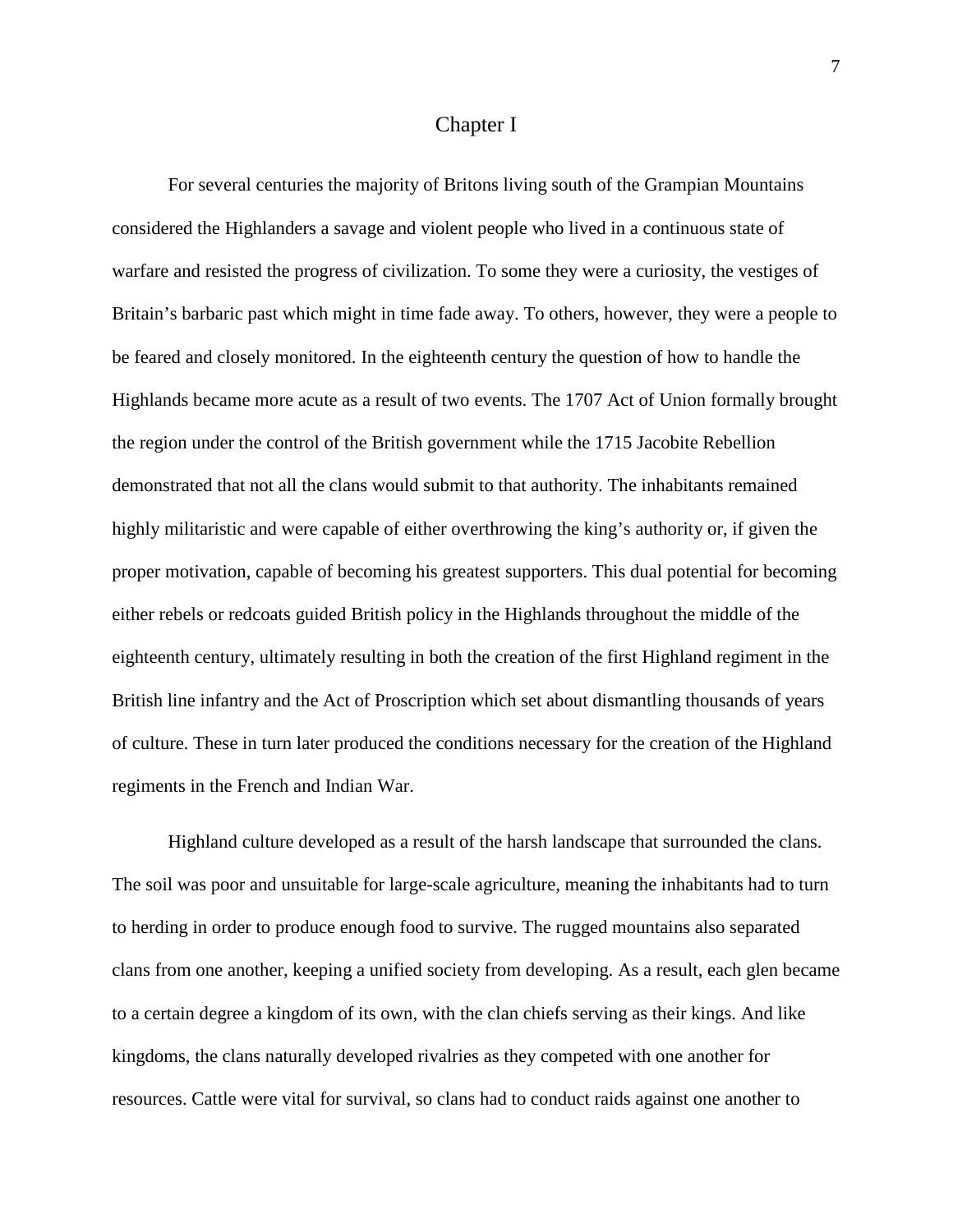acquire more even as they fought to defend those which they already had. Because of their necessity, these raids and counterraids became affairs of honor in the Highland mind. [6](#page-10-0) All men who were able took up arms when summoned to fight in defense of their clan and its reputation. Such times united them around a common goal and identity, strengthening the bonds of the clans. In the opinion of the eighteenth-century English writer Samuel Johnson, "Every man was a soldier, who partook of national confidence, and interested himself in national honour. To lose this spirit, is to lose what no small advantage will compensate."[7](#page-10-1) For this reason, the martial nature of the clan needed to be preserved in some fashion or the clan would devolve into a mere collection of tenants and landlords.

As essential as the Highlanders thought this system and way of life was, the Lowlanders and the English took an entirely different view. According to the Scottish historian John Prebble, the Lowlanders believed that the Highlanders were a constant threat to their safety, and being separated by a two-week long journey, the English, including those in the government, knew very little about them.<sup>[8](#page-10-2)</sup> Those who did attempt to study the Highland way of life often produced biased accounts that focused on its primitive and violent nature. Even more sympathetic observers, such as Duncan Forbes, occasionally did this. Forbes was Lord President of the Court of Session and lived in a house on Culloden Moor, later the site of the Jacobite's final defeat in the 1745 Rebellion. Shortly after that event, Duncan Forbes recognized that change would soon occur and wrote a brief description of Highland life in order to guide the government's policymaking. He began it by characterizing the Highlands through contrasts with the Lowlands. For example, he said that the Highlands were a place "where the natives speak the Irish

<span id="page-10-0"></span><sup>6</sup> John Prebble, *Culloden* (London: Secker & Warburg, 1961.), 37

<span id="page-10-1"></span><sup>7</sup> Samuel Johnson. *Journey to the Western Islands of Scotland*. (London: Penguin, 1984.), 98-99

<span id="page-10-2"></span><sup>8</sup> *Culloden*, 34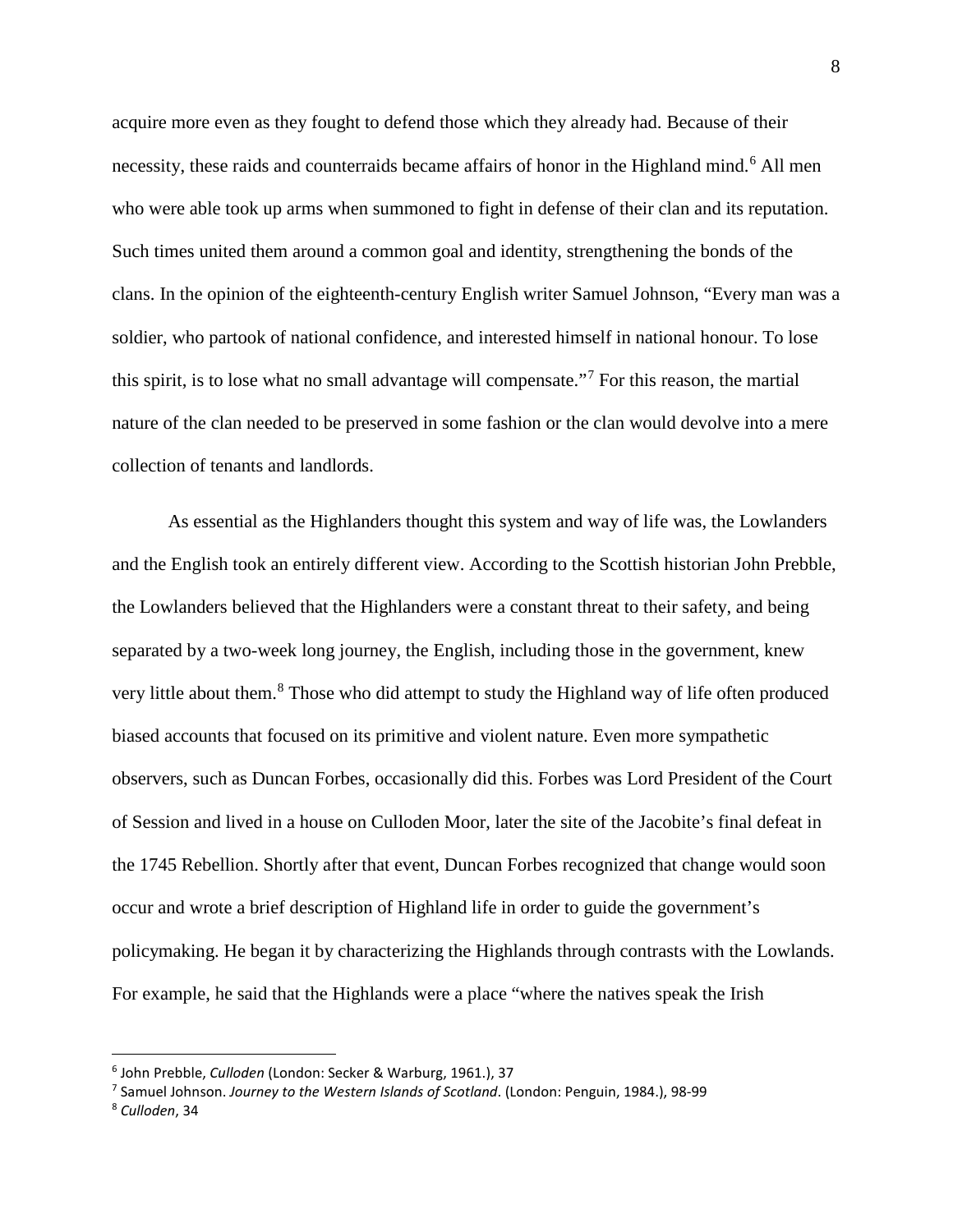language" and where they lacked industry. The Lowlands, on the other hand, were an area "where some sort of industry has prevailed, and where the soil is tolerable." As a result of this, the southern inhabitants "have for many years left off the Highland dress, have lost the Irish language, and have discontinued the use of weapons." Forbes wanted the government to note that thanks to the benefits of civilization, the Lowlanders "cannot be considered as dangerous to the Public peace, and that the laws have their course amongst them." By contrast,

The inhabitants of the mountains, unacquainted with industry and the fruits of it, and united in some degree by the singularity of dress and language, stick close to their antient idle way of life; retain their barbarous customs and maxims; depend generally on their Chiefs, as their sovereign Lords and masters; and being accustomed to the use of Arms, and inured to hard living, *are dangerous to the public peace*; and must continue to be so, until, being deprived of Arms for some years, they forget the use of them. <sup>[9](#page-11-0)</sup>

This excerpt shows another key element of Forbes's thought. Introducing civilization to the Highlands would help bring them into modernity, but it could not take root until the area had been disarmed and pacified. Therefore, the Highlands were not an area to lift up but rather to subdue.

Samuel Johnson likewise recognized the necessity of warfare to the Highland identity. While recounting his famous tour of the Highlands in his 1775 work *A Journey to the Western Islands*, Johnson declared that "The religion of the north was military; if they could not find enemies, it was their duty to make them: they travelled in quest of danger, and willingly took the chance of Empire or Death."[10](#page-11-1) This was an oversimplification of the matter since it assumed that the Highlanders would seek adversaries anywhere to fulfill their need for constant combat. By

<span id="page-11-0"></span><sup>9</sup> Duncan Forbes, *Culloden Papers* (London: T. Cadell and W. Davies, 1815), 298

<span id="page-11-1"></span> $10$  Johnson, 103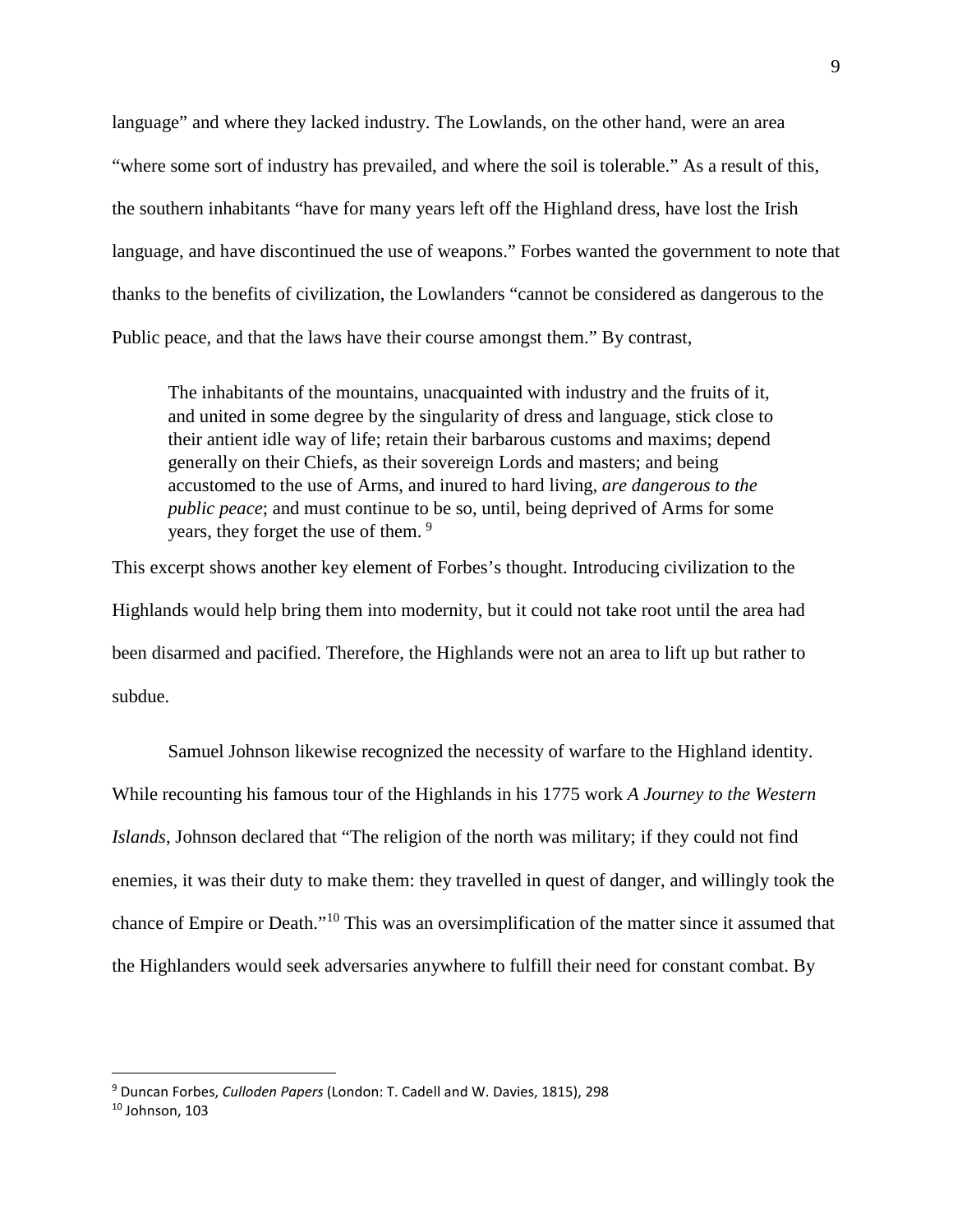that logic they might be used to fight the enemies of the king if they could be convinced to serve him. However, Johnson did not see the situation that way. In the same chapter he wrote,

It must however, be confessed, that a man, who places honour only in successful violence, is a very troublesome and pernicious animal in time of peace; and that the martial character cannot prevail in a whole people, but by the diminution of all other virtues. He that is accustomed to resolve all right into conquest, will have very little tenderness or equity. All the friendship in such a life can be only a confederacy of invasion, or alliance of defence. The strong must flourish by force, and the weak subsist by stratagem. $11$ 

This chaos stood in direct conflict with the ideal order of British civilization. If permitted to endure, no social advancement could ever take place. Therefore, laws needed to be implemented to control the north.

But one key factor stood in the way of this. The Highlands were already governed through the absolute authority of the clan chiefs. Their powers were supported by the force of tradition, and within the chief's glen they were practically unlimited. This practice intrigued outsiders in both England and Scotland. John Murray of Broughton, who served as Prince Charles Stewart's secretary during the 1745 Jacobite Rebellion, was among these. After Culloden he went over to the Hanoverian side and wrote a letter advising the government on how to address the Highland question. Possibly because he was anxious to please his new side, his account reinforced many of the stereotypes that southerners had of the lawless clansmen and their autocratic chieftains. For example, he wrote that the common Highlanders were "addicted to theft" as a result of "the indolence of the Chiefs, who, if honest and active, can easily prevent it." Testifying further to his absolute authority, Murray of Broughton referred to the clan chief as more than just the Highlanders' leader but actually "their God." Thus if the king wanted to bring about change in the north, he needed to start with its leaders. Still,a there was one limitation on

<span id="page-12-0"></span> $11$  Johnson, 99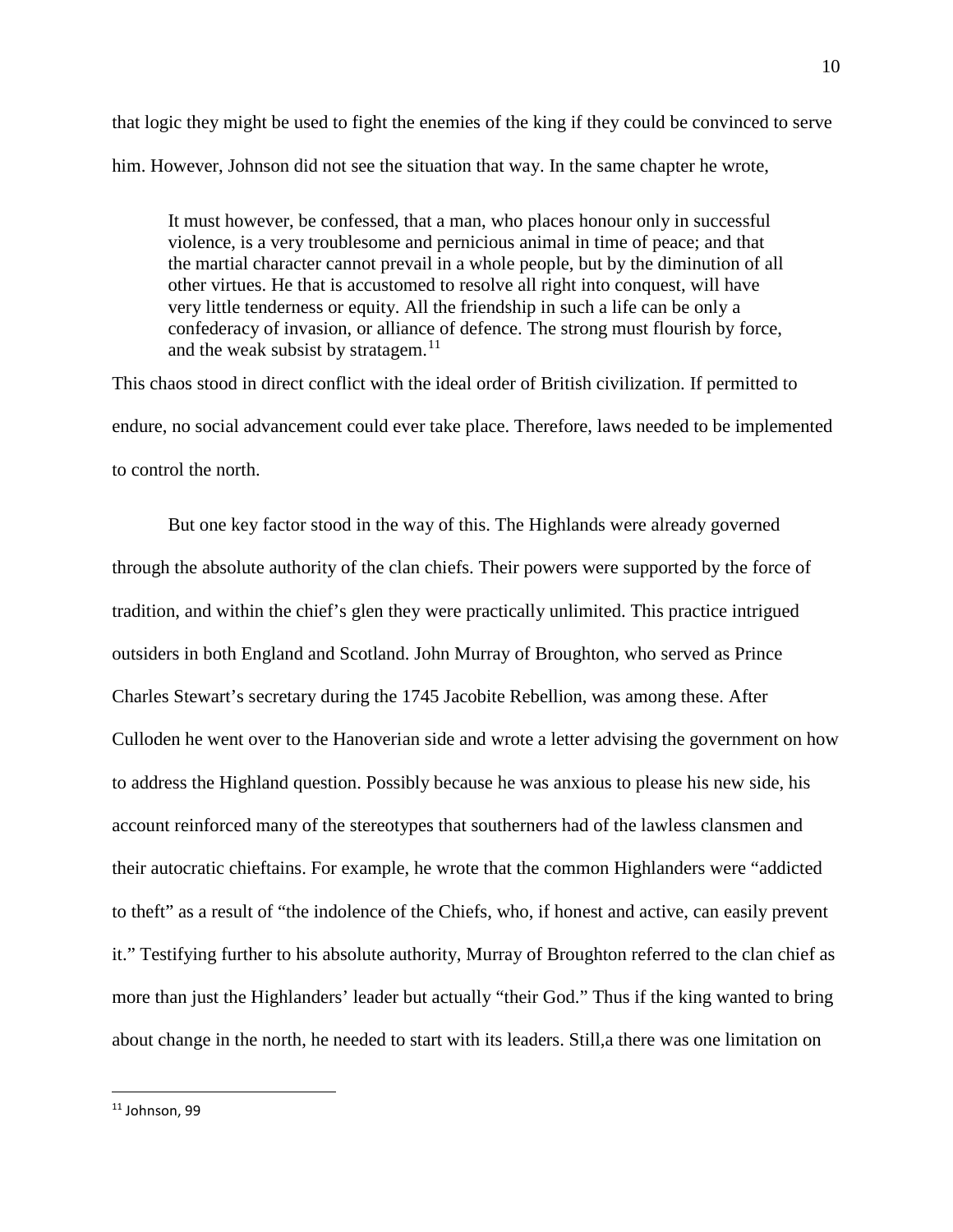the chief's authority. It was determined by his personal strength, and "if weak or of an easy temper [he was] no farther regarded than so far as custom prevails, or interest directs."[12](#page-13-0) It did not matter to his clan if he studied in Edinburgh, spoke four languages, and enjoyed imported luxuries. He needed to show them he was a valiant leader or they would not follow him. Many times this came through war.

Of course, there was more to the clan's society than its chief. The chief owned all the land, but he subdivided it for better management. Those who received the initial grants were known as tacksmen, and they became landlords in their own right by subleasing their plots to the rest of the clan. This created a social hierarchy, with each tier being indebted to the one above it. When war broke out, this class structure also had a military advantage because it closely replicated the organization of an infantry regiment. The chief acted as the clan's colonel, the tacksmen served as officers or sergeants, and the subtenants made up the ranks.<sup>[13](#page-13-1)</sup> Because every member of this unit knew his place and valued the contributions he was making to the cause of his extended family, it was far more cohesive than the British line regiments, which were often recruited by press gangs. The desire to fight bravely and avoid bringing shame to his relatives caused each soldier to fight as valiantly as possible.

Given how the clan structure and culture produced a tribe of warriors, it was only a matter of time before someone put forth the idea of incorporating them in the British Army. The first to do so was the Earl of Breadalbane, himself a member of Clan Campbell. In 1690, while William III was still working to solidify his power, the Earl of Breadalbane suggested that he create four regiments from the loyal clans in order to defend the Highlands against Jacobitism.

<span id="page-13-1"></span><span id="page-13-0"></span><sup>12</sup> John Murray, *Memorials of John Murray of Broughton, Sometime Secretary to Prince Charles Edward, 1740-1747.* Edited by Robert Fitzroy Bell, (Edinburgh: University Press, 1898), 439 <sup>13</sup> *Culloden,* 40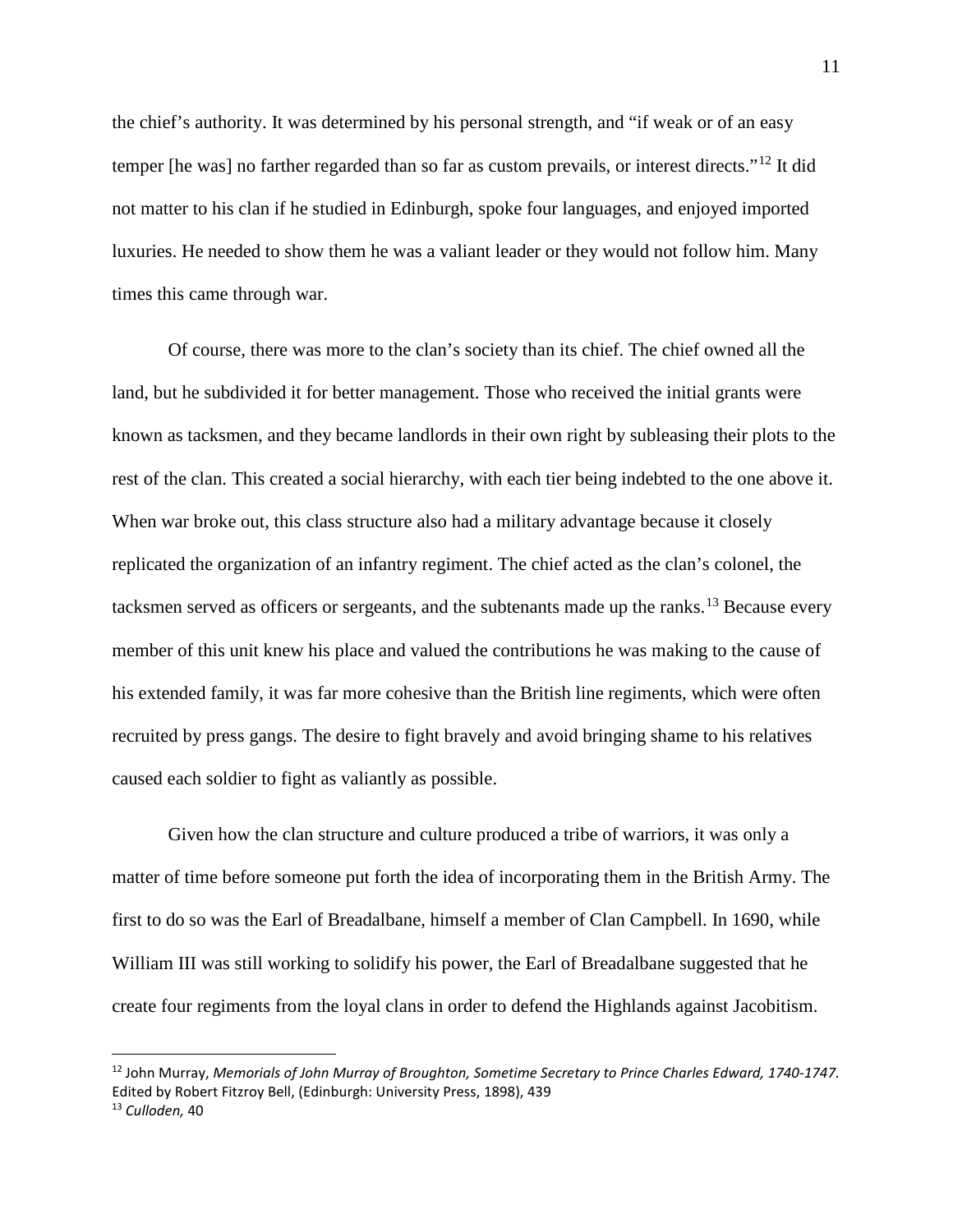The king consented, but forbade the Highlanders to wear their traditional dress while in his service. Despite that, this was a big step toward full incorporation in the British Army. Unfortunately, it suffered a severe reversal when the Campbell regiment took advantage of the disloyalty of their rival, Clan Macdonald, and slaughtered a number of them at Glencoe. Once again clan rivalries perpetuated the belief that Highlanders were lawless.<sup>[14](#page-14-0)</sup>

Another British attempt to impose order on the Highlands by using the clansmen themselves came back in 1667 when Charles II authorized the second Earl of Atholl to create independent companies with Campbell, Murray, Grant, Menzies, Fraser, and Munro commanders. These companies wore traditional Highland dress and were collectively known as the Watch. Its principal duties included enforcing the king's laws and preventing rebellion. This latter task proved problematic. In 1717, the Watch was disbanded for failing to stop the 1715 Jacobite Rebellion. Lowland and English troops then took their place, turning the Highlands into occupied territory of a sort. These soldiers only kept a handful of Highlanders on hands to serve as guides.[15](#page-14-1)

This was not, however, the last time a Highland police force would be used to police the north. In 1724, the government asked General George Wade to create a plan to more effectively enforce its laws in the Highlands. His answer was to assemble officers from the loyal Highland clans and reestablish the Watch. This, he believed, could assist the English in disarming the disloyal clans and preventing crime and rebellion. He lobbied successfully, and a new unit known as *Am Freiceadan Dubh* – the Black Watch – sprang into existence. The name came from one of the most important features of this regiment. Its members wore the king's red uniform, but

<span id="page-14-1"></span><span id="page-14-0"></span><sup>14</sup> John Prebble, *Mutiny: Highland Regiments in Revolt, 1743-1804* (Harmondsworth, Middlesex, England: Penguin Books, 1977.), 21-22 <sup>15</sup> *Mutiny,* 24-25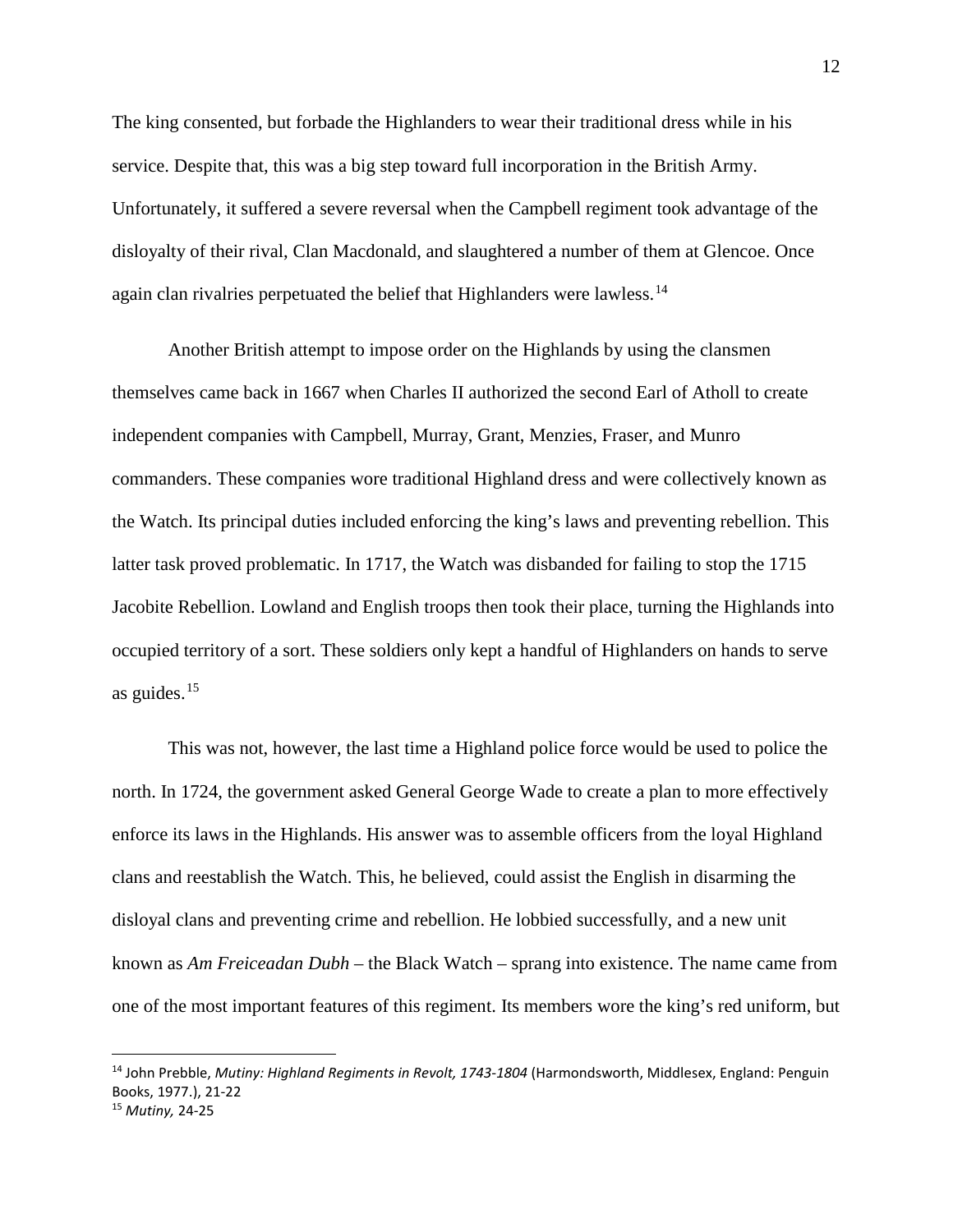they also sported dark blue and green kilts. Their tartans were not based on that of any particular clan but rather were unique to the unit.<sup>[16](#page-15-0)</sup> In this way they showed the members of diverse clans were now united under a single Highland identity and loyal to the regiment.

But even when the Highlanders wore the king's red coat, some in the south still doubted their loyalties. These suspicions appeared to be justified in 1743 when certain members of the Black Watch attempted to mutiny. The cause of this disturbance was a fundamental disagreement over the unit's duties. To the Highlanders, they were restricted to enforcing the law within the Grampian Mountains. To the English, however, the Black Watch was now a proper line regiment and needed to serve wherever it was sent. In the middle of the War of Austrian Succession, the army suffered from its usual lack of trained battalions, so the commanders decided to send the Black Watch onto the continent to fight the French. It seemed an excellent idea since, as John Prebble wrote, some in the government believed that the irregular nature of the Highlanders made them superior to the more orderly British battalions. They were also in better physical condition since many English soldiers had been pressed into service. [17](#page-15-1) Therefore, they made the decision to send the Black Watch over the English Channel to Flanders.

The Highlanders did not receive this decision well. Among the officers, who actually knew the destination, the main concern was that it exposed their homeland to potential rebellion. Sir Robert Munro, the Black Watch's lieutenant colonel, supposedly asked his superiors what would happen if an uprising should occur while his men were away. In response he was told, "Why, there will be eight hundred fewer rebels there."<sup>[18](#page-15-2)</sup> This ignorant view disregarded the progovernment sympathies of Whig clans like Munro, Grant, and Campbell. In a short amount of

<span id="page-15-0"></span> $16$  Ibid., 26

<span id="page-15-1"></span> $17$  Ibid., 34

<span id="page-15-2"></span> $18$  Ibid., 42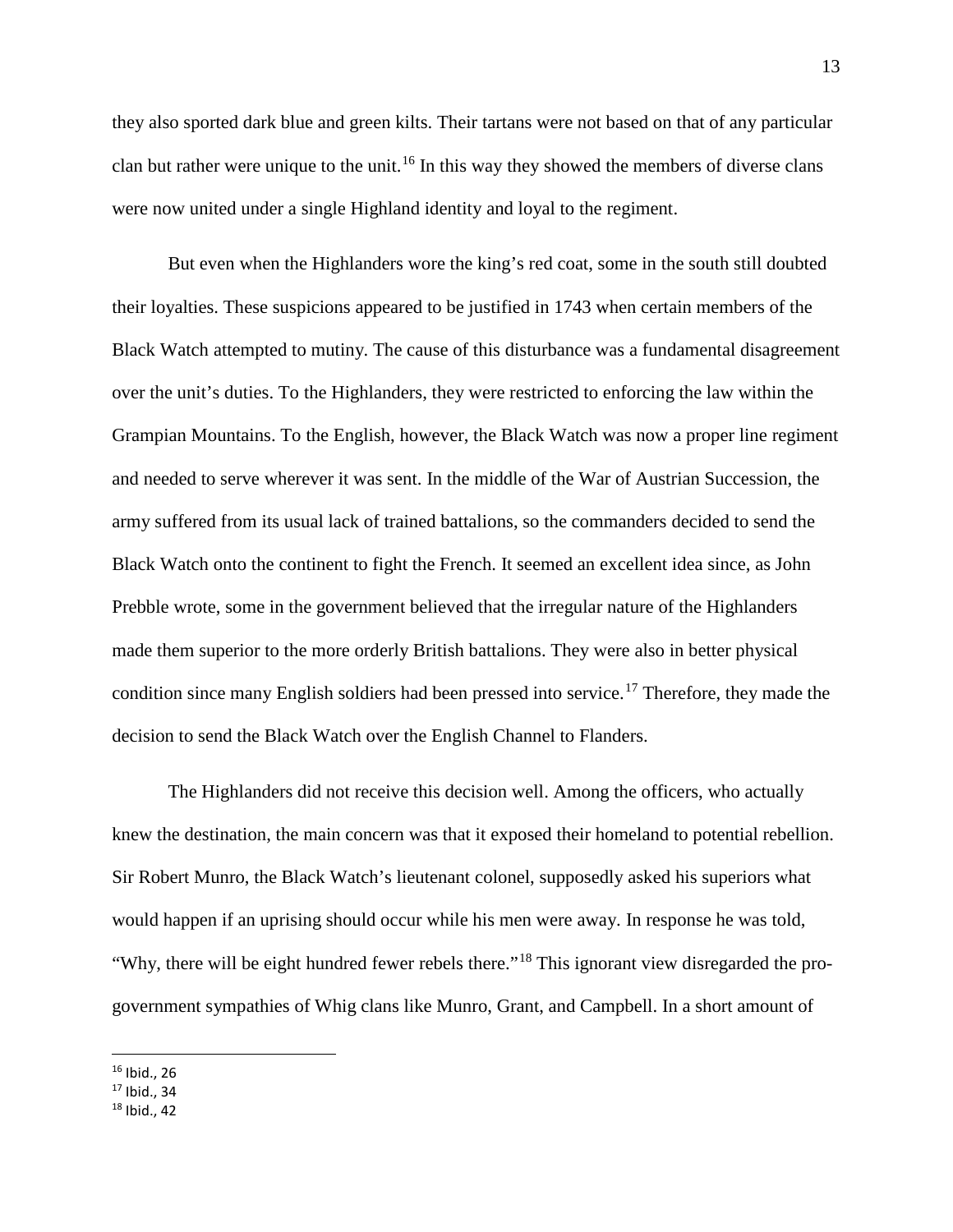time the British commanders would need them desperately. But at the moment, they had another problem on their hands. The enlisted men of the Black Watch knew they would be leaving Britain but did not know where they were being sent. Rumors spread quickly, and a number of them came to believe the destination was actually the West Indies. If this was in fact the place, it would be a death sentence since disease decimated British garrisons in the Caribbean. Believing that the king had violated their terms of service by sending them away from Great Britain and thus released them from their obligations, 108 soldiers began marching back to Scotland. The English took an altogether different view and arrested the men for mutiny. They were put on trial, but none of the men denounced their leader. Only one even claimed to take part in organizing the disturbance, and he was eventually put to death for it. The 107 men who refused to speak out showed the powerful solidarity that existed within the regiment. Likewise, they stubbornly demonstrated through their actions as a whole that while they would serve the English, it had to be on their terms. If this was permitted, they would prove some of their best soldiers.[19](#page-16-0)

Indeed, when the Highlanders finally did march into battle under with the king's arms, they distinguished themselves quite well. In 1745 they served under the Duke of Cumberland in Flanders, where they fought the French at Fontenoy. Since this was their first encounter, it is not particularly surprising that this has become a highly mythologized part of the Black Watch's history. Numerous popular histories, such as *Highlander: The History of the Highland Soldier* by Tim Newark, reference it and depict the Highlanders as the saviors of Britain and its allies.<sup>[20](#page-16-1)</sup> It is difficult to assess how accurate these portrayals are since contemporary sources referencing the

<span id="page-16-0"></span><sup>19</sup> *Mutiny,* 53-54

<span id="page-16-1"></span><sup>&</sup>lt;sup>20</sup> Tim Newark, *Highlander: The History of the Highland Soldier*, (London, Constable, 2011), 57-59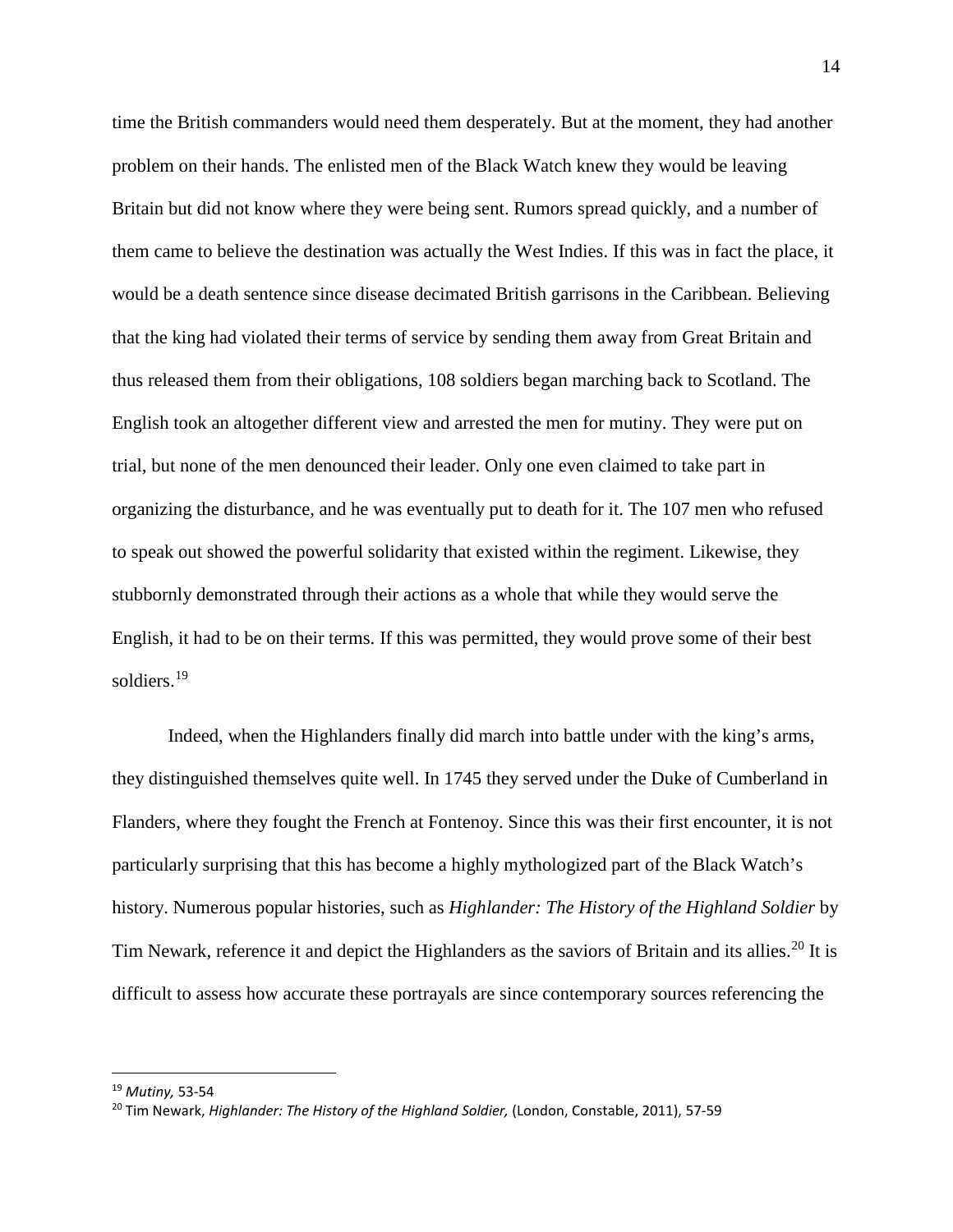Highlanders at the battle are difficult to find. Nevertheless, the popular accounts of the Black Watch at Fontenoy are quite valuable because they show what aspects of the unit were revered as time went on. Archibald Forbes's regimental history from 1897 is representative of this.

Forbes's account stressed how unique the Highlanders were on the field standing alongside the English and their Dutch allies. His portrayal had the Highlanders began the battle by flushing out a French entrenchment with their broadswords while the Guards attacked with bayonets.<sup>[21](#page-17-0)</sup> The difference in arms demonstrates even at this early point the contrast between the Highlanders and the English regiments in Forbes's eyes. But it was nothing compared to what he portrayed as the shining act of the Highlanders. Midway through the battle, the French Irish Brigade initiated a counterattack that forced the hitherto victorious British to fall back from positions. At this crucial moment, the Highlanders received orders to support the withdrawal. In an oft repeated story which Tim Newark includes in *Highlander*, the Black Watch's lieutenant colonel, Sir Robert Munro, received special permission from the Duke of Cumberland himself "to allow the Highlanders to fight in their own way."<sup>[22](#page-17-1)</sup> In this case, having the men "fight in their" own way" meant allowing them to "clap to the ground on receiving the French fire" and then ordering them to rise up as the enemy neared in order to return a volley. This cycle repeated several times, and throughout it, according to Forbes, Sir Robert Munro remained standing. It seemed an act of gallantry, but the familiar tale states he was actually concerned that his corpulence would prevent him from quickly rising back up once he had taken cover. Under his seemingly valiant leadership, the enemy was turned back and Cumberland's force was spared.<sup>[23](#page-17-2)</sup>

<span id="page-17-0"></span><sup>21</sup> Archibald Forbes, *The "Black Watch": The Record of an Historic Regiment* (New York: Charles Scribner's Sons, 1897.), 25

<span id="page-17-1"></span><sup>22</sup> Ibid., 27

<span id="page-17-2"></span><sup>23</sup> Ibid., 27-28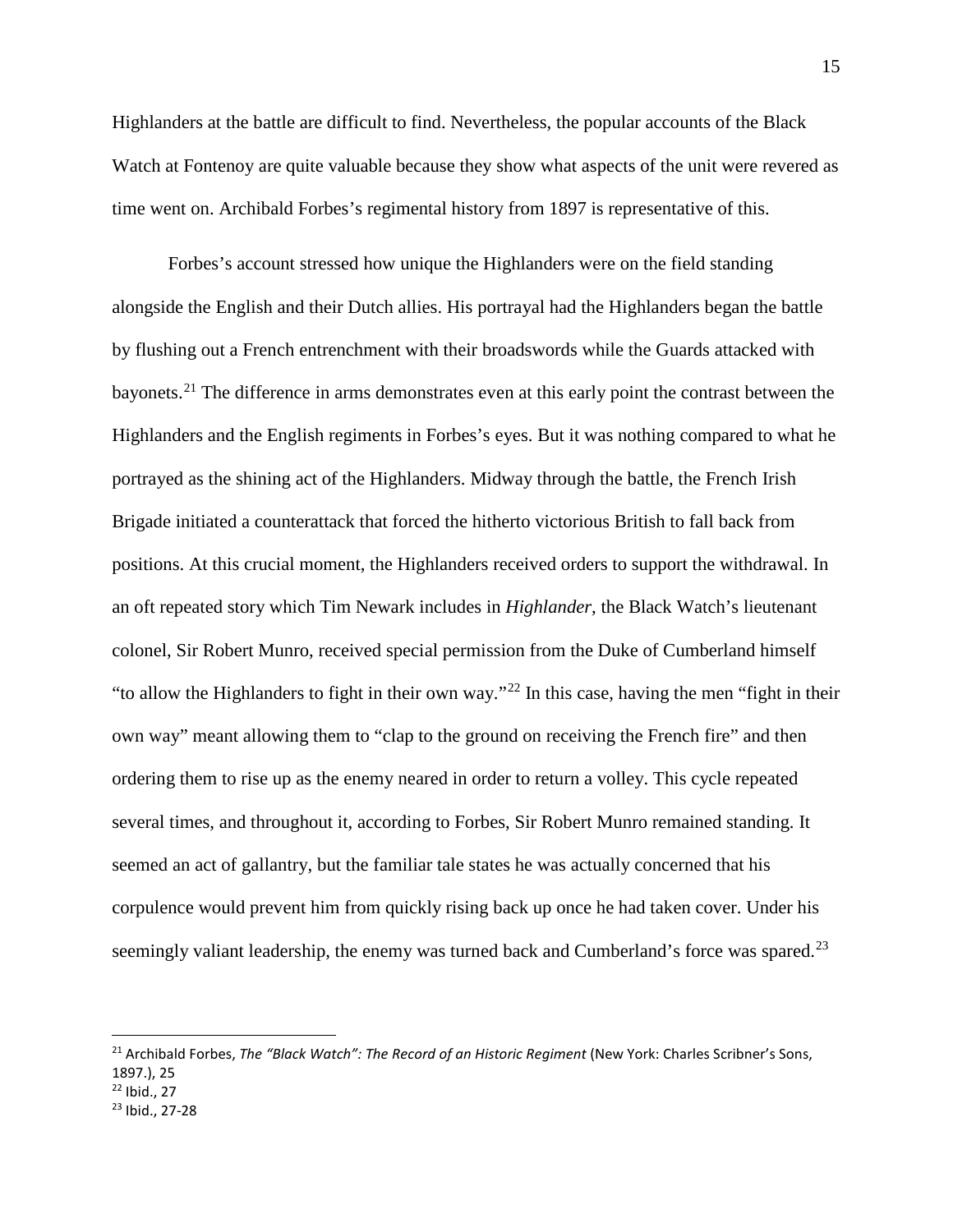It sounds like an excellent story, and it very well may have happened exactly as Forbes and others claim. But in this case there is one issue with Forbes's analysis. Many contemporaries, such as the Chevalier de Johnstone, a Jacobite who will be discussed later, commented on the style of Gaelic warfare. Almost all of them characterized the Highlanders as being advocates of the broadsword charge and nothing else. It may be that instead of this tactic developing from centuries of clan warfare that this was actually an invention of the skilled commander Sir Robert Munro. If so, its attribution to Highland nature shows once again that Lowland and English commentators believed all of the Highlanders' abilities came about as a result of some peculiar aspect in their nature.

Many individuals who have written about Fontenoy have emphasized how the Black Watch distinguished itself before non-Highlanders at that battle. Archibald Forbes quotes an unnamed and unfortunately uncited Frenchman who declared that "the Highland furies rushed in upon us with more violence than ever did a sea driven by a tempest."<sup>[24](#page-18-0)</sup> A London newspaper from May 11, 1745, mentions the Highlanders in a brief statement recalling how "The Highlanders Regiment, the Regiment late Handafyde's, Duroure's, and many others also distinguished themselves."[25](#page-18-1) But the account David Stewart of Garth, an early nineteenthcentury British general turned Highland historian, is particularly interesting since it describes the suspicion with which the English officers had regarded the Gaelic warriors. He wrote, "The impression was so strong in some high quarters that, on the rapid charges made by the Highlanders, when pushing forward sword in hand nearly at full speed, and advancing so far, it was suggested that they inclined to change sides and join the enemy, who had already three

<span id="page-18-0"></span><sup>24</sup> *The "Black Watch"*, 29

<span id="page-18-1"></span><sup>&</sup>lt;sup>25</sup> Whitehall May 11 1745 "An Account of the Action" (London, England, Saturday, May 11, 1745),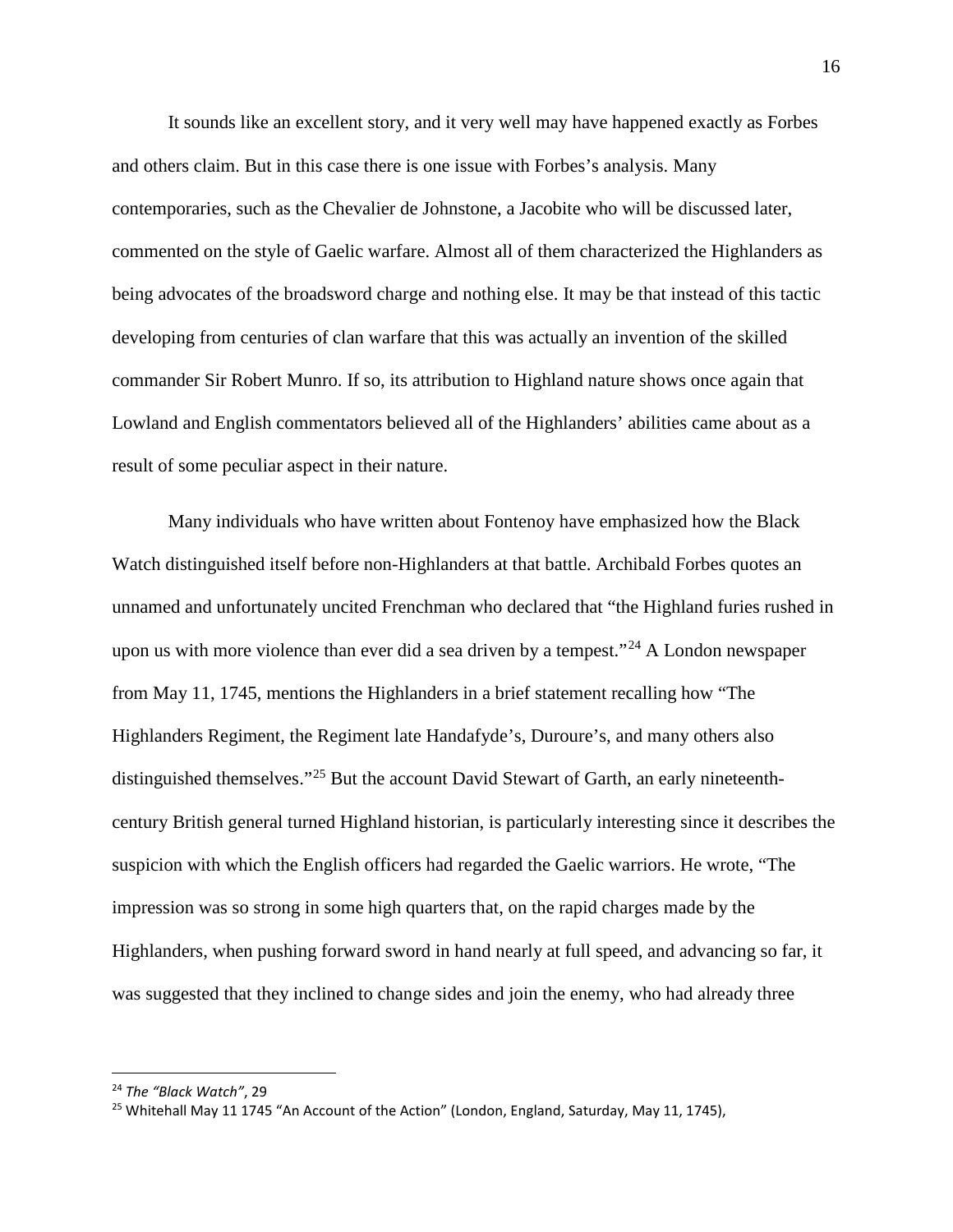brigades of Scotch and Irish engaged."<sup>[26](#page-19-0)</sup> This account should definitely be taken with a grain of salt since, as the Canadian historian Ian McCulloch observes, Stewart of Garth was prone to exaggeration. He was also a former Black Watch officer in the nineteenth century, meaning a great deal of bias.<sup>[27](#page-19-1)</sup> But even if the English officers did not actually believe the men of the Black Watch would run off and join the French, they certainly suspected some in the ranks might be rebellious. This belief was erroneous since the Black Watch recruited from Whig rather than Jacobite clans, but it existed nonetheless. By fighting for the king in that crucial moment, the Black Watch helped reverse this notion and distinguished themselves in the face of skeptics.

The Highlanders themselves recognized that Fontenoy had been a victory for them. The Black Watch's chaplain, Laurence Macpherson, published a prayer which not only asked God for future successes but also heralded the army's accomplishments. The final section focused on the Black Watch.

May the Courage and Intrepidity of the brave HIGHLANDERS, be a continual Terror to the Enemy, and a distinguished Example to their Fellow Soldiers… And when it shall please thee to put an End to this tedious War, may such of us as shall remain alive, have the Happiness of returning back with Honour to our native country, there to forget our past Toils and Dangers, and wear out the Residue of our Days, in the pleasing Conversation of our Families, our Kindred, and our Friends. And, finally, may we at last exchange this troublesome Life, for a State in which we shall remain for ever undisturbed by the Treachery, the Ambition, the Folly, and Madness, or wicked and distracted Emperors, Kings, or Princes.<sup>[28](#page-19-2)</sup>

Here Macpherson recognized that the Highlanders have proven themselves before their comrades

in arms, but significantly he does not express a desire to remain in their company for too much

<span id="page-19-0"></span><sup>26</sup> David Stewart of Garth. *Sketches of the Character, Manners, and Present State of the Highlanders of Scotland, Volume I* (Edinburgh: Archibald, Constable and Co. 1825), 277

<span id="page-19-1"></span><sup>27</sup> Ian Macpherson McCulloch, *Sons of the Mountains: The Highland Regiments in the French and Indian War, Vol.* 

*<sup>1.</sup>* Fleischmanns, (N.Y: Purple Mountain Press; Ticonderoga, N.Y: Fort Ticonderoga; Toronto: Robin Brass Studio, 2006.), xv

<span id="page-19-2"></span> $28$  Laurence Macpherson, "A new form of prayer, as used (since the Battle of Fontenoy) by the British troops in the allied army in Flanders." (London : T. Lion, 1745), 8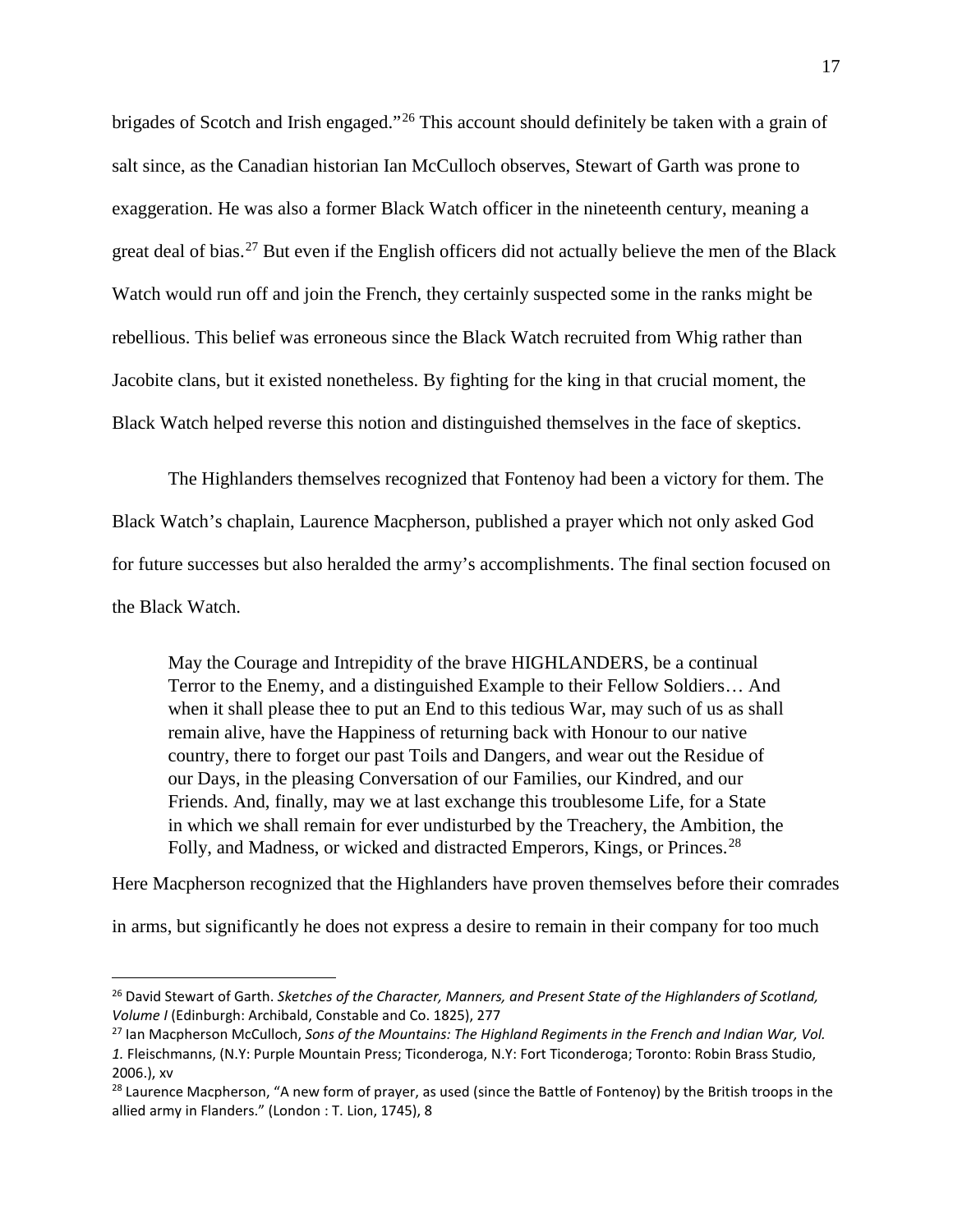longer. Even at this point there is still hope that the Black Watch can return to the Highlands, where they will resume their duty of protecting their homes instead of fighting against ambitious foreign monarchs. This they would do very soon, as they returned to duty in the north of Scotland right as the final Jacobite rebellion began.

As with so many other Highland successes, the Black Watch's accomplishment at Fontenoy was followed by a severe reversal. In the same year as that battle, Prince Charles Stewart, the Young Pretender, abruptly landed in the Highlands and incited those Highland clans which supported the House of Stuart to rise up against the Hanoverians. A few clansmen took up the weapons they had hidden away after the last Disarming Act, but the Young Pretender's force did not grow to a concerning size until after it defeated the British Army at Prestonpans. At that time, recruits poured in and the supporters of George II realized the desperate situation they had in front of them.

For several reasons the Jacobite Rebellion proved particularly challenging for the British Army. The Highlanders were fighting in rugged terrain which they knew but the Hanoverians did not. They could easily conduct small raids that caught a few companies off guard before vanishing back into the mountains. But even when they met on an open battlefield, the Highlanders still had a key tactical advantage over the British. The Chevalier de Johnstone, a Scottish officer who served with the French and with the Jacobites, wrote a description of the way in which Highlanders typically conducted their battles.

If we had remained firing at a certain distance instead of rushing impetuously upon the enemy, two thousand regular troops, regularly trained to fire and unaccustomed to the sword, would have beaten four thousand Highlanders with ease. Their manner of fighting is adapted for brave but undisciplined men. They advance with rapidity, discharge their pieces when within musket-length of the enemy, and then throwing them down, draw their swords, and holding a dirk in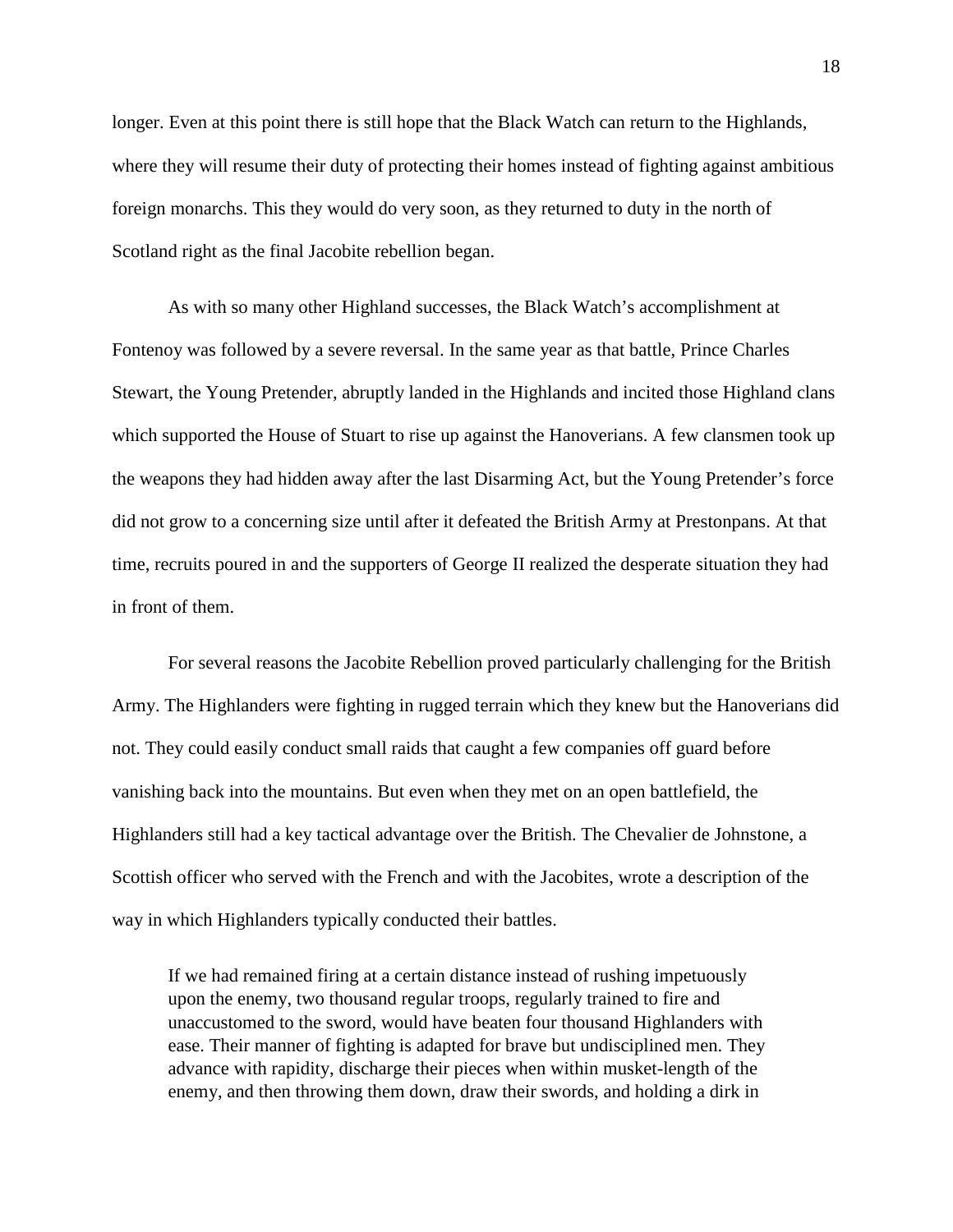their left hand with their target, dart with fury on the enemy through the smoke of their fire. When within reach of the enemy's bayonets, bending their left knee, they cover their bodies with their targets, which receive the thrusts of the bayonets, while at the same time they raise their sword-arm and strike their adversary. Having once got within the bayonets and into the ranks of the enemy, the soldiers have no longer any means of defending themselves, the fate of the battle is decided in an instant, and the carnage follows – the Highlanders bringing down two men at a time, one with their dirk, in the left hand, and another with the sword." $^{29}$  $^{29}$  $^{29}$ 

As directly stated in this assessment, Johnstone recognized that the Highlanders' advantage over the English was their lack of discipline. Whereas the English felt it was key to maintain composure in battle in order to prevent a line from giving way, the Jacobites let loose and charged headlong at the enemy in order to catch him off guard and cause him to flee the field. It was a very irregular tactic but it often worked with great success.

The first example of the Highland broadsword charge's effect came at Prestonpans. Here the English commander, Sir John Cope, lined up his men to fight a traditional eighteenth-century battle. Having been disarmed in the years prior to this uprising, the Jacobites were hardly ready for battle at all. Johnstone said that some had only staves, bludgeons, or scythes attached to poles as weapons.<sup>[30](#page-21-1)</sup> Despite this, they managed to overwhelm the English through their tactics. In Johnstone's words, the Jacobites under Lord George Murray "advanced with such rapidity that General Cope had hardly time to form his troops in order of battle, before the Highlanders rushed upon them sword in hand." They quickly threw the English cavalry into disorder by attacking the horses, which quickly turned about and fled. With the horsemen retreating, the Jacobites then fell on the infantry flanks, which in turn also succumbed to panic.<sup>[31](#page-21-2)</sup> In only ten minutes, 400 regulars

<span id="page-21-0"></span><sup>29</sup> Chevalier de Johnstone. *A Memoir of the 'Forty-Five.* Edited by Brian Rawson. (London: Folio Society, 1958.), 82- 83

<span id="page-21-1"></span><sup>30</sup> *A Memoir of the 'Forty-Five*, 36

<span id="page-21-2"></span> $31$  Ibid., 37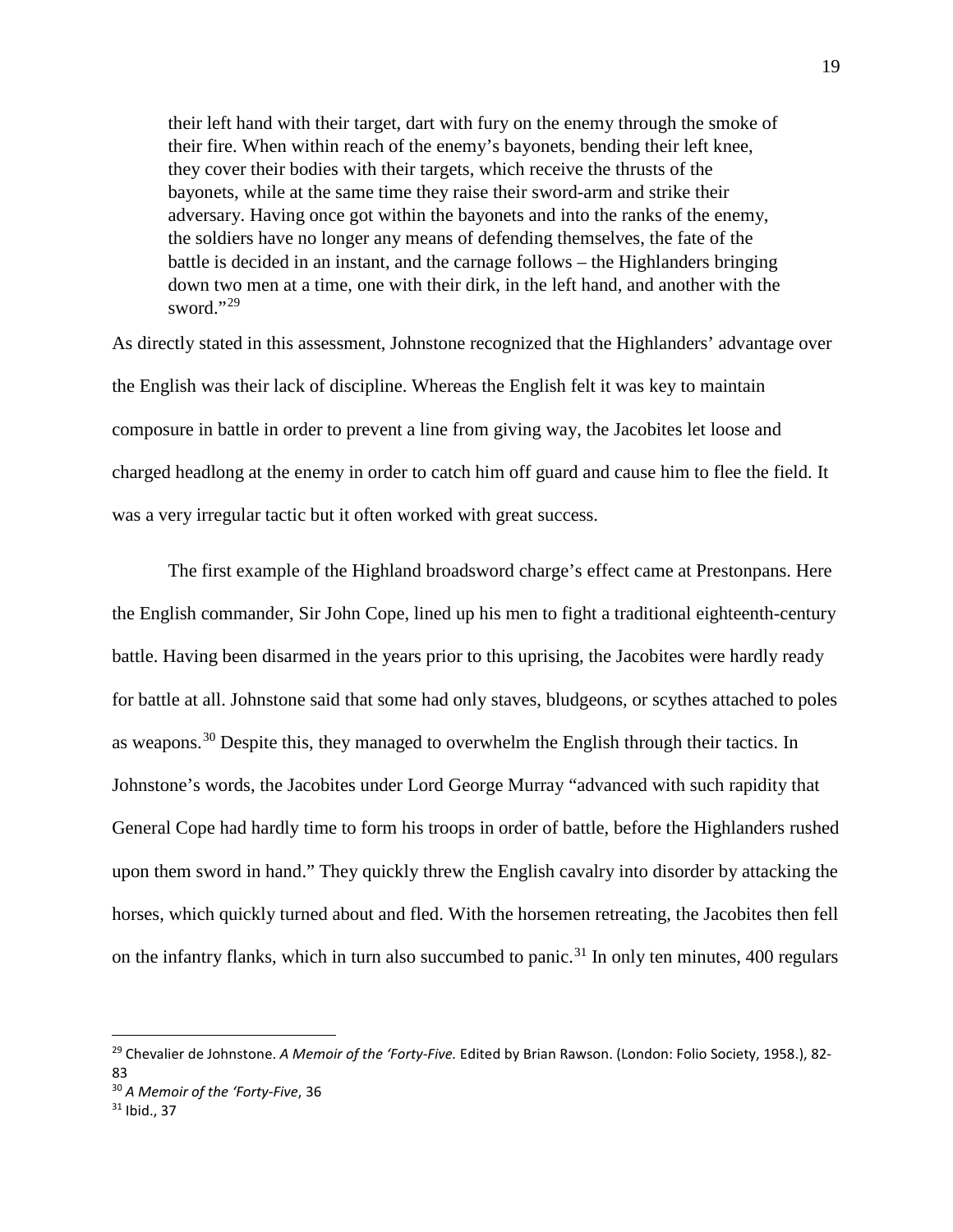were killed and 1,000 were taken prisoner.<sup>[32](#page-22-0)</sup> The catastrophic losses testify to the success of this tactic.

It is worth noting that the Jacobite victory occurred not only in the face of superior numbers but also in the face of superior training. Sir John Cope's force contained men who had fought in the War of Austrian Succession, most notable members of the Black Watch. Highland soldiers had fought against one another in support of different monarchs. Not only does this encounter attract attention for its dramatic elements, but its result also reveals an interesting difference between the two Highland groups. The nineteenth-century Scottish historian Stewart of Garth noted both in his romanticized *Sketches of the Highlanders*. In trying to account for why the better disciplined, better trained Black Watch lost the battle, Stewart acknowledged that because the Highlanders did not perform as well here as at Fontenoy, the different outcome might have come about as a result of "the different character of the troops to whom they were opposed."[33](#page-22-1) However, this was not what Stewart of Garth actually believed. Succumbing to romantic notions of a pan-Highland identity, he disregarded clan rivalries and said that the Black Watch's enemies "were their former friends and countrymen, and their defence may consequently be supposed to have been less obstinate and determined."[34](#page-22-2) Given that the Black Watch was recruited from the loyal Highland clans, it seems highly unlikely that its men would withhold any effort to save their own lives just because their enemies came from the same geographic region. Instead, the argument Stewart of Garth passed over so quickly, that the character of the troops was different, is much more likely. Prior to traveling to Flanders, the

<span id="page-22-0"></span><sup>32</sup> John Grenier, *The First Way of War: American war making on the frontier, 1607-1814.* (Cambridge, UK: Cambridge University Press, 2005.), 106

<span id="page-22-1"></span><sup>33</sup> Stewart of Garth, 290-291

<span id="page-22-2"></span><sup>34</sup> Ibid., 291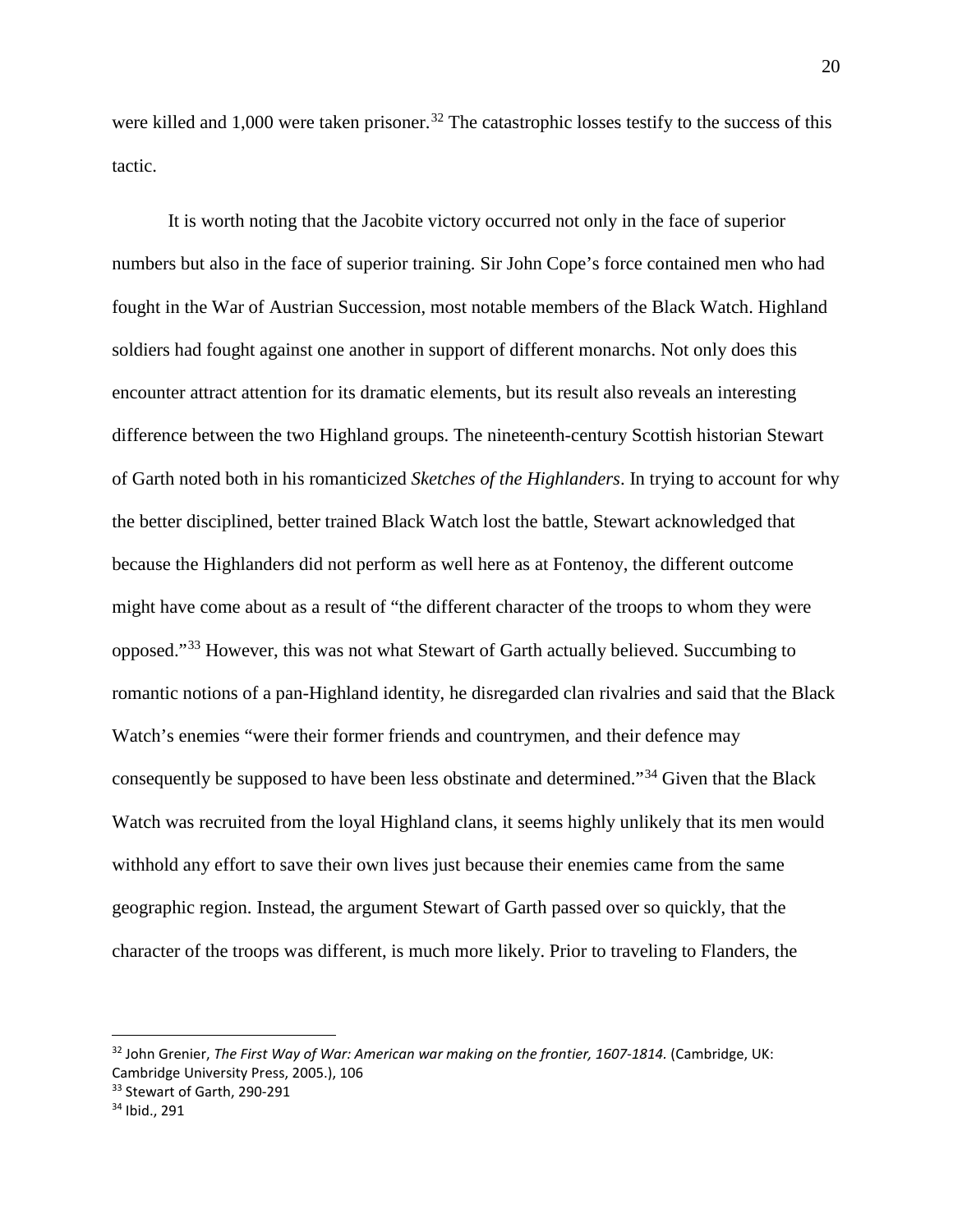Black Watch had been trained in the same tactics as any other British line regiment. This replaced what John Prebble termed "the half-naked storm-charge that had been the only military tactic of their ancestors."[35](#page-23-0) This same "storm-charge" had been their undoing simply because the formation and tactics they had been taught were vulnerable to it. It was tactics and not common culture that proved their undoing.

The Chevalier de Johnstone made one other noteworthy observation about the Sir John Cope's troops at Prestonpans. The Jacobites were by far the inferior soldiers in this engagement, so something had to account for this unlikely victory. In Johnstone's opinion, the answer was the very makeup of the English regiments. He said the following in his memoirs on this subject:

However, when we come to consider the matter attentively, we can hardly be astonished that Highlanders, who take arms voluntarily from attachment to their legitimate Prince and their chiefs, should defeat thrice their number of regular troops, who enlist from seduction or a love of idleness and dissipation. Such men are strangers to the love of glory, affection for their Prince, the enthusiasm of patriotism, the intense feeling of the justice of their cause, the hope of rich spoil or honourable promotion.[36](#page-23-1)

Johnstone omitted a few considerations in his analysis, such as the possibility that some chiefs impressed their tenants while some redcoats willingly fought for George II. Nevertheless, there is a grain of truth to it. The common British soldier was often either impressed into service or compelled to take up arms in order to address his physical needs. John Prebble notes as much in

in *Culloden*:

The soldier of George II came to the colours as a result of several pressures. The most common was economic, the simple desire for food and clothing… When economic pressure, or the skills of their recruiters were not enough to fill their battalions, colonels followed their naval colleagues and used the press."<sup>[37](#page-23-2)</sup>

<span id="page-23-0"></span><sup>35</sup> *Mutiny*, 37

<span id="page-23-1"></span><sup>36</sup> *A Memoir of the 'Forty-Five*, 41

<span id="page-23-2"></span><sup>37</sup> *Culloden*, 23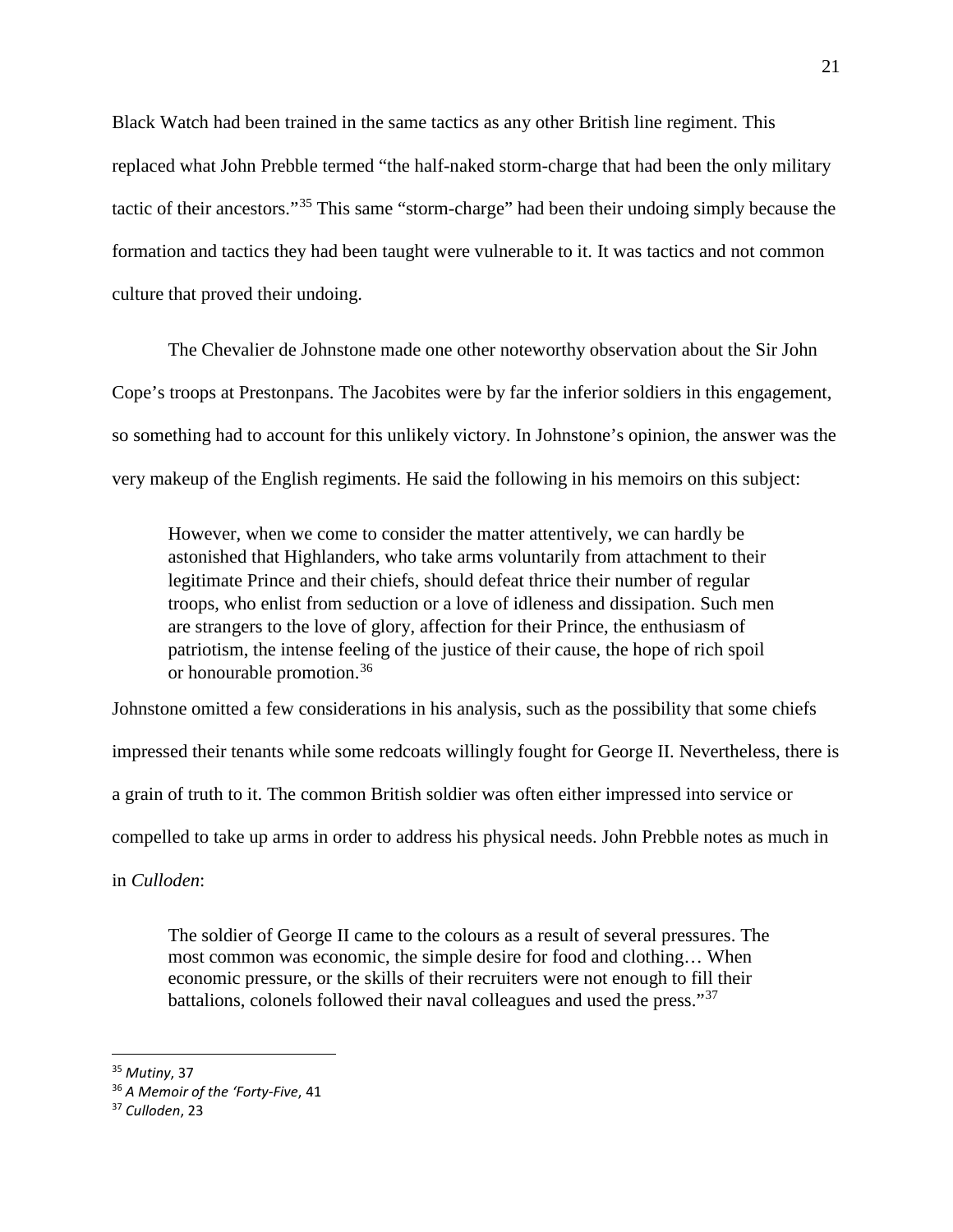The perception that Highlanders were free from this motivation made them seem superior to British troops in respects to morale. It was an idea that would have important consequences after the rebellion ended.

Following Prince Charles's failed invasion of England, the Jacobite Army had another chance to show their tactical supremacy over the Hanoverians when the two armies met at Falkirk. While the outcome was similar to that of Prestonpans, the initial situation was quite different. This time the soldiers were quite experienced since many of them had been at Fontenoy and Dettingen. Johnstone even said that they "might justly be ranked amongst the bravest troops of Europe."[38](#page-24-0) As the cavalry rode down upon them, the Jacobites might have experienced defeat at the hands of these well-trained veterans. However, Johnstone recalled that the Highlanders had received orders from their commanders "not to fire till the army was within musket-length of them." Thus they waited and "discharged their muskets the moment the cavalry halted and killed about eighty men, each of them having aimed at a rider." Soon thereafter another Highland charge forced the government troops to flee from the field.<sup>[39](#page-24-1)</sup> It was a tremendous boon to the Jacobite cause, showing that the shock effect of the charge could overcome seasoned British troops. An anonymous poem published in Edinburgh in 1745 expresses this idea concisely:

> That Virtue *Scotia's* Sons doth own, Which gave their Ancestors Renown, Her *Highlanders* by far the best, At *Gladsmuir* and *Falkirk* Express'd Where Hundreds made ev'n Thousands yield,

<span id="page-24-1"></span><span id="page-24-0"></span> $38$  Ibid., 40 <sup>39</sup> Ibid., 87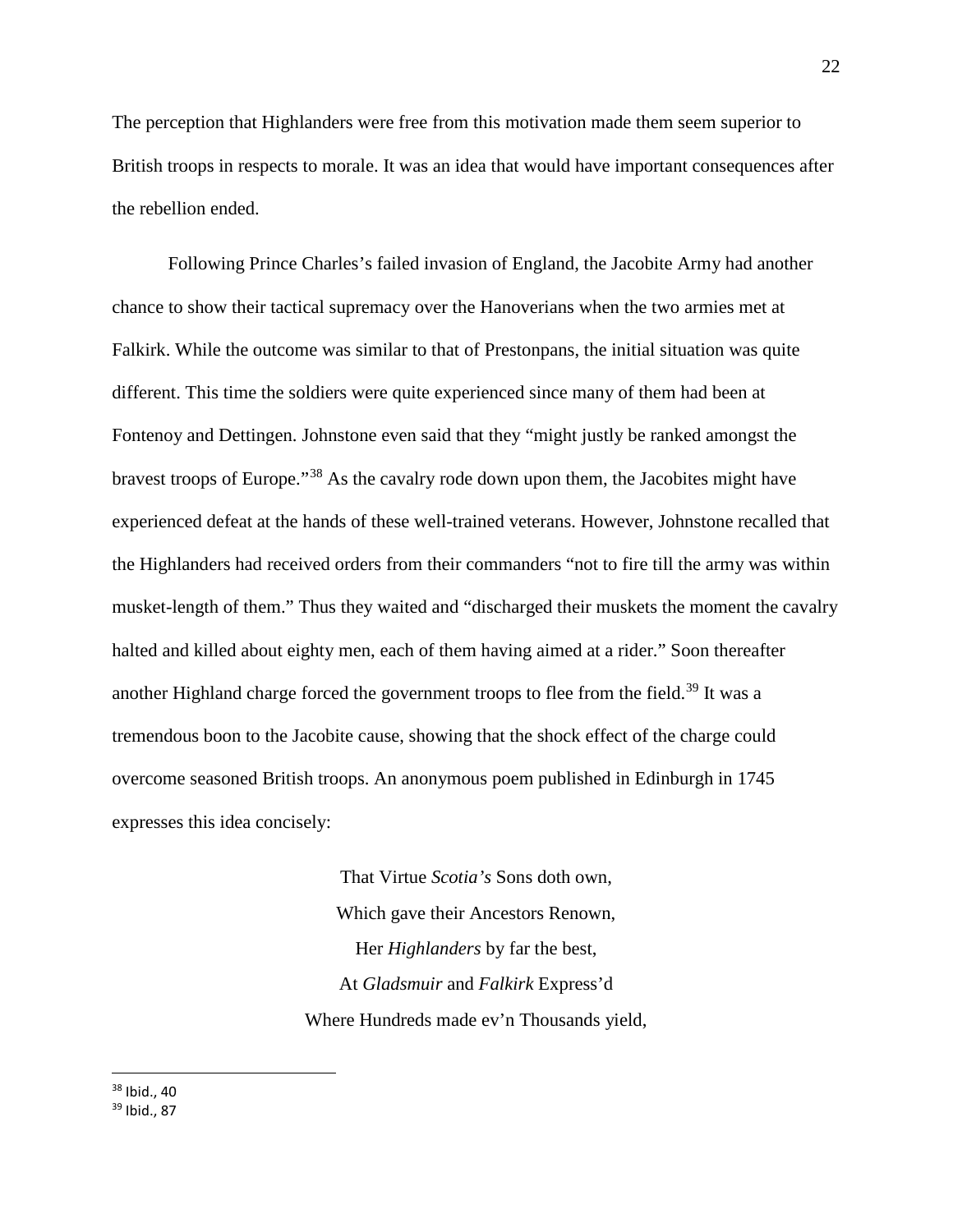And quit ingloriously the Field. Where *England's* Chosen Troops defeat, Fell, or were safe by swift Retreat, While *Scotland's* Stewart *Highland* Chief! Restores her Glory, brings Relief."[40](#page-25-0)

The Highlanders would not soon forget their victory over "England's chosen troops." It seemed to prove that their ancestral tactic was invincible. This notion, however, would prove sadly mistaken when the Jacobites met the government troops one final time.

As successful as the Jacobites had been at Prestonpans and Falkirk, the Battle of Culloden undid everything. It was a battle that the Jacobites almost seemed destined to lose. From its onset, almost nothing went in their favor. Already tired from their long night march, Jacobite troops assembled on Culloden Moor as rain and sleet fell. This made the ground even worse for combat. Lord George Murray, one of Prince Charles' commanders, had vainly tried to convince the Young Pretender to move to different ground since Culloden's terrain was flat and open – perfect for the government troops and their cavalry. If they moved to a more rugged area the Highlanders would be much more effective. Unfortunately, Prince Charles ignored all of this advice, determined to command his troops on his own without interference.<sup>[41](#page-25-1)</sup> It was a terrible decision which would cost him dearly. As the Jacobite commander Simon Fraser, Lord Lovat later recalled before his execution for high treason, "None but a mad fool would have fought that day." $42$ 

<span id="page-25-0"></span><sup>40</sup> *Ad priscos Scotos, scilicet Montanos,in praelia apud Gladsmuir, xxi Septembris, MDCCXLV, et apud Falkirk, xvii Januarii, MDCCXLVI, sub ductu et exemplo Caroli principis, et Scotiae Senscalli*. Edinburgh : 1746 <sup>41</sup> *Culloden,* 57

<span id="page-25-2"></span><span id="page-25-1"></span> $42$  Ibid., 66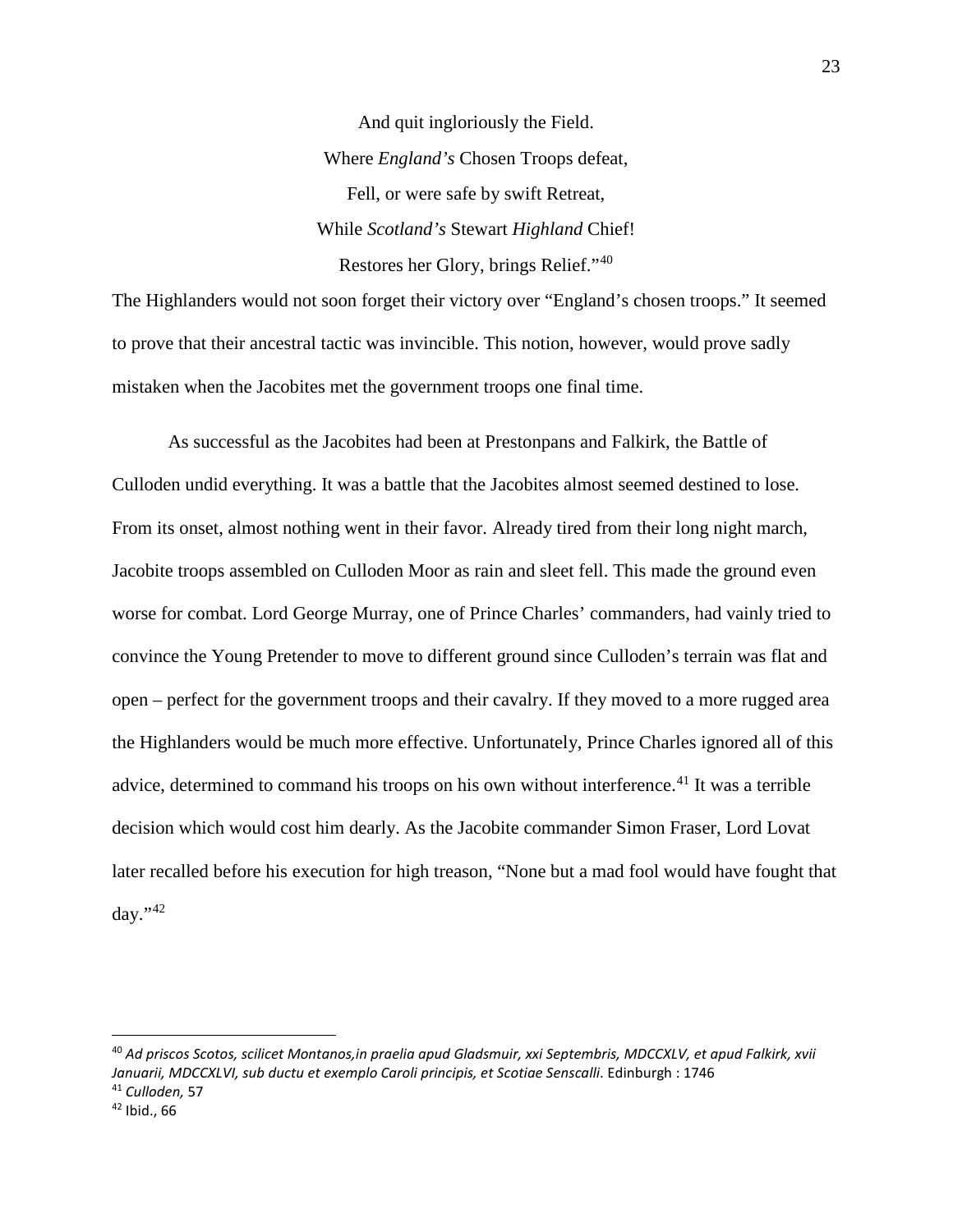The Jacobite forces began taking heavy losses from the battle's onset. However, they inflicted almost no casualties on the Government side. This was because all the initial fighting was done with cannon fire. The battle-tested Hanoverians fired at will, keeping up a steady barrage without break. The Jacobite gunners on the other hand were much less experienced and failed to have any effect. Within minutes all of them were silenced, giving the Hanoverians a significant edge as the battle began.<sup>[43](#page-26-0)</sup> But cannons were not the traditional way that the Jacobites fought their battles. In every other encounter it had been the Highland charge that won the day. The clansmen themselves chomped at the bit to run forward. Eventually, they had enough of taking losses while standing still and wildly advanced toward the redcoats.

At last the Highland broadsword charge, which had proven so successful in the past, completely faltered. The cannonade remained steady, killing many of the clansmen as they moved unprotected across the open moor. Worse still, even when they reached the redcoat lines, their enemies did not flee in terror. The government troops had developed a new tactic to maximize their firepower against the clans before they could start swinging their swords at them. The men stood in three ranks which fired in sequence. When the Highlanders advanced, the first line fired and then clapped to the ground to reload. The second line, which had already primed and loaded, then made ready and fired. When they had done so they also went to the ground so that the third line could shoot. By that time the first line had completely reloaded and was ready to recommence the cycle. It proved extremely effective. John Prebble notes that the clan which broke into the charge first, Clan Chattan, lost eighteen of its twenty-one officers before reaching within twenty yards of the infantry. Other clans suffered similarly, causing the entire assault to

<span id="page-26-0"></span><sup>43</sup> *Culloden*, 84-85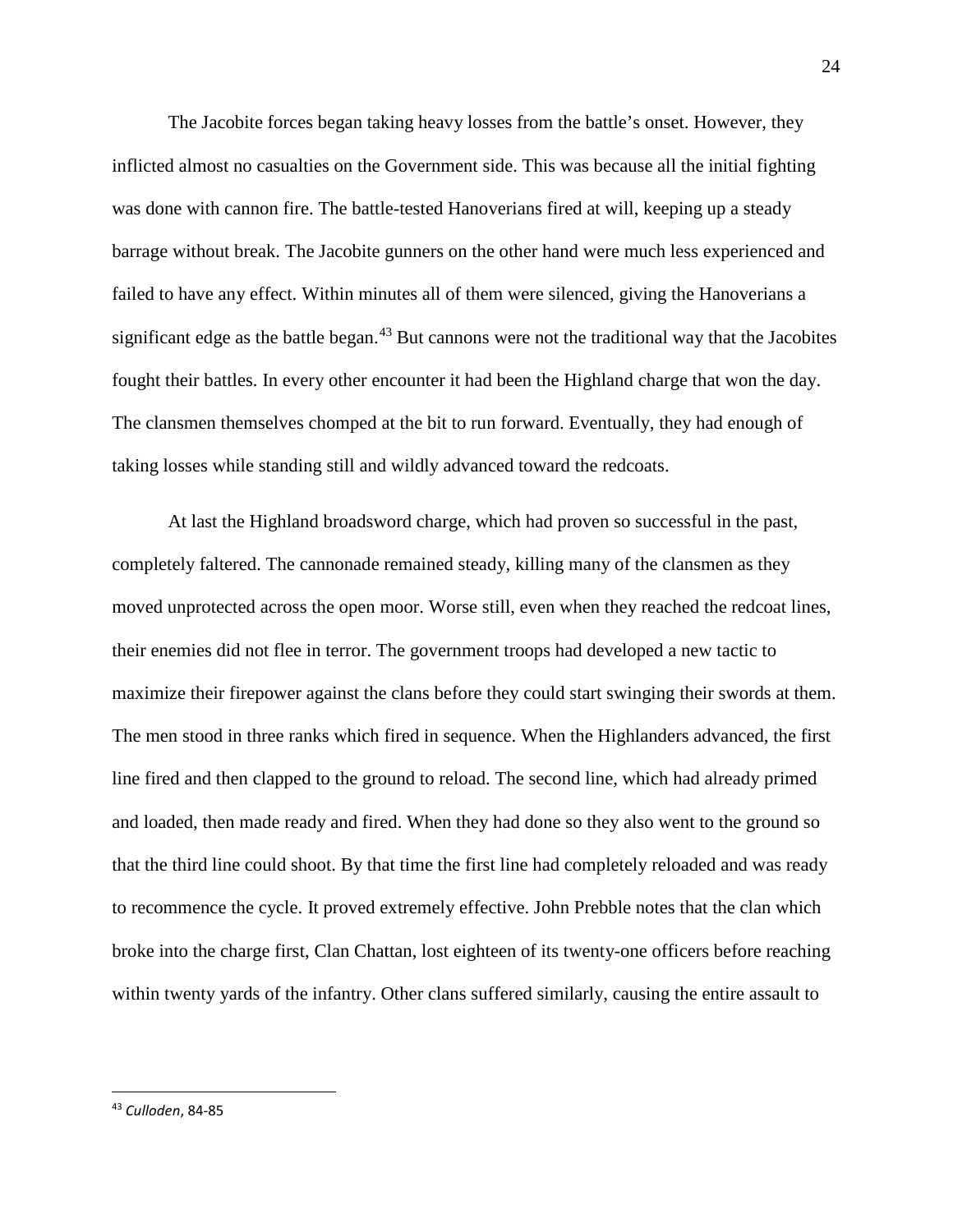rapidly stall.<sup>[44](#page-27-0)</sup> Very soon thereafter, the advance turned into a rout. As the Chevalier de Johnstone later recalled, "The same Highlanders, who had advanced to the charge like lions, with bold, determined countenances, were in an instant seen flying like trembling cowards in the greatest disorder."[45](#page-27-1) Members of the Whig Clan Campbell as well as elements of the cavalry began chasing them down as soon as they turned to run. [46](#page-27-2) Within minutes it was clear that the Jacobites were defeated.

Several key factors determined Culloden's outcome, and all of these demonstrate the weaknesses of using Highland soldiers. The first was the commander itself. Prince Charles Stewart had insisted on commanding the troops himself in place of more experienced leaders like Lord George Murray. He did not know how to use the Highlanders, as shown by his inappropriate choice of ground. Even though the clan leaders could inspire their troops, they needed an intelligent leader acquainted with strategy in order to be effective. Additionally, the Highland broadsword charge was only useful up to a point. Similar to what John Prebble later believed, Johnstone wrote in his memoirs that the Highlanders and their chiefs "possessed the most heroic courage; but they knew no other manoeuvre than that of rushing upon the enemy sword in hand, as soon as they saw them, without order and without discipline."<sup>[47](#page-27-3)</sup> If the enemy became terrified and started to flee, the results could be every bit as devastating as after Prestonpans. But if they stood prepared on flat ground with the protection of artillery, the Highlanders themselves would be the ones who suffered. Johnstone himself acknowledged as much: "It may be said of the attack of the Highlanders, that it bears great resemblance to that of

<span id="page-27-0"></span><sup>44</sup> Ibid., 96

<span id="page-27-1"></span><sup>45</sup> *A Memoir of the 'Forty-Five*, 123

<span id="page-27-2"></span><sup>46</sup> Peter E Russel, "Redcoats in the Wilderness: British Officers and Irregular Warfare in Europe and America, 1740 to 1760." William & Mary Quarterly, 35, no. 4 (Oct., 1978), 639

<span id="page-27-3"></span><sup>47</sup> *A Memoir of the 'Forty-Five*, 33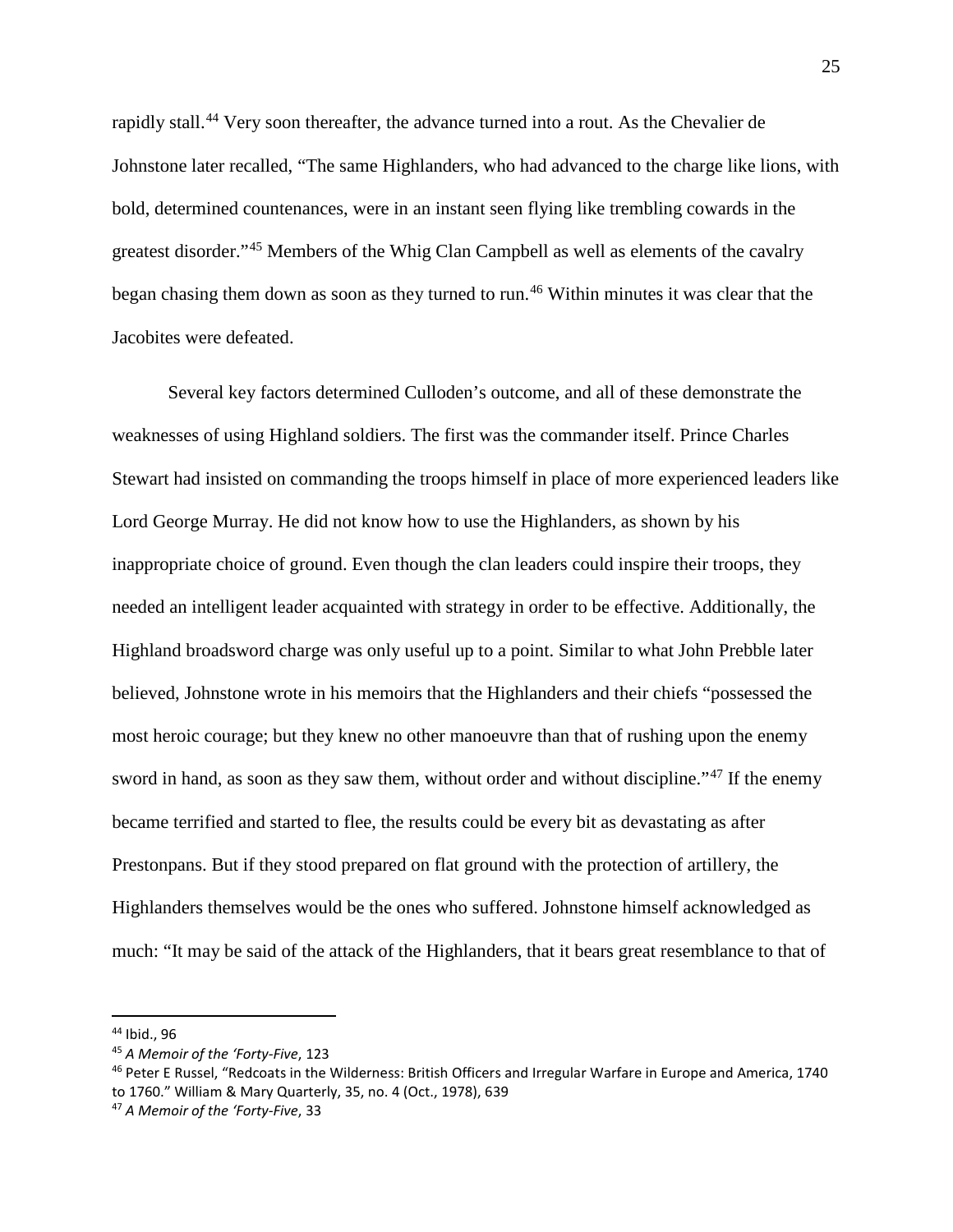the French; that it is a flame, the violence of which is more to be dreaded than the duration. No troops, however, excellent, are possessed of qualities which will render them constantly invincible."[48](#page-28-0) At Culloden they proved Johnstone correct. Still the Jacobite officer felt he had to give the men some credit: "As the Highlanders were completely exhausted with hunger, fatigue and the want of sleep, our defeat did not at all surprise me; I was only astonished to see them behave so well."[49](#page-28-1) Even when they suffered utter defeat, they still managed to distinguish themselves through their valor. This would remain a common characteristic of Highland units in many wars to come, adding more to their reputation each time.

The government's triumph at Culloden brought about more than just the final defeat of Jacobitism. Immediately following the battle, redcoats scouring the Highlands for the remains of Prince Charles's forces seized cattle and luxuries in the name of punishing traitors. Other property such as houses and barns were set on fire. All of this occurred regardless of whether or not the owner had actually rebelled. This caused widespread devastation throughout the Highlands and left many in ruin.<sup>[50](#page-28-2)</sup> These reprisals may have seemed extreme, but as John Grenier explains in *The First Way of War,* "the English viewed the Scottish Highlands as marchland, a place where traditional rules of civilized behavior did not apply to Englishmen fighting against 'wild and barbarous' Highlanders, so long as they permitted greater control of the Highlands."[51](#page-28-3) And in the end, that is precisely what they achieved. The old way of life was abruptly uprooted and the Highlands became occupied territory.

<span id="page-28-0"></span><sup>48</sup> *A Memoir of the 'Forty-Five*, 123

<span id="page-28-1"></span><sup>49</sup> Ibid., 125

<span id="page-28-2"></span><sup>50</sup> *Culloden*, 192-193

<span id="page-28-3"></span><sup>51</sup> Grenier, 104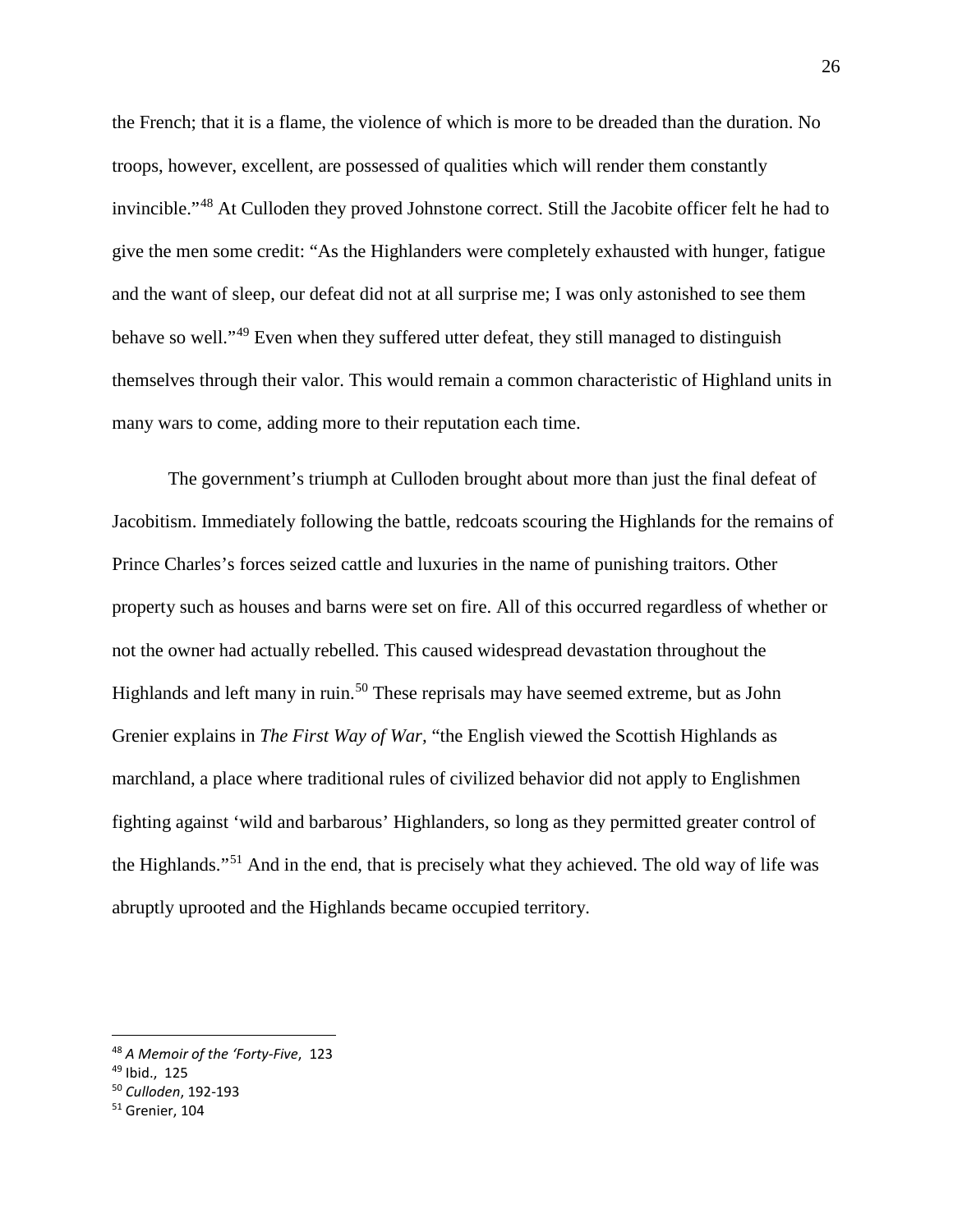The British Army's pillaging devastated the Highlands, but it did not continue indefinitely. In its place came something which every bit as potent. To ensure no rebellion would ever take place again in the north, the British government issued a series of draconian declarations which stripped the chiefs of their power and destroyed key elements of Highland culture. Perhaps the worst of these was the lengthily titled "Act for the more effectual disarming the Highlands in *Scotland;* and for more effectually securing the Peace of the said Highlands; and for the restraining the Use of the Highland Dress, etc." Commonly called the Act of Proscription, this updated version of a 1715 act sought to prevent any future rebellion by stripping from the Highlanders their traditional broadswords and dirks as well as their clan dress. Anyone who failed to obey and was seen by at least one witness would have to pay  $£15$  and stay in prison until the amount was paid.<sup>[52](#page-29-0)</sup> Likewise, anyone caught wearing a kilt, tartan, or any other traditional Highland dress would "suffer Imprisonment, without Bail, during the Space of Six Months, and no longer; and being convicted for a Second Offence before a Court of Judiciary, or at the Circuits, shall be liable to be transported to any of his Majesty's plantations beyond the Seas, there to remain for the Space of Seven Years."[53](#page-29-1) The first part of the law, concerning the armament of Highlanders makes sense in the wake of a rebellion. The second, however, does not immediately seem logical. Why should Parliament concern itself with the attire of a people who will soon be disarmed and cease to pose a threat in the north? Considering that the stated goal of the act is to restore peace in the north, it appears as though they linked the tartan to the martial culture that produced the rebellions in the first place. By proscribing it they

<span id="page-29-1"></span><span id="page-29-0"></span><sup>52</sup> *Anno regni Georgii II. regis Magnae Britanniae, Franciae, & Hiberniae, decimo nono. At the Parliament begun and holden at Westminster, the first day of December, anno Dom. 1741, in the fifteenth year of the reign of our Sovereign Lord, George the Second ... And from thence continued by several prorogations to the seventeenth day of October, 1745, being the fifth session of this present Parliament.* (London, Thomas Basket, 1746.), 589 <sup>53</sup> Ibid., 596-597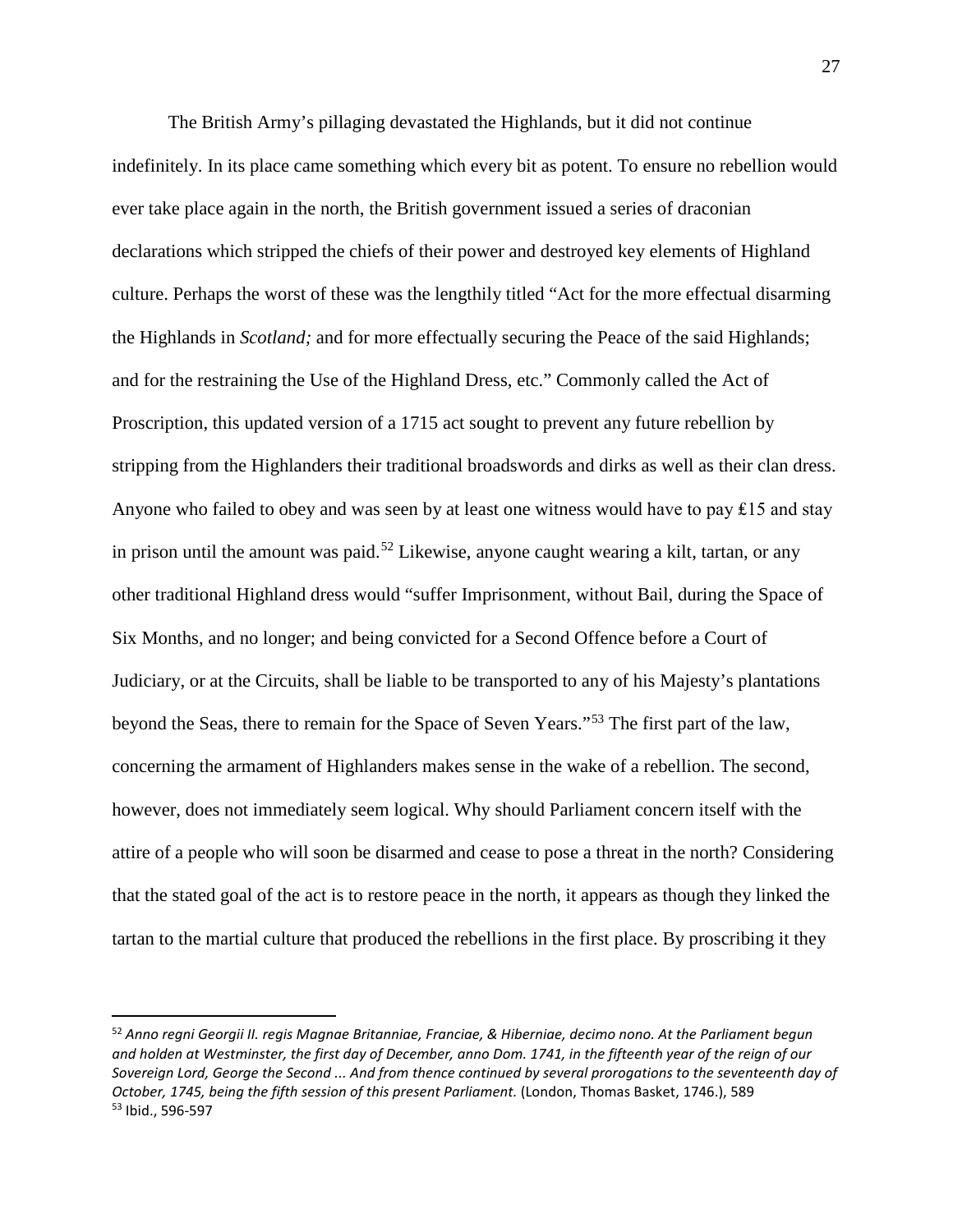would remove one more obstacle that was hindering their pacification efforts. And if that did not succeed, they could reduce the possibility of further insurrection by removing offending individuals and sending them overseas. Whether or not they died did not matter. The Highland population needed to be subdued and pacified by any means necessary.

Although aimed at hindering future uprisings, the Act of Proscription punished all clans, even those which had fought for the king at Prestonpans, Falkirk, and Culloden. Duncan Forbes, who had set forth his own ideas on how the Highlanders could be civilized, agreed that the tartan somehow perpetuated the "warlike spirit" of the Highlanders, but also considered the punishment of loyal clans unjust. He told Parliament that the kilt was a very useful garment as it permitted easier travel over the Highlands and allowed one to better withstand inclement weather. Unfortunately, pointing these things out only further convinced the government that it aided would-be rebels.<sup>[54](#page-30-0)</sup> Decades later, Samuel Johnson likewise recognized this was unjust.

To disarm part of the Highlands, could give no reasonable occasion of complaint. Every government must be allowed the power of taking away the weapon that is lifted against it. But the loyal clans murmured, with some appearance of justice, that after having defended the King, they were forbidden for the future to defend themselves; and that the sword should be forfeited, which had been legally employed. Their case is undoubtedly hard, but in political regulations, good cannot be complete, it can only be predominant.<sup>[55](#page-30-1)</sup>

Johnson's argument has merit, but unfortunately it was made too long after the act was passed to have any real effect. The loyal clans like the rebellious ones all lost their cultural emblems and weapons. This common fate may have helped to dissolve some of the clan divisions that had existed for centuries. Since the southern Britons considered them one people and treated them as such, the Highlanders slowly began to act in such a fashion. In years to come these divisions

<span id="page-30-0"></span><sup>54</sup> *Culloden*, 327

<span id="page-30-1"></span><sup>55</sup> Johnson, 98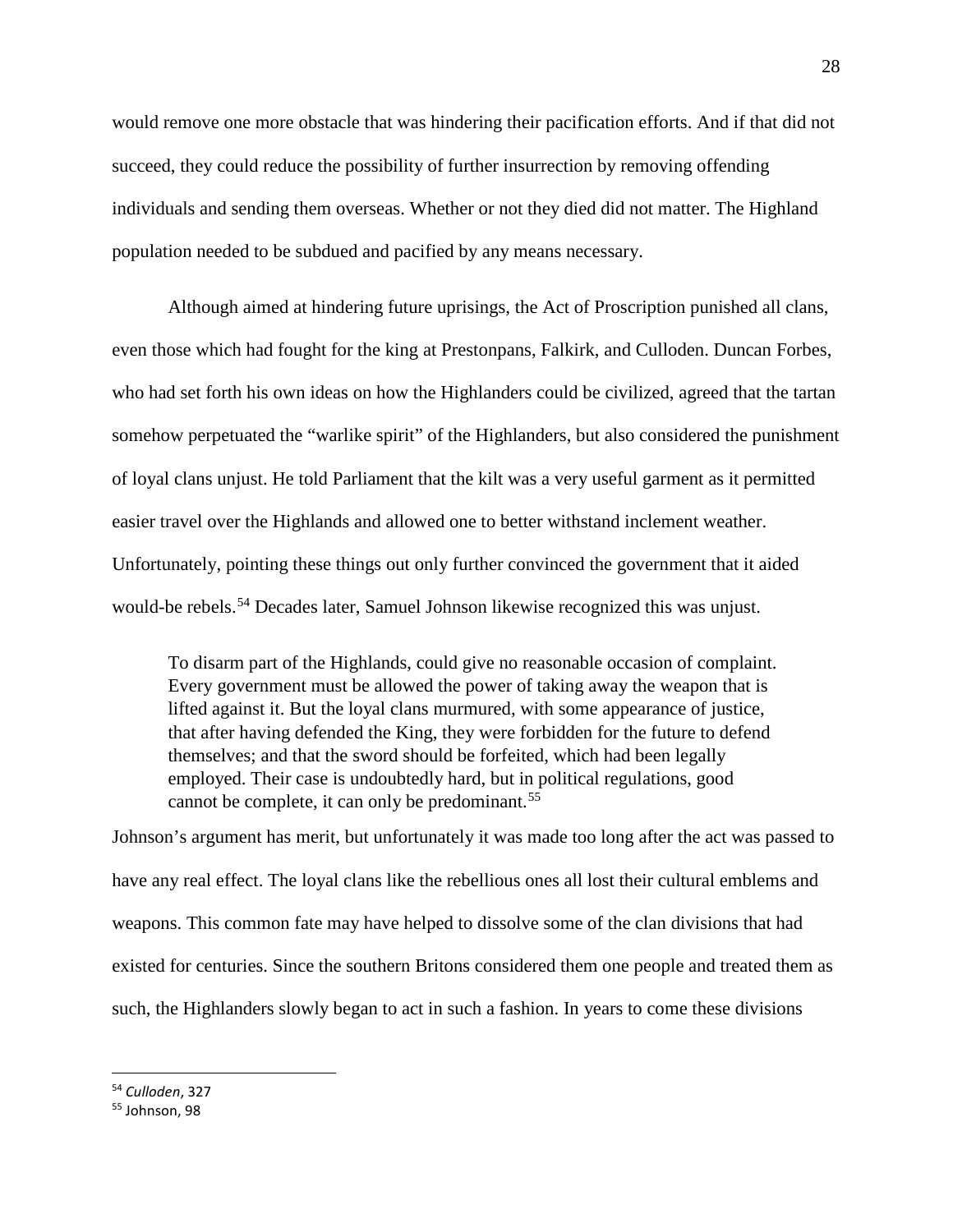would become less and less significant, allowing for all the clans to come together in support of the very king that some of them had sought to overthrow.

Although the Act of Proscription stripped the ordinary Highlanders of weapons, two of its passages did provide a way for them to take them back up again. Curiously, any Highlanders who failed to pay the £15 fine and were fit for military service could be sent overseas "to serve as Soldiers in any of his Majesty's forces in America; for which Purpose the respective Officers, who shall receive such Men, shall then cause the Articles of War against Mutiny and Desertion to be read to him of them in the Presence of such Justices of the Peace or Judge Ordinary."[56](#page-31-0) Compulsory military service seems like a very unusual penalty for men who had previously engaged in armed rebellion, and so its institution is quite significant. On one hand it removed potentially rebellious members of the population, but that could be done just as well through indentured servitude as with the clause concerning Highland dress. The real reason for this penalty is most likely that the government realized the Highlanders were excellent soldiers and could be put to use in the service of the king. It was no great matter if they died since the Highlanders had little say in the government or connection to the rest of Britain. But so long as they lived and served, they could be quite useful.

Another passage of the law which expresses a similar idea is the section describing exemptions from disarmament. It stated that peers of the realm, members of parliament, individuals exempted from the 1715 Disarming Act, and anyone the king exempted from the act could continue to bear arms. [57](#page-31-1) One of these groups was the Black Watch, the only Highland regiment then in existence. It continued to bear arms and wear traditional dress throughout the

<span id="page-31-0"></span><sup>56</sup>*Anno regni Georgii II*, 590

<span id="page-31-1"></span><sup>57</sup> Ibid., 595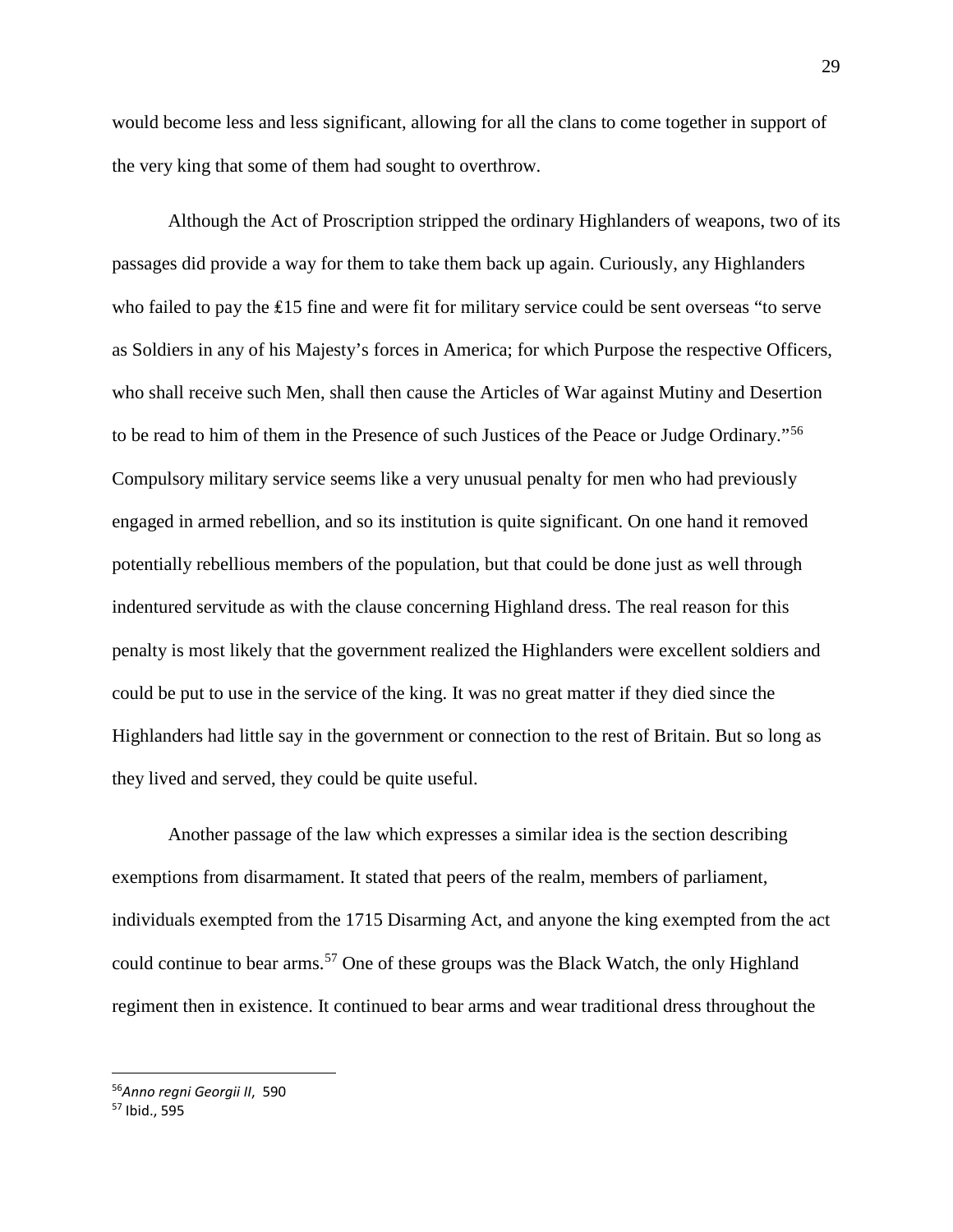years following Culloden, providing Highlanders with an opportunity for employment and a chance to wear articles which were proscribed by law for the rest of the population. It is unclear whether the politicians in London believed that the regiment's Highland dress and weapons were key to its success, but since they did implemented no changes, it seems they felt it was at the very least a benign component of its character.

The Scottish Highlands had changed greatly as a result of the Jacobite Rebellion. Now disarmed, stripped of traditional dress, and subjects of the king alone rather than clan chiefs, the Highlanders lost a great deal of their identity. It was only preserved through the memory of those who had known life before the rebellion and through the Black Watch. Yet the idea persisted that the Highlanders were somehow superior warriors due to their irregular nature, and in time of need they could potentially be put to use serving the king. That time would come in 1757 and result in the complete incorporation of Highland units into the British Army.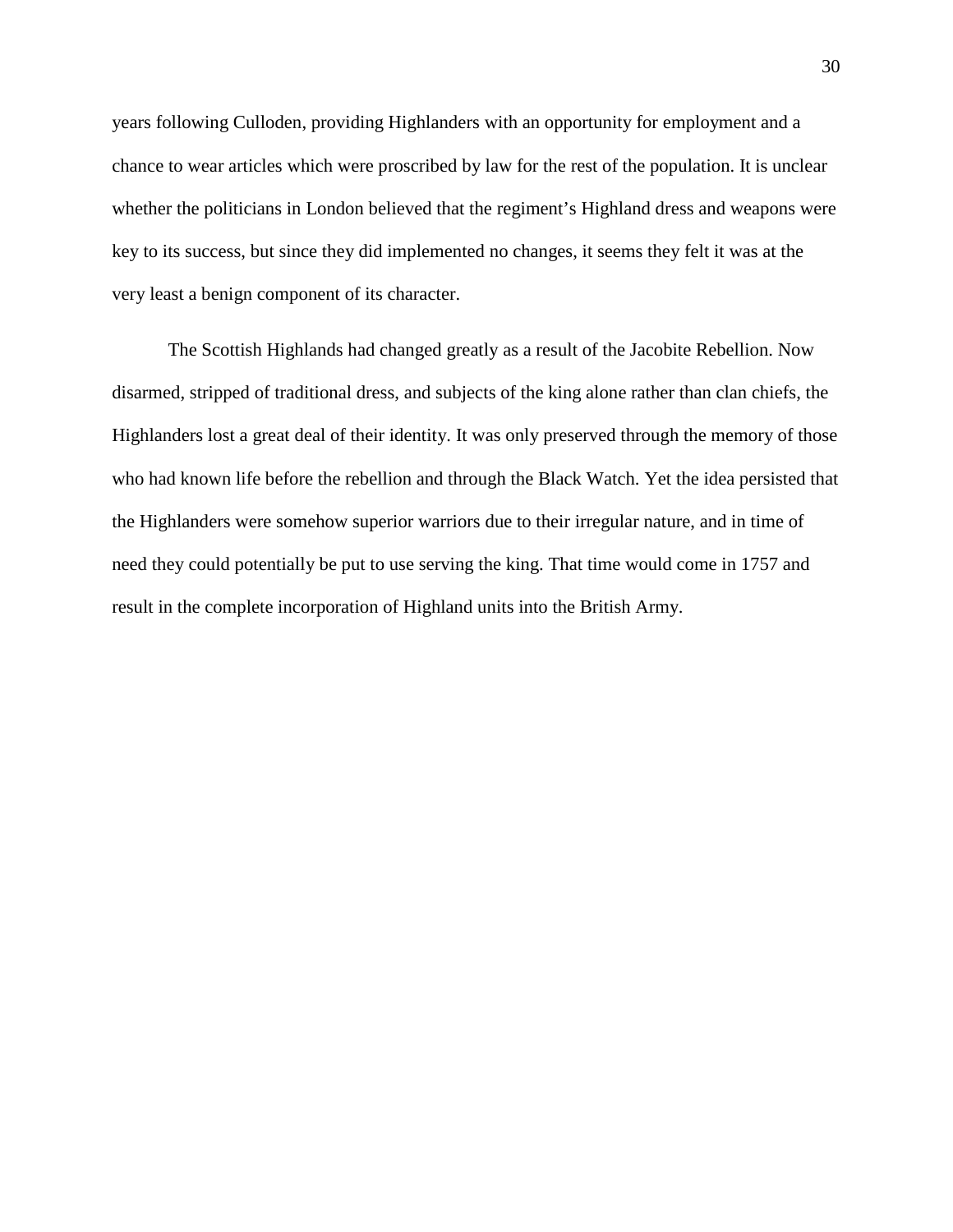## Chapter II

Ten years after the Battle of Culloden, Great Britain found itself embroiled in a far more serious conflict than the Jacobite Rebellion or the War of Austrian Succession had ever been. What began in 1754 with a relatively small-scale border dispute involving French expansion into the British-claimed Ohio Territory developed rapidly after Great Britain issued an official declaration of war in 1756. The struggle which followed was one for which the British were utterly unprepared. Not only did they have to wage war in Europe and their colonies but they also possessed an army that was far inferior to the French. The government needed to find new troops quickly, no matter what the source. That source turned out to be the Scottish Highlands. In a wild scheme, the new prime minister, William Pitt, drafted a plan to create two new Highland regiments to supplement the Black Watch. It initially met with stiff resistance, but when recruitment began it occurred with surprising ease. In only ten years clans which had produced ardent rebels now produced loyal redcoats, and as much as they had shown their prowess at Prestonpans and Falkirk, they would show even more at Louisbourg and Ticonderoga.

Yet this success was somewhat mitigated by the terrible losses the Highlanders sustained. Whereas the overall casualty rate for British forces in the war was nine percent, the Highland regiments collectively lost thirty-two percent.<sup>[58](#page-33-0)</sup> Explaining these losses is difficult, but in most cases they stem from a fundamental misunderstanding of the Highlanders' capabilities. The English adjusted their old barbarian stereotypes of Highlanders to argue that their uncivilized nature somehow gave them an edge over professional troops and put them on the same plane as American Indians. As a result their commanders failed to use the Highlanders appropriately,

<span id="page-33-0"></span><sup>58</sup> Colin Calloway, *White People, Indians, and Highlanders: Tribal Peoples and Colonial Encounters in Scotland and America* (New York: Oxford, 2008), 96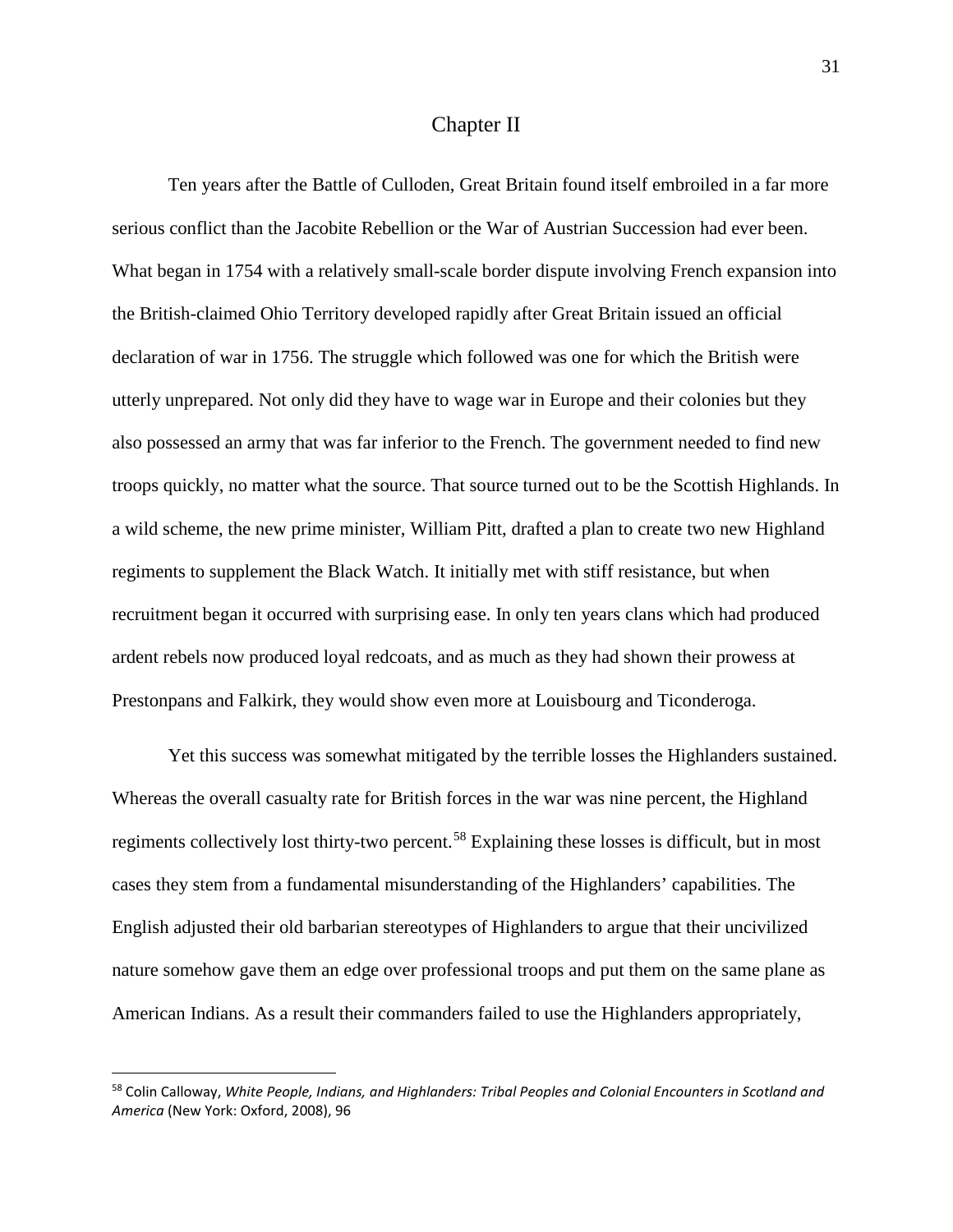forcing them to fight under conditions which would be hopeless for any troops. What successes the Black Watch, Fraser's Highlanders, and Montgomery's Highlanders enjoyed was wholly due to their strength as units rather than any innate ethnic abilities.

The creation of the new Highland regiments, the  $77<sup>th</sup>$  and  $78<sup>th</sup>$ , could not have occurred had Britain not been in such a desperate situation in 1756. In addition to the losses of Fort Oswego in North America and Minorca in the Mediterranean, Great Britain was at a severe disadvantage in terms of manpower. In May 1756, the kingdom only had a total of twenty-five cavalry regiments and sixty-two infantry. Most of the infantry regiments consisted of just one battalion, meaning about 600 men by peacetime standards.<sup>[59](#page-34-0)</sup> This produced a total of around 34,000 men. Despite being a substantial increase from the peacetime number of 19,000, it was still only one-fifth the size of France's army.<sup>[60](#page-34-1)</sup> In a letter to Lord Loudoun, commander of forces in North America, the Duke of Cumberland wrote, "Nothing can be worse than our Situation here at home, without any plan, or even a Desire to have one. great Numbers talked of to be Sent you, but without any Consideration of how, & from whence, without considering what Shoud carry with them…"[61](#page-34-2) Moreover, the king's main concern in the war was the defense of his home island, and provisions would have to be made for this. As a result, Britain would be unable to launch any major campaigns in North America unless some major changes were made.

Even though 1756 proved to be a bleak year in terms of military endeavors, it still witnessed the beginning of political changes that would later give Great Britain an edge in the

<span id="page-34-0"></span><sup>59</sup> James Thompson. *A Bard of Wolfe's Army: James Thompson, Gentleman Volunteer, 1733-1830*, Edited by Ian M. McCulloch and Earl John Chapman. (Montréal: Robin Brass Studio, 2010.), 111

<span id="page-34-1"></span><sup>60</sup> E.M. Lloyd, *The Highland Regiments in 1757*. The English Historical Review, Vol 17, No 67, pp. 466-469. (Oxford: Oxford University Press, Jul, 1902.), 367

<span id="page-34-2"></span><sup>61</sup> Letter from Cumberland to Loudoun, St. James's, December 23, 1756. In Stanley Pargellis. *Military Affairs in North America, 1748-1765: Selected Documents from the Cumberland Papers in Windsor Castle.* (Archon Books, 1969), 262-263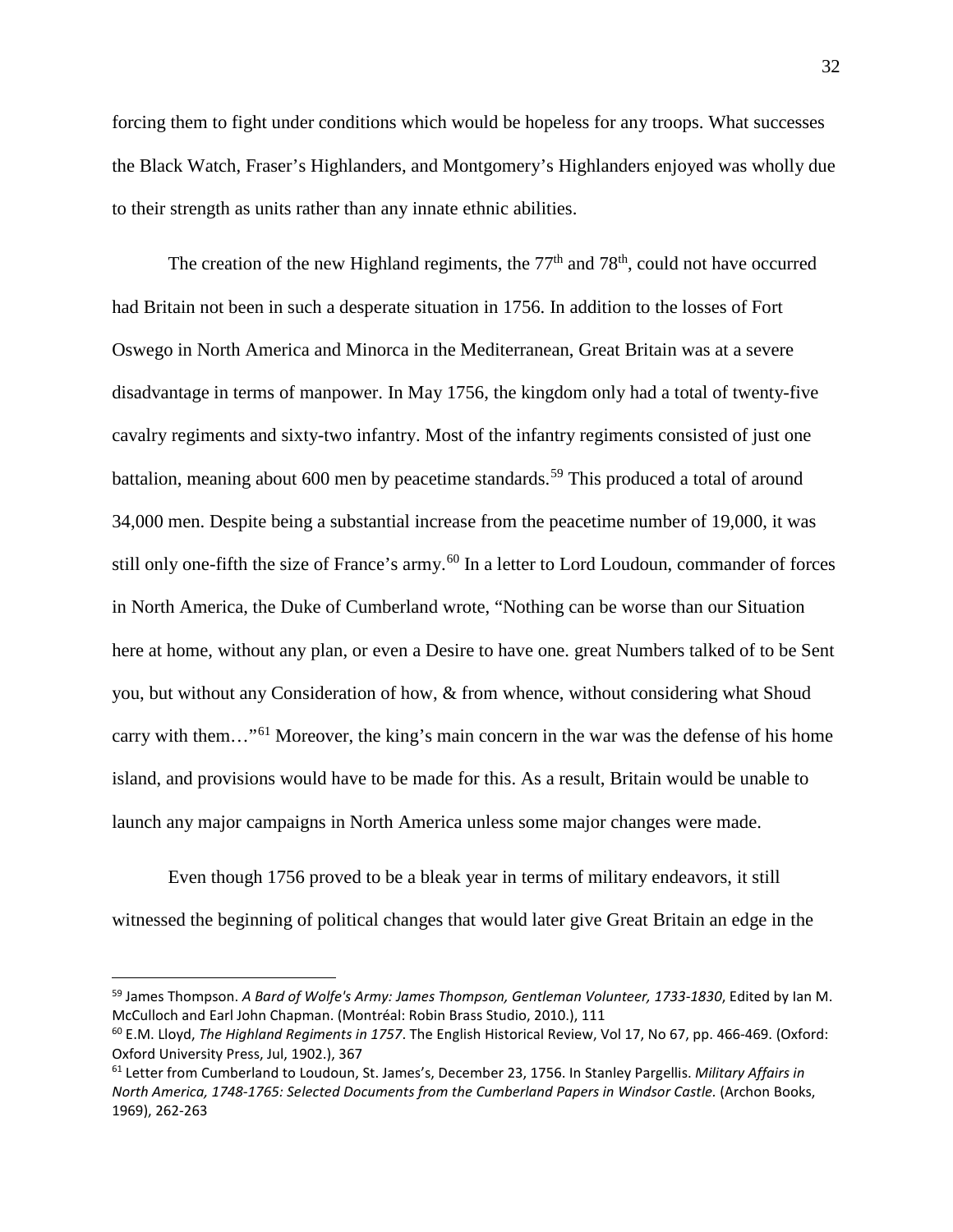New World. That year, Prime Minister Newcastle was compelled to share power with his rival William Pitt in a coalition government. This displeased many powerful figures, including George II himself.<sup>[62](#page-35-0)</sup> Yet it was clear from the onset that Pitt had a plan for how to address each of Britain's challenges. The first was to refocus the army's goals. Rather than continuing to tie up men fighting in Germany, Pitt decided to leave the defense of Hanover to the Prussians, Hessians, and Hanoverians themselves, giving them sizable monetary contributions in order to support this endeavor. With that out of the way, Pitt proposed creating a 32,000 man militia force to serve as a sort of home guard. This would protect the island of Great Britain from invasion and allow more military to deploy in other areas. Finally turning to North America, Pitt insisted that Lord Loudoun, the commander-in-chief of North America needed to have at the very least 17,000 soldiers in order to invade Canada. To do this, new battalions would have to be formed. [63](#page-35-1)

Recruiting sergeants had already scoured most counties in England, Wales, and Scotland, and furiously competed with one another just to drum up a few new men. Yet there was one vast source of manpower in the isles that hitherto remained untapped. That was the Scottish Highlands. After Culloden, a number of English commentators noted that these former rebels who had been so effective at Prestonpans and Falkirk could be put to good use fighting for rather than against George II. On June 9, 1751 – only five years after the Jacobites suffered their last defeat, a young officer by the name of James Wolfe wrote a letter to Captain Rickson on June 9, 1751, expressing his belief in the benefits of Highland soldiers.

Brave men, when they see the least room for conquest, think it easy, and generally make it so; but they grow impatient with perpetual disadvantages. I should think that two or three independent Highland companies might be of use; they are hardy,

<span id="page-35-0"></span><sup>62</sup> Fred Anderson, *Crucible of War: the Seven Years' War and the Fate of Empire in British North America, 1754- 1766* (New York: Alfred A. Knopf: 2000.), 172

<span id="page-35-1"></span><sup>63</sup> Anderson, 173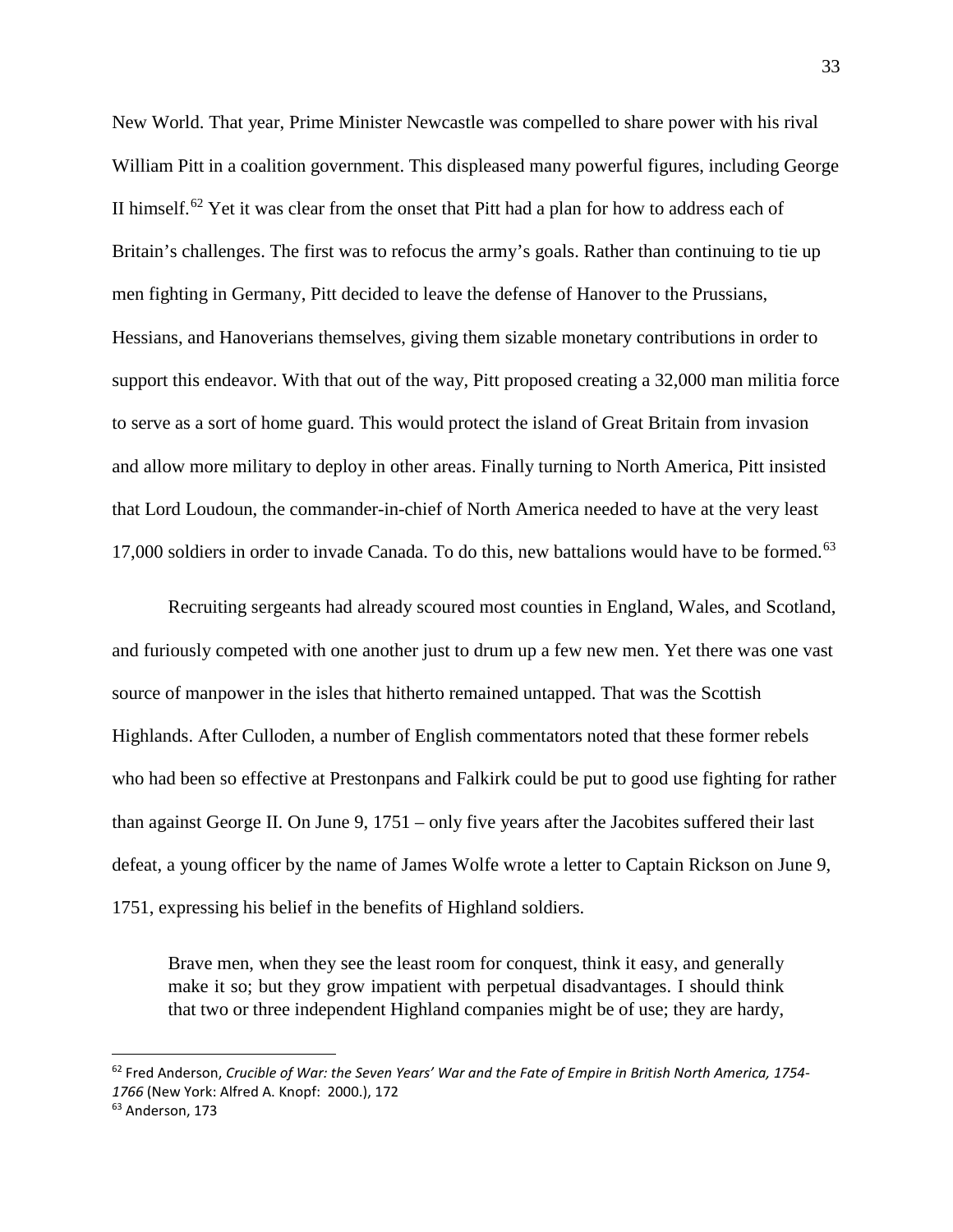intrepid, accustomed to a rough country, and no great mischief if they fall. How can you better employ a secret enemy than by making his end conducive to the common good? If this sentiment should take wind, what an execrable and bloody being should I be considered here in the midst of Popery and Jacobitism!<sup>[64](#page-36-0)</sup>

Wolfe had served in the army at Falkirk, and so he knew from firsthand experience what capable soldiers the Highlanders were. Yet two parts of his letter reveal how little his views differed from common English attitudes at that time. First he stated that the Highlanders were "accustomed to rough country," suggesting he believed the Highlanders would be useful in any difficult terrain, not just the Grampian Mountains of northern Scotland. This was not necessarily true, as the army would later discover. Second, by saying that they were "no great mischief if they fall," he overtly declared that the Highlanders were expendable. This does not mean that Wolfe wanted them to serve as mere cannon fodder, but it does imply that since they had fewer connections to the rest of Britain, they could sustain casualties without causing public outcry. If the war was going to be long and bloody, this quality would make them ideal soldiers.

Among the Englishmen who argued for the creation of the new Highland battalions, no one is more associated with the project than William Pitt. As prime minister, he was the one who first proposed the idea, stating: "Two regiments, a thousand men in a corps, may be raised in the North of Scotland for the said service, and on the same terms. No men on this island are better qualified for the American war, than the Scots Highlanders."[65](#page-36-1) More than mere hyperbole, his second sentence revealed that he like many others earnestly believed the Highlanders could be among the troops needed to change the course of the war. But even if this was so, his motion quickly encountered stiff opposition.

<span id="page-36-1"></span><span id="page-36-0"></span><sup>64</sup> Beckles Wilson, *The Life and Letters of James Wolfe*. (London: Heinemann, 1909.), 141 <sup>65</sup> Lloyd, 467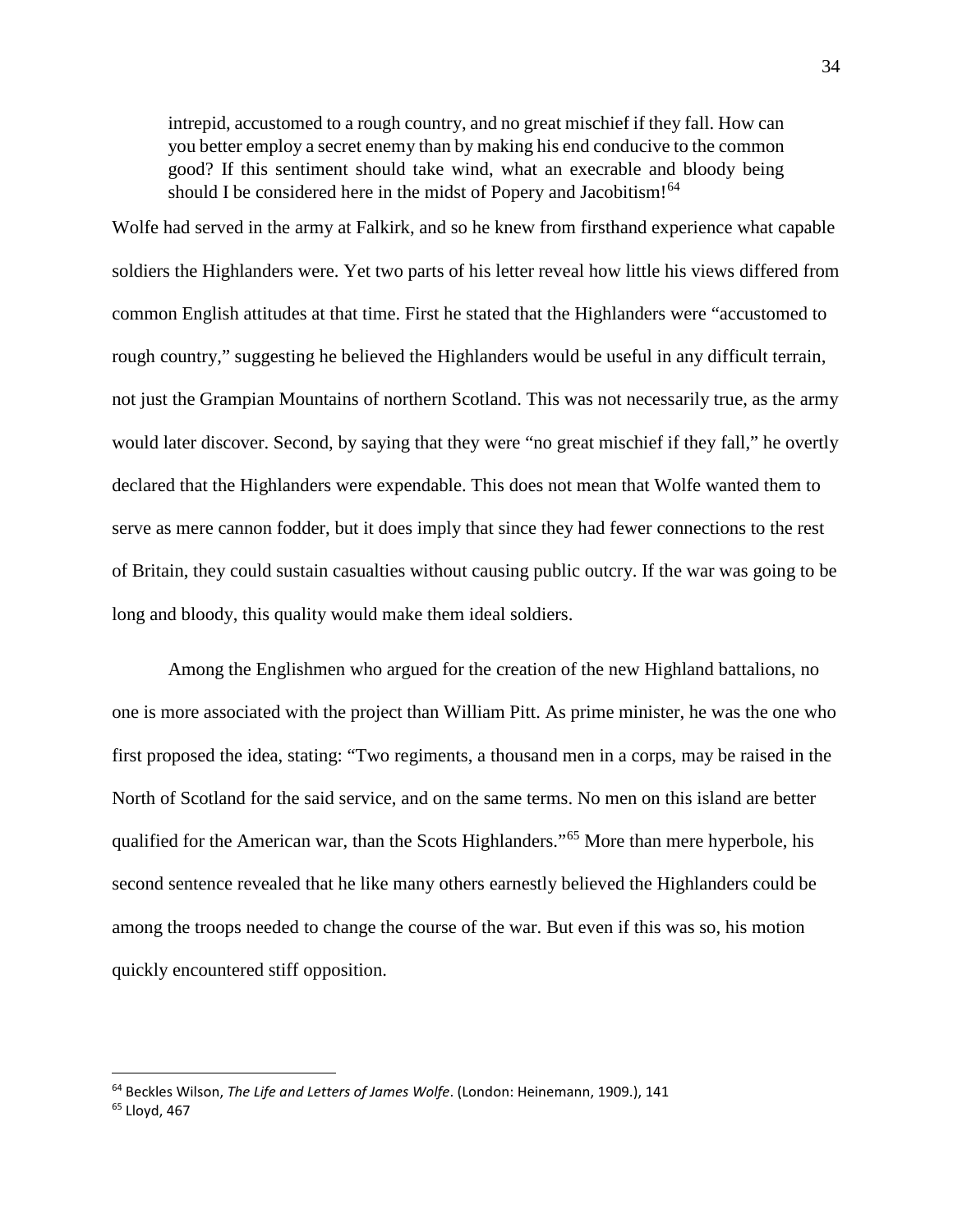The main issue concerned the men who would command these new battalions. The first selection was Archibald Montgomery, brother to the influential  $10<sup>th</sup>$  Earl of Eglington and an experienced, Gaelic-speaking Whig officer. Nothing about his background could raise any concern. The other potential commander, however, was very controversial. He was Simon Fraser, Clan Fraser's chief. During the Rebellion, both he and his father, Lord Lovat, had fought for the Young Pretender. Despite being a somewhat reluctant rebel, Fraser personally led men of his clan at the Battle of Falkirk, an encounter which proved devastating to the English.<sup>[66](#page-37-0)</sup> After Culloden, Lord Lovat was executed for his treachery. Simon Fraser received punishment in his own right. His title and land grants were stripped from him, and by extension so was his honor. His motivations in fighting the war were obvious: by proving his newfound loyalty to the Hanoverian king, he could once again become Master of Lovat. This could not happen unless his nomination succeeded.

The main opposition to Fraser's appointment came from Lord Hardwicke, the Lord Chancellor of former Prime Minister Newcastle's government and therefore an enemy of William Pitt. On January 7, 1757, he wrote: "I find the measure of raising 2,000 Highlanders alarms many of the best affected, particularly the making councilor Fraser colonel of one of the Battalions… Nothing could more effectually break in upon the plan which has been pursuing for that country, ever since the last Rebellion, and I dare say the scheme is to put an end to it." Two days later, Newcastle voiced opposition. "I most entirely disapprove the method of their Highland regiments. The Duke, I hear, disapproves and submits. It is wholly the duke of Argyle."<sup>[67](#page-37-1)</sup> In referencing the duke, he meant the Duke of Cumberland himself. Not only was he

<span id="page-37-1"></span><span id="page-37-0"></span><sup>67</sup> Lloyd, 469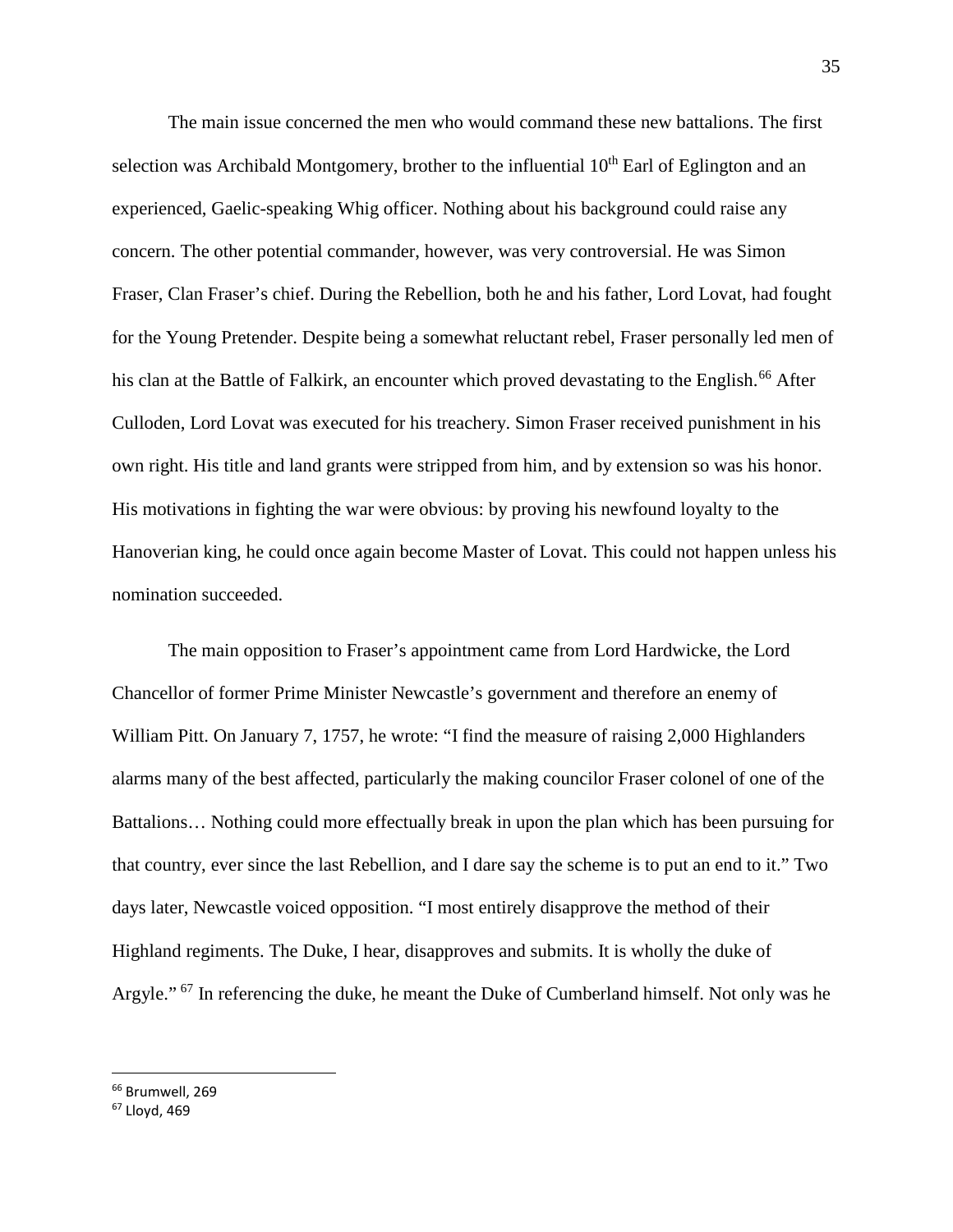the son of King George II, but he was also a powerful military leader. If nothing else, he had led the Hanoverians in the Forty-five, and thus his opinions on the Highlanders carried great influence. If Pitt wanted his plan to pass, he needed to secure Cumberland's support.

Exactly what the Duke of Cumberland thought about Pitt's scheme is unclear, and historians are divided over his views. Basil Williams, author of *The Life of William Pitt,* stated that Cumberland implicitly approved of it.<sup>[68](#page-38-0)</sup> Stephen Brumwell likewise says that Cumberland was a supporter of the plan, and that his backing helped change the King's mind.<sup>[69](#page-38-1)</sup> However, Ian McCulloch says that Cumberland actually opposed the plan at first but acquiesced when Pitt refused to send more men to join his forces on the continent.<sup>[70](#page-38-2)</sup> Lloyd adds to this that since the measure had the support of Henry Fox, Cumberland's protégé, it is unlikely that the duke would have voiced his opposition if he actually was against it.<sup>[71](#page-38-3)</sup> Perhaps the most definitive proof that Cumberland was against this idea comes from a letter Secretary of War Lord Barrington sent to the duke on July 8, 1757, after the Highland regiments had already been formed and sent to North America. He wrote that in regard to the formation of Highland regiments, "I remember'd the objections made by your R.H. to a proposal of that kind, & stated them; on which it was agreed that both officers and men should go to America as fast as the companies were raised, and none of either remain in the Highlands."<sup>[72](#page-38-4)</sup> This account seems quite plausible given the duke's experience and the widespread fear rearmed Highlanders would rebel. But no matter what the duke really thought, his ultimate support was key for cutting through the tangled web of politics

<span id="page-38-0"></span><sup>68</sup> Williams, 294

<span id="page-38-1"></span><sup>69</sup> Stephan Brumwell, *Redcoats: The British Soldier and War in the Americas, 1755-1763* (Cambridge: Cambridge University Press, 2002), 268

<span id="page-38-2"></span><sup>70</sup> McCulloch, 22

<span id="page-38-3"></span><sup>71</sup> Lloyd, 469

<span id="page-38-4"></span><sup>72</sup> Letter, Barrington to Duke of Cumberland, Cavendish Square, 8 July 1757, in Stanley Pargellis, *Military Affairs in North America, 1748-1765: Selected Documents from the Cumberland Papers in Windsor Castle* (Archon Books, 1969), 381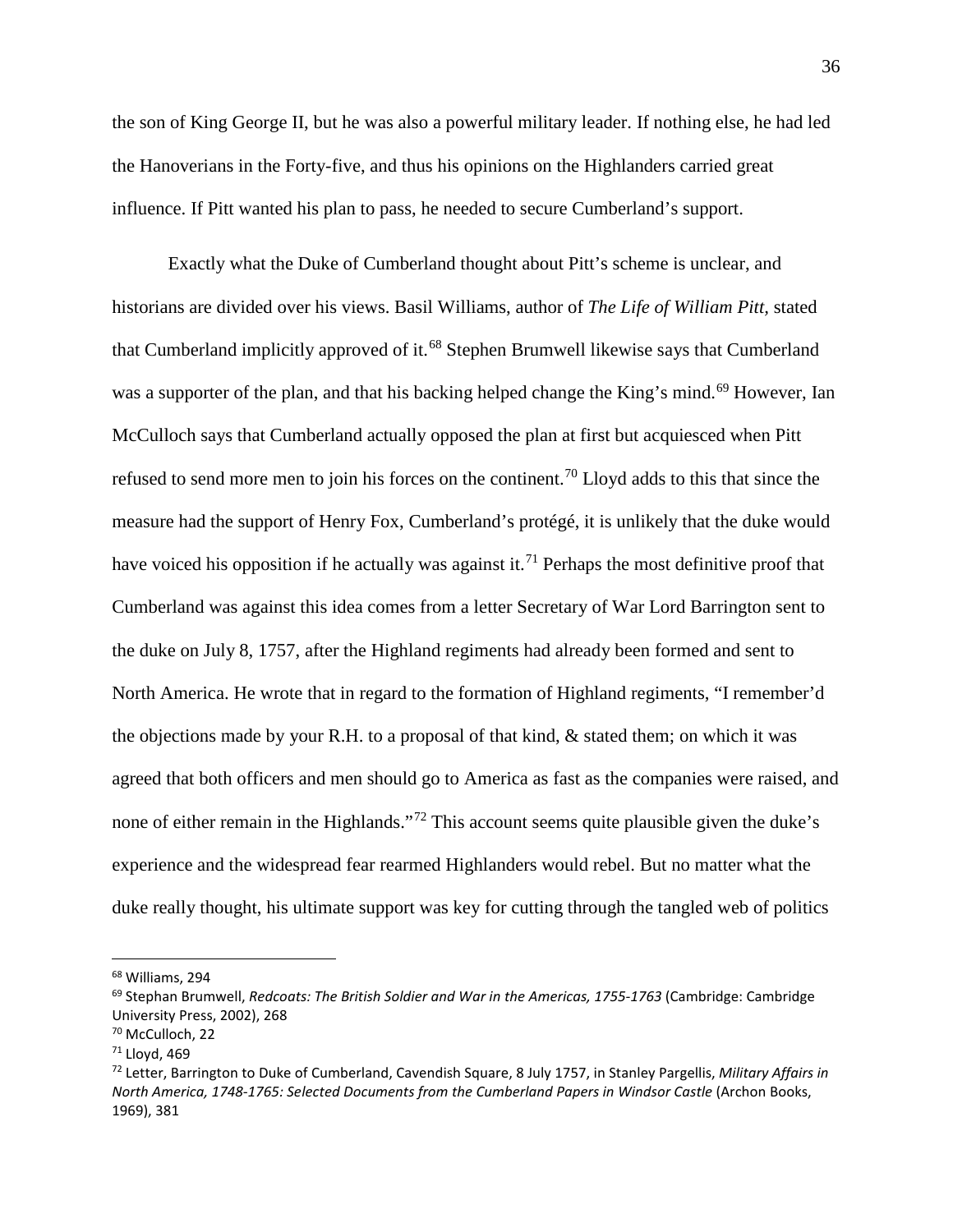in Westminster. The Highland plan was adopted and Fraser became one of the two colonels. This would prove quite valuable for the British government. As a former Jacobite and the leader of a powerful clan, he would have no trouble acquiring men for them.

Historians have long judged the Highland plan a success, and the prime minister has received much of the credit for this. Lord Stanhope, one of Pitt's biographers, composed a panegyric in commemoration of this, saying,

Was it not he who devised that lofty and generous scheme for removing the disaffection of the Highlanders by enlisting them in regiments for the service of the crown? Those minds which Culloden could not subdue at once yielded to his confidence; by trusting he reclaimed them; by putting arms into their hands he converted mutinous subjects into loyal soldiers.[73](#page-39-0)

Stanhope practically portrayed Pitt as the savior of the Highlands, gaining their trust and

changing them from disgruntled ex-rebels to the greatest soldiers George II ever had. It seems

extraordinary, but it is no less so than what Pitt wrote about himself. Ever the self-publicist, in

1766 Pitt made a speech in which he proclaimed this as one of the greatest accomplishments of

his regime. $74$ 

I sought for merit wherever it was to be found. It is my boast, that I was the first minister who looked for it, and found it, in the mountains of the North. I called it forth, and drew into your service a hardy and intrepid race of men – men, who, when left by your jealousy, became a prey to the artifices of your enemies, and had gone nigh to have overturned the state in the war before the last. These men, in the last war, were brought to combat on your side. They served with fidelity, as they fought with valor, and conquered for you in every part of the world. Detested be the national reflections against them! They are unjust, groundless, illiberal, unmanly! When I ceased to serve his Majesty as a minister, it was not the country of the man by which I was moved but the man of that country wanted wisdom, and held principles incompatible with freedom.<sup>[75](#page-39-2)</sup>

<span id="page-39-0"></span><sup>73</sup> Stanhope, 466

<span id="page-39-1"></span><sup>74</sup> *Mutiny*, 93

<span id="page-39-2"></span><sup>75</sup> Charles Kendall Adams, *Representative British Orations with Introductions and Explanatory Notes* (New York:

G.P. Putnam's Sons, 1890.), 100-101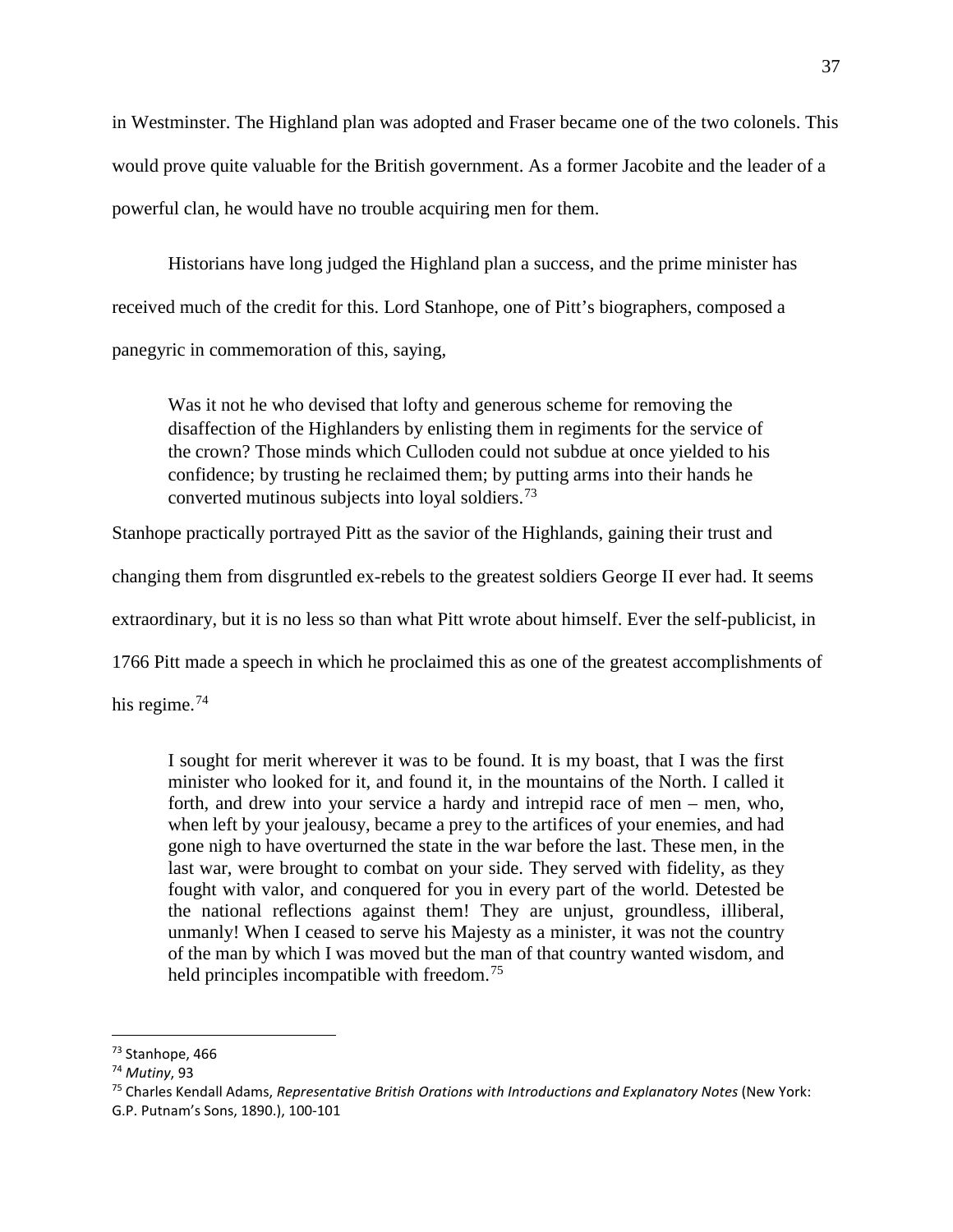Through his many comparisons with other regimes, it is clear that Pitt's self-promotion was political in this speech. Pitt was out of power and wanted to show how much he had done to an unappreciative government. According to his view, the previous prime ministers were utterly ignorant of the great resource they had in the north. Pitt found it, and they turned the tide of the war. Interestingly, he defended the Highlanders' reputation since it was to a certain degree tied with his own. This he did for the rest of his life. Only a few months before his death, he remarked, "I remember how I employed the very rebels in the service and defence of their country. They were reclaimed by this means; they fought our battles; they cheerfully bled in defence of those liberties which they had attempted to overthrow but a few years before."<sup>[76](#page-40-0)</sup> Once again, Pitt showed himself as the sole originator of this idea. But this was not the case. Even limiting his claims to the use of former Jacobites, Wolfe's observations show that Pitt was not the only one to realize their potential. Yet because he was such a strong self-publicist, he continually receives sole credit for this innovation.

Once the measure finally received royal assent, Barrington contacted Montgomery and Fraser to have them begin the recruiting process for their new regiments. Montgomery's would eventually be the  $77<sup>th</sup>$  Foot and Fraser's would become the  $78<sup>th</sup>$ . As new commanders, their first step was to find officers for the regiment since these would bring the men who filled the ranks. In most British regiments, would-be officers had to purchase their commissions at steep prices. For the two Highland battalions however, commissions were initially free. Those who wanted to become officers just had to meet several other criteria. First they needed to be able to speak Gaelic since the majority of enlisted men would not understand English. Second they needed to have military experience. Lastly, they needed to be able to raise men for the regiment. Different

38

<span id="page-40-0"></span><sup>76</sup> Lloyd, 466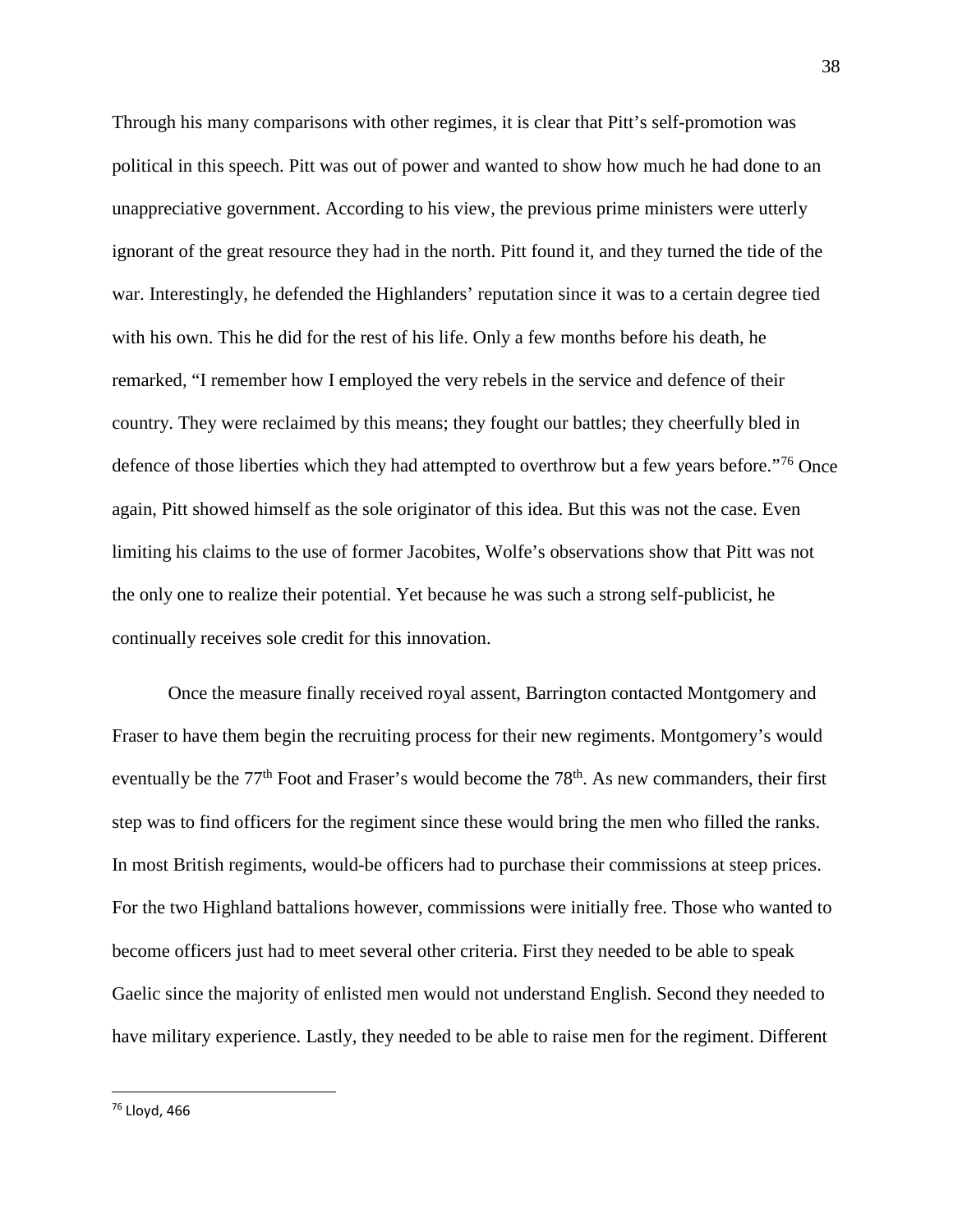quotas existed for each rank, with majors and captains having to bring in 100 recruits while lieutenants needed a minimum of twenty-five. This requirement would play a vital role in quickly securing a large amount of soldiers for the new battalions.

In addition to the official requirements, the intense competition for commissions meant that prospective officers also had to be socially connected. Ian McCulloch and Earl Chapman write that both Whig officers on half-pay and former Jacobites vied for the limited number of commissions. [77](#page-41-0) For Whigs this could mean an advance in rank, while for ex-rebels this could mean the restoration of confiscated property and lost honor. One might think that the loyal Highlanders had an advantage in this competition, but when it came to Simon Fraser's battalion, they actually did not. Even after the Forty-five, the informal clan hierarchy meant that many of the men Simon Fraser chose to serve as his subalterns came from his own extended family. Of the officers whose commission date is listed as January 5, 1757, four captains, one captainlieutenant, six lieutenants, four ensigns, the adjutant, and the quartermaster all bore the surname of Fraser.<sup>[78](#page-41-1)</sup> While not quite the majority of the officers' corps, the Frasers were far better represented than any other clan. This gives some merit to the historian C.P. Stacey's conclusion that "the  $87<sup>th</sup>$  were really less a British regiment than a war party of Clan Fraser."<sup>[79](#page-41-2)</sup> But this phenomenon did not occur solely in Simon Fraser's battalion. The Black Watch, which was already serving in North America, counted ten Campbells – and it was not even a clan-based regiment.<sup>[80](#page-41-3)</sup> One could dismiss this as distasteful nepotism, but it did have benefits. By having so many members of one clan, the regiments were united around a common identity. Unlike other

<span id="page-41-0"></span><sup>77</sup> *A Bard of Wolfe's Army,* 112.

<span id="page-41-1"></span><sup>78</sup> J.P. MacLean *Settlements of Scotch Highlanders in America* (Glasgow: John Mackay, 1900.), 255

<span id="page-41-2"></span><sup>79</sup> C.P. Stacey, *Québec, 1759: The Siege and the Battle* (Toronto: Macmillan, 1959.), 78

<span id="page-41-3"></span><sup>80</sup> Maclean, 253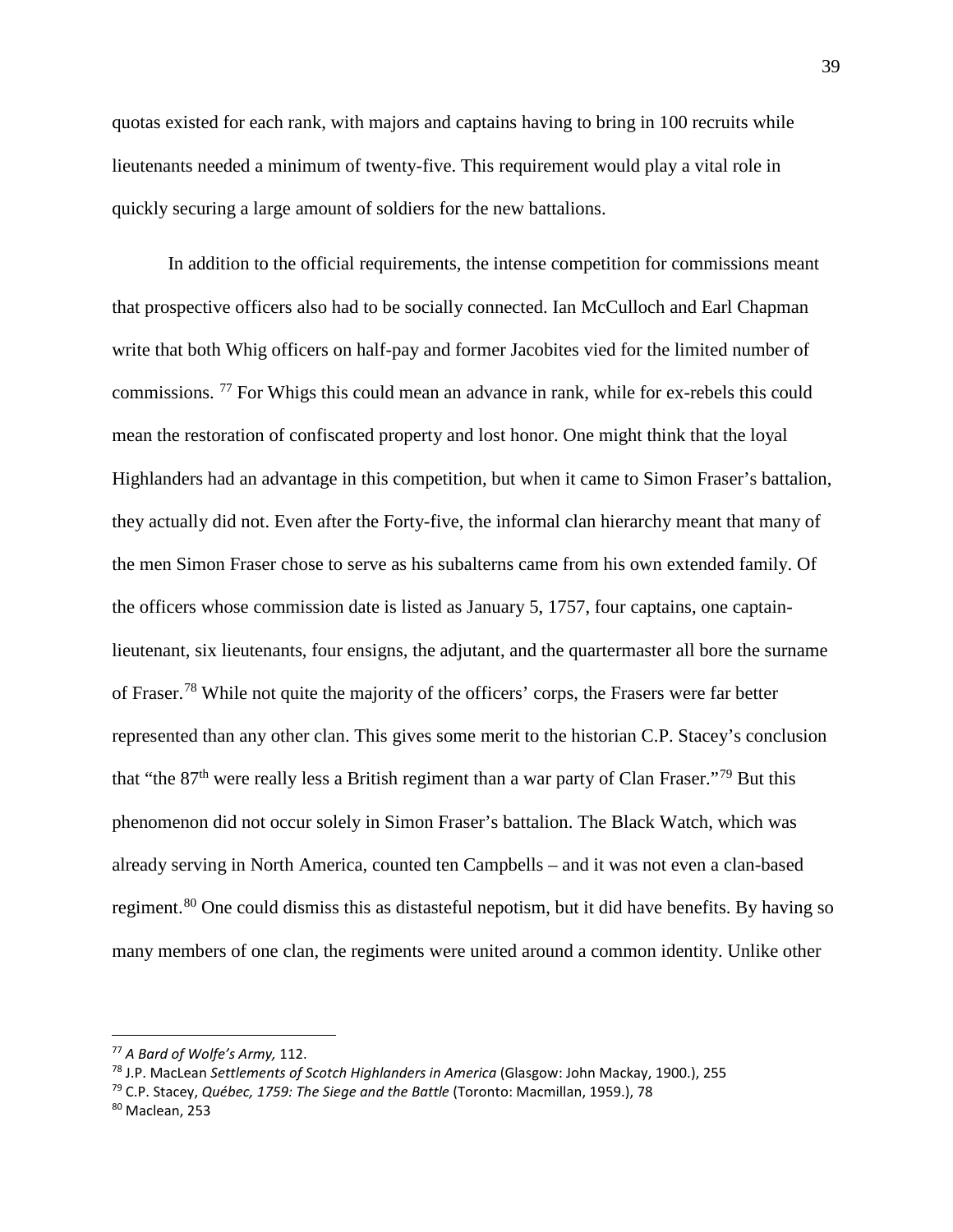British units where the officers and men were of totally different classes and backgrounds, the Fraser or Campbell officers viewed themselves as members of one extended family, united to a certain extent even with their men. This would eventually give their units cohesion and strength in battle, but for the time being it proved immensely useful for recruitment.

Common kinship was not the only reason that the Highlanders worked so well under their leaders. The two colonels of the new regiments were respectable men, and an episode which the Scottish writer James Boswell recalled in his *Journal of a Tour to the Hebrides* testifies to this. While traveling through Scotland after the French and Indian War, Boswell joined several Highland gentlemen for dinner. One of these was Donald Macdonald, a lieutenant in the grenadier company of Montgomery's Highlanders. Boswell wrote, "From this gentleman's conversation I first learnt how very popular his Colonel was among the Highlanders; of which I had such continued proofs, during the whole course of my Tour, that on my return I could not help telling the noble Earl himself, that I did not before know how great a man he was."<sup>[81](#page-42-0)</sup> To have gone through so many trials in North America and still maintain such a high opinion for the colonel testifies to his abilities as a leader.

Another key factor in creating strong, new regiments was the quality of its noncommissioned officers. Lord Barrington himself recognized that they would conduct would conduct most of the training and consequently requested a number of Gaelic-speaking sergeants from other English and Scottish regiments to join the new Highland battalions. All were supposed to leave on their own free will, and 105 NCOs volunteered for this reassignment. This number reveals just how prevalent Gaelic soldiers were in the army at the war's onset. Even

<span id="page-42-0"></span><sup>81</sup> James Boswell, *The Journal of a Tour to the Hebrides* (London: Penguin, 1984.), 241-242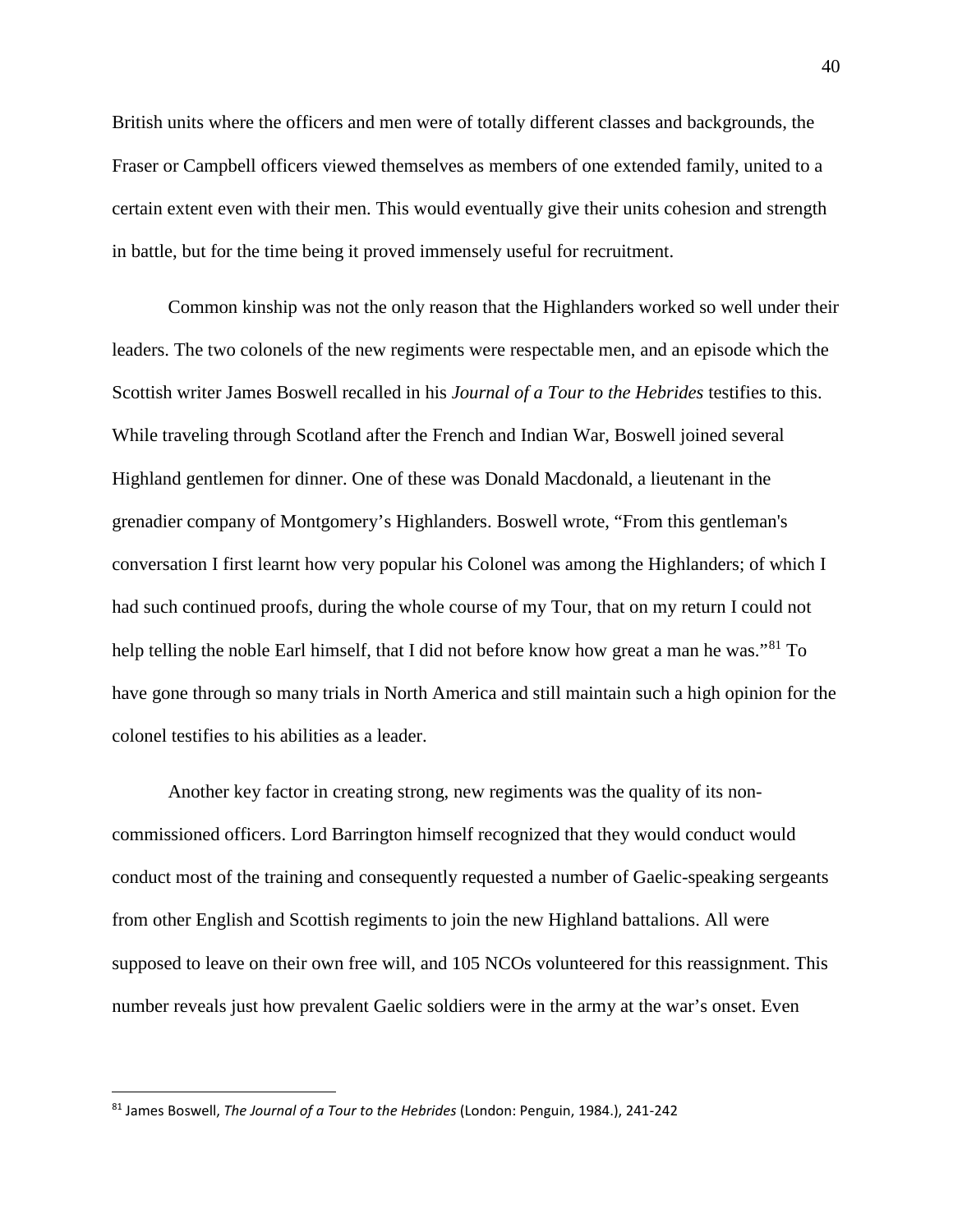though the Black Watch was originally the only all-Highland regiment, Highlanders could be found in practically any other regiment in the British army. In his analysis of the 1757 British Army, Stephan Brumwell found that non-Highland regiments like the 55<sup>th</sup> and the second battalion of the  $1<sup>st</sup>$ , had high percentages of Scots – forty-one percent and fifty-six percent, respectively. All other regiments had at least four percent or sometimes as much as seventeen percent Scottish soldiers.<sup>[82](#page-43-0)</sup> Importantly, not all of these were Lowland Scots.<sup>[83](#page-43-1)</sup> Brumwell does not say what the breakdown between Lowland and Highland Scots was, but considering that military service was explicitly mentioned as a punishment for violating the Act of Proscription, it is likely that they were well-represented. This meant that the new battalions would have experienced leaders at the platoon level, once again helping them to perform well in combat.

Another factor which helped the Highlanders was the presence of "gentleman volunteers." Because so many gentlemen fought for commissions, not every well-born Scot could get one. Additionally, every rank except for ensign required experience. Therefore some gentlemen decided to pursue an alternative route. They joined the ranks as "gentleman volunteers," hoping that as vacancies emerged in the officer's corps they would be able to secure commissions of their own. Even then, connections were vital for this. One famous sergeant of Fraser's regiment named James Thompson joined with the expectation that his good friend, Captain Charles Baillie, would be able to obtain an ensigncy for him later on. Unfortunately, Baillie was killed in the regiment's landing at Louisbourg, and Thompson remained a member of the ranks.<sup>[84](#page-43-2)</sup> Yet he and his peers insisted on being treated differently from the other men. They

<span id="page-43-0"></span><sup>82</sup> Brumwell, 319

<span id="page-43-1"></span><sup>83</sup> Brumwell, 266

<span id="page-43-2"></span><sup>84</sup> *A Bard of Wolfe's Army,* 113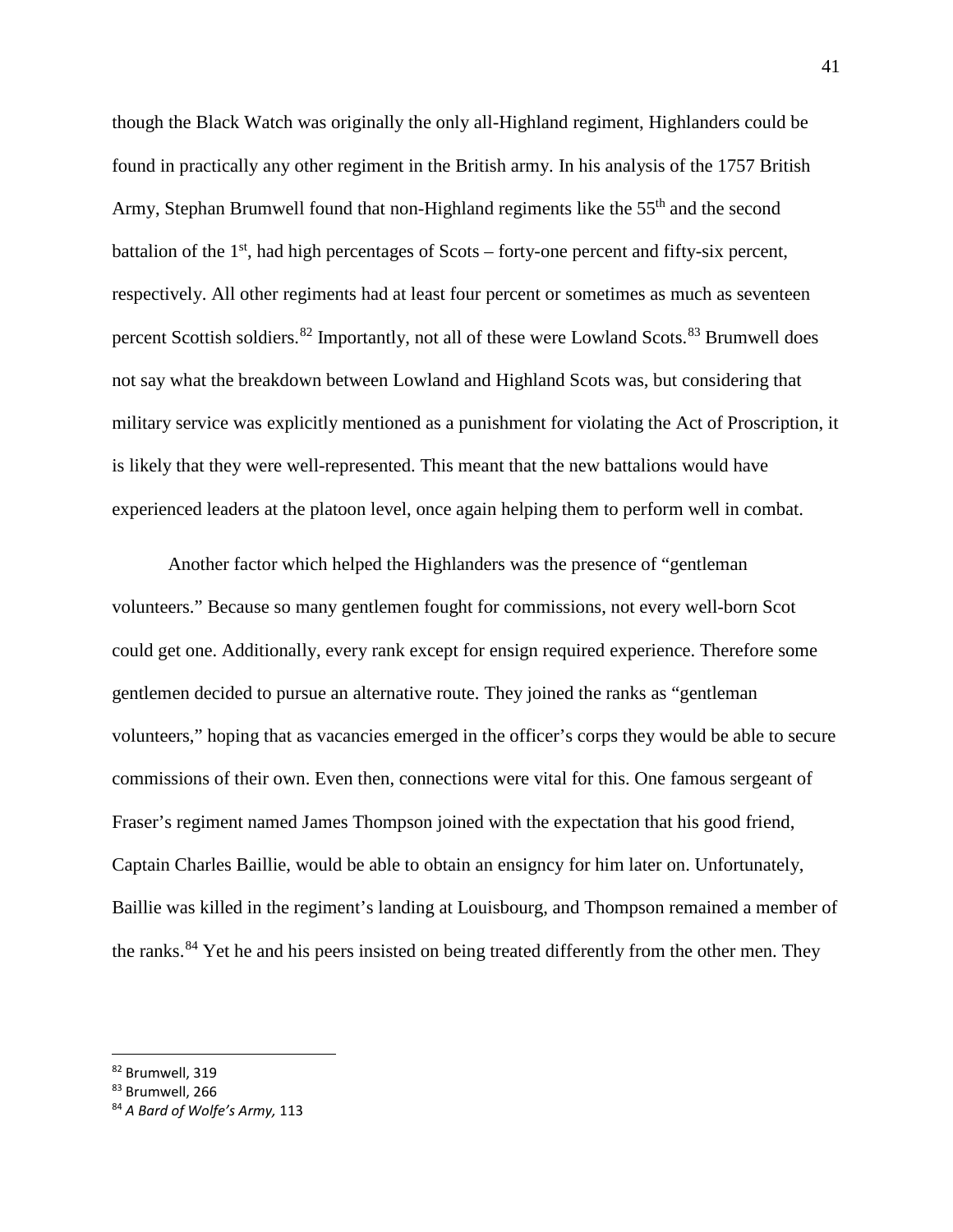ate with the officers and sometimes demanded higher pay than their rank allowed them.<sup>[85](#page-44-0)</sup> Being well-born but still enlisted, gentleman volunteers helped form yet another link between the officers and the men, bringing the typically disparate classes together.

Recruitment for the ranks in these two regiments occurred rapidly, and the reasons for this reveal a great deal about how much the Highlands had changed since the end of the last Jacobite Rebellion. The Highlands now lacked not only jobs for young men but also the natural resources needed to sustain the present population. Brumwell notes that the bleak winter of 1757 left many near starvation, meaning that joining one of the Highland battalions would provide individuals with a relatively steady source of food in addition to pay. So many people recognized this that in the spring of 1757, Montgomery's Highlanders had to turn away 472 men.<sup>[86](#page-44-1)</sup> Such an excess of manpower would not last forever, but for the time it showed that many men recognized the opportunity before them and wanted to take advantage of it.

One mistaken notion about the recruitment process is that the men joined up out of loyalty to their old clan and chieftain. Ian McCulloch notes in *Sons of the Mountains* that Lieutenant Colonel Simon Fraser only raised 125 men from his forfeited estate. Since he was the commander of one of the regiments, it would seem that if anyone could have success recruiting, it would have to be him. But Fraser himself recognized his shortcoming and attributed his success in gaining men to his friends.<sup>[87](#page-44-2)</sup> Unfortunately, in some cases these "friends" resorted to impressment in order to meet the quota of troops. Robert Kirk, a young Highlander who served under Montgomery, recalled that his regiment "was mostly composed of impress'd men from the

<span id="page-44-0"></span><sup>85</sup> Ibid., 116-117

<span id="page-44-1"></span><sup>86</sup> Brumwell, 274-275

<span id="page-44-2"></span><sup>87</sup> McCulloch, 27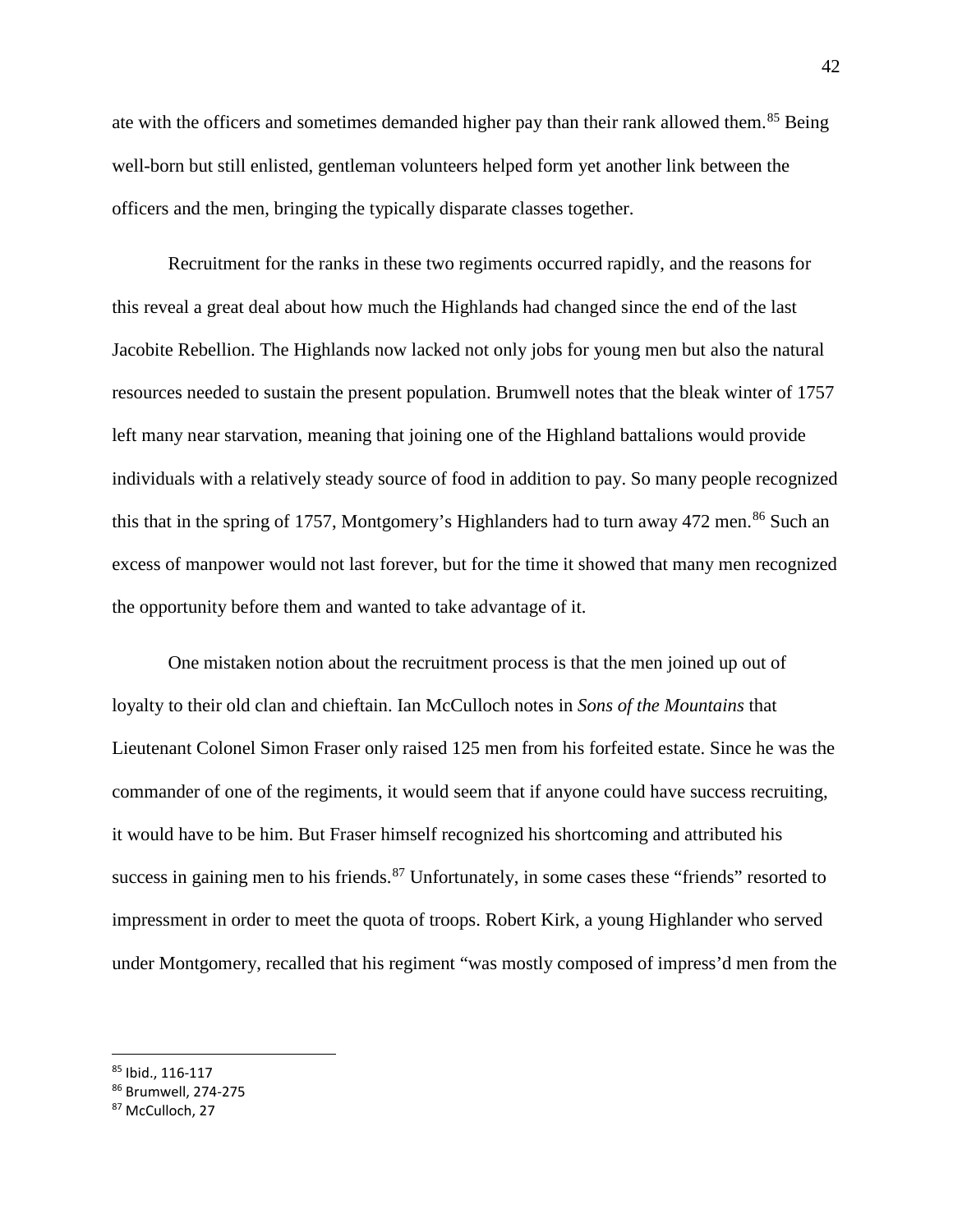Highlands."[88](#page-45-0) This may have been an exaggeration on Kirk's part, but his inclusion of impressment does show that it occurred. In some ways this was merely an extension of old clan practices. Whenever the chief needed more men, he would call forth anyone in his clan who was capable of serving. Moreover, the Recruiting Acts sanctioned the press of all idle, able-bodied men, and Highlanders were certainly considered both.<sup>[89](#page-45-1)</sup>

The most romantic reason for joining Montgomery's and Fraser's battalions was to once again wear the outlawed tartan. Many times the romance of history does not stand up to facts, and there have been scholars who have argued that this was not a major draw for recruits. In *The Fatal Land*, Matthew Dziennik says: "While generations of historians have suggested that the opportunity of wearing tartan was a major draw for Highland recruits, in actuality, many men were forcibly enlisted into the army as punishment for flouting the ban."<sup>[90](#page-45-2)</sup> There certainly is some truth to this since military service was one of the prescribed punishments for violating the Act of Proscription. However, as there was only one tartan-wearing regiment in the British army prior to 1757, many of the Highlanders who broke the law would undoubtedly have had to serve in regularly uniformed regiments. And in regard to Fraser's and Montgomery's regiments, Dziennik provides no evidence that they raised men who broke the law. It would be counterintuitive to punish a man who wore tartan by sending him to a regiment where he would wear it again. Additionally, there is evidence that men rejoiced in wearing the Highland dress when joining up. In his first anecdote, James Thompson recalled that he and Captain Baillie "staid some days at Inverness walking about the streets to show ourselves, for we were very

<span id="page-45-0"></span><sup>88</sup> Robert Kirk, *The Memoirs and Adventures of Robert Kirk, late of the Royal Highland Regiment* (Limerick : J. Ferrar, 1770.), 2

<span id="page-45-1"></span><sup>89</sup> Brumwell, 273

<span id="page-45-2"></span><sup>90</sup>Matthew Dziennik, *The Fatal Land: War, Empire, and the Highland Soldier in British America* (New Haven, CT: Yale University Press, 2015.), 39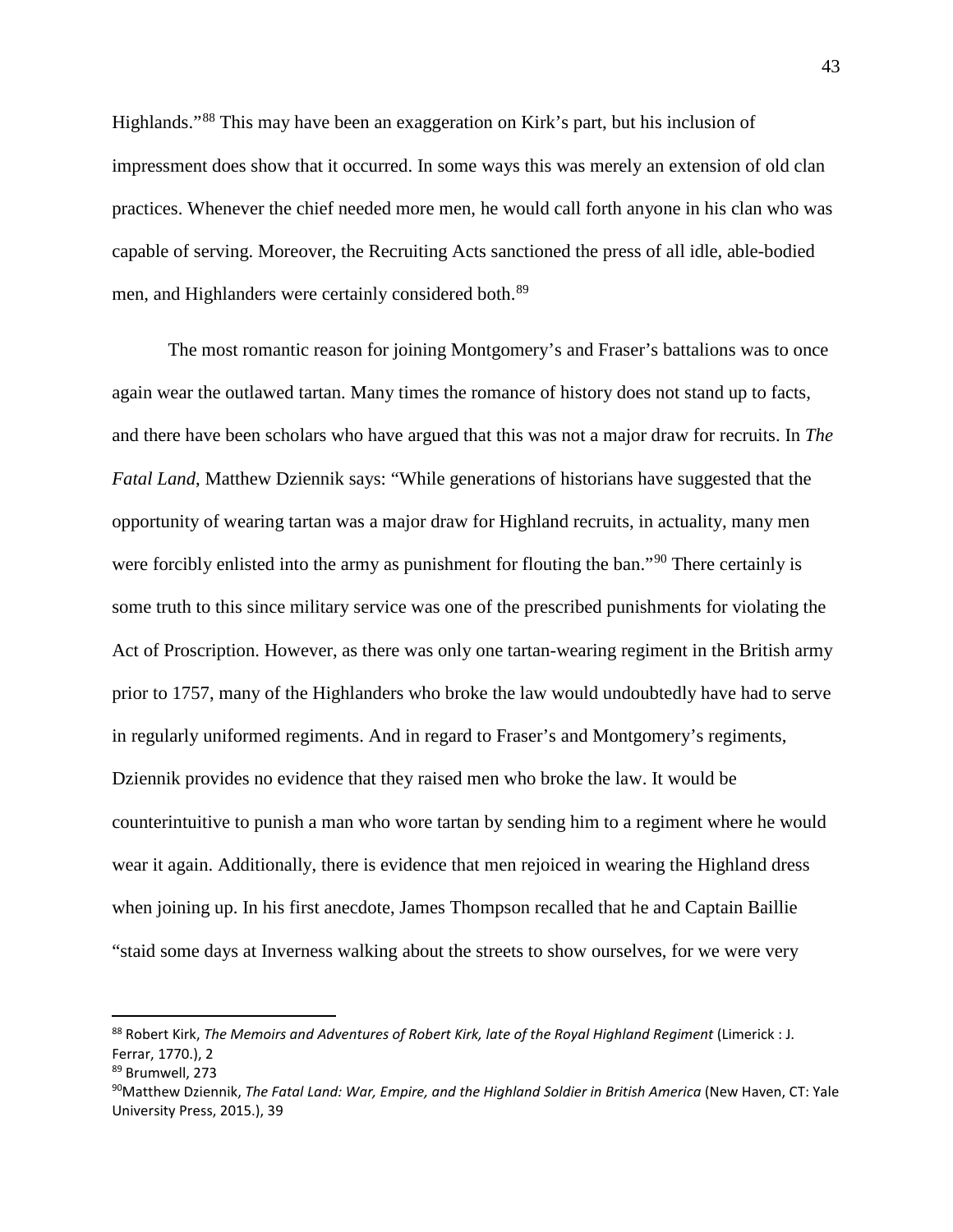proud of our looks."[91](#page-46-0) James Thompson did not enlist solely for the sake of the uniform (as mentioned early, he joined because he expected to become an officer) but his mentioning of the uniform and his pride in wearing it does show that such a unique dress was an added benefit of joining the regiment.

Another example which shows that romanticism was sometimes a factor in recruitment comes from a surprising source. The writer James Boswell grew up in the Lowlands of Scotland but still heard about the new regiments being formed up north. In his later accounts of his youth, Boswell omitted part of an outline that showed he too was affected by the martial spirit and considered joining up: "Although timorous where firearms were concerned, set in a flame, wished to go among the Highlanders to America. It was a frenzy." Despite being only fifteen and not a Highlander, Boswell actually could have received a commission as an ensign since Colonel Montgomery was the brother of the Earl of Eglinton, a friend of Boswell's family. Unfortunately for him, his domineering father prevented him from joining. Nevertheless, as the editor of his papers states, "Boswell was deeply stirred by the martial temper of the times, and his response was not originally or entirely selfish."<sup>[92](#page-46-1)</sup> The "frenzy" he recalled demonstrates that many others felt similarly, with some ultimately joining up for similarly romantic notions.

In March of 1757, the two Highland regiments reached full strength and received orders to then embark for North America. Still unsure about putting former rebels under arms, Lord Barrington wrote a letter to Cumberland, saying "The only business which I shall have with these Companies is to see that they are well accoutred &c and sent out of Scotland as soon as

<span id="page-46-0"></span><sup>91</sup> *A Bard of Wolfe's Army*, 116

<span id="page-46-1"></span><sup>92</sup> Frederick Pottle, *James Boswell, the earlier years, 1740-1769*. (New York: McGraw-Hill, 1985.), 31-32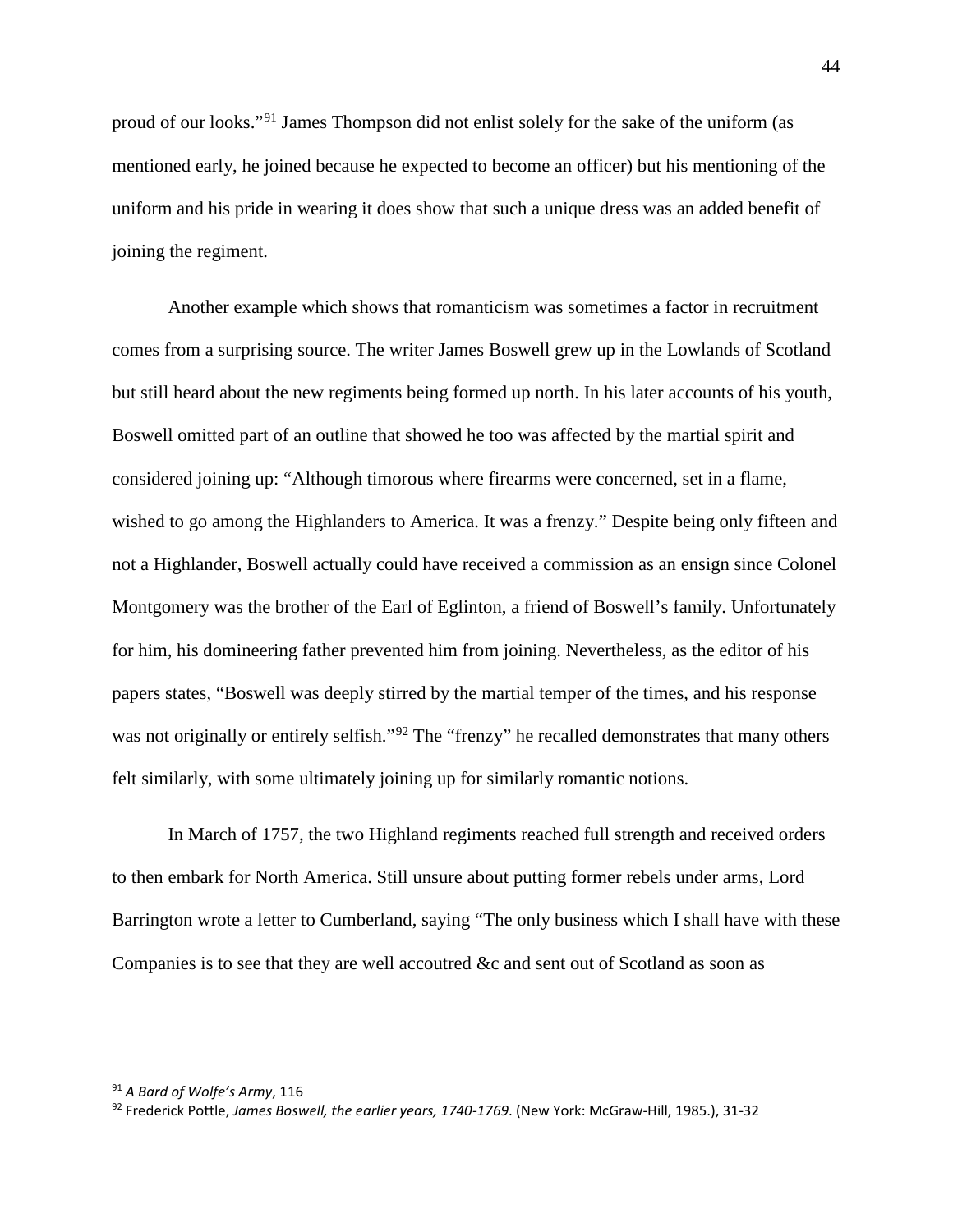possible."[93](#page-47-0) This he did, and the regiments were out of the country before they had sufficient time to train. As a result the Highlanders were terribly ill-prepared for war as they set off for North America. Although the Highlanders had a reputation for growing up in a martial society, that was no longer the case in 1757. For ten years the clans had been disarmed, and as a result many of the new soldiers had never fought with the traditional broadswords or even muskets that were issued to them. Ian McCulloch notes that the average age of soldiers in the 78<sup>th</sup> was eighteen, meaning that a large amount of soldiers would have been only eight when the Jacobite Rebellion was suppressed.<sup>[94](#page-47-1)</sup> Being that young, many of them probably never learned the basics of clan warfare. This would have significant effects once they actually entered combat.

Because they were so inexperienced, the Highlanders desperately needed every minute of training they could get. Fraser's Highlanders underwent basic marching training after traveling from Inverness to Fort Augustus and Glasgow in late April, 1757, but they were not taught to use their firelocks until they boarded their ships to the New World. A letter Simon Fraser wrote to Lord Loudoun admitted that his battalion was at least temporarily quite inferior to the Black Watch. Nevertheless, he said that "I have no doubt we shall resemble them in more respects when we are disciplined, for as yet we have been for days together." <sup>[95](#page-47-2)</sup> For Fraser's, the first opportunity the whole regiment had to train was after the capture of Louisbourg, at which time, according to Earl Chapman, they likely used the most recent drill manual, the *1756 Regulations*. By extension he believes that it is the same one which the other Highland regiments might have

<span id="page-47-0"></span><sup>93</sup> Letter, Barrington to Duke of Cumberland, Cavendish Square, 8 July 1757, in Stanley Pargellis. *Military Affairs in North America, 1748-1765: Selected Documents from the Cumberland Papers in Windsor Castle.* (Archon Books, 1969), 382

<span id="page-47-1"></span><sup>94</sup> *Sons of the Mountains*, 33.

<span id="page-47-2"></span><sup>95</sup> *A Bard of Wolfe's Army,* 114-115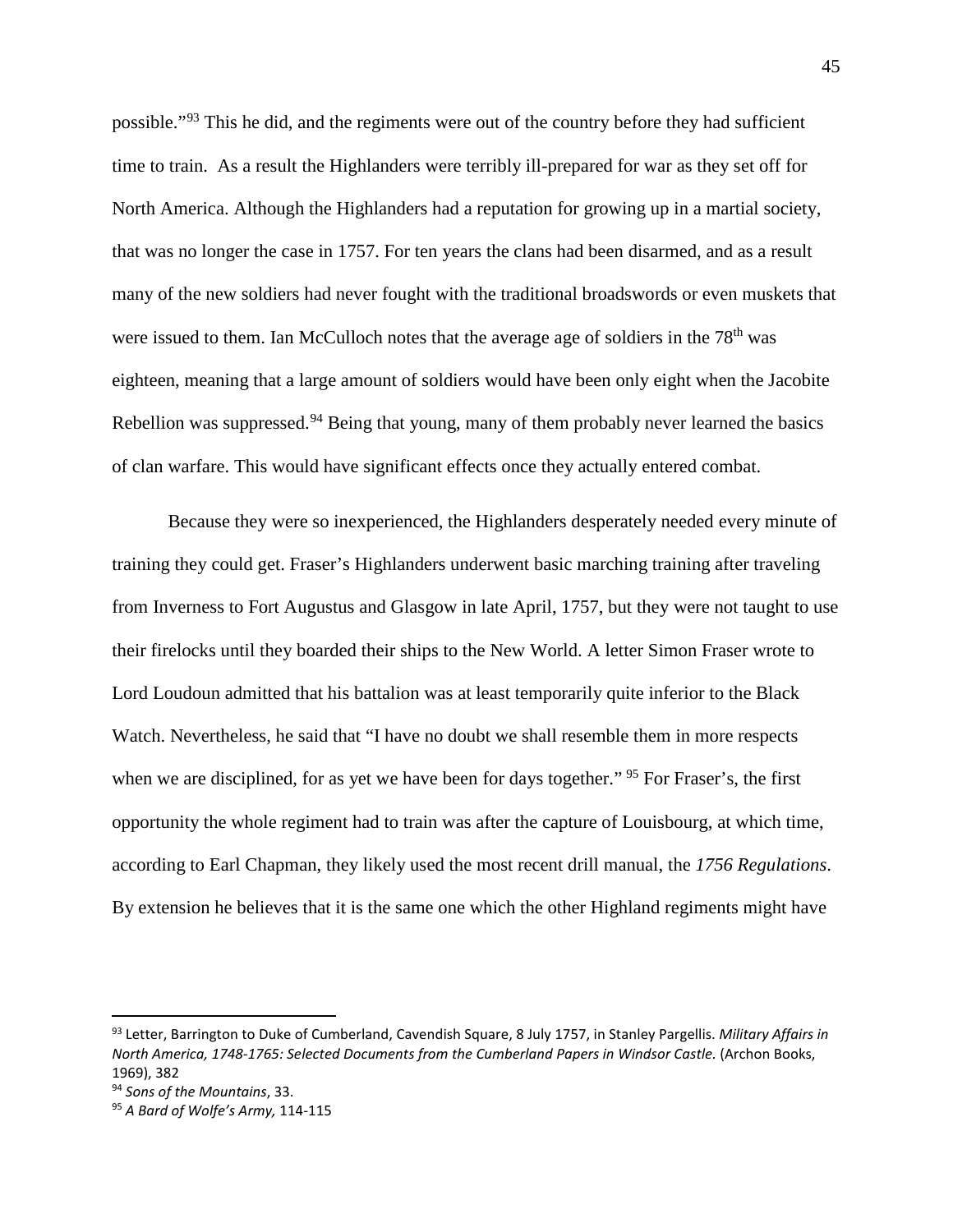used.<sup>[96](#page-48-0)</sup> If this is so, it shows that all three regiments received training in the most recent British tactics. Dziennik concludes from this that "The important consequence of the use of these manuals was to train the Highland soldier in exactly the same manner as other British line regiments; the acid test for the quality of a Highland soldier was not some mythic or innate martial capacity but a hardened professionalism similar to that demanded of other British corps."[97](#page-48-1) It is true that the Highlanders became more akin to other professional units as the war progressed, but the commanders continued to believe that they had a special ethnic edge even if they actually did not. A brief order from General Amherst said that "The Royal Highland regiment and the 77th (Highlanders) are excepted in order of no swords: the Commanding Officer of those regiments may do as he thinks best."[98](#page-48-2) If he actually wanted to make the two Highland regiments under his command like all the other English ones, he would not have granted such an exemption. These lingering differences limited the effectiveness of the *1756 Regulations* and how the Highlanders actually fought. The manual went into detail on how various divisions of regiment ought to fire and describes proper care of bayonets, but it makes no mention of broadswords and does not explain how to use them.<sup>[99](#page-48-3)</sup> Since this was the weapon issued to the Highlanders to supplement the musket, there was no way for the Highlanders to learn to use them except by watching their officers and NCOs. This may explain why once the Highlanders went into battle, the broadsword charges which had been the best tactic of the Jacobites generally failed.

<span id="page-48-0"></span><sup>96</sup> Earl John Chapman "1916 The Drill Manual Used by the 78th Foot (Fraser's Highlanders) in North America, 1757- 1763" (Journal of the Society for Army Historical Research, Summer 2012, Volume 90, Number 362), 123-124 97 Dziennik, 66

<span id="page-48-2"></span><span id="page-48-1"></span><sup>98</sup> Order from Amherst on May 5, 1759. *Knox's Journal* (I. 460)

<span id="page-48-3"></span><sup>99</sup> Anonymous, *A New Exercise to be observed by his Majesty's Troops on the Establishment of Great-Britain and Ireland* (London, Printed: Boston, Re-Printed, and Sold by Green & Russell, in Queen-Street, 1757.), 1-8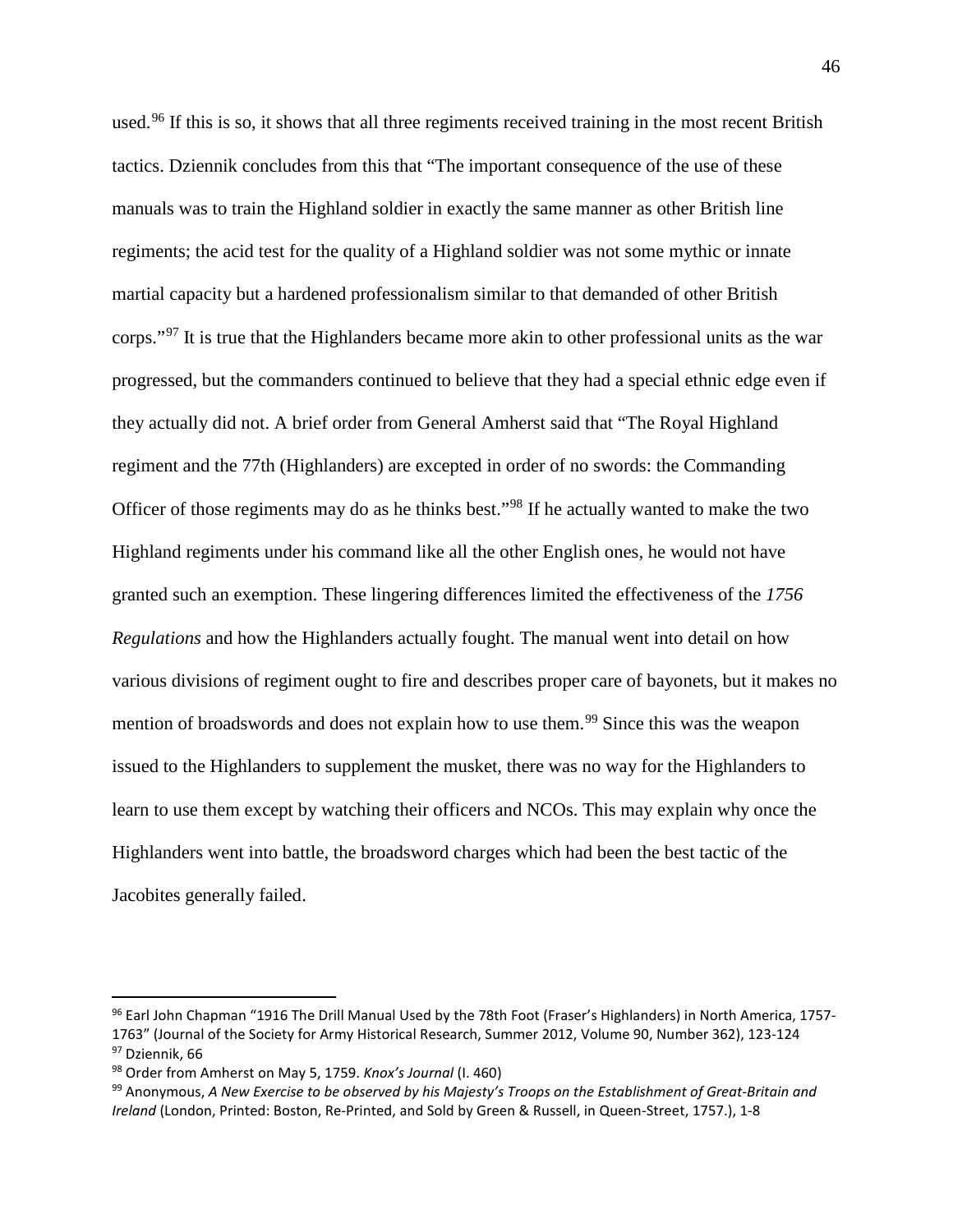Fraser's and Montgomery's would soon be parting ways, with the latter heading for Halifax and the former traveling to Charleston. There objectives were unknown at the time, but in the new year they would learn that they were to play key roles in Pitt's new offensive strategy. Fraser's would take part in an offensive against the fortress town of Louisbourg in 1758. Montgomery's on the other hand would later be involved in an attack on Fort Duquesne, which had so long proven to be a thorn in the British side. Lastly, the Black Watch, which was already in North America, would join the offensive against Fort Ticonderoga, which facilitated French invasions of the colonies and hindered the British from moving against Canada. If it worked successfully, this three-pronged attack would turn the tide of the war. Since they made up a total of 27.5 percent of the entire British force in North America as of the summer of 1757 and were taking part in all three major campaigns, it was clear that this long despised ethnic group was about to play a pivotal role in changing the war's outcome.<sup>[100](#page-49-0)</sup>

 $*$  \*  $*$  \*

Several months into the  $78<sup>th</sup>$ 's stay in North America, the regiment traveled down to Connecticut for winter quarters. There an incident took place which testifies to the strong ties existing between the officers and men. Just before New Year's, a sergeant in the grenadier company by the name of Alexander Fraser was involved in an altercation with a Corporal Macky. According to the account of another Highland sergeant, James Thompson, Fraser had rebuked Macky for shirking his duties at the guardhouse within earshot of Macky's men. For this Macky became enraged and attempted to attack Fraser with a broadsword. In self-defense, he drew a dirk that Thompson had given him and stabbed Macky with it. Thompson himself heard

<span id="page-49-0"></span><sup>100</sup> Brumwell, 319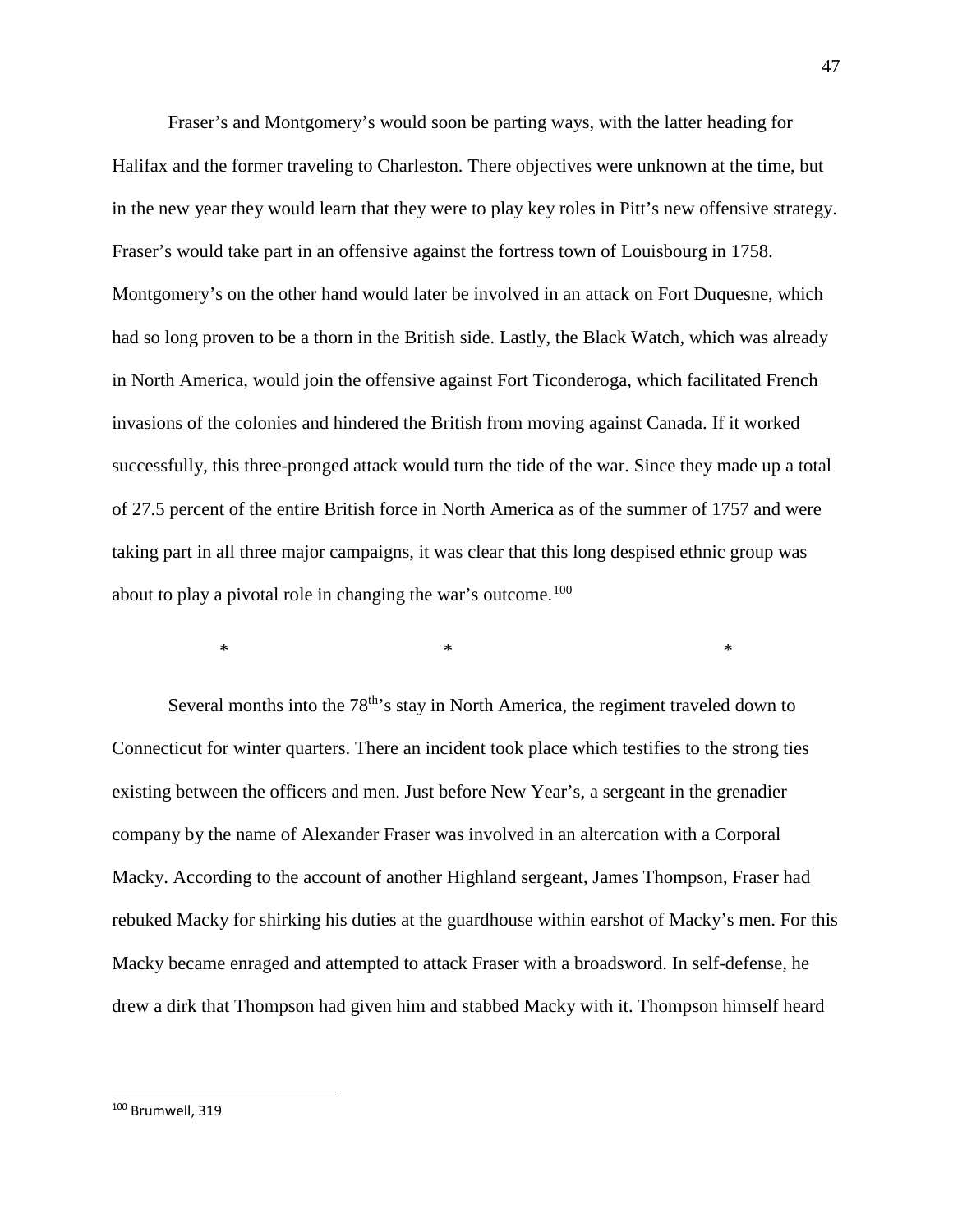the scuffle and entered the guardhouse moments later, seeing both men lying on the floor with grave wounds. Fraser was treated for his injuries, but Macky had been killed instantly. For this incident, Alexander Fraser was hauled in front of the civilian authorities on charges of murder.

Relations between civilians and the military can often be uneasy, and this was certainly the case with the Fraser case. The main issue of contention concerned the involvement, or perhaps over involvement, of the regiment's colonel in the case. The defendant and the witnesses to the trial spoke no English, so a Gaelic interpreter had to be found. Simon Fraser volunteered himself for this position. As he related the evidence, the judge could not help but notice the strong similarities in the testimonies. He immediately accused Colonel Fraser of trying to screen the prisoner, a charge which provoked an uproar from the commander. Fraser replied by demanding that the attorney general of Connecticut himself come down to conduct the trial, a request which was eventually granted. Yet even this did not help Fraser much, since the attorney general worked fiercely to prove that the defendant was a murderer. Fortunately in the end, the jury came to believe the sergeant had acted in self-defense and acquitted him. <sup>[101](#page-50-0)</sup> After that, relations between the regiment and the civilians were relatively calm.

There is much significance in Sergeant Fraser's trial, especially as far as his commander is concerned. Simon Fraser went well beyond his usual duties as a colonel to provide an adequate defense for his sergeant, and this merits examination. Why did he devote so much energy and perhaps even distort the judicial process in order to protect a non-commissioned officer? The most likely explanation is that he still felt a sense of duty as chief of Clan Fraser. As the common last name shows, both the sergeant and the colonel would have considered one another distant

<span id="page-50-0"></span><sup>101</sup> *A Bard of Wolfe's Army,* 130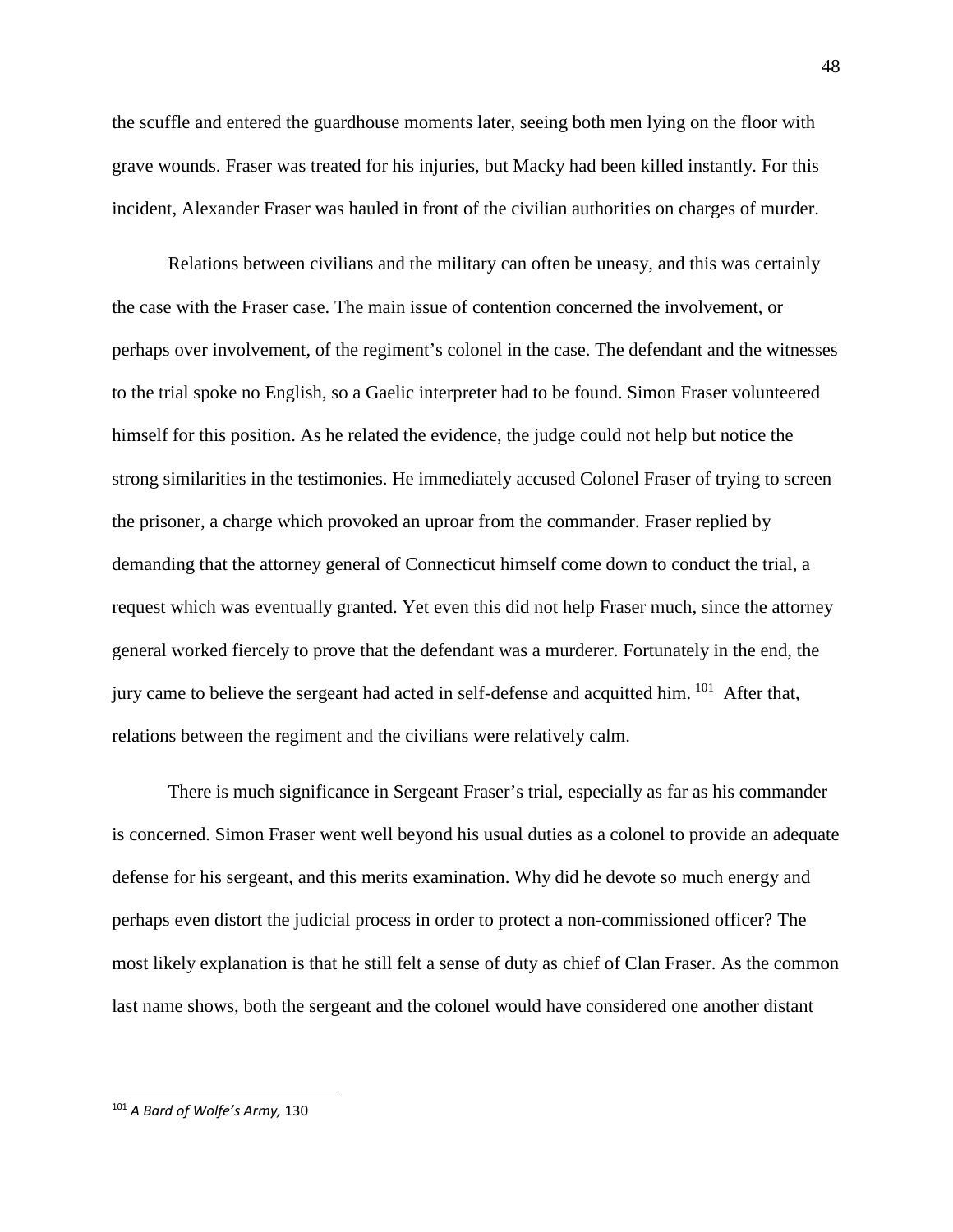relatives. Moreover, because so many Frasers were in the 78<sup>th</sup>, Simon Fraser likely acted paternally toward all of its members. Just as clan chiefs used to defend their subjects in order to protect the honor of their clan, the Master of Lovat defended Sergeant Fraser. It is a striking example of how tightly knit this large regiment was, especially when compared to the regiments of the south. These familial bonds would later have important effects on the 78<sup>th</sup>'s performance in combat.

The 78<sup>th</sup>'s first combat experience came in the summer of 1758 at Louisbourg, a siege during which numerous interactions between the regiment and non-Highlanders of all races revealed the positive and negative effects of Gaelic stereotypes. Capturing Louisbourg was vital for British strategy. Any attack they wished to make on Québec could not take place until this fortress, which guarded the sea route to the city, fell. This would not be an easy task. Two batteries sheltered the large, partially enclosed harbor, which contained no less than five ships of the line and six frigates.<sup>[102](#page-51-0)</sup> In addition to this, two full bastions and two half-bastions protecting the fortress from attack by land. Combining all the regulars, artillerists, militia, sailors, and *troupes de la marine*, the town had a defensive force of around six thousand men. [103](#page-51-1) It was not by any means an easy objective.

However, Louisbourg was not invincible. It had been taken in 1745 and could be taken again. If a proper siege were conducted, the fortress would be cut off from external aid and eventually surrender. To expedite this, Amherst assembled a force off the coast of Cape Breton Island that contained 24,000 men total – well above the size of Louisbourg's garrison. Once on land, the siege could go very quickly. The only issue that remained was finding a suitable

<span id="page-51-0"></span><sup>102</sup> *A Bard of Wolfe's Army,* 137

<span id="page-51-1"></span><sup>103</sup> Anderson, 250-251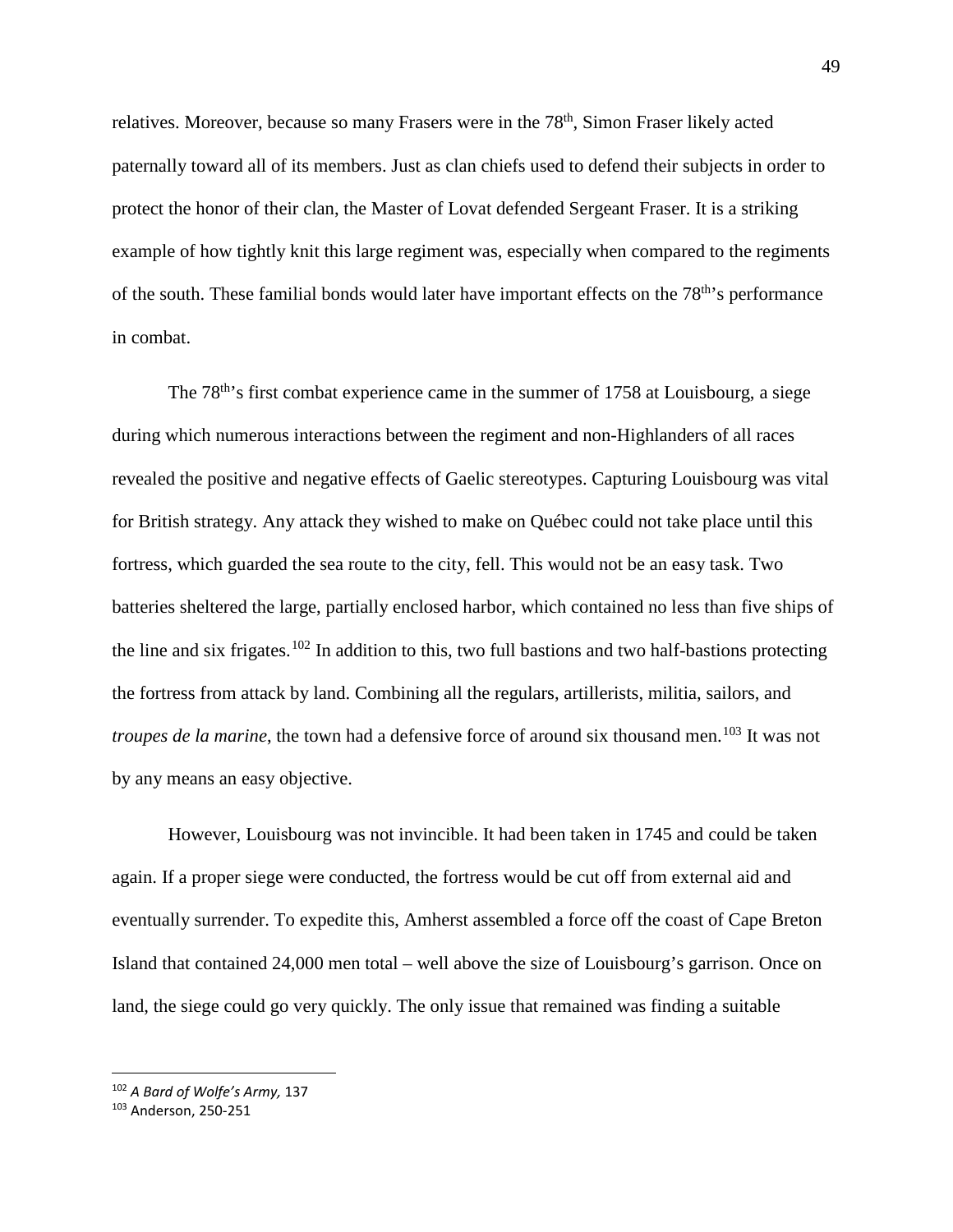landing spot. Most of Gabarus Bay was rocky or contained swampland. The most suitable place was L'Anse à la Coromandière, a small cove 4,000 yards west of the fortress. The British realized this was a fine place to land, and so did the French. Therefore they had created an elaborate defense along most of its 660 yard length. *Abattis,* sharpened logs, had been placed along the firmer ground where the French dug their trenches. The nearby cliffs essentially forced the British to take this most dangerous route, which could very well destroy the bulk of the invasion force. [104](#page-52-0) Unless they found a way to land without taking heavy casualties, the entire assault could fail.

When preparing for the attack, Amherst took into consideration the Highlanders' supposed abilities. Knox records in his journal that the Highlanders were slated to attack the freshwater cove along with the light infantry and irregulars.<sup>[105](#page-52-1)</sup> Since he lumped all those groups together, it appears General Amherst believed there were similarities in their fighting styles. For the Highlanders, the implication was that they could serve as shock troops like the light infantry and engage in guerilla warfare like the irregulars. Amherst had never seen the 78<sup>th</sup> fight before, so he had no reason to believe this other than from stereotypes of the Highlanders. But once the Highlanders made landfall, his opinions seemed to be confirmed.

The initial landing encountered stiff resistance, and many of the tightly-packed boats were hit by cannon fire. James Thompson recalled that in his boat, Sergeant McKenzie, Lieutenant Cuthbert, and his dear friend Captain Baillie were all killed as the French used canister shot on their wave. So much shot had torn through their boat that they had to use their plaids in order to plug up the holes.<sup>[106](#page-52-2)</sup> All around, the assault was going poorly, and Brigadier

<span id="page-52-0"></span><sup>104</sup> *A Bard of Wolfe's Army*, 136-137

<span id="page-52-1"></span><sup>105</sup> Knox, I. 213

<span id="page-52-2"></span><sup>106</sup> *A Bard of Wolfe's Army, 143-144*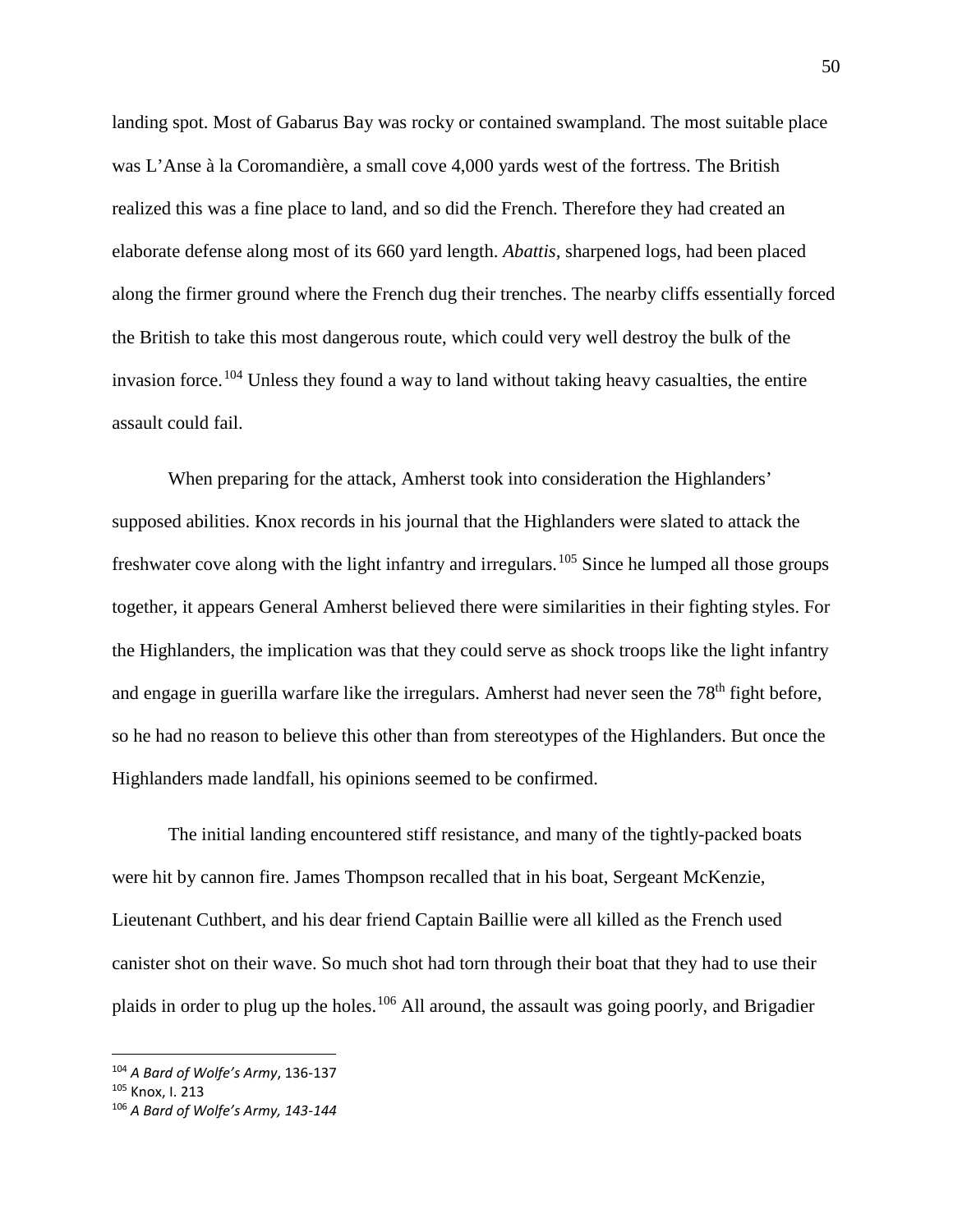General James Wolfe may have attempted to call for a retreat by waving his hat as a signal. But then a breakthrough occurred. A small force light infantry and grenadiers discovered a small, unguarded cove where they could land without resistance. Others soon followed.<sup>[107](#page-53-0)</sup> According to Daniel Baugh, these Highlanders under Major James Scott were the first British troops to reach the shore.[108](#page-53-1) If this is so, it is an added distinction to the Highlanders' noteworthy service at Louisbourg.

Even after the landings, the Highlanders garnered further attention when they disobeyed orders and pursued the retreating enemy. According to James Thompson, the Highlanders saw the French running away in front of them and "could not resist the temptation of giving them a chase (for they were a raw, undisciplined set, just raised, and un-used to restraint) and they stole away after them by two's and by three's, and presently, by whole Companies, and there soon remain'd only the Officers and Non-Commissioned Officers of our Regiment." When the quartermaster general told them to form up in a line, he was told that they had already received orders but forthrightly disobeyed them. They said in Gaelic, "What! Are we to stand and form Line, and quietly look at the Enemy running away? No! No! We can't understand that." In response, the general apparently remarked "I thought they only wanted an opportunity and this is not more than I had expected of them." Whether he made this comment based on the notion the Highlanders were undisciplined or because they were savages is unclear. What is certain is that the Highlanders returned with many prisoners. Thompson claimed that after an hour, "almost every man of them brought in his Prisoner, and some had two."<sup>[109](#page-53-2)</sup> The officers at Louisbourg essentially absolved this show utter insubordination. William Amherst later wrote in his journal

<span id="page-53-0"></span><sup>107</sup> *Sons of the Mountains*, 69-72

<span id="page-53-1"></span><sup>108</sup> Baugh, 344

<span id="page-53-2"></span><sup>109</sup> *A Bard of Wolfe's Army*, 146-147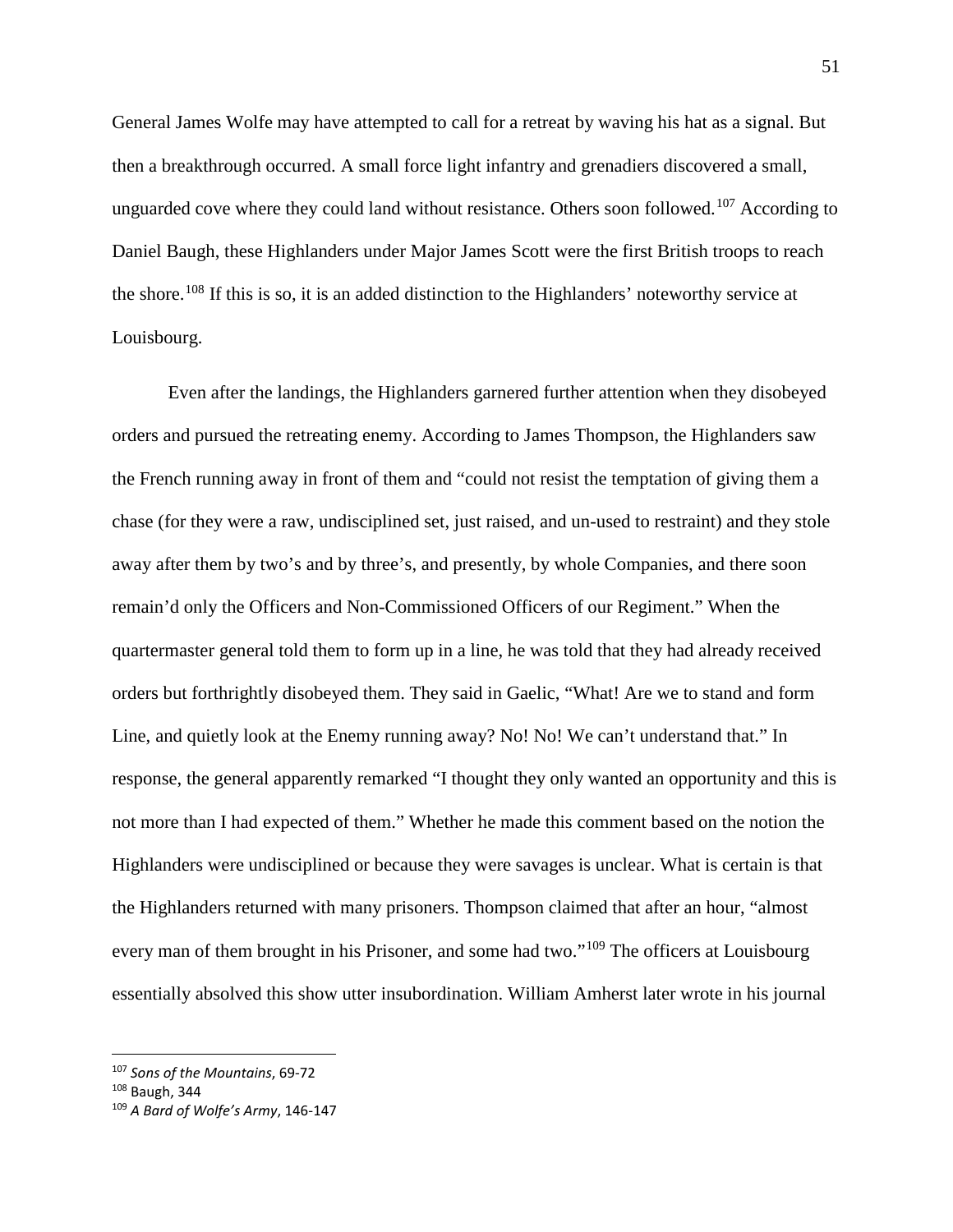that he was actually quite pleased with the Highlanders' irregular behavior since had led to a good result. Wolfe himself may have developed ideas on using them as shock troops based on this.<sup>[110](#page-54-0)</sup> In the wake of this victory, Wolfe wrote to Lord Sackville that "The Highlanders are very useful serviceable soldiers, and commanded by the most manly corps of officers I ever saw."<sup>[111](#page-54-1)</sup> Later during the Québec campaign, he would try to emulate this success by using them in a similar capacity.

At Louisbourg and elsewhere, the Highlanders were seen as more than just skilled irregulars. Although ethnically quite dissimilar, many individuals considered the Highlanders and Native Americans as somehow being related because of their supposed savage customs and nature. It seems incredible from a modern perspective, but this notion was actually quite widespread. In 1743, when the Black Watch visited London, an anonymous writer reported that "When the Highlanders walk'd the streets here, every body must be sensible that there was more staring at them than ever was seen at the Morocco embassador's attendance, or even at the Indian chiefs, who some people would have passed on us for kings."[112](#page-54-2) More directly, the historian Colin Calloway notes an instance in which the colonists in New York directly compared the Highlanders to Native Americans:

According to an account from 'a gentleman lately arrived' from New York, published in the *Scots Magazine* and repeated elsewhere, when the Black Watch Regiment arrived in America at the start of the Seven Years' War, Indians reputedly 'flocked from all quarters' to see them, 'and from a surprising resemblance in the manner of their dress, and the great similitude of their language, the Indians concluded they were anciently one and the same people, and most cordially received them as brethren. [113](#page-54-3)

<span id="page-54-0"></span><sup>110</sup> *Sons of the Mountains,* 69-72

<span id="page-54-1"></span><sup>111</sup> Wolfe, 363

<span id="page-54-2"></span><sup>112</sup> *A Short Account of the Highland Regiment*, 1

<span id="page-54-3"></span><sup>113</sup> Colin Calloway. *White People, Indians, and Highlanders: Tribal Peoples and Colonial Encounters in Scotland and America.* (New York: Oxford, 2008.), 3-4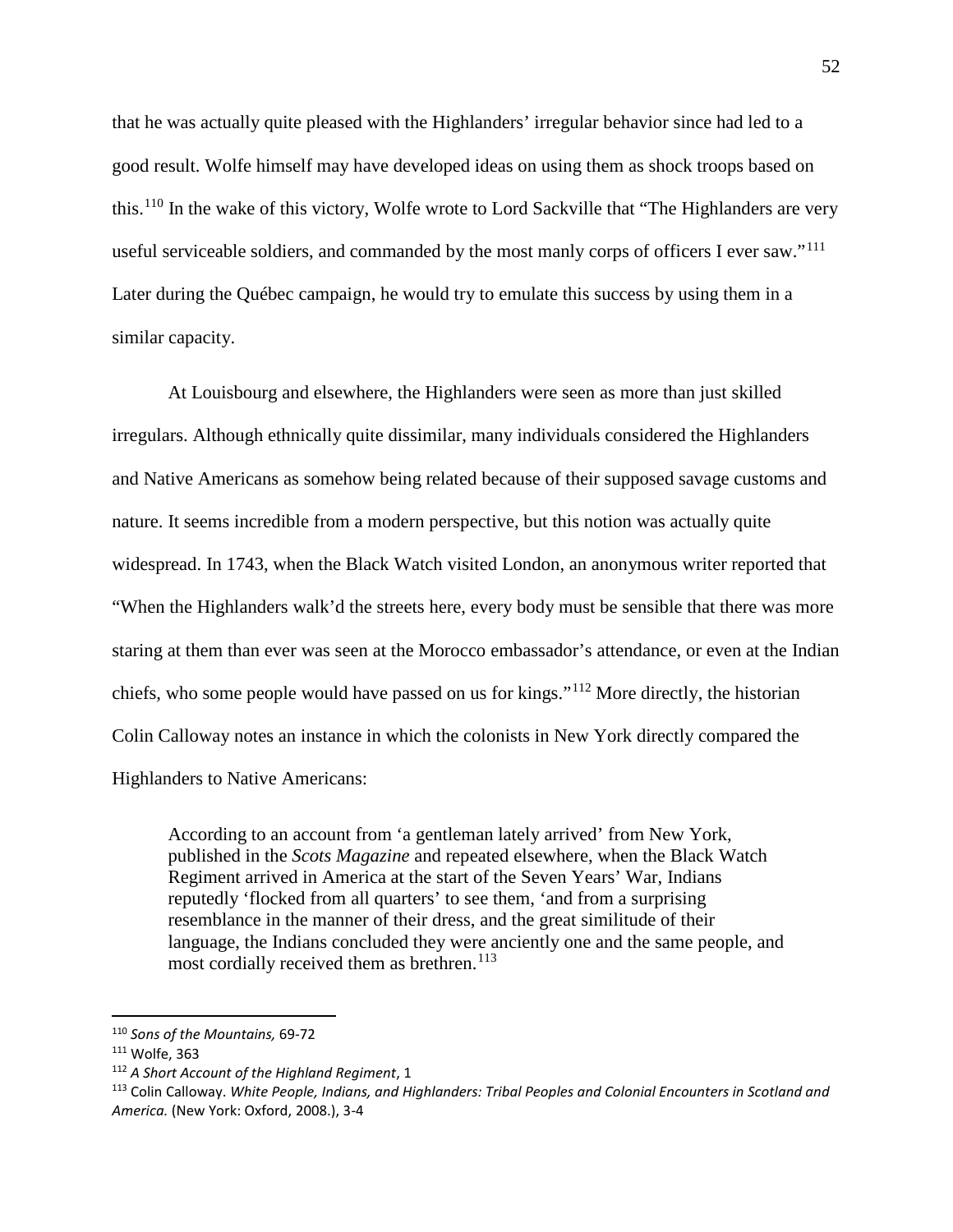Whether or not the Indians actually did believe they were related to the Highland Scots does not matter. The real importance of that account is that people outside of both cultures viewed them this way. As a result when they were placed in battle, the army sometimes expected the Highlanders to engage in the same behavior they ascribed to Native Americans.

It is important to note, however, that even with these supposed links, Highlanders and Indians were not viewed as exactly the same. In his study of the Mohawk Valley after the French and Indian War, Colin Calloway notes that Scottish Enlightenment thinkers placed both groups as behind civilized humans in development, but raised Highlanders up above Indians. According to the technical categorizations, Indians were considered "savage" since they still primarily engaged in hunting and fishing to sustain themselves. Highlanders on the other hand were "barbarian" since they relied on pastoral herding. Civilized people, who engaged in agriculture and ultimately sophisticated commerce and manufacturing, then came above them.<sup>[114](#page-55-0)</sup> Eventually, the idea of race would complicate this even further. The idea that the Highlanders were beneath the English but still slightly above Native Americans would result in them being used differently from both kinds of soldiers as the war went on.

One very negative effect of this construed identity came very early in their North American experience when the  $78<sup>th</sup>$  was still in Halifax. John Knox recorded the following incident:

A soldier of another regiment, who was a centinel detached from an advanced guard, seeing a man coming out of the wood, with his hair hanging loose, and wrapped in a dark-coloured plaid, he challenged him repeatedly, and receiving no answer (the weather being hazy) he fired at him and killed him; the guard being alarmed, the Serjeant ran out to know the cause, and the unhappy centinel,

<span id="page-55-0"></span><sup>114</sup> Colin Calloway, "Sir William Johnson, Highland Scots, and American Indians" New York History, Vol. 89, No. 2 (SPRING 2008), 169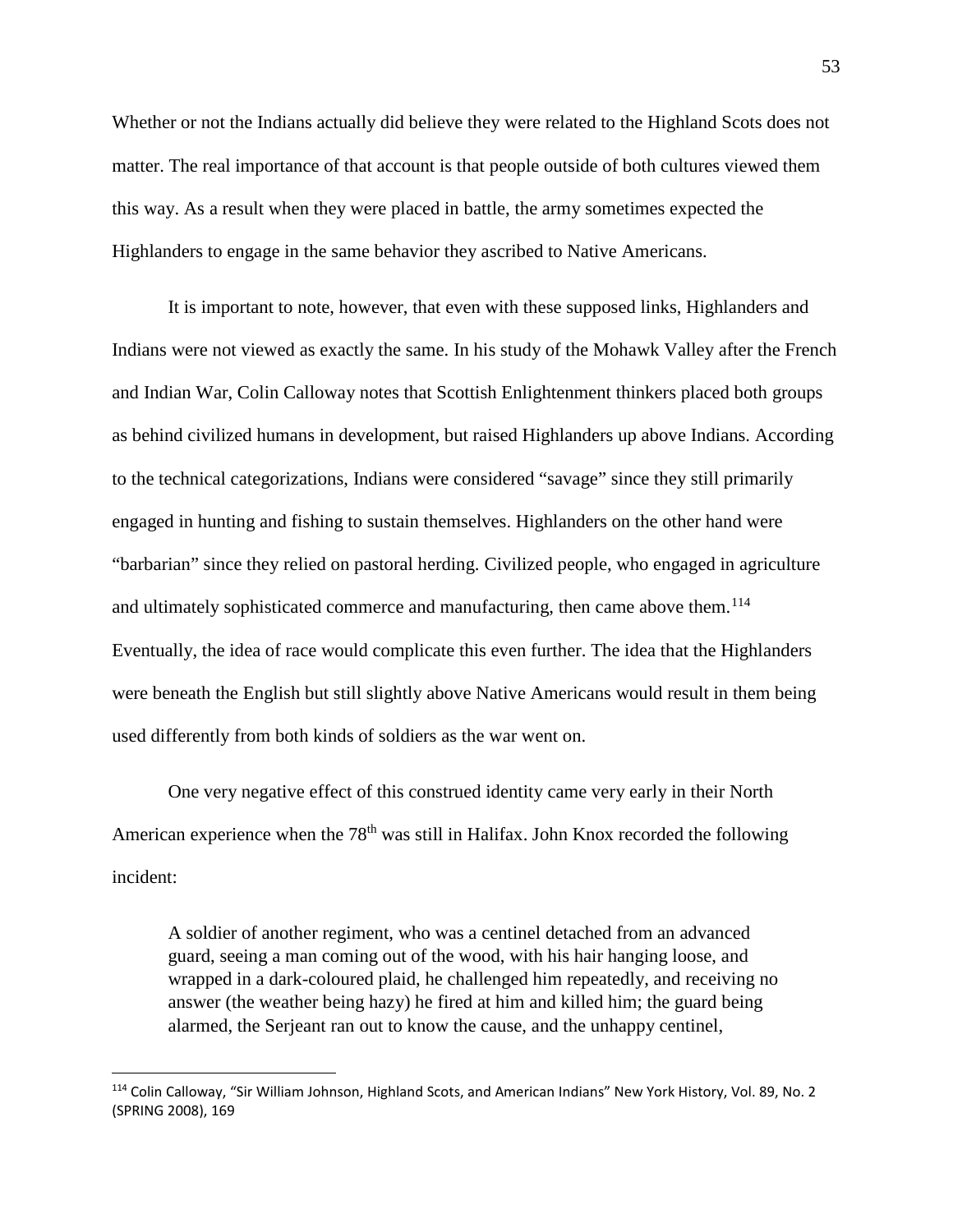strongly prepossessed he was an Indian, with a blacket about him, who came skulking to take a prisoner, or a scalp, cried out, *I have killed an Indian, I have killed an Indian, there he lies, &c.* but, upon being undeceived by the Serjeant, who went to take a view of the dead man, and being told he was one of our own men, and a Highlander, he was so oppressed with grief and freight that he fell ill, and was despaired of for some days. In consequence of this accident, most of these young soldiers, being raw and unexperienced, and very few of them conversant in or able to talk English (which was particularly his case who was killed) these regiments ordered to do no more duty for some time.<sup>[115](#page-56-0)</sup>

Here the similarities between Highlanders and Indians were minimal, but they were enough to bring about a death by friendly fire. The soldier who was killed could not speak English and had a certain wild appearance about him. Thus tragedy resulted.

The view of Highlanders as savages also caused both the French to regard them with the same fear they would show to certain Native American tribes. William Amherst wrote that the first Frenchmen the British captured "stood in the utmost awe of our savages and did not dare shew themselves for fear of them. In their expression of Savages they comprehended the Highlanders but to distinguish them from the others they call them 'les sauvages sans culottes.'"[116](#page-56-1) Knox also recorded that "They [the French soldiers] also feared lest our Highlanders should not give them quarter; and that the army in general would make reprisals for the inhuman infractions of the capitulation of Fort William-Henry."[117](#page-56-2) James Thompson too recalled an incident at Louisbourg which showed how even the French believed the Highlanders were savages. After an Indian was killed, there were claims that his body had been exhumed "for the purpose of giving our Highlanders an opportunity of indulging in their favorite mode of inflicting casualties upon dead bodies, as they were consider'd to be mere Cannibals, and although the French women were constantly teasing our troops for something to appease their

<span id="page-56-0"></span><sup>115</sup> Knox, I. 73-75

<span id="page-56-2"></span><span id="page-56-1"></span><sup>116</sup> Hugh Boscawen, *The Capture of Louisbourg, 1758*. (Norman: University of Oklahoma Press, 2011.), 211 <sup>117</sup> Knox, I. 267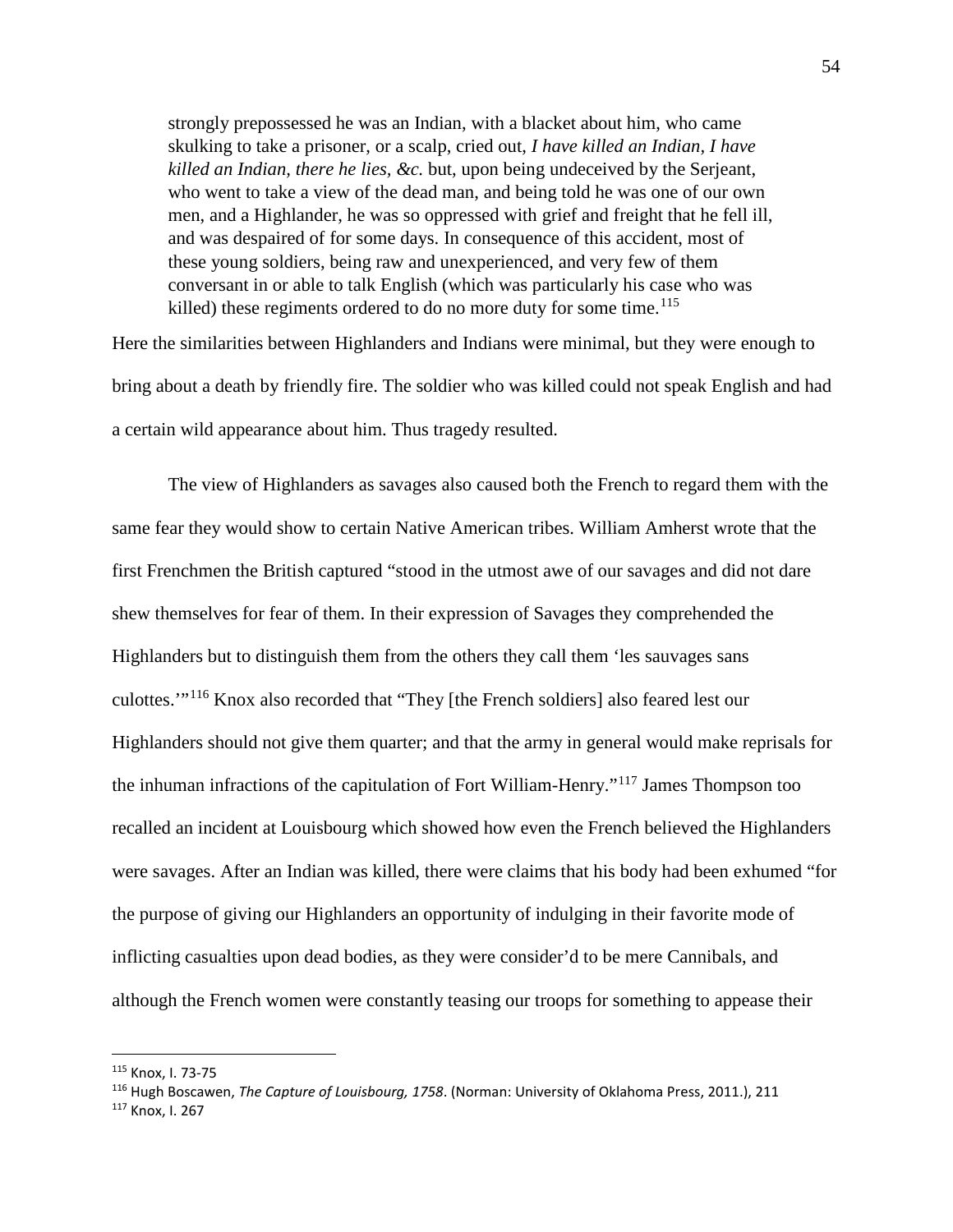hunger, they could not be prevail'd upon to come near when any of the Highlanders were to be seen." This view continued until the only non-Scottish soldier in the  $77<sup>th</sup>$ , who happened to speak French, explained to the women that the Highlanders were not cannibals, after which time they had cordial relations.<sup>[118](#page-57-0)</sup> In some ways the incident is comical, but in others it reveals in great detail how mistaken beliefs about Highlanders were. Cannibalism was the ultimate mark of savagery, and attributing such acts to the Highlanders showed that although they were Europeans, they were still barbarians and needed to be feared.

One of the most surprising commentators to attribute savagery to the Highlanders was Olaudah Equiano, an African-born slave in the service of a British naval officer who assisted in the landing. Equiano wrote, "I had that day in my hand the scalp of an Indian king, who was killed in the engagement: the scalp had been taken off by an Highlander."<sup>[119](#page-57-1)</sup> Scalping was considered an especially barbaric behavior, and Equiano's claim that a Highlander engaged in it is especially revealing since he too was not considered as civilized a person as the English or French. While the account is valuable for the perceptions it shows, there is great reason to question whether the scalp actually was taken by a Highlander. Lieutenant Malcolm Fraser of the 78th kept a detailed journal of the regiment's experiences after Louisbourg, and in one he recalled witnessing the aftermath of a savage act near Point Lévis in Québec. In late June, 1758, two days after fighting French Canadians and Indians, Fraser discovered "several dead bodies on the road, not far from our Camp; they were all scalped and mangled in a shocking manner. I dare say no human creature but an Indian or Canadian could be guilty of such inhumanity as to insult a dead

<span id="page-57-0"></span><sup>118</sup> *A Bard of Wolfe's Army*, 150

<span id="page-57-1"></span><sup>119</sup> Olaudah Equiano, *The Interesting Narrative of the Life of Olaudah Equiano*, in *The Classic Slave Narratives* ed., Henry Louis Gates, Jr. (Signet Classics, New York, 2002)., 72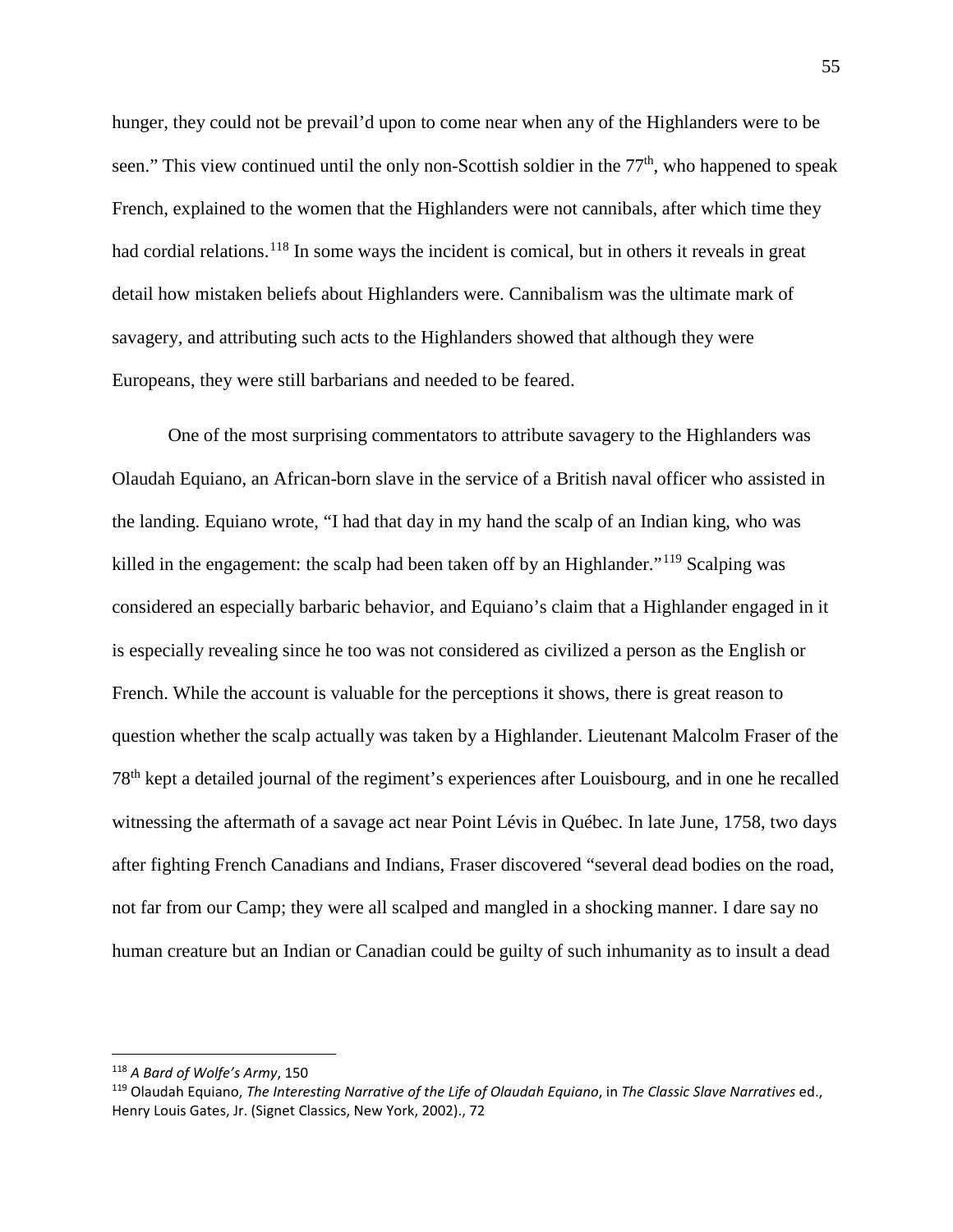body."[120](#page-58-0) If the Highlanders actually engaged in such behavior, it would make no sense for the lieutenant to denounce it in such strong language. After all, none of the accounts ever distinguished between the men and officers in mentioning acts the Highlanders supposedly committed. But perhaps the most interesting part of his account is that he attributed the same violent behavior his men were supposed to commit from time to time to two groups he considered inferior – French Canadians and Indians. He expanded on this idea in his July  $10<sup>th</sup>$ entry, recalling the senseless murder of a Canadian man and child which a group of American Rangers perpetrated:

I wish this story was not fact, but I'm afraid there is little reason to doubt it: - the wretches having boasted of it on their return, tho' they now pretend to vindicate themselves by the necessity they were under; but, I believe, this barbarous action proceeded from that cowardice and barbarity which seems so natural to a native of America, whether of Indian or European extraction.<sup>[121](#page-58-1)</sup>

Despite all the concepts of Highlanders as barbarians, Fraser placed his people above all people born in North America, even those of the same race as him. This shows that the label of barbarian was freely applied to many groups of people as a way of explaining behavior that went against the ideal gentlemanly warfare to which Europeans had previously been accustomed. It also flatly disproves the notion that Highlanders and Indians generally regarded one another as distant relatives. Nevertheless, the British commanders continued to believe in this supposed connection, influencing how they used Highlanders in the remainder of the war.

 $*$   $*$ 

<span id="page-58-1"></span><span id="page-58-0"></span><sup>120</sup> Malcolm Fraser, *Extract from a manuscript journal relating to the siege of Québec in 1759, kept by Colonel Malcolm Fraser, then lieutenant of the 78th (Fraser's Highlanders), and serving in that campaign* (Québec: 1866), 2-5  $121$  Fraser, 6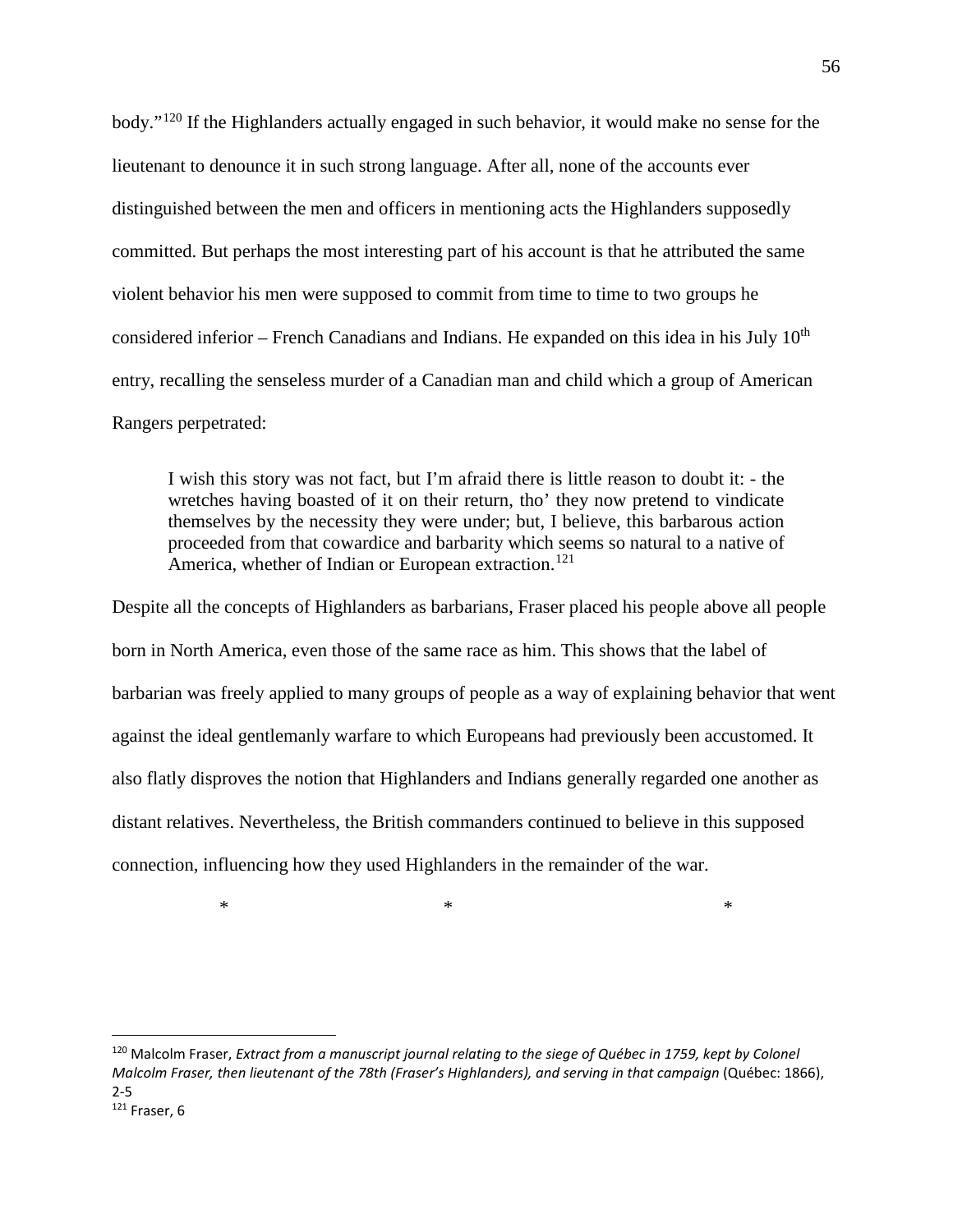The second Highland regiment to enter into combat was the  $42<sup>nd</sup>$  Foot, or Black Watch, which fought in a campaign to take Fort Carillon (Ticonderoga to the British) from the French. Capturing it would enable the British to prevent further French invasions of New York while also giving them a spot to prepare invasions of their own. According to William Grant, a soldier in the Black Watch, the force under Lord Loudoun's replacement, General Abercromby, consisted of 8,000 American provincial soldiers, 6,000 regular troops, and a body of rangers, light infantry and Indians totaling 2,000.<sup>[122](#page-59-0)</sup> This was a sizable force, but the low number of professional soldiers certainly should have concerned Abercromby. Of his 6,000 or so professionals, 1,000 of these belonged to the Black Watch. 400 other Highlanders were serving in Howe's 55th Regiment of Foot, although these wore English tricorns and breeches rather than kilts and tartans. Added together, nearly one-quarter of Abercromby's regulars were Highlanders, making them well-represented and immensely valuable to his campaign.<sup>[123](#page-59-1)</sup> Despite being a permanent, professional regiment, Matthew Dziennik argues that the 42<sup>nd</sup> was still an inexperienced regiment because it had been overwhelmed by raw recruits before being sent to America.<sup>[124](#page-59-2)</sup> It is true that the regiment added a second division of 600 privates back in 1756 in order to reach wartime strength.<sup>[125](#page-59-3)</sup> But it is important that this addition came two years before the attack on Fort Ticonderoga. In that time the Black Watch had time to train. When Amherst reviewed the  $2<sup>nd</sup>$  Battalion of the  $42<sup>nd</sup>$ , he noted that they "went through their Exercise well," showing that they were not in fact as in experienced as Dziennik claims.<sup>[126](#page-59-4)</sup> Furthermore, even if some of the men had never seen combat before Ticonderoga, many others had. William Grant, an

<span id="page-59-0"></span><sup>&</sup>lt;sup>122</sup> Nicholas Westbrook, "Like Roaring Lions breaking from their chains" The Highland Regiment at Ticonderoga. In The Bulletin of the Fort Ticonderoga Museum, Volume 16, pp 16-92. (Ticonderoga, New York: 1998.), 54

<span id="page-59-1"></span><sup>123</sup> *Sons of the Mountains*, 86

<span id="page-59-2"></span><sup>124</sup> Dziennik, 62-63

<span id="page-59-3"></span><sup>125</sup> *Sons of the Mountains,* 6

<span id="page-59-4"></span><sup>126</sup> Brumwell, 285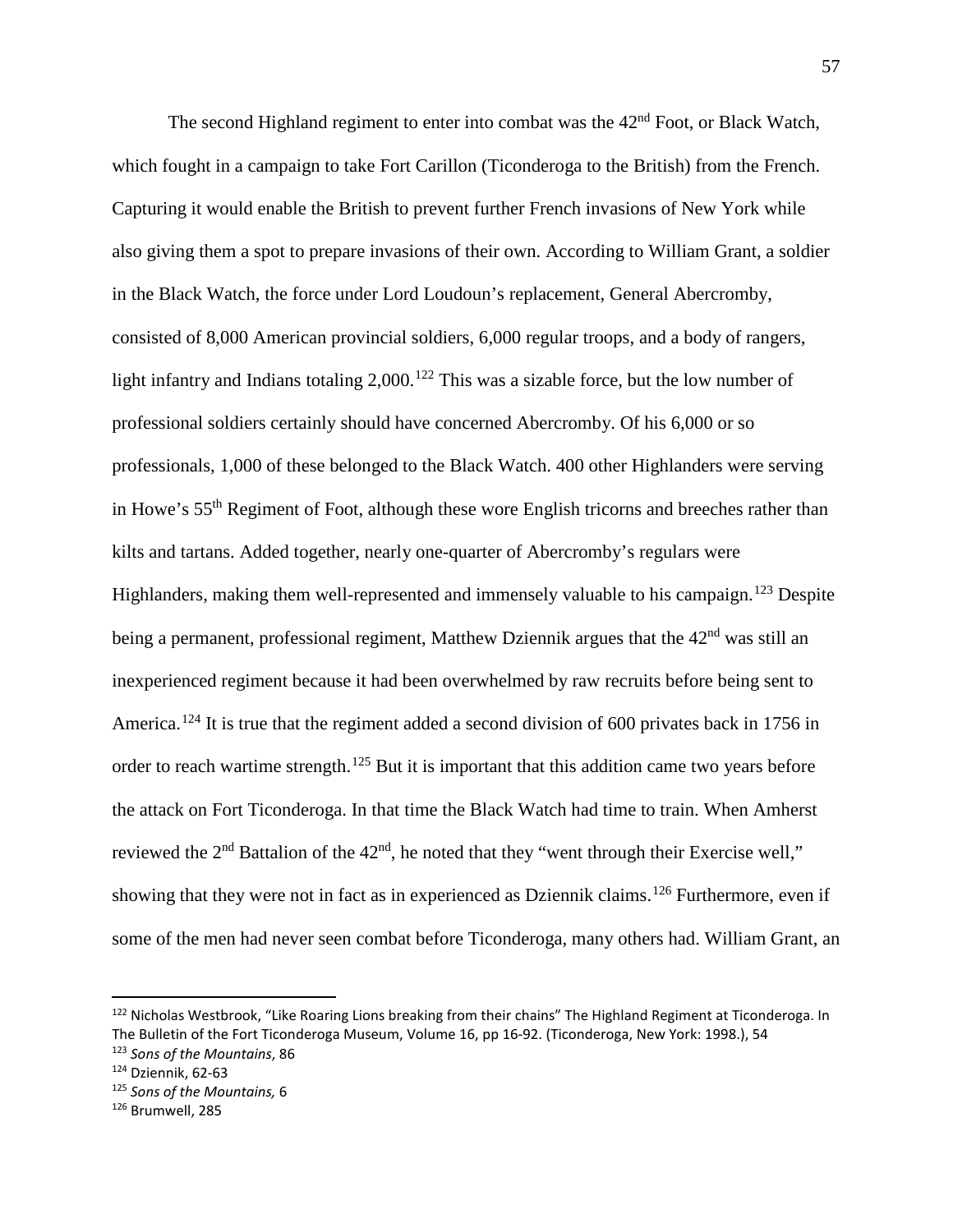officer in the Black Watch, remarked after the Battle of Ticonderoga that "The affair of Fontenoy was nothing to it; I saw both."<sup>[127](#page-60-0)</sup> This would have meant that he had served in the army since 1745. In that time he would likely have witnessed several of the battles against the Jacobites, gaining experience all the while. He was undoubtedly not alone, meaning that between the commissioned and non-commissioned officers, the Black Watch definitely had enough veterans to lead the new recruits.

Having experienced leaders was definitely a necessity in the combat that was to come. Unfortunately, the British army lost one of these before it even reached Ticonderoga. In the light skirmish that followed, Lord Howe, commander of the largely-Highland 55<sup>th</sup>, was killed. It was a tremendous blow to the army since Howe was a young officer who garnered almost universal admiration. William Grant wrote,

His death was immediately felt, and much regretted, by the whole army. The King had not perhaps a better officer; his genius was very great, but his application to the business he took in hand was extraordinary. Had this excellent young nobleman been spared, he would have been an honour to his country. In short, he was truly brave without temerity, and prudent without weakness. His death is a loss to the common cause. This is not mine only by the opinion of the whole army. $128$ 

Howe's death brought more than just a reduction in morale. He had also been a capable commander whom Pitt had selected in an effort to balance out the aged Abercromby's many flaws. This loss would have significant repercussions during the rest of the offensive, especially for the Highlanders.<sup>[129](#page-60-2)</sup> Evidence of this came quickly as Abercromby failed to act while the previously outnumbered French prepared their fortifications. At last he planned out an offensive, placing the Highlanders along with the  $46<sup>th</sup>$  Foot against the French right, where Lévis and his

<span id="page-60-0"></span><sup>&</sup>lt;sup>127</sup> "Like Roaring Lions breaking from their chains", 54

<span id="page-60-1"></span><sup>128</sup> Ibid., 54

<span id="page-60-2"></span><sup>129</sup> Anderson, 241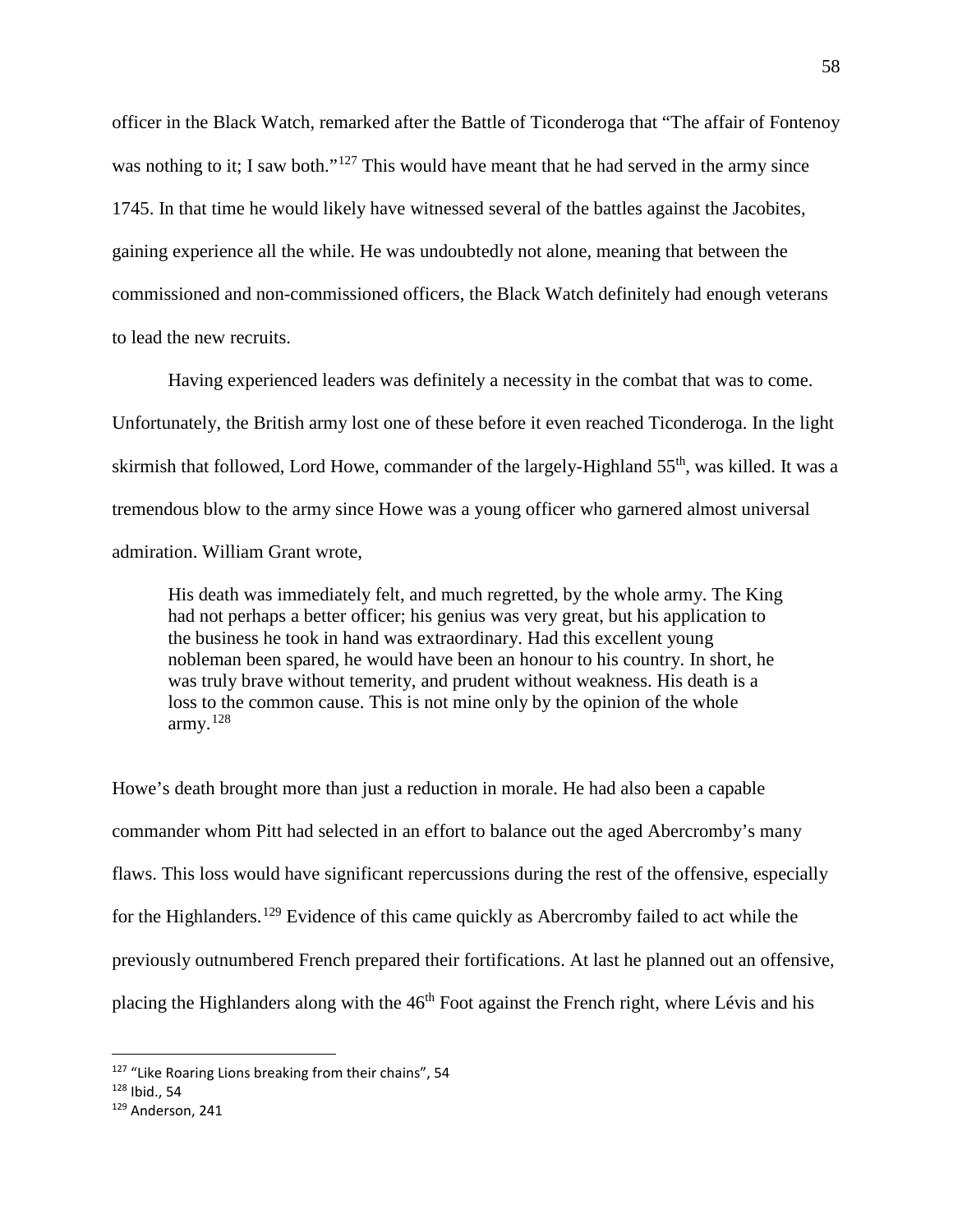Canadian militiamen were. Several hours into the fight, General Abercromby had a sense that the tide was turning against the British and issued a command to fall back. Most of his regiments withdrew, but the Black Watch did not.<sup>[130](#page-61-0)</sup> Either they did not hear his command or they refused to retreat. They only withdrew when they ran out of ammunition. By that time, they had suffered terrible losses. Of the 1,000 officers and men in the regiment, 647 were recorded as killed, missing, or wounded. Twenty-seven out of thirty-seven officers were casualties. No other regiment in North America suffered such terrible losses.[131](#page-61-1)

It is not easy to explain why the Black Watch suffered a more than sixty-four percent casualty rate. Being the most experienced of the Highland regiments, how is it that they lost so many more men than the others? A lieutenant in Howe's regiment provided his own explanation in a letter which was printed in the Scots Magazine shortly after the battle:

It might be thought that they had a foreknowledge of disappointment, as they seemed rather inclined to die, than to survive to hear our drums sound a retreat; which when it happened was unwillingly obeyed by the surviving part of the Royal Scots highlanders. Impatient for orders they actually mounted the enemy's entrenchments, which, when advancing, and effected, they appeared like roaring lions breaking from their chains: their intrepid courage was rather animated than damped, by seeing their fellows on every side (whose courage could not resist death) fall a sacrifice, in the cause of their King and country; and were they each fighting for a crown, in place of a scalp, could not show more eagerness. I cannot say for them what they really merit; I shall forever fear the wrath, love the integrity, and admire the bravery of Scotsmen. I have only further to say of the highlanders, that the few surviving men of them, though mostly wounded, seem more impatient to revenge the cause of their deceased friends, than careful to avoid coming to the same fate; and by their assistance, we still have reason left that we shall soon give a very good account of ourselves.<sup>[132](#page-61-2)</sup>

Although an experienced regiment, this lieutenant portrays the  $42<sup>nd</sup>$  as being every bit as

impulsive as the  $78<sup>th</sup>$ 's at Louisbourg. In his opinion they were motivated by a passion to fight

<span id="page-61-0"></span><sup>130</sup> *Sons of the Mountains*, 101

<span id="page-61-1"></span><sup>&</sup>lt;sup>131</sup> Daniel Baugh. *The global Seven Years War, 1754-1763: Britain and France in a great power contest. Harlow,* (United Kingdom: Pearson Education Limited, 2011.), 353

<span id="page-61-2"></span><sup>132 &</sup>quot;Like Roaring Lions," 44-45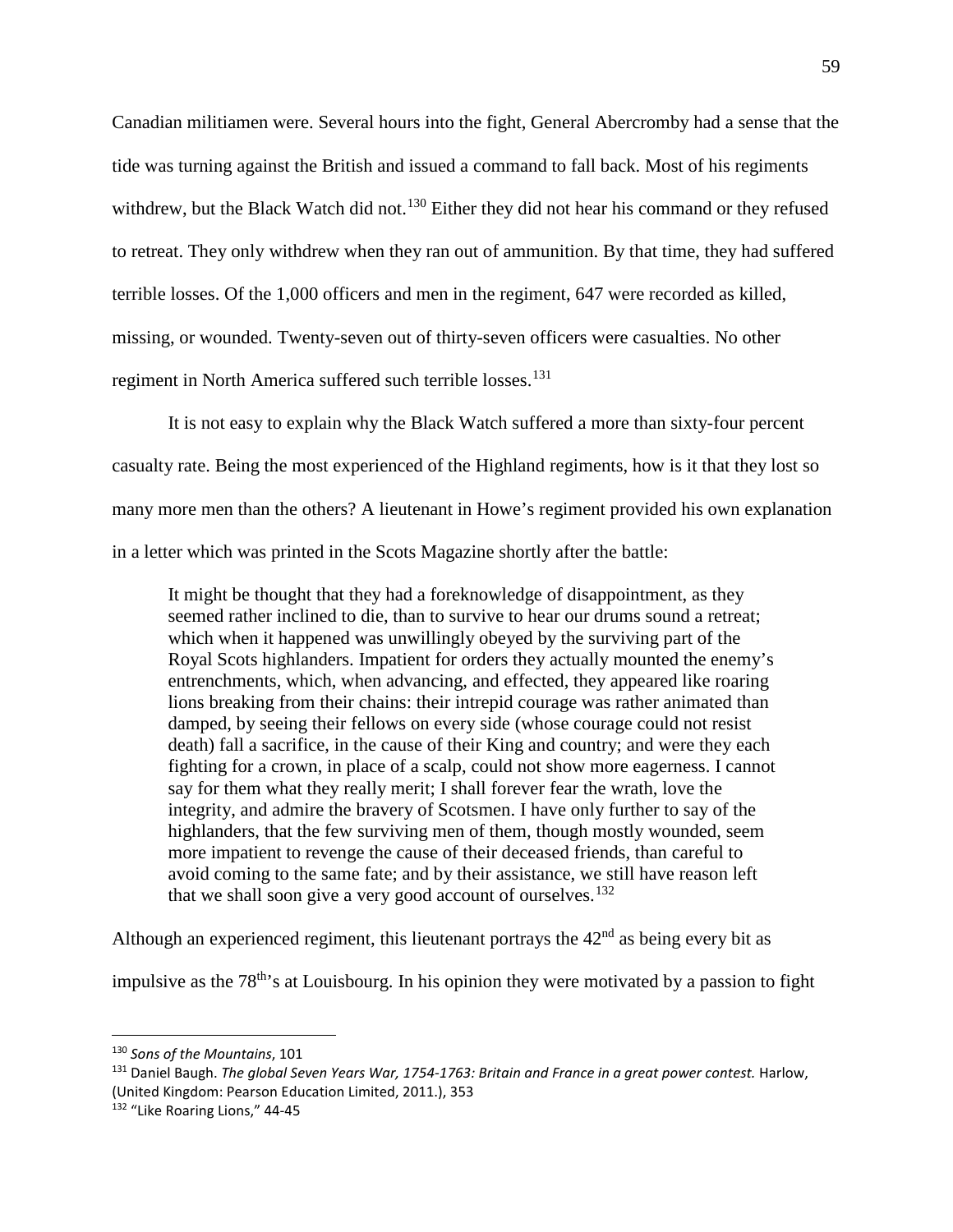their enemies and would not stay in rank longer than necessary. He subtly attributed this to the Highlanders' uncivilized nature by saying that although they fought king and country, they also could just as easily have fought for the sake of obtaining scalps. It is an inaccurate view which slightly undermines his otherwise noble portrayal of the Black Watch. Likewise, the desire for revenge which he claims the Highlanders felt at the expense of personal safety also demonstrate the Highlanders, like other warlike people, desired honor above everything else. They did indeed have a very high sense of comradery and sought to avenge their friends, but the implication that they wished to fight above everything else suggests they were still a savage people.

A better explanation comes from the officers of the Black Watch. Despite the broadreaching belief that the Highlanders were unsophisticated, the gentlemen who led the companies were often well-educated and wrote as well as any Englishman. William Grant is an excellent example of this. His very detailed account of the battle described how the Highlanders were caught in a situation from which they could hardly escape. In it he says that the Highlanders "labored under unsurmountable difficulties," being thrust against a breastwork which was nine or ten feet high and protected by felled trees, small arms, and cannon fire. All of this "not only broke our ranks, and made it impossible for us to keep our order, but it put it entirely out of our power to advance briskly; which gave the enemy abundance of time to mow us down like a field of corn, with their wall pieces and small arms, before we fired a single shot, being ordered to receive the enemy's fire, and march with shouldered arms until we came up close to their breastwork."[133](#page-62-0) This last phrase is quite noteworthy. Not only did the Highlanders take casualties because of the adverse conditions, but they followed their instructions so closely that they did not return fire when it would have been most advantageous to them. This is a clear sign that the

<span id="page-62-0"></span><sup>133 &</sup>quot;Like Roaring Lions", 57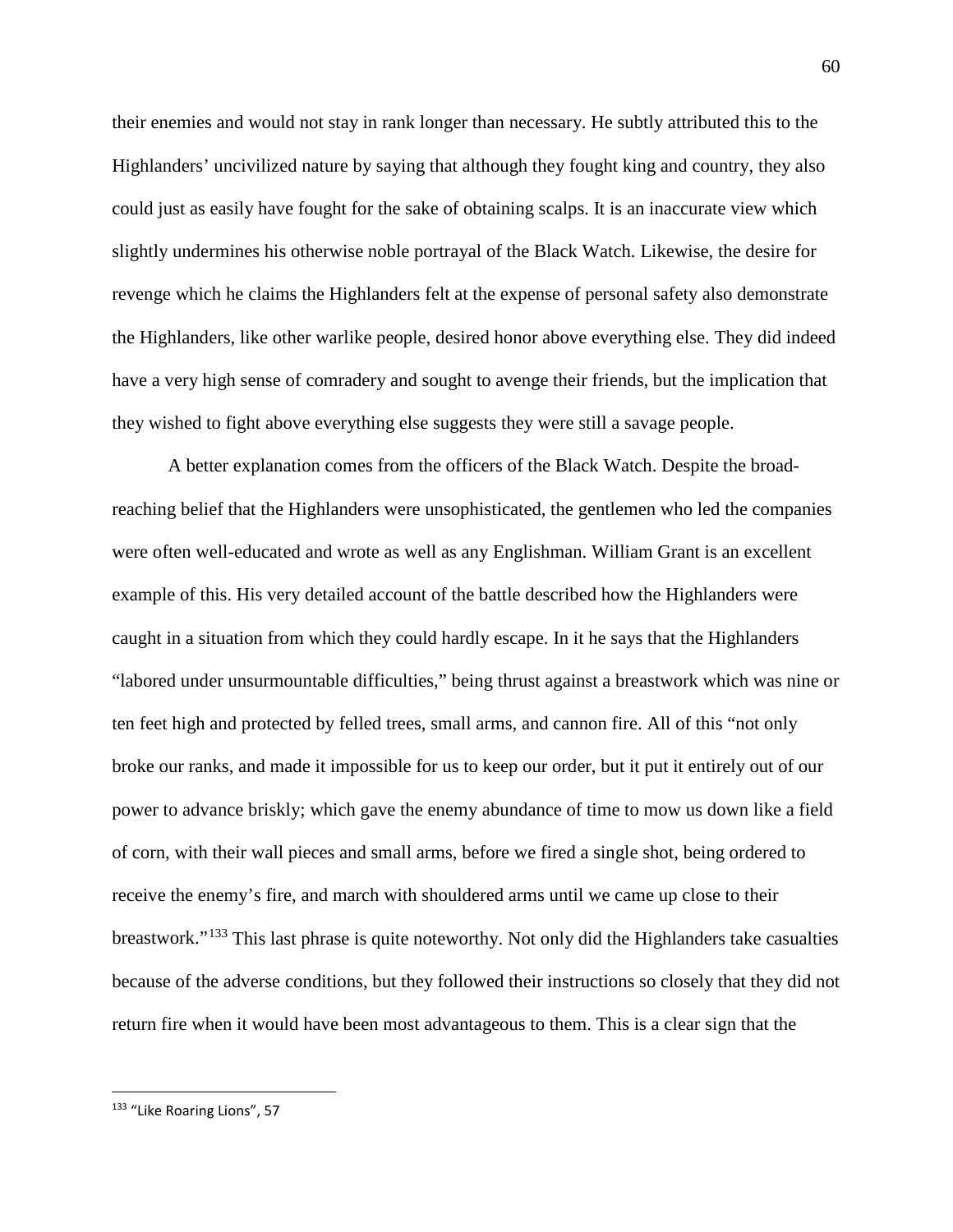Black Watch actually was a disciplined regiment, contradicting the words of both the unnamed

British lieutenant and the modern historian Matthew Dziennik.

Grant concluded his account with an appraisal of the Highlanders which said much about their behavior:

If you reflect a little on these many obstacles thrown in our way, you will easily see, that the forcing the enemy's lines was absolutely impracticable. The whole weight of the fire fell upon the regular troops, but our regiment suffered more than any other. I have seen men behave with courage and resolution before now, but so much determined bravery can hardly be equalled in any part of the history of ancient Rome. They did not mind their fellow-soldiers tumbling down about them, but still went on undauntedly. Even those that were mortally wounded, cried aloud to their companions, not to mind or lose a thought upon them, but to follow their officers, and charge the enemy, and to mind the honour of their king and country. Nay, their ardour was so very extraordinary, that they could not be brought off while they had a single shot remaining. Indeed they paid dearly for their intrepidity. The remains of the regiment had the honour to cover the retreat of the army, and brought off the wounded.<sup>[134](#page-63-0)</sup>

"Honour" appears twice in the excerpt from Grant's account – once referring to the king, and the other referring to their final vital action. Beyond this, honor appears to have been central to the Black Watch's identity. As shown earlier, many of the men were distantly related to one another and to their commanding officers. A letter from Captain Campbell of the Black Watch to his brother demonstrates that this connection even extended to the other Highland regiments. In it he mentioned that his nephew was a major on the campaign against Fort Duquesne, meaning he was in Montgomery's Highlanders.<sup>[135](#page-63-1)</sup> As a result such soldiers would be very concerned with behaving honorably and not bringing shame to his family and clan. James Thompson recalled that at the Plains of Abraham, the regimental piper fell into dishonor for refusing to advance under fire with the rest of the  $78<sup>th</sup>$ . "For this business the Piper was disgraced by the whole of the

<span id="page-63-0"></span><sup>134 &</sup>quot;Like Roaring Lions," 57

<span id="page-63-1"></span> $135$  Ibid., 61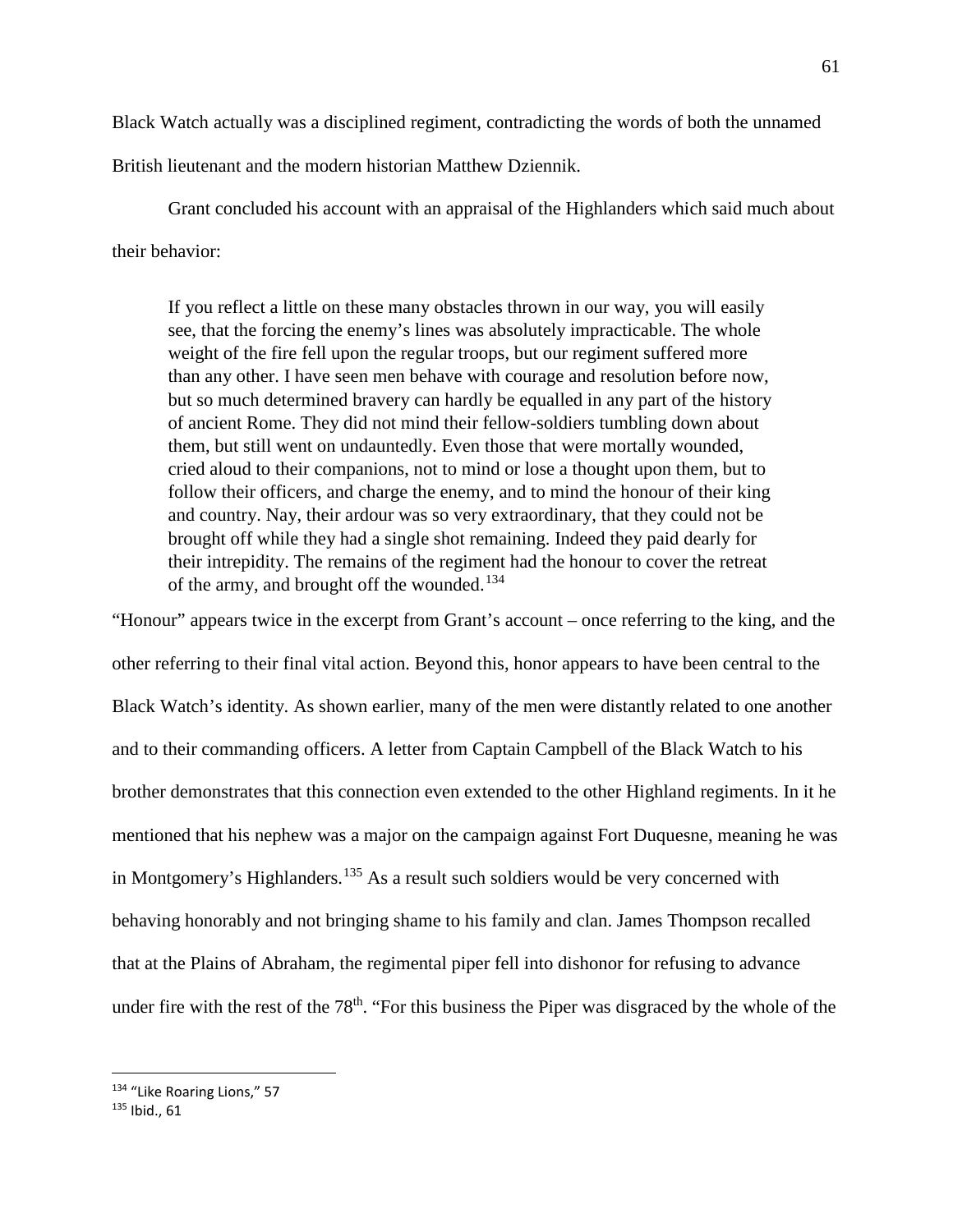Regiment, and the men would not speak to him, neither would they suffer his rations to be drawn with theirs, but had them served out by the Commissary separately, and he was obliged to shift for himself as well as he could."[136](#page-64-0) Fears of such public rebukes as well as a desire to win honor for one's clan definitely gave men an extra incentive to fight their best. Thus even in their hopeless situation, many in the Black Watch continued to do their duty.<sup>[137](#page-64-1)</sup>

Such a sacrifice as the Black Watch gave at Ticonderoga is worthy of note, and this was the case on both sides of the battle. In addition to the eulogy the lieutenant in Howe's regiment gave, Louis Antoine de Bougainville on the French side also offered praise in his accounts of how the British attacked his portion of the field:

This column, composed of English grenadiers and Scottish Highlanders, returned unceasingly to the attack, without becoming discouraged or broken, and several got themselves killed within fifteen paces of our abatis. Chevalier de Lévis twice ordered the Canadians and the troops of La Marine to make sorties and take them in the flank."[138](#page-64-2)

Although brief, his specific mentioning of the Highlanders shows that he recognized their accomplishments. He referenced their high morale, their success in coming close to the fortifications, and the actions Lévis had to take in order to subdue them. It demonstrates that on both sides of the battlefield, non-Highlanders noticed the exceptional performance of the Black Watch.

Just before the king had learned of the Black Watch's terrible fate in New York, he had awarded the regiment the new designation of "Royal Highland Regiment." In addition to bestowing on the regiment new blue collars and cuffs for its uniforms, this act enabled the

<span id="page-64-0"></span><sup>136</sup> *A Bard of Wolfe's Army*, 186

<span id="page-64-1"></span><sup>137</sup> Brumwell, 281-282

<span id="page-64-2"></span><sup>138</sup> Bougainville, Louis Antoine de. *Adventures in the Wilderness: The American Journals of Louis Antoine de Bougainville, 1756-1760.* Translated and Edited by Edward P. Hamilton. (Norman: University of Oklahoma Press, 1964.),233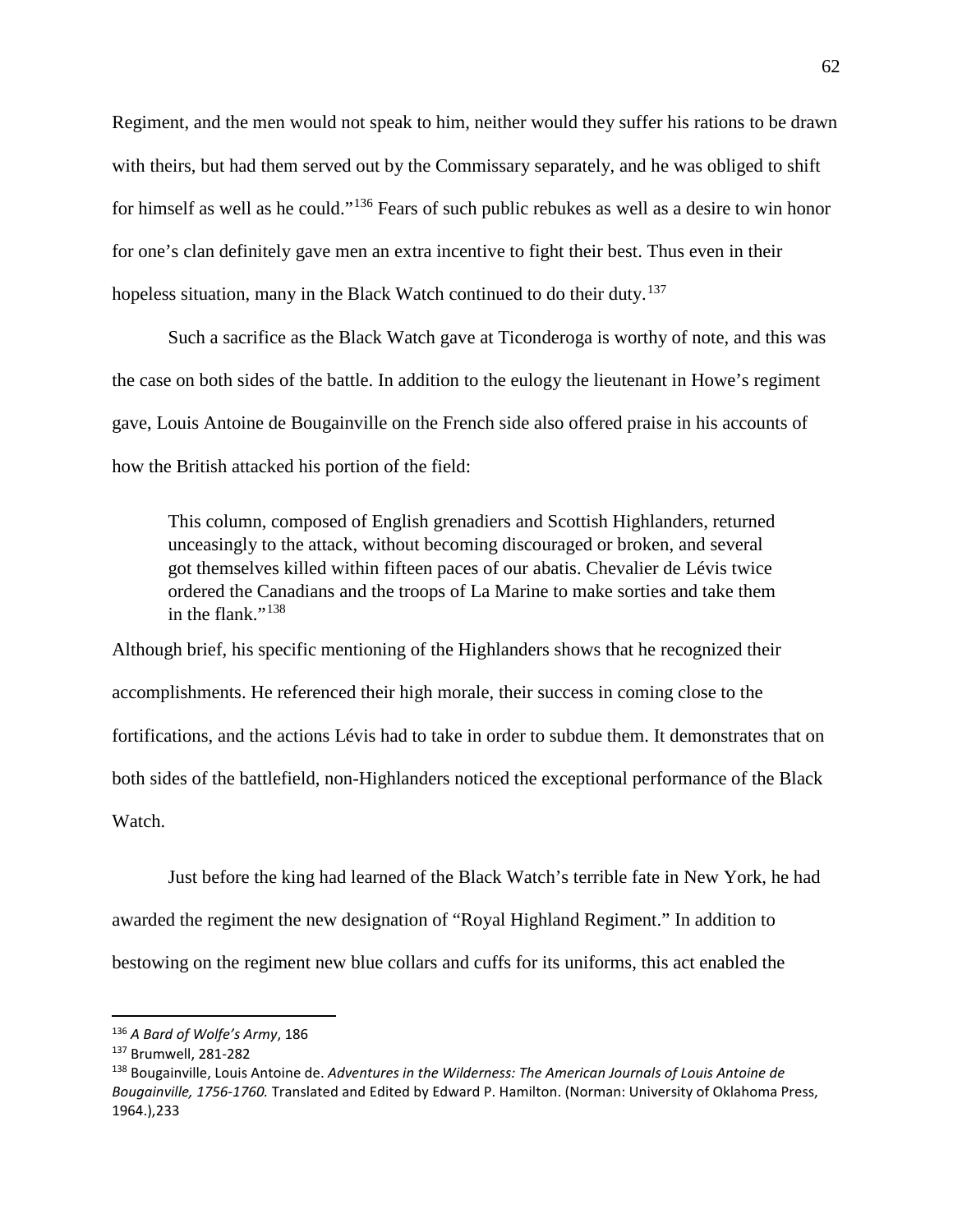regiment to recruit seven companies for a second battalion. The terrible irony in this is that the casualty lists reached Britain only a few weeks later, showing that before a new battalion could be raised, an abysmal 350 vacancies in the ranks needed to be replaced. By October, recruiters managed to attract 840 men – a sufficient amount to fill the ranks, but not enough to create a second battalion. Even the enticement of a  $£3$  levy failed to bring in more men. Other regiments were more successful, but they obtained men described as "Deserters of the Thievish Tribes in the Highlands" who came for a royal pardon. In addition, Highland regiments intended for service in other theaters increased competition. The men of these regiments were desperately needed in North America. [139](#page-65-0)

\* \* \*

Further tragedy came to the Highlanders when Montgomery's regiment went on its expedition to Fort Duquesne. As the column neared Fort Duquesne, Colonel Bouquet, second-incommand of the expedition, gave permission for Major James Grant to lead a small force against the fort in order to scout it out and hopefully provoke a fight with the French that would bring easy victory. In Grant's force were 1,200 Highlanders from Montgomery's regiment and a contingent of colonial militiamen. This put the  $77<sup>th</sup>$  in the minority of regular infantry on the campaign. Unfortunately, this gave them no real advantage as they had never campaigned in North America before this time.<sup>[140](#page-65-1)</sup> Yet no matter how inexperienced the Highlanders were, they were still a professional unit and could have been used to great effect had their commander acted differently. Major James Grant was an officer in the  $77<sup>th</sup>$  and should have known their capabilities. Yet when his force arrived at Fort Duquesne, he completely misused them. He ordered the men to set fire to a storehouse and drum reveille in order to draw the French out.

<span id="page-65-0"></span><sup>139</sup> Brumwell, 277

<span id="page-65-1"></span><sup>140</sup> Baugh, 359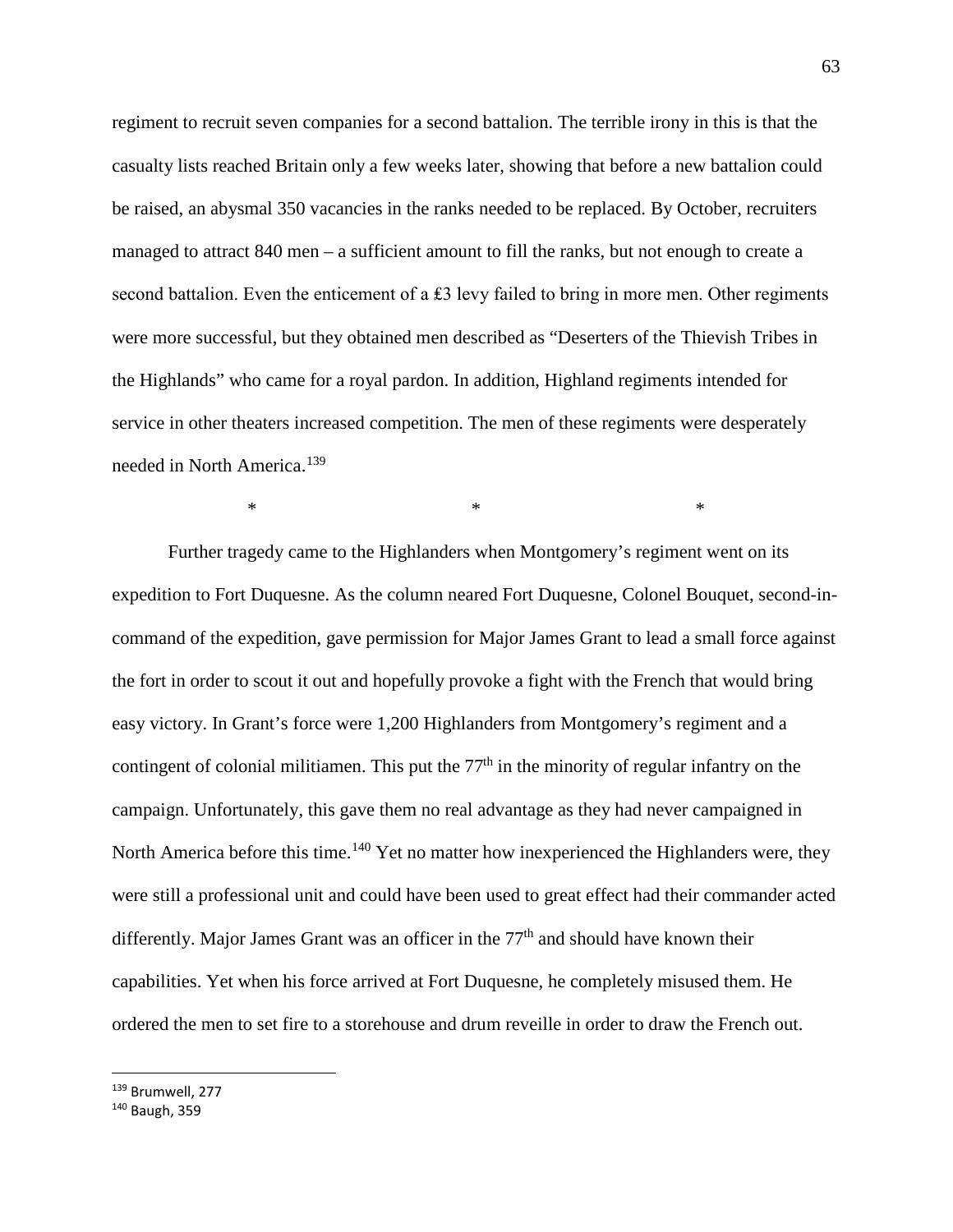This happened, but the result was catastrophic. Not only did the French come out, but their Indian allies did as well. The soldiers were in the open, so they quickly became easy targets. In the end, 271 men of the total column marching toward Fort Duquesne were captured. Many of these were Highlanders. Worse still, Grant himself was captured.<sup>[141](#page-66-0)</sup> Being one of the most senior officers on the expedition, this was both a great loss in leadership and an embarrassment to the whole contingent.

Because the Highlanders were inexperienced, it is easy to claim that they were responsible for their own misfortune. Once again criticizing the Highlanders, Matthew Dziennik cites an article in the *Pennsylvania Gazette* to say that the Highlanders adhered too strongly to their training without consideration for the environment they were in. According to the *Gazette,* while the American-born provincials hid behind obstacles, the Highlanders exposed themselves recklessly since they had been taught to take volley after volley of musket fire.<sup>[142](#page-66-1)</sup> The bias in this article is quite evident, since it was an American paper that naturally wanted to present the colonists in a favorable light. But not all Americans felt this way. Even George Washington, who was with the Virginians on the expedition, commented on the failed attack. He wrote in a letter to George William Fairfax in which he described the retreat and then stated, "Hence ensued an obstinate Engagement and the running away of the Pensylvanians, who were just behind, and ought to have Sustained the Highlanders." In this case, he shows that the militia, which undoubtedly had still less training than the regular  $77<sup>th</sup>$ , was responsible for so many Highlanders being captured. He also later wrote to Governor Fairfax with another evaluation of the events: "From all the accounts I have yet been able to collect, it appears very clear, that this was either a

<span id="page-66-1"></span><span id="page-66-0"></span><sup>141</sup> Matthew C. Ward, *Breaking the backcountry: the Seven Years' War in Virginia and Pennsylvania, 1754-1765.*  Pittsburgh, Pa: University of Pittsburgh Press, 2003., 174-175 <sup>142</sup> Dziennik, 66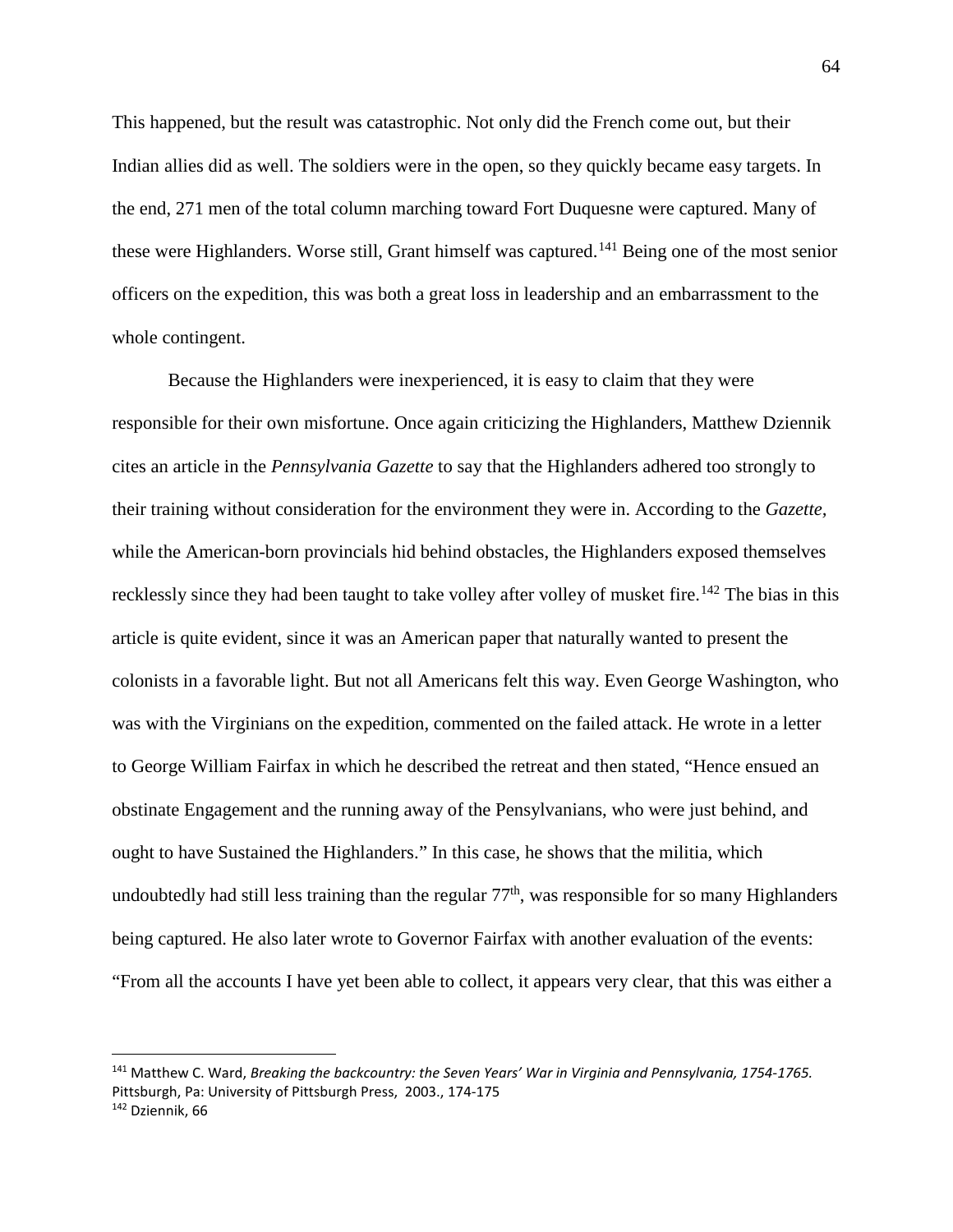very ill-concerted or very ill-executed plan: perhaps *both*: but it seems to be generally acknowledged, that Major Grant exceeded his orders in some particulars; and that no disposition was made for engaging." <sup>[143](#page-67-0)</sup> It is no small wonder that General Forbes was very angry at Bouquet for granting permission to this maneuver which had brought about catastrophe to the expedition and which he had expressly forbidden.<sup>[144](#page-67-1)</sup> By putting the Highlanders in an unstable position without providing support with regular troops, Grant caused the Highlanders to lose a large portion of their men. In this case, the failure of the Highlanders was the result of a commander not knowing how to use them properly rather than inherent flaws in the men.

So far in the French and Indian War, the misconception that the Highlanders had some sort of savage nature had been a relatively benign one. Most of the soldiers who wrote about the Highlanders in this light used their uncivilized traits in a positive sense, increasing their esteem as warriors. Yet this falsehood ultimately did eventually have negative repercussions. Those are best exemplified by the failed expedition against the Cherokee in 1760.

 $*$   $*$ 

Earlier in the war, the Cherokee had fought alongside the British as their allies. Yet the British failed to give them sufficient gifts to maintain their support, and so they gradually began to desert. This happened even during the expedition to Fort Duquesne. At that time, Bouquet was forced to reluctantly admit to his superior, General Forbes, that the Cherokees, "owing to their natural fickle disposition" had abandoned them. In complaining about how much of their force they would lose, Bouquet noted something interesting. He suggested that the only ways to keep them would be to impress them with their cannon and use "their Cousins the Highlanders" to

<span id="page-67-0"></span><sup>143</sup>George Washington, *The Papers of George Washington, Volume VI,* edited by Philander D. Chase. Charlottesville: University Press of Virginia, 1988., 38-39, 52

<span id="page-67-1"></span><sup>144</sup> Anderson, 272-273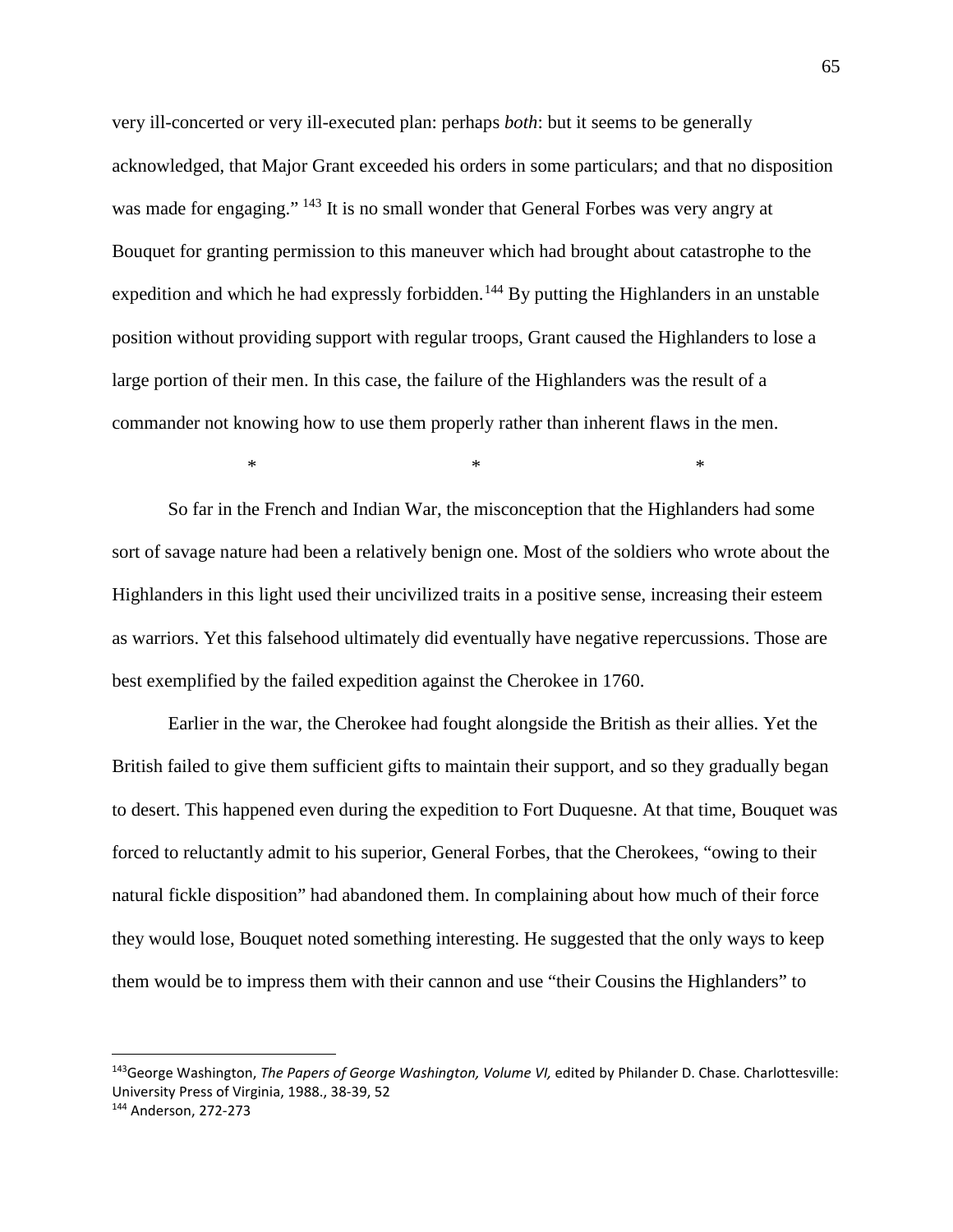make them stay.<sup>[145](#page-68-0)</sup> This quick phrase suggests that Bouquet, like many other officers, regarded the Indians and Highlanders as somehow related. Out of ignorance, he believed that being savages themselves, the Highlanders were somehow capable of appealing to the natives of North America. More than just thinking this, Bouquet acted on this belief by sending 200 Highlanders to Fort Loudoun in order "to represent to them [the Cherokee] in moderate terms, how Grosly they had abused and imposed upon us for some months."[146](#page-68-1) The diplomatic mission was unsuccessful, and it revealed that this erroneous notion of common savagery could backfire on the British.

Relations with the Cherokee rapidly deteriorated to the point that the governor of South Carolina eventually had to petition General Amherst for regulars to flush them out of the backcountry. A time later, a force of more than 1,300 regulars arrived. This included troops of the  $1<sup>st</sup>$  Foot and the  $77<sup>th</sup>$ , with both under the command of Archibald Montgomery. Montgomery led his troops into the Cherokee's Lower Towns, burning five villages and capturing one hundred of the enemy. Having been thus far successful, Montgomery then called the Cherokee to negotiate surrender terms. To Montgomery's surprise, they made no reply at all. Rather they just retreated into higher ground, forcing the mostly-Highland force to follow them.<sup>[147](#page-68-2)</sup>

As the Highlanders proceeded on the sixty-mile trek to the Middle Towns, they encountered what the historian Fred Anderson termed "some of the most rugged terrain in eastern North America."<sup>[148](#page-68-3)</sup> Therefore they made provisions to live without wagons, including improvising packsaddles for their horses. Then they began the march on difficult march on June 23. On June 27, they encountered stiff resistance from the Cherokee at the town of Echoe. There

<span id="page-68-0"></span><sup>145</sup> John Forbes, *Writings of General John Forbes* (Menasha, Wisconsin: Collegiate Press, 1938.), 297-298, 117

<span id="page-68-1"></span><sup>146</sup> Ibid., 175

<span id="page-68-2"></span><sup>147</sup> Anderson, 462

<span id="page-68-3"></span><sup>148</sup> Ibid., 462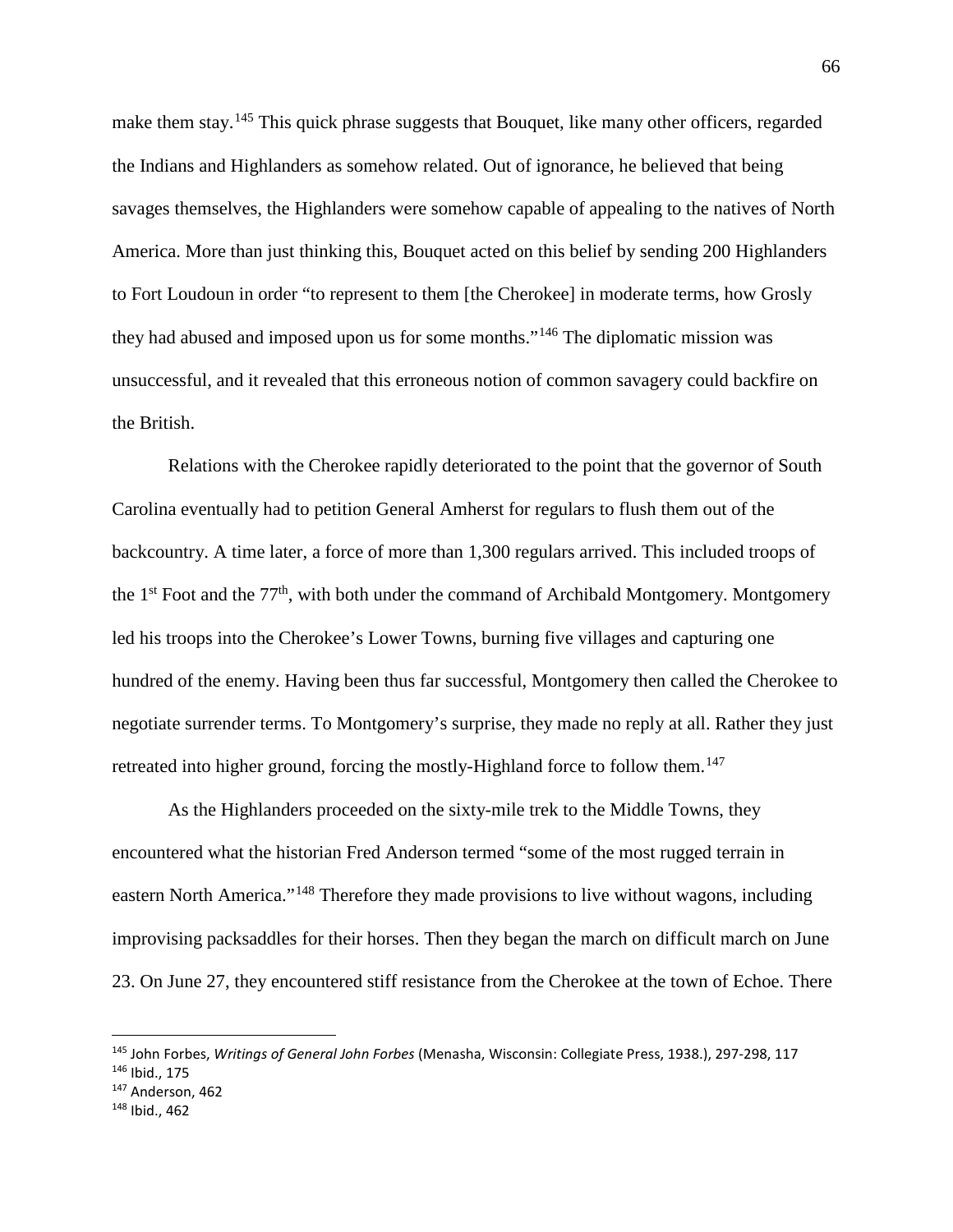they sustained 100 casualties while the Cherokee took only fifty. Worse still, they lost so many of their pack animals they could not proceed any further.<sup>[149](#page-69-0)</sup> After threatening Montgomery's supply train, the Cherokee forced the  $77<sup>th</sup>$  to retreat. In the end, Montgomery took his men all the way back to Charleston and embarked for the northern colonies.<sup>[150](#page-69-1)</sup>

By July 1, the Highlanders had retraced their rough route after suffering defeat. They had encountered stiff resistance in Echoe, one of the middle towns, and sustained more than one hundred casualties. The Indians only suffered fifty. Worse still, they lost so many pack animals they could not proceed any further. A letter dated July 2, 1760 from Ft. Prince George informed General Amherst that the troops had been forced back with heavy casualties. The letter explained why this was the case: "The savages indeed kept firing upon us, &, although often at a distance, as they have a number of rifles, they did execution."[151](#page-69-2) So hurried were the troops to get back to Charleston that they left those who were sick or badly wounded at Fort Prince George. By mid-August, they were sailing for New York.<sup>[152](#page-69-3)</sup> Montgomery later summarized his feelings regarding his troops to General Amherst after returning to the colony of New York: "Upon the whole I believe no troops in America have undergone so much fatigue as we have done this campaign."<sup>[153](#page-69-4)</sup>

This defeat did nothing to protect the Carolina backcountry. Ironically, that was not settled until Lt. Colonel James Grant, now back from his imprisonment in Canada, led a scorched-earth campaign that destroyed numerous Cherokee villages. Yet even then, the

<span id="page-69-0"></span><sup>149</sup> Anderson, 463

<span id="page-69-1"></span><sup>150</sup> *Breaking the Backcountry*, 196-197

<span id="page-69-2"></span><sup>151</sup> *Amherst Papers*, 127

<span id="page-69-3"></span><sup>152</sup> Anderson, 462-463

<span id="page-69-4"></span><sup>153</sup> *Amherst Papers*, 140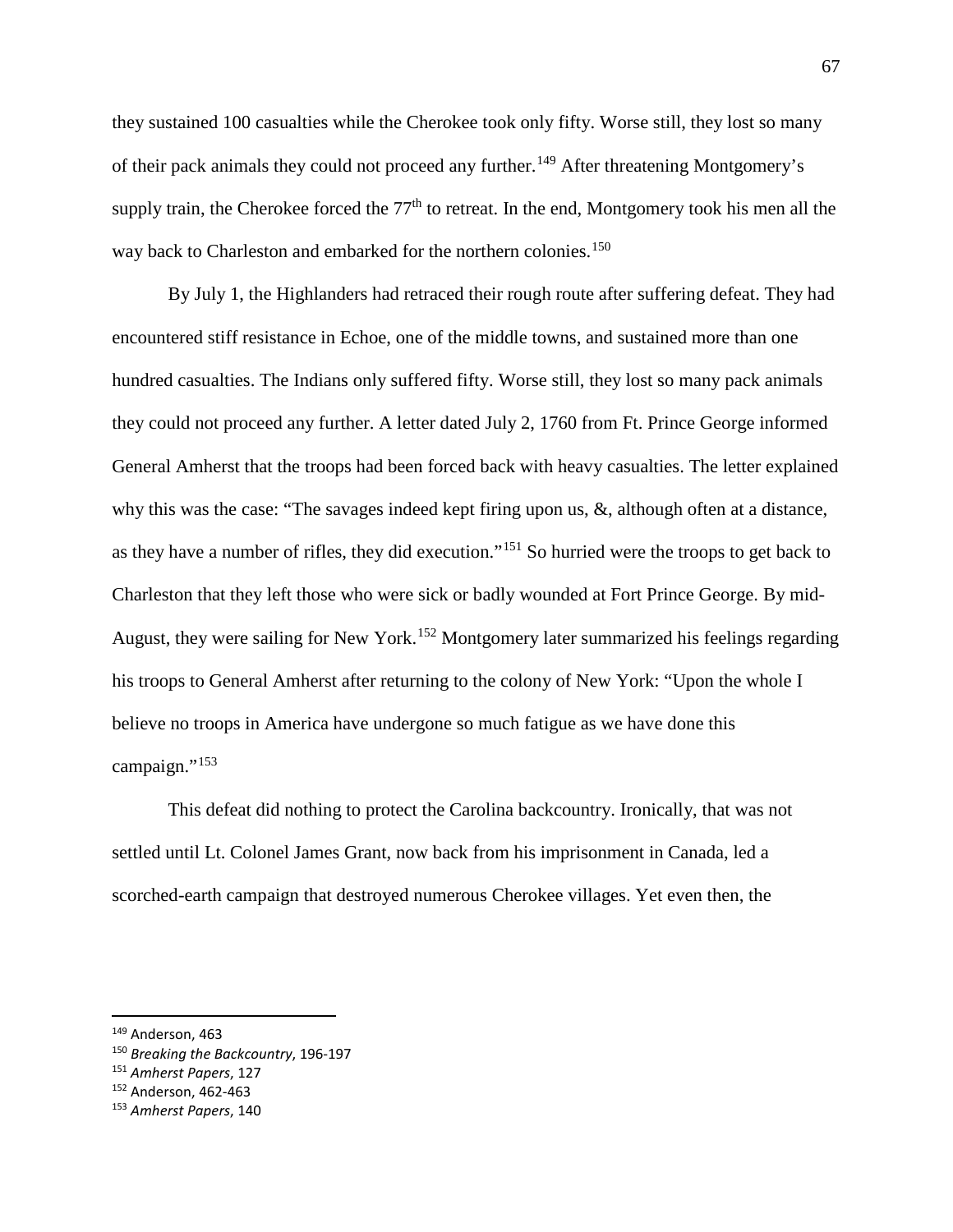Cherokee withdrew before he could force them to fight, so the final settlement for peace was a very lenient one. [154](#page-70-0)

Had Montgomery's force merely consisted of English regulars, the defeat would not have been surprising at all. The rugged terrain of the Middle Towns was as familiar and well-supplied to the Cherokee as it was unknown and inaccessible to the British. Yet because this was rugged terrain, the Highlanders should have performed well in it. The reasoning behind Amherst's decision to send the  $77<sup>th</sup>$  is not explained in his records, but it seems likely that he and the other commanders thought since the Highlanders had fought so well in the rough grounds of northern Scotland during the Jacobite Rebellion, they should do well in the mountains of South Carolina. The fact that the force was almost entirely composed of Highlanders suggests they must have been specially selected for that reason. Yet their failure shows that this was no more than a myth. The Highlanders, like the Cherokee, knew their rugged home well. However, they could not be expected to perform well in every mountainous area. This was simply another example of myths about Highlanders causing their leaders to have exaggerated confidence in their abilities. In this case, they were outgunned in unfamiliar territory, causing them to suffer every bit as much as Colonel Montgomery claimed.

\* \* \*

No matter how unsuccessful the campaigns against Forts Ticonderoga and Duquesne had been, the capture of Louisbourg more than made up for them by providing the British with a means to attack Québec City itself. Once it and Montréal fell, the French would be totally defeated. But taking Québec would prove every bit as difficult as taking any of the other positions. It was a walled city located on very defensible heights. Any chance to draw the

<span id="page-70-0"></span><sup>154</sup> *Breaking the Backcountry*, 199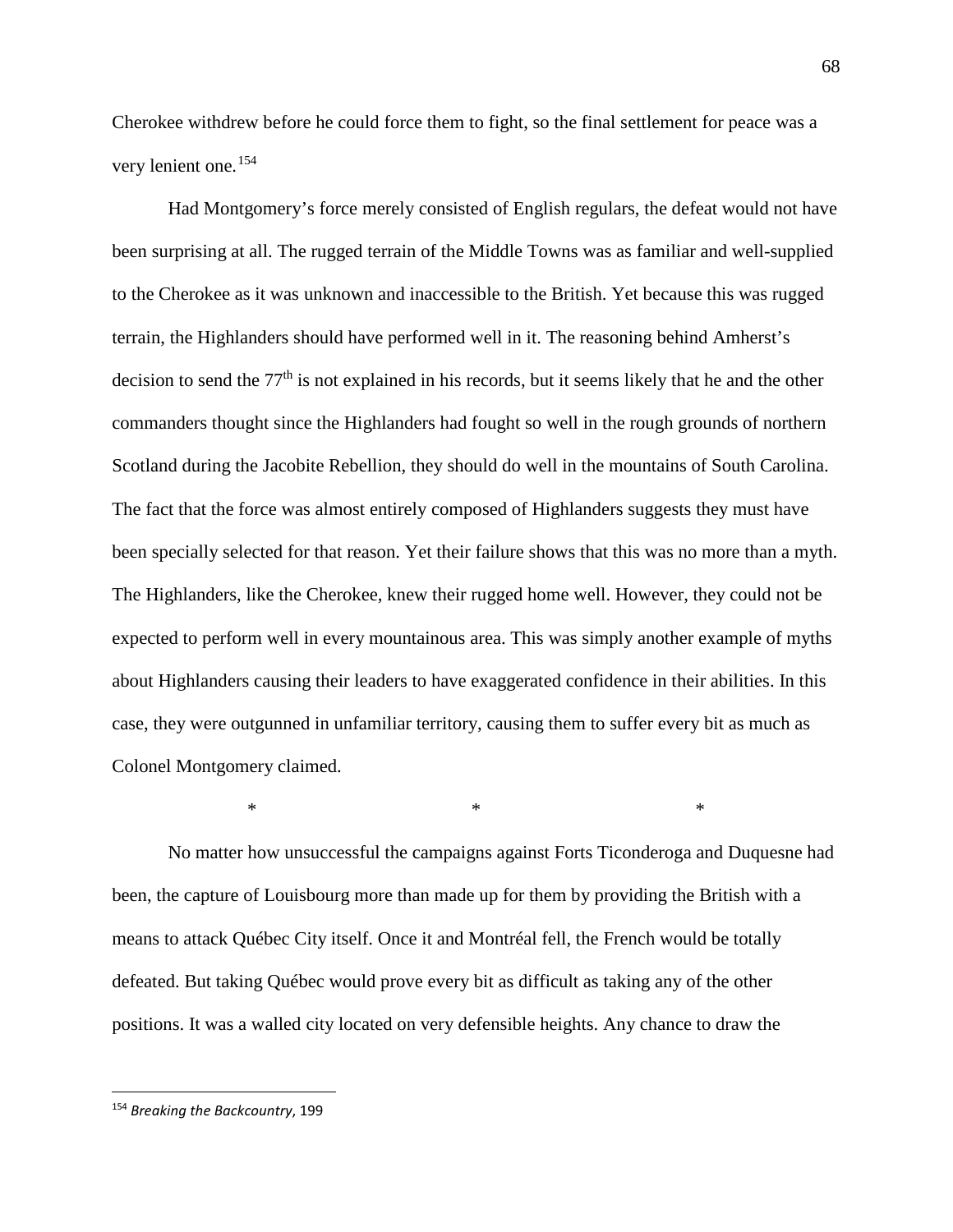garrison out into combat would have to be exploited. Therefore the experienced Fraser Highlanders were quite necessary to this expedition. Wolfe and other generals had come to believe that their irregular behavior set them above the supposedly more disciplined units, and this belief influenced their decisions on how to use the Highlanders.

However, Fraser's Highlanders had evolved into a much more disciplined unit by this time. When Wolfe conducted his first attack on Québec's defenses at Montmorency (also known as Beauport Flats), the Highlanders displayed this change as their advance met with disaster. The 78th advanced so close to the French lines that James Thompson of the Grenadiers was able to see the French commander, whom he mistakenly believed was Montcalm himself. This proximity caused the first volley from the French troops to kill many of the men outright. Very soon orders were issued for the men to retreat to the boats. As they did so, the Indian allies of the French emerged from the defensive works to scalp and kill the wounded.<sup>[155](#page-71-0)</sup> Watching this, a number of the Highlanders wanted to break ranks and save their comrades. However, they did not, and their strict willpower shows they had gained a lot of discipline since Louisbourg. [156](#page-71-1) Nevertheless, the Highlanders who had not been engaged in the fight refused to withdraw until their comrades had rejoined them. Even though this meant waiting until the tide had made the ford they needed to cross almost impassable, the men felt such a strong *esprit de corps* that they would not do otherwise. Wolfe himself praised the 78<sup>th</sup> by saying that "Amherst's and the Highland regiments alone, by the soldierlike and cool manner they were formed in, would undoubtedly have beat back the whole Canadian army, if they had ventured to attack them."<sup>[157](#page-71-2)</sup> According to Stephen Brumwell, this praise for the Highlanders was also intended to rebuke

<span id="page-71-0"></span><sup>155</sup> *A Bard of Wolfe's Army*, 181

<span id="page-71-1"></span><sup>156</sup> *Sons of the Mountains*, 182

<span id="page-71-2"></span><sup>157</sup> Knox, II. 4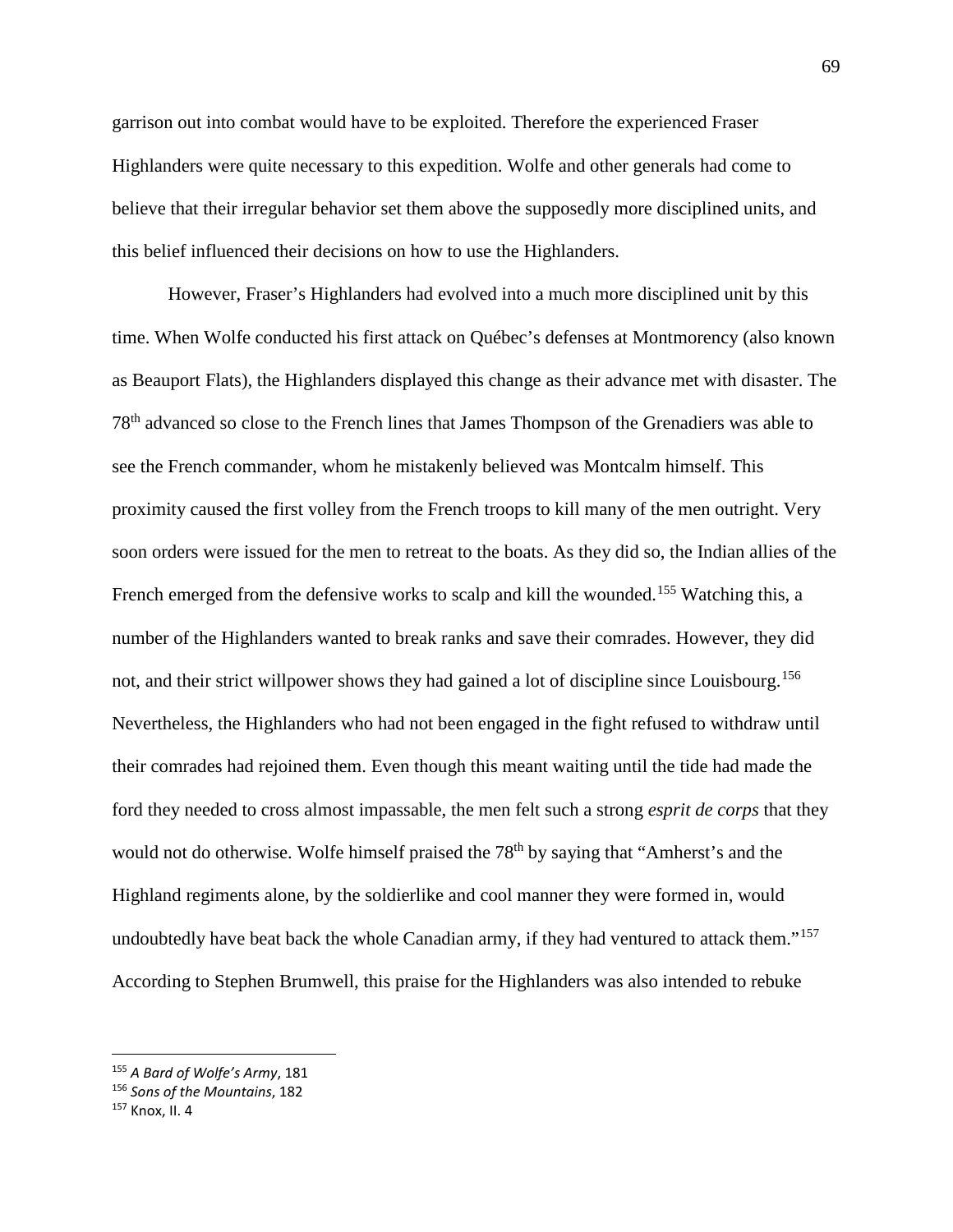Wolfe's own grenadiers for their unsatisfactory performance.<sup>[158](#page-72-0)</sup> If the 78<sup>th</sup> was now performing as well or better than the best elements of English regiments, then clearly they were now a welldisciplined unit.

Nevertheless, the real nature of this unit was greatly overshadowed by the concept its commanders had of it. This had a detrimental effect on September 13, 1759 when the British finally managed to draw the French into combat on advantageous ground. After the initial volleys forced Montcalm's men to retreat, Brigadier General Murray ordered the Fraser Highlanders to pursue them. Lieutenant Malcolm Fraser recorded that the Highlanders maintained their discipline and continued firing for "six or (as some say) eight minutes" until the general ordered a broadsword charge. They were no longer inclined to charge wildly ahead as they did at Louisbourg. But their general appears to have believed they would and ordered them to do so. Lieutenant Malcolm Fraser testified to this in his account of the battle, saying that "Our regiment were then ordered by Brigadier General Murray to draw swords and pursue them [the French]." <sup>[159](#page-72-1)</sup> They did this until they neared the gates of Québec. Then they ran into serious trouble. In a wood near the city walls, Canadian and Indian riflemen shot at the Highlanders from behind cover. To make matters worse, the Highlanders could not return fire because they had tossed aside their muskets when they took up their broadswords. As a result they had to retrieve them and then reform after losing ground, taking casualties all the while.<sup>[160](#page-72-2)</sup> In commenting on this action, Stewart of Garth recognized that the British had inferior firepower and attributed this to the sharpshooters in the French ranks:

The disproportion in the number of the killed to that of the wounded in this action is remarkable, and must be ascribed to the unsteady and distant fire of the

<span id="page-72-0"></span><sup>158</sup> Brumwell, 284

<span id="page-72-1"></span> $159$  Fraser, 21

<span id="page-72-2"></span><sup>160</sup> Brumwell, 287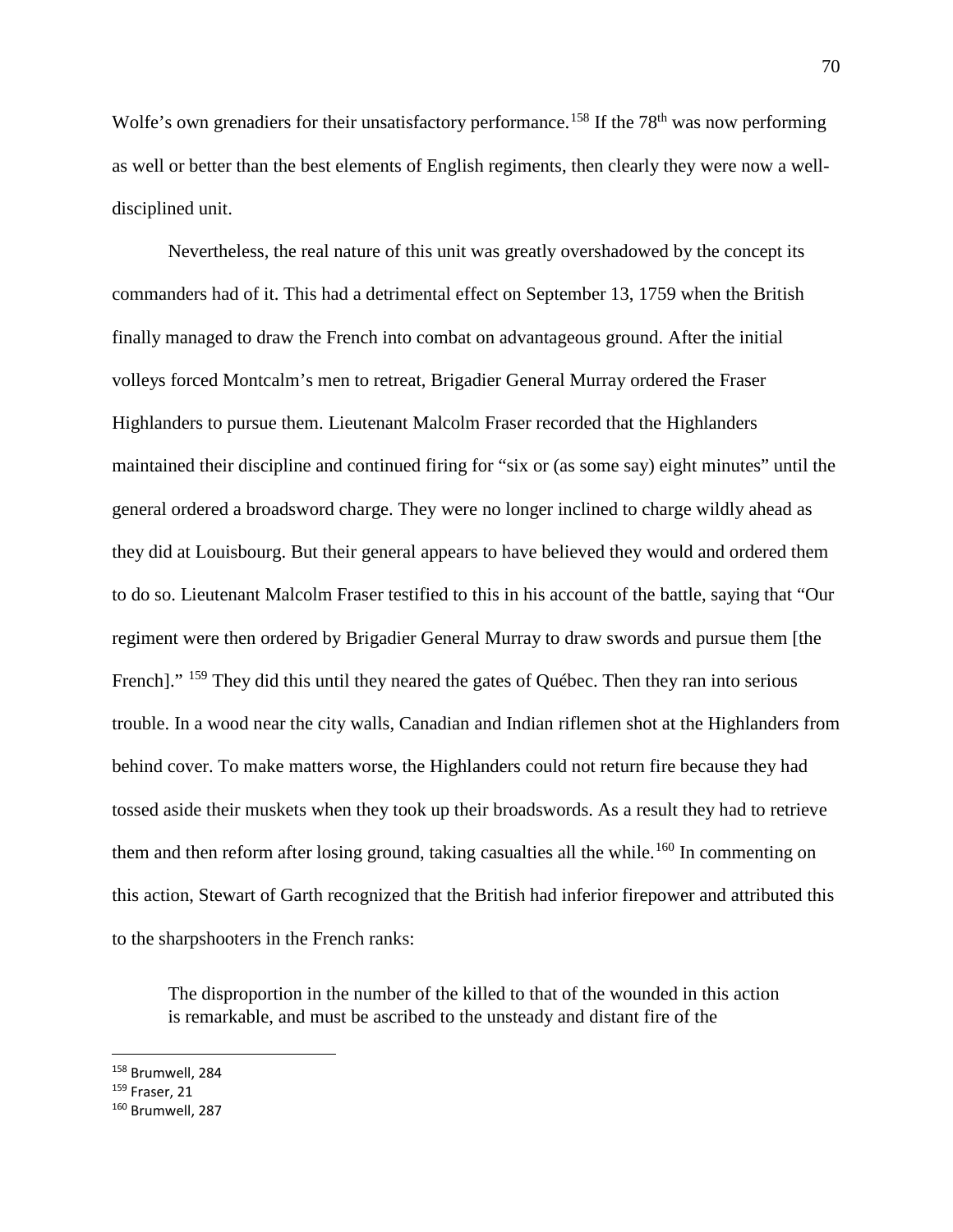enemy… On the Heights of Abraham, our Army seems to have suffered from the want of sharpshooters, a species of force of which the proper use was not then fully understood. Whilst our line stood waiting the advance of the enemy, many were wounded by the straggling and bush-fire of the Canadians and Indians; but when our line opened their fire, and pushed forward, the enemy were soon thrown into confusion and their fire afterwards had little effect.<sup>[161](#page-73-0)</sup>

This was partially true, but the more important matter is that the Highlanders had no muskets on them went they went after the French. As a result they were practically defenseless until they withdrew and rearmed.

It may sound absurd for the Highlanders to leave their muskets behind when engaging in a broadsword charge, but this had actually been a standard practice in Highland warfare. The Chevalier de Johnstone recalled as much in his *Memoir of the Forty-Five.* In that work, he even offered up an explanation for this peculiar behavior:

The reason assigned by the Highlanders for their custom of throwing their muskets on the ground is not without its force. They say they embarrass [i.e. trouble or inconvenience] them in their operations, even when slung behind them, and on gaining a battle, they can pick them up again along with the arms of their enemies; but, if they should be beaten, they have no occasion for muskets. They themselves proved that bravery may supply the place of discipline at times, as discipline supplies the place of bravery. Their attack is so terrible, that the best troops in Europe would with difficulty sustain the first shock of it, and if the swords of the Highlanders once come in contact with them, their defeat is inevitable.[162](#page-73-1)

The first part of Johnstone's statement makes sense, as it is difficult to swing a broadsword and carry a musket slung over one's back. But the second part no longer applied by the time the 78<sup>th</sup> fought at Québec. Culloden had thoroughly demonstrated that the broadsword charge could be defeated through superior firepower, and that is precisely what happened in this instance as well. This calls into question why the Highlanders

<span id="page-73-0"></span><sup>161</sup> Stewart of Garth, 342

<span id="page-73-1"></span><sup>162</sup> Johnstone, 83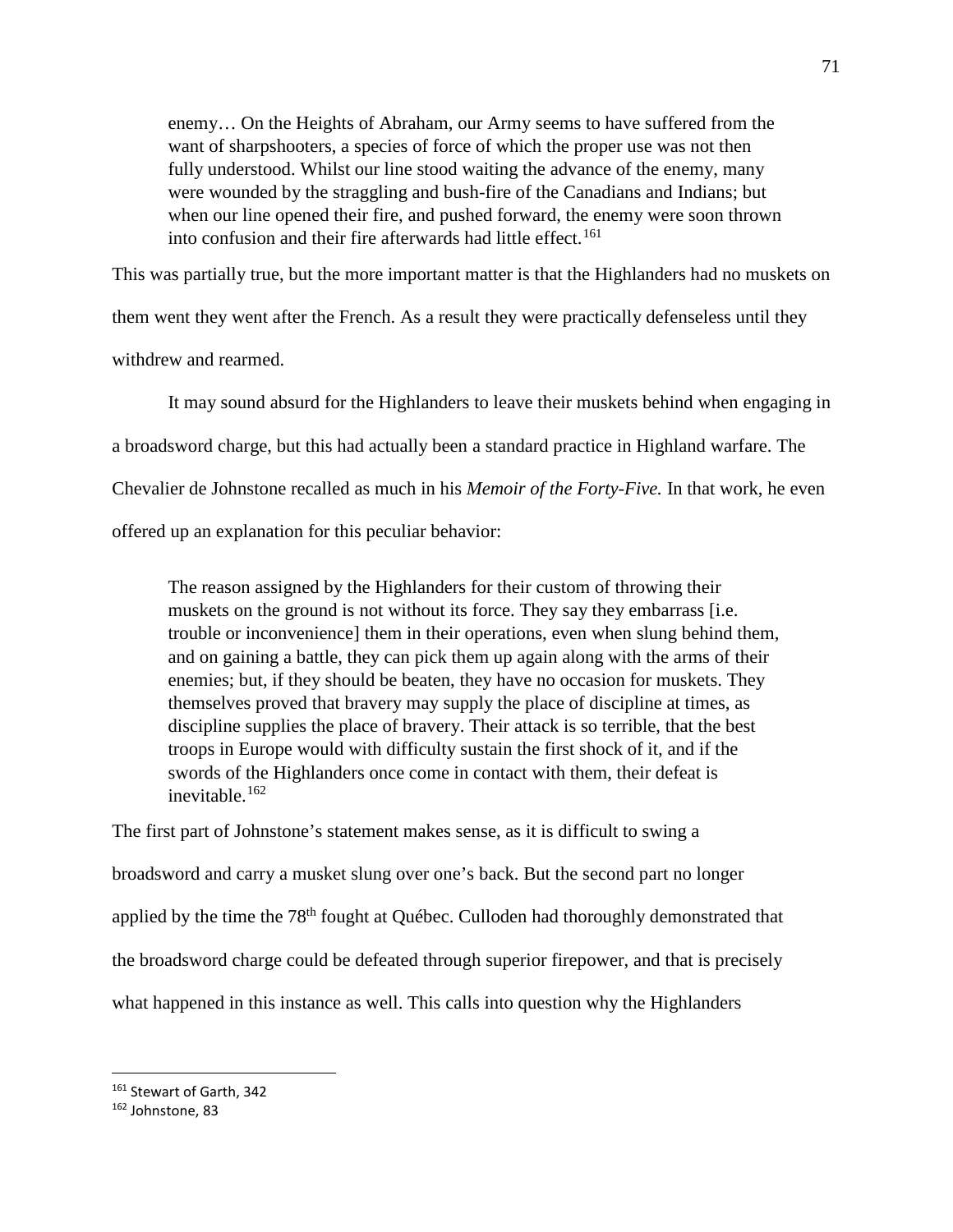would have used such an antiquated tactic. As shown earlier, most of the men in the ranks had been too young to learn the broadsword charge before the Highlands were disarmed. Therefore the officers, commissioned and non-commissioned, would have had to instruct them in this tactic. But it does not appear that they were responsible for this disaster. According to Stephen Brumwell, many Highlanders had already recognized that the broadsword had become archaic. In *Redcoats*, he records that the lieutenant colonel of the Black Watch told reviewing officers that his men preferred bayonets to broadswords in close fighting. Furthermore, the Highland regiments of the American Revolution discarded the broadsword in 1776, much to the chagrin of the traditionalist and romantic David Stewart of Garth.<sup>[163](#page-74-0)</sup>Malcolm Fraser makes it clear that General Murray issued the command, and so he must have assumed that the Highlanders all knew how to use the broadsword and could achieve the same effect as at Culloden. He was terribly wrong, and the 78<sup>th</sup> lost many men as a result.

One would think that after the triumphant capture of Québec the army could finally relax. Sadly that was not the case. The bombed-out town scarcely had sufficient resources for what remained of the civilian population, much less the British occupiers. The winter of 1759-1760 was a hard one for the British army, and the 78<sup>th</sup> in particular suffered. Malcolm Fraser reported his regiment as having 314 fit for duty and 580 sick. 106 had been dead since September 1759. The amount of sick for the regiment was double that of even the next worst regiment the next – Otway's, which had 285 sick. They were about equal in numbers fit for duty with the other regiments, but that is just because Fraser's had already been an exceptionally large regiment.<sup>[164](#page-74-1)</sup>

<span id="page-74-0"></span><sup>163</sup> Brumwell, 287

<span id="page-74-1"></span><sup>164</sup> Fraser, 29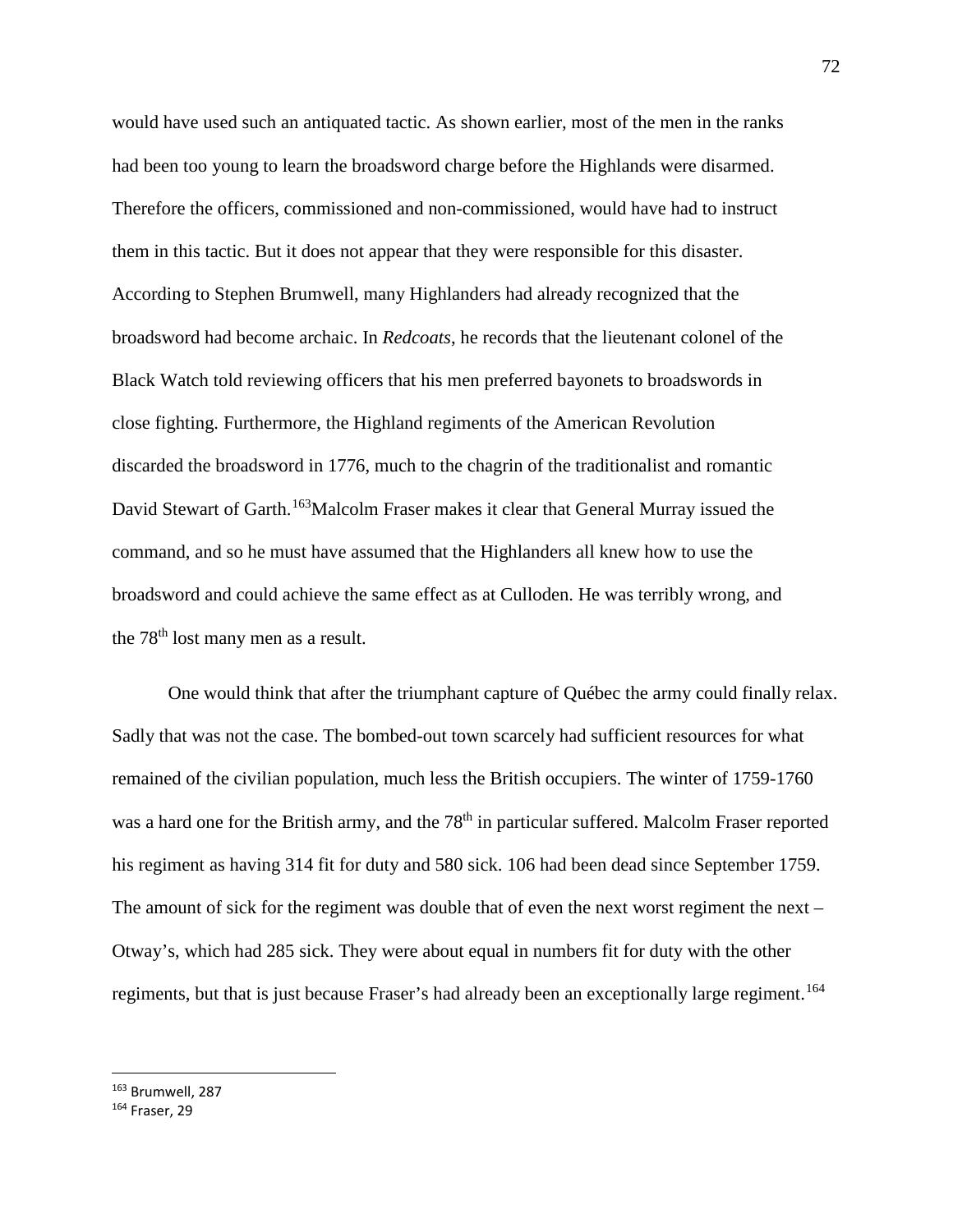Exactly why so many Highlanders is unclear. Fred Anderson states that "disease and inadequate nutrition had taken the gravest toll,"[165](#page-75-0) but both he and Malcolm Fraser attribute it to an additional source. Fraser wrote on December 20, "The Garrison in general are but indifferently cloathed, but our regiment in particular is in a pitiful situation having no breeches, and the Philibeg is not all calculated for this terrible climate." Like the broadsword, the kilts the Highlanders wore had been important cultural emblems but were now utterly inappropriate for their current situation. Fraser went on to say that Colonel Simon Fraser was doing all he could to acquire trousers for his men so they would be "on a footing with other Regiments in that respect."[166](#page-75-1) It is unknown whether or not they did obtain breeches, but their mere desire for them demonstrates that the Highlanders were willing to put aside the distinguishing features of their regiment when it was more conducive to their well-being.

In the springtime, the  $78<sup>th</sup>$  was called to once again fight for Québec. This time though, it was in defense of the city. The French returned to Québec in order to take the weakened garrison before the navy could sail down the St. Lawrence and assist it. The situation became desperate, so much so that Malcolm Fraser reported 200 of the 400 Highlanders who went into the field had come out of the hospital on their own accord. Some of these may have been wounded again, as the 78<sup>th</sup> suffered 60 killed and 40 wounded. Of the 39 officers on the field, 23 were wounded, including Malcolm Fraser and the regiment's colonel, Simon Fraser.<sup>[167](#page-75-2)</sup> This essentially gutted the regiment's officer corps. Had it needed to fight another battle, it would have been leaderless.

<span id="page-75-0"></span><sup>165</sup> Anderson, 393

<span id="page-75-1"></span><sup>166</sup> Fraser, 27

<span id="page-75-2"></span><sup>167</sup> Fraser, 33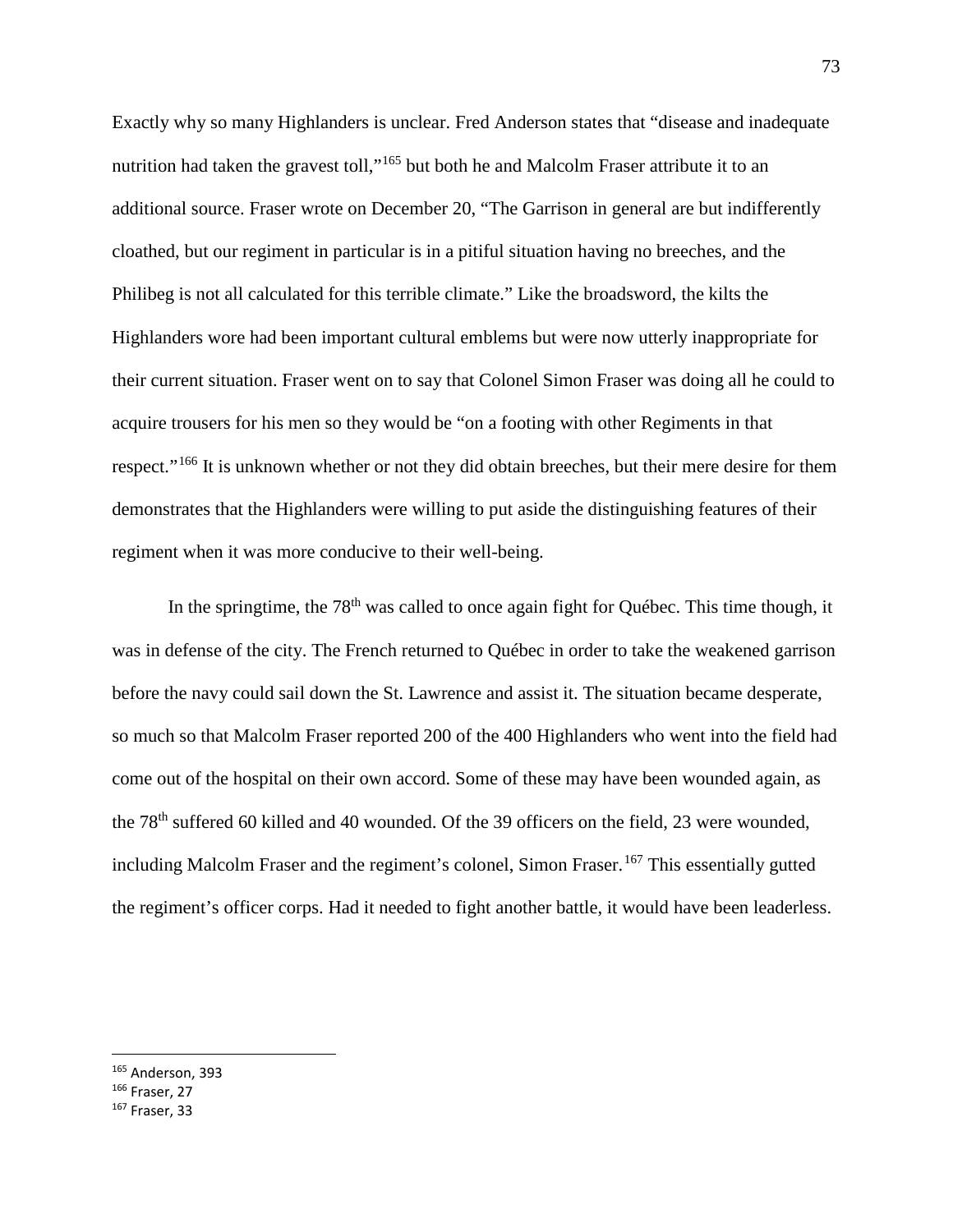In spite of the losses, the Highlanders did perform well. The Chevalier de Johnstone, who had once fought with some of the Highlanders during the Jacobite Rebellion, now fought against them as an officer in the French army. Once again he noted their abilities:

The engagement began by the attack of a house (Dumont's) between the right wing of the English army and the French left wing, which was alternately attacked and defended by the Scotch Highlanders and the French Grenadiers, each of them taking it and losing it by turns. Worthy antagonists!—the Grenadiers, with their bayonets in their hands, forced the Highlanders to get out of it by the windows; and the Highlanders getting into it again by the door, immediately obliged the Grenadiers to evacuate it by the same road, with their daggers. Both of them lost and retook the house several times, and the contest would have continued whilst there remained a Highlander and a Grenadier, if both generals had not made them retire, leaving the house neuter ground. The Grenadiers were reduced to fourteen men—a company at most. No doubt the Highlanders lost in proportion."<sup>[168](#page-76-0)</sup>

The chevalier could not have known how many men the Highlanders actually did lose, but his account testifies to the strength they showed in this engagement. Rather than breaking ranks and fleeing as they did at Culloden, the Highlanders were now professional soldiers who fought with discipline and spirt.

The war with the French ended in 1760 at Montréal, an action which for the Highlanders must have seemed like something of an anticlimax. Extensive preparations had been made, with James Murray's army of 2,500 moving southwest from Québec, Amherst's 11,800 men moving up Lake Ontario, and General William Haviland's army of 3,400 advancing through the Champlain Valley. Together they had eight times as many soldiers as the French commander Vaudreuil, who had 2,400 and very few provisions.<sup>[169](#page-76-1)</sup> For this reason it is not surprising that the French capitulated without a fight. The only casualties the British had were among the

<span id="page-76-0"></span><sup>&</sup>lt;sup>168</sup> Johnstone, 11

<span id="page-76-1"></span><sup>&</sup>lt;sup>169</sup> Michael R Gadue, "Montreal, 1760--The Siege That Wasn't: "Afaith, 'twas the Highlanmon that still paid the bill." (Military Collector & Historian 66, no. 2: 179-188), 179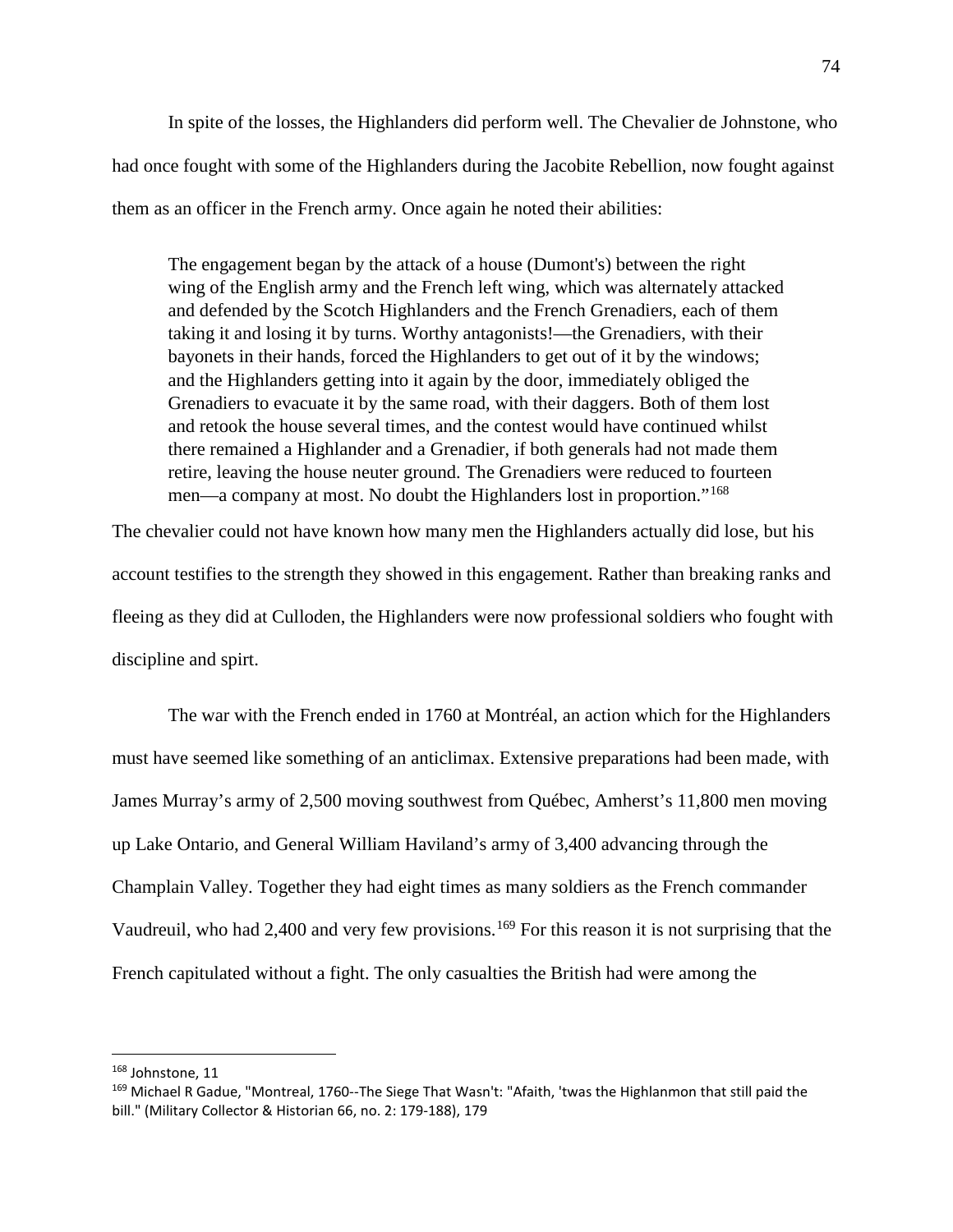Highlanders, who had lost three grenadiers from the  $78<sup>th</sup>$  when a cannonball hit one of the flatbottom transport boats and four others in Amherst's division when they drowned passing through some rapids.<sup>[170](#page-77-0)</sup> But this intersection of the three armies at Montréal did produce one interesting result. The 78<sup>th</sup> Highlanders were quartered near the  $42<sup>nd</sup>$ , allowing the two regiments to meet for perhaps the first time during the war. James Thompson took full advantage of this and recorded among his anecdotes a description of the men:

Hearing that the Old Highlanders – the  $42<sup>nd</sup>$ , were in General Amherst's Camp, I had a great curiosity to see them, and after getting leave, I went up accordingly, and I was highly delighted with them. The greater part of the men's heads were nearly the color of my wig, nearly white, but still, they were fine, decent, portly men. I observ'd that almost every man of them wore his silver watch, and that the Officers as well as the private men had silver shoe-buckles, all of the same pattern. Now, our men wore only leather thongs in their shoes.<sup>[171](#page-77-1)</sup>

These observations are significant because they directly contradict the notion that the Royal Highlanders were mostly young recruits. Evidently the group which Fraser encountered contained a number of veterans – perhaps some having served since Fontenoy like William Grant. The  $42<sup>nd</sup>$  had received new uniforms as a result of their recently gained royal patronage, but it seems unlikely that silver was as widespread as Thompson claims. More likely he recognized how much his regiment had suffered during the winter and considered the Highlanders substantially better equipped as a result of that. Thompson concluded on a rather humorous note:

I pass'd a very quiet time of it with the old Highlanders, and for a very good reason – we could not procure, either for lover or money, the means of making merry together, whilst we lay before Montréal, as the mischief was, that our gill of Rum was stop'd the very day that we took the Town! As Prince Edward said, we ought to have had double allowance that day. $172$ 

<span id="page-77-0"></span><sup>170</sup> Ibid., 180-181

<span id="page-77-1"></span><sup>171</sup> *A Bard of Wolfe's Army,* 219

<span id="page-77-2"></span><sup>172</sup> Ibid., 220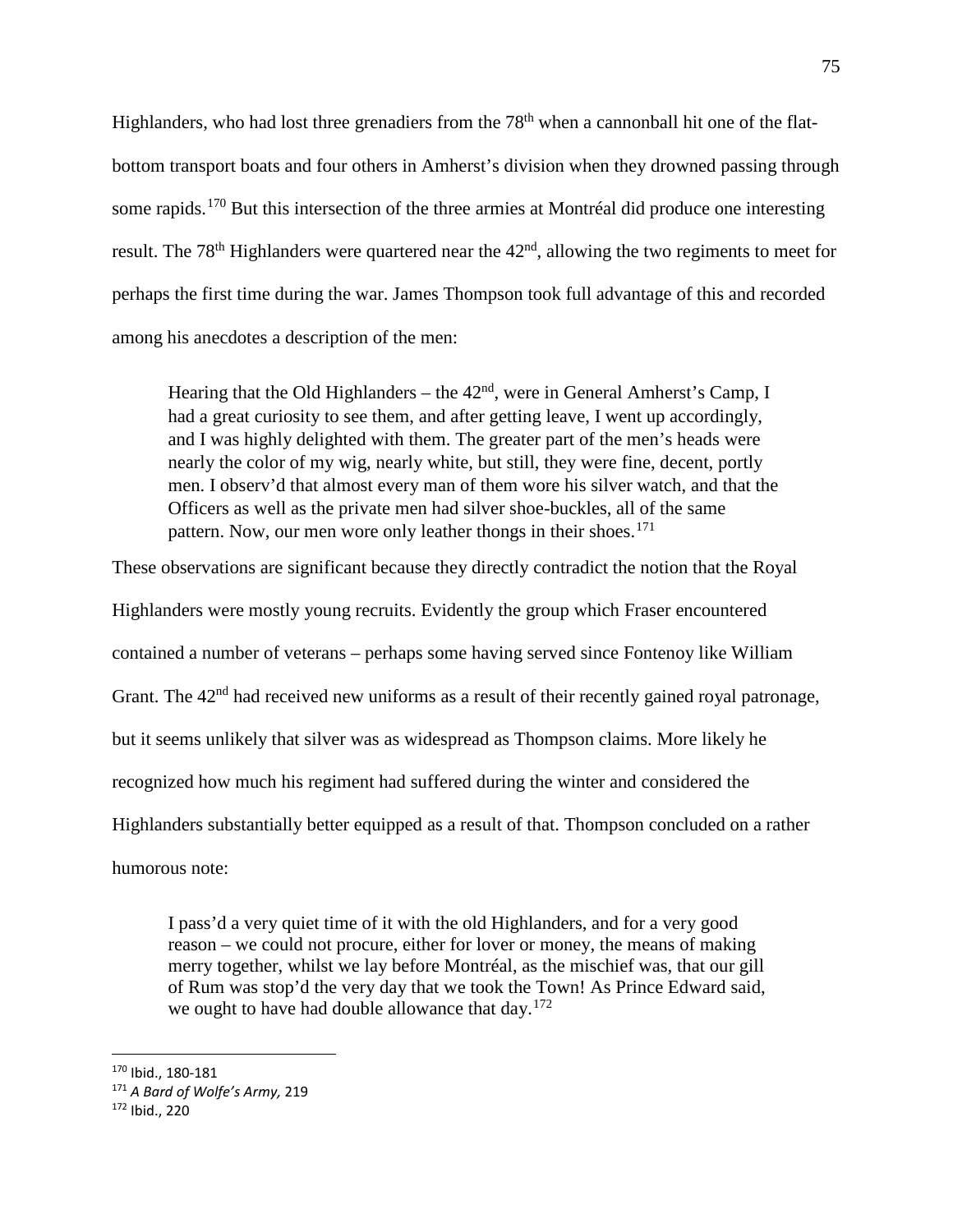After all that the Highlanders had been through, they definitely felt they deserved their ration of liquor.

The reunion at Montréal would have been a humorous albeit banal way for the Highland regiments to end their time in North America. However, even after the French surrendered, the Highlanders were not quite finished serving their king. Chief Pontiac's War against the British began just as the French were beginning to negotiate surrender terms. His confederacy of tribes overran numerous isolated and undermanned British positions, threatening to completely overthrow their hold on the frontier. To address this threat, General Jeffrey Amherst sent out orders to combine "the Remains of the 42d and 77th Regiments encamped on Staaten Island" in New York and place them once more under the command of General Bouquet.<sup>[173](#page-78-0)</sup> "Remains" is an accurate way of describing their current condition. The  $77<sup>th</sup>$  had recently fought in the Caribbean, and disease had devastated their ranks. Amherst wrote that "the Small Remains of the 77th which Scarce Amount to One Company are so feeble and Weak, with the West India Distemper that I Fear they will not be able to go on Service."[174](#page-78-1) They ultimately did, but why Amherst would choose to send such a weakened unit into battle warrants investigation. The best explanation is that despite their failures with the Cherokee, Amherst still believed Montgomery's Highlanders had some parity with the Indians. As shown earlier, they did not, and this decision could have resulted in a disastrous last stand for the two Highland regiments. Fortunately their experience and excellent leadership averted this.

Bouquet's column encountered a group of Pontiac's allies near Fort Pitt (which was constructed around the location of Fort Duquesne.) The specific location where they met was

<span id="page-78-0"></span><sup>173</sup> Bouquet Papers, vol. 6, 239

<span id="page-78-1"></span><sup>174</sup> Ibid., 240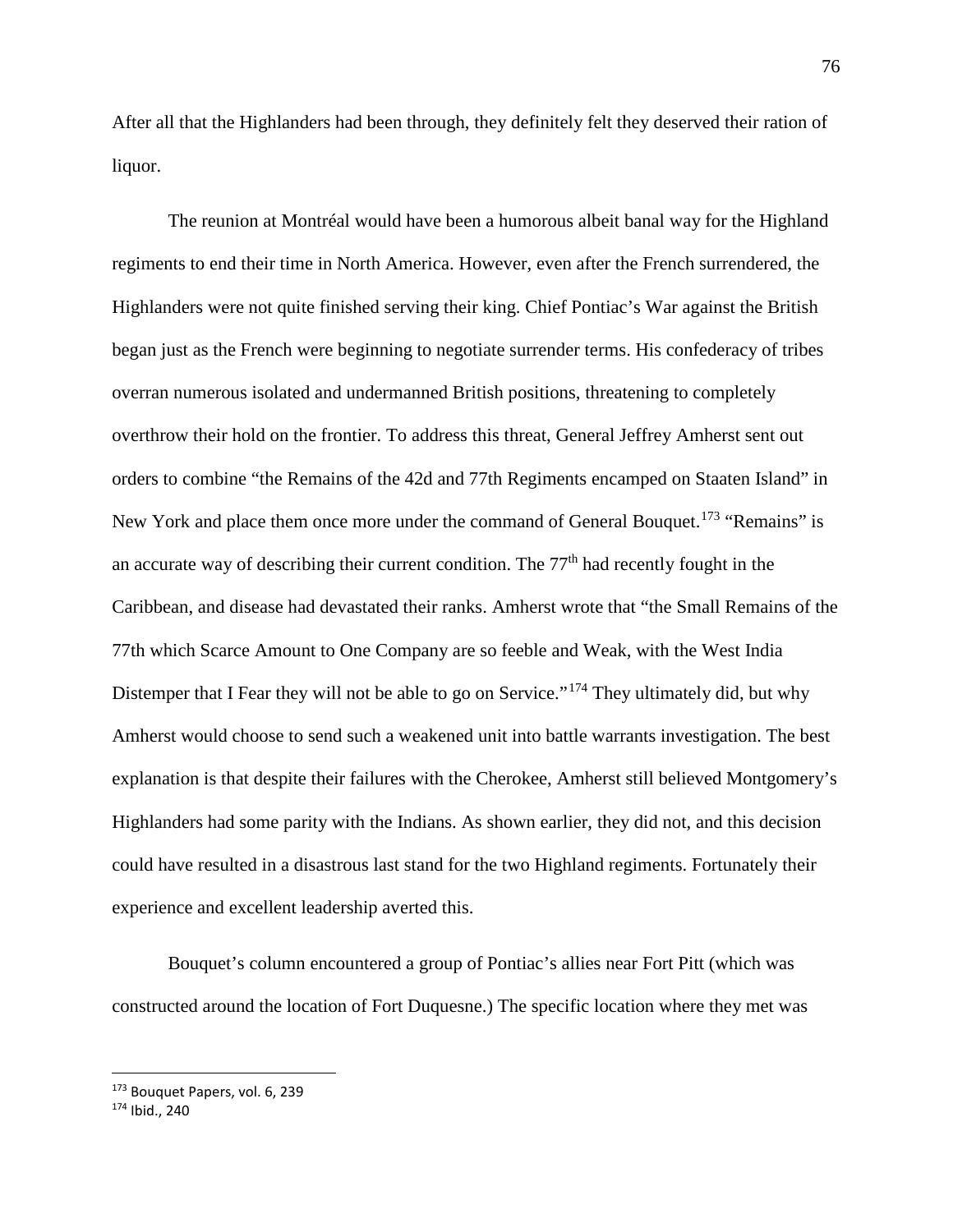called Bushy Run. The Highlanders chose elevated ground which they could defend and even encircled their convoy with flour bags to gain some protection from the encircling enemies. Nevertheless, the Highlanders could not hold out forever. Bouquet records that the Indians stood roughly 500 yards away, and some even came close to penetrating the camp. With the situation becoming desperate, Bouquet decided to try a new tactic the next morning.<sup>[175](#page-79-0)</sup> He sent out four companies of light infantry to hide along the nearby ridge. Then he faked a retreat. As the Indians moved in to wipe them out, the light infantry flanked and routed them from the field. Bouquet left the field victorious. His column had survived and Fort Pitt was safe. But this victory was hardly decisive. He had lost so many men that the column could not go any further through the backcountry.[176](#page-79-1) Yet it was still a victory, especially for the Highlanders. Several times in his dispatch about the battle Bouquet offered praise to the Highlanders. One of these is particularly interesting because it once again addresses a supposed savage behavior of the Highlanders. "Our brave Men disdained so much to touch the dead Body of a vanquished Enemy that scarce a Scalp was taken, except by the Rangers & Pack Horse Drivers"<sup>[177](#page-79-2)</sup> Whether or not he actually believed the Highlanders would do such a thing is unclear. Yet by saying they did not, he once again disproves the notion that the Highlanders did engage in scalping.

Bushy Run showed the Highlanders once again in combat with their supposed "cousins," but later in December of that year they had a much more positive interaction with Native Americans. Following the Paxton Boys' brutal attack on the peaceful Moravian Indians in Pennsylvania, members of the 77<sup>th</sup> Highlanders escorted the survivors to New York in order to

<span id="page-79-0"></span><sup>175</sup> Ibid., 342-343

<span id="page-79-1"></span><sup>176</sup> *Breaking the Backcountry*, 230

<span id="page-79-2"></span><sup>177</sup> Bouquet, 343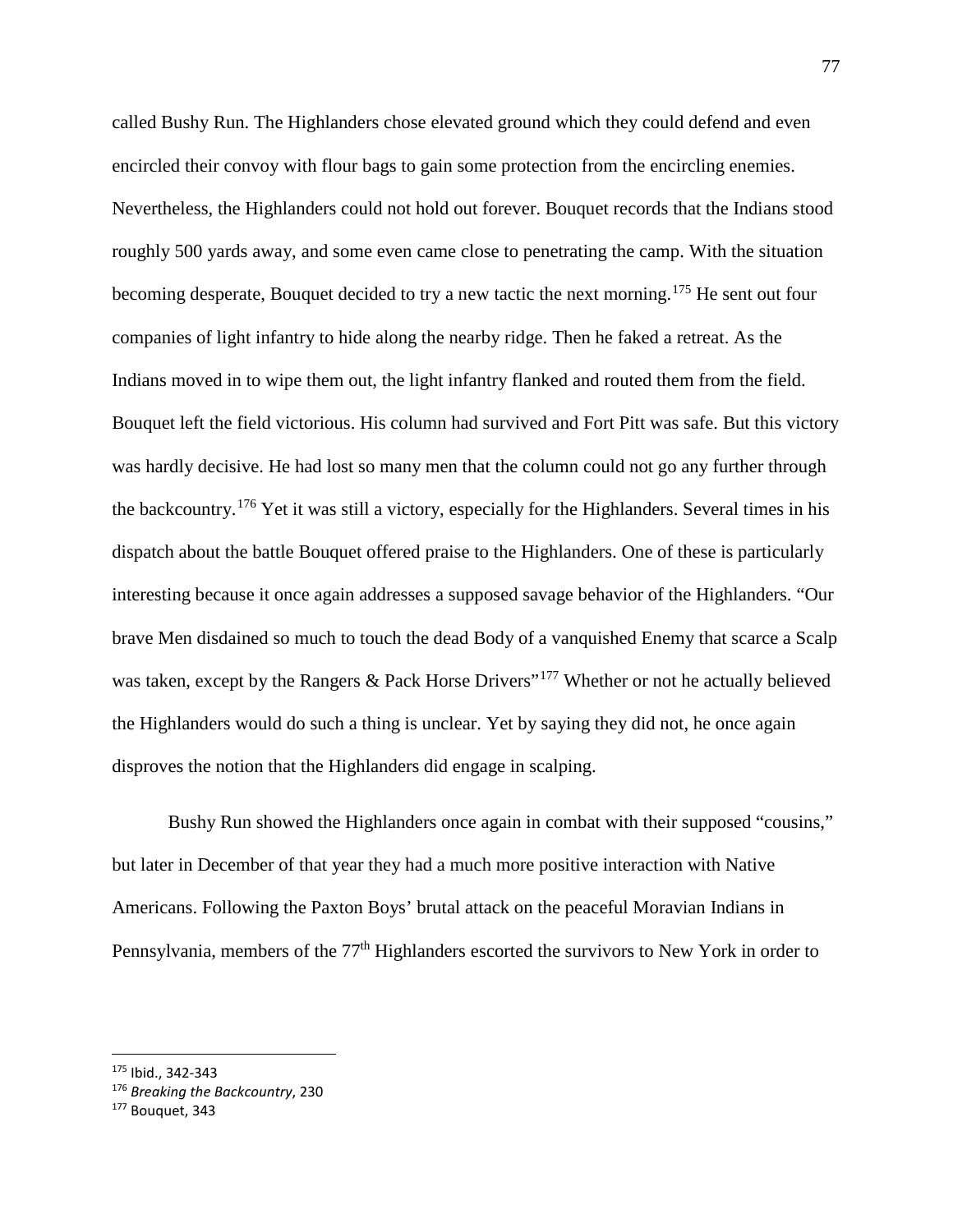ensure no more violence occurred. Benjamin Franklin praised them for this deed in a 1764 pamphlet called "A Narrative of the Late Massacres in Lancaster County."[178](#page-80-0) He wrote:

When I mention the Baseness of the Murderers, in the Use they made of Arms, I cannot, I ought not to forget, the very different Behaviour of *brave Men* and *true Soldiers,* of which this melancholy Occasion has afforded us fresh Instances. The *Royal Highlanders* have, in the Course of this War, suffered as much as any other Corps, and have frequently had their Ranks thinn'd by an *Indian Enemy*; yet they did not for this retain a brutal undistinguishing Resentment against *all Indians*, Friends as well as Foes. But a Company of them happening to be here, when the 140 poor *Indians* above mentioned were thought in too much Danger to stay longer in the Province, chearfully undertook to protect and escort them to *New-York*, which they executed (as far as that Government would permit the *Indians* to come) with Fidelty and Honour; and their Captain *Robinson*, is justly applauded and honoured by all sensible and good People, for the Care, Tenderness and Humanity, with which he treated those unhappy Fugitives, during their March in this severe Season. General *Gage,* too, has approved of his Officer's Conduct."[179](#page-80-1)

Franklin never attributed to the Highlanders the usual stereotypes of being fellow savages with

Native Americans. Instead he noted that they had ample reason to despise all Indians since they had so many violent encounters with them. Given how much they suffered during them, this opinion seems justified. But because they performed their duty in spite of this, the Highlanders distinguished themselves as honorable, professional soldiers. This effect was not lost on Benjamin Franklin. He concluded that "Such just and generous Actions endear the Military to the Civil Power, and impress the Minds of all the Discerning with a still greater Respect for our national Government."[180](#page-80-2) Only a few years later Franklin and other American colonists would write scathing denunciations of the unjust practices of both the British military and government, but for the time he believed that the Highlanders had rendered a good service to the people.

<span id="page-80-0"></span><sup>178</sup> Calloway, 104

<span id="page-80-2"></span><span id="page-80-1"></span><sup>179</sup> Benjamin Franklin, *A narrative of the late massacres, in Lancaster County, of a number of Indians, friends of this province. (*Philadelphia: Anthony Armbruster, 1764.), 30 <sup>180</sup> Franklin, 31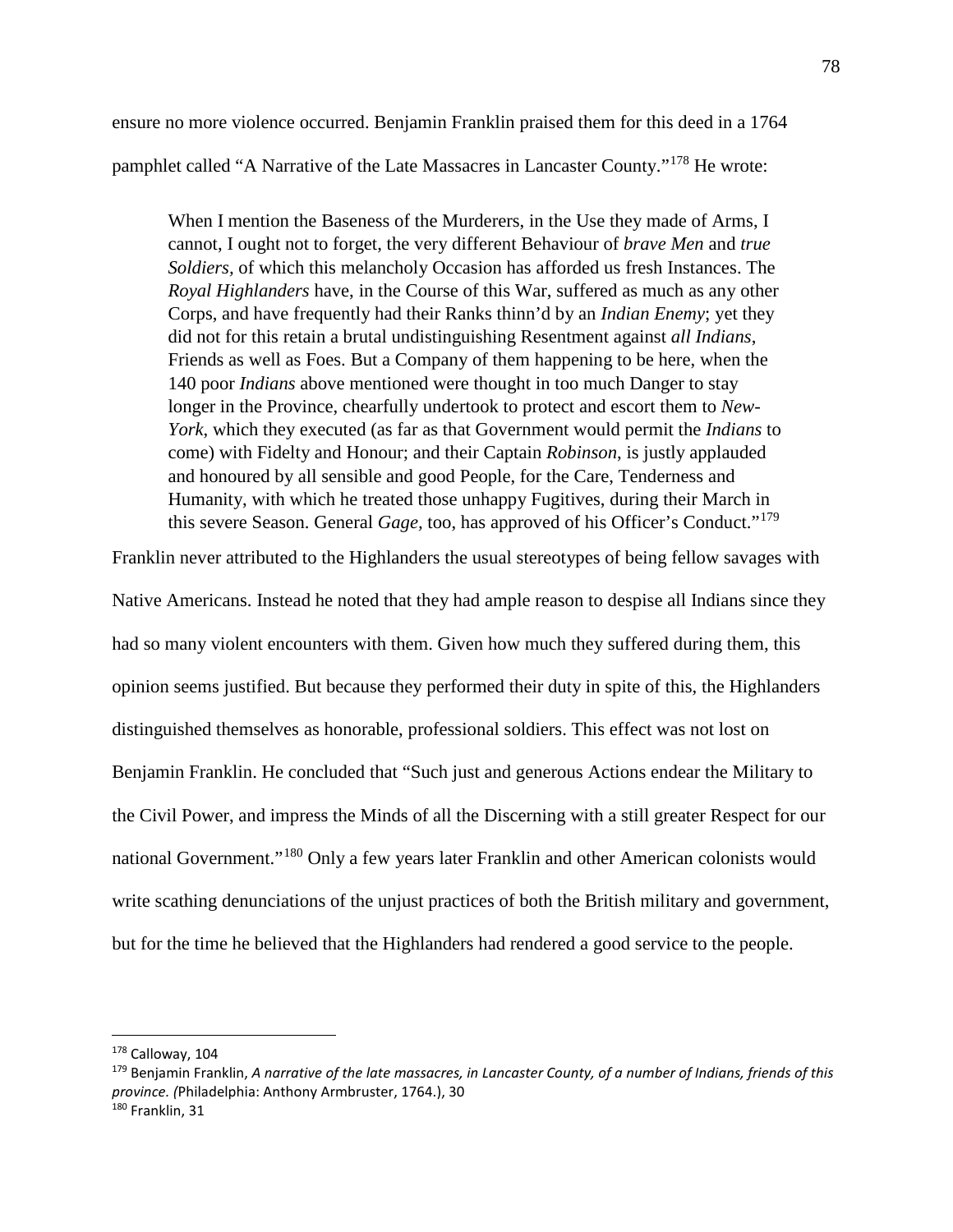Devoted service was a theme of the Highland experience in North America, but it did not come without a price. Adding up all of the killed and wounded for each regiment produces staggering figures. The Black Watch had 406 killed, and 563 wounded. Montgomery's suffered 128 killed and 286 wounded.<sup>[181](#page-81-0)</sup> Fraser's lost 123 men killed, and 446 men wounded.<sup>[182](#page-81-1)</sup> Even considering that men might be wounded multiple times, the casualty rate is an appalling thirtytwo percent. For the rest of the British Army, it was only nine percent. [183](#page-81-2) There are numerous reasons why so many Highlanders perished in the war. As in so many wars, disease resulted in many Highland deaths. This was especially true of the  $77<sup>th</sup>$ , which was sent to Caribbean. But many of the deaths in these units were actually the result of combat. Ticonderoga, Fort Duquesne, and the Plains of Abraham all resulted in large numbers of Highlanders being killed, wounded, or captured. In many cases the losses were the result of fundamental misunderstandings regarding the nature of the Highlanders. The belief that the uncivilized Highlanders somehow possessed a special edge over their enemies, whether French or Indian, caused them to be placed in situations which were unsuitable for their actual abilities. Even when they had become experienced, disciplined units, these ideas persisted. They may have gained the Highlanders fame, but they also brought a great deal of tragedy. Samuel Johnson summarized their experiences succinctly:

Thus England has for several years been filled with the achievements of seventy thousand Highlanders employed in America. I have heard from an English officer, not much inclined to favour them, that their behavior deserved a very high degree of military praise; but their number has been much exaggerated… Those that went to the American war, went to destruction. Of the old Highland regiment [i.e. the Black Watch], consisting of twelve hundred, only seventy-six survived to see their country again.<sup>[184](#page-81-3)</sup>

<span id="page-81-0"></span><sup>181</sup> Ibid., 283

<span id="page-81-1"></span><sup>182</sup> *Settlement of Scotch Highlanders*, 283

<span id="page-81-2"></span><sup>183</sup> Calloway, 96

<span id="page-81-3"></span> $184$  Johnson, 104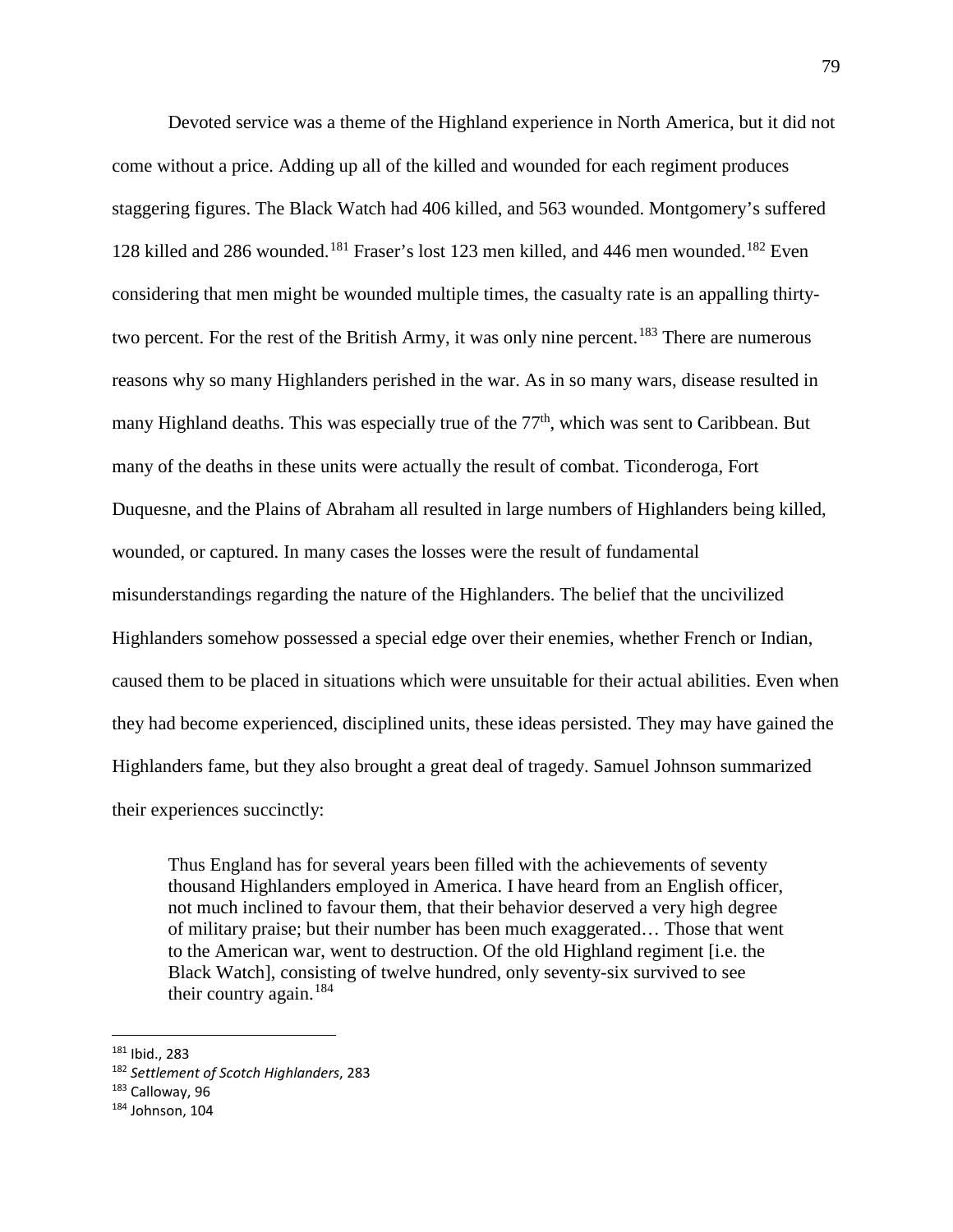It is a poetic account which relates the tragedy of the regiments in emotional terms. But it is not quite correct. Even though many Highlanders did not return home, that did not mean they all "went to their destruction." Many stayed in America, and their experiences after the war provide a fitting epilogue for their story.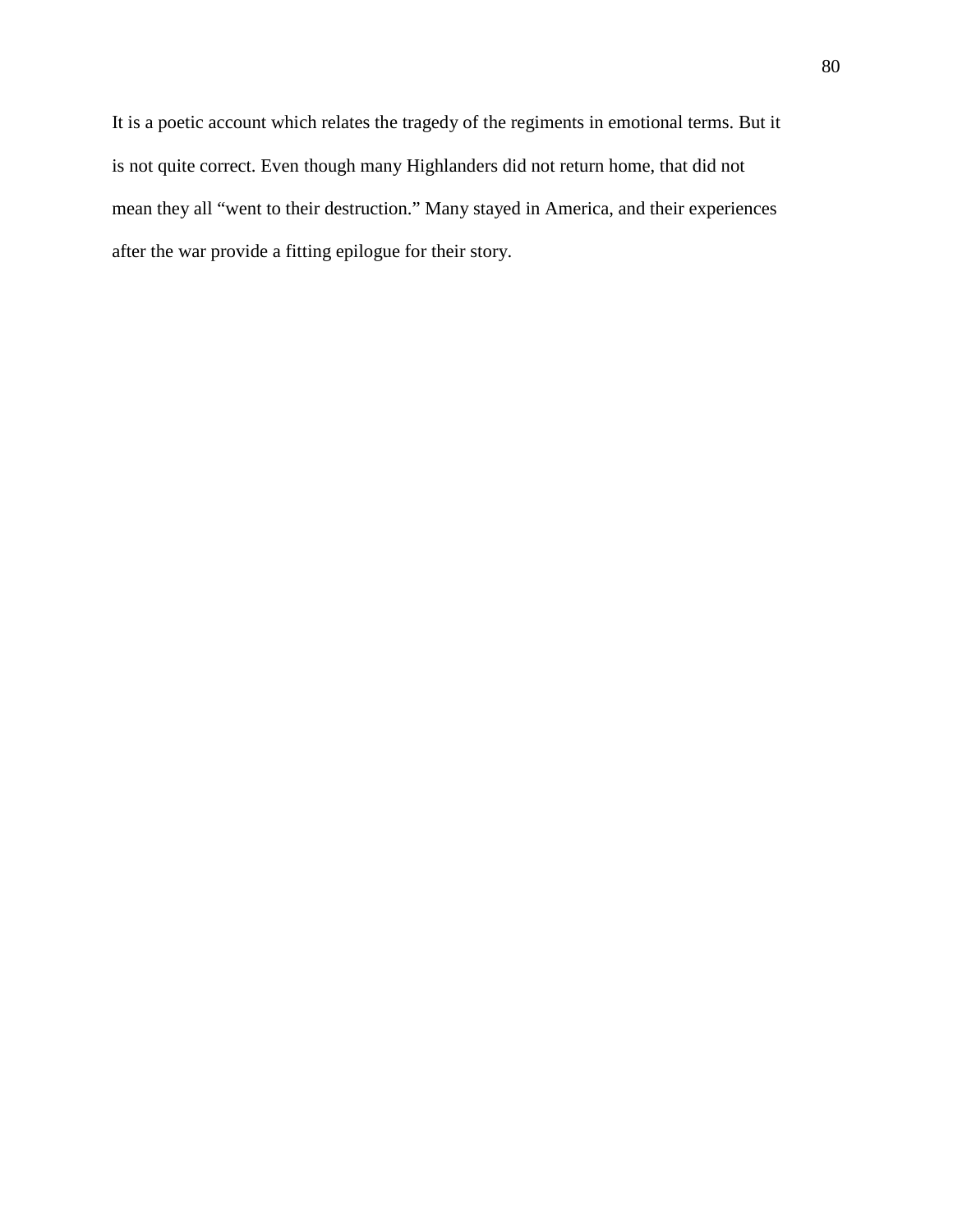## Epilogue

With the signing of the Treaty of Paris in 1763, it was clear that the large army that Pitt had created would have to undergo a series of reductions. This has been standard practice after many wars, and unfortunately since the 77<sup>th</sup> and 78<sup>th</sup> had been later additions to the British line, they were slated for disbandment while the  $42<sup>nd</sup>$  would remain in existence. A few returned to Britain, but many other Highlanders decided instead to settle in the New World. Here they created large Gaelic communities which lasted for many years. More importantly, they produced a source of loyalist manpower which King George III used throughout the American Revolution. Even though the Highlanders had fought to their last full measure in the French and Indian War, they continued to contribute to the British Empire well after it had ended.

Despite all the valor they displayed during the war, some Scottish Highlanders who returned to Great Britain continued to encounter prejudice. James Boswell recorded a personal encounter with this in the December 8, 1762 entry of his London journal. While attending a play at Covent Garden, he saw two Highland officers come in. Rather than receiving praise for their service, the audience members in the upper gallery, which Boswell termed a "mob," began to shout at the officers "No Scots! No Scots! Out with them." They even pelted the two gentlemen with apples. Boswell then decided to intervene:

My Heart warmed to my countrymen, my Scotch blood boiled with indignation. I jumped up on the benches, roared out, 'Damn you, you rascals!' hissed and was in the greatest rage. I am very sure at that time I should have been the most distinguished of heroes. I hated the English; I wished from my soul that the Union was broke and that we might give them another battle of Bannockburn.

The most interesting part of Boswell's nationalist fervor is that he was a Lowlander but claimed kinship with the despised Highlanders. As shown through earlier examples, even sympathetic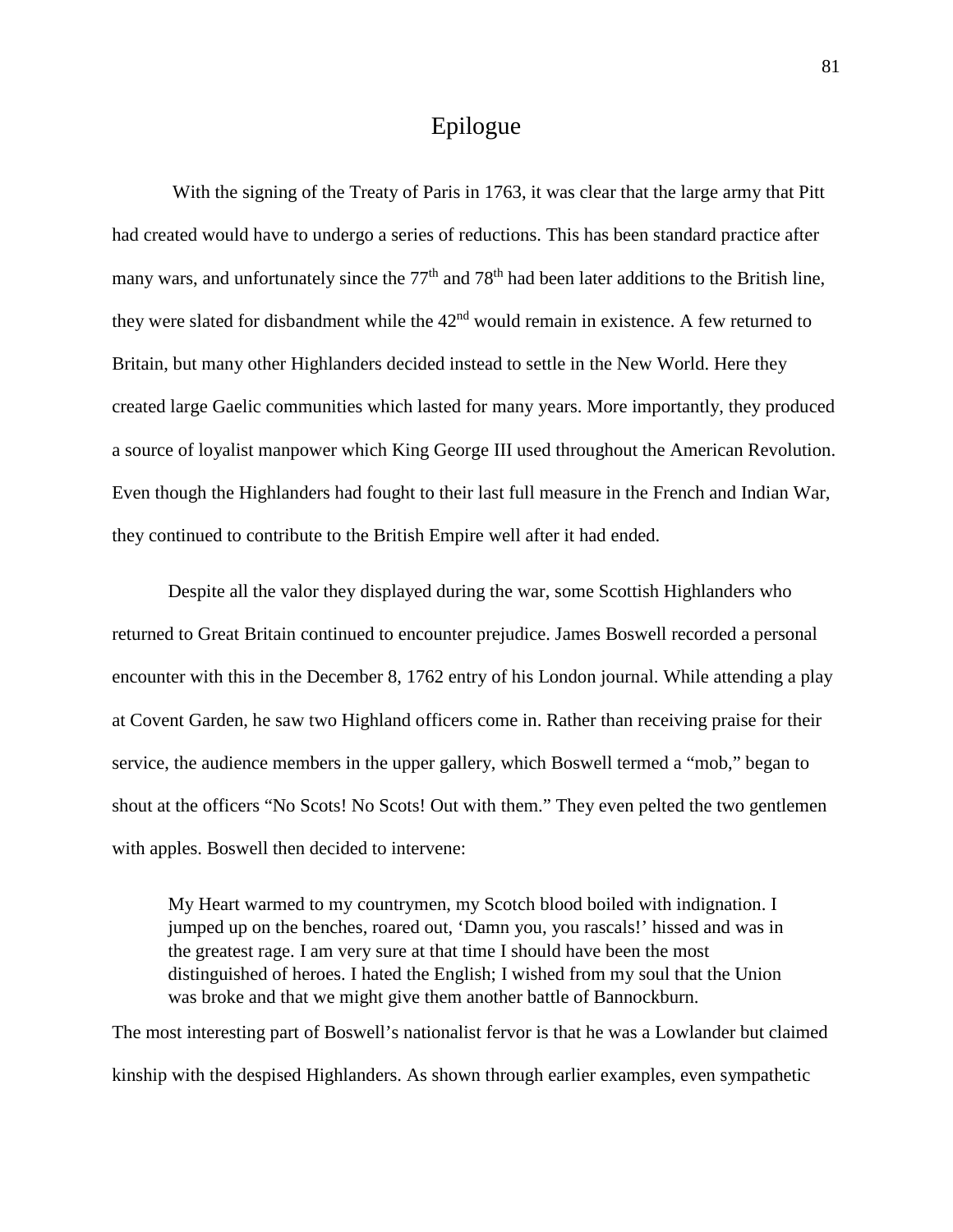Lowland Scots often considered the Highlanders as inferiors. But here in his fit of passion, Boswell was willing to mount another rebellion in support of his northern brethren. Clearly a transformation in how the Highlanders were to be regarded had taken place. While many English still hated the Highlanders, some Scots like Boswell had started to feel otherwise. This prefigured the idea of a British rather than Scottish or English identity which would emerge a few decades later during the wars with Napoleonic and Revolutionary France. Following this dramatic stand, Boswell went up to the officers and learned they had just returned from serving with Lord John Murray's Black Watch in Havana. They expressed their outrage to Boswell by saying, "And this… is the thanks that we get – to be hissed when we come home. If it was French, what could they do worse?"<sup>[185](#page-84-0)</sup> Their indignation was certainly justified.

Even in the Highlands, many former soldiers found it difficult to return to their old way of life. John M'Naughton served in the 42<sup>nd</sup> Highlanders and was wounded while in action. After a lengthy recovery in the hospital at Chelsea, he discovered that his pension was "but a scanty subsistence" and decided to resume his former profession as a shoemaker. However, he encountered a great deal of resistance in the Highland town of South-Leith since other shoemakers denied he was truly a practitioner of their trade. Since their guild alone had the right to produce shoes in the town, a group broke into his house and stole his tools in order to prevent him from working. This resulted in legal action, and John M'Naughton was ultimately successful in taking advantage of an act which protected soldiers who wanted to resume their former trades from harassment.[186](#page-84-1) Despite this aid from the government, M'Naughton's experience

<span id="page-84-0"></span><sup>185</sup> James Boswell. *Boswell's London Journal 1762-1763*. Edited by Frederick A. Pottle. (New York: Mcgraw-Hill, 1950.), 71-72

<span id="page-84-1"></span><sup>186</sup> John M'Naughton *Answers for John M'Naughton late soldier in the Royal Highland regiment* (Edinburgh: 1765.), 1-3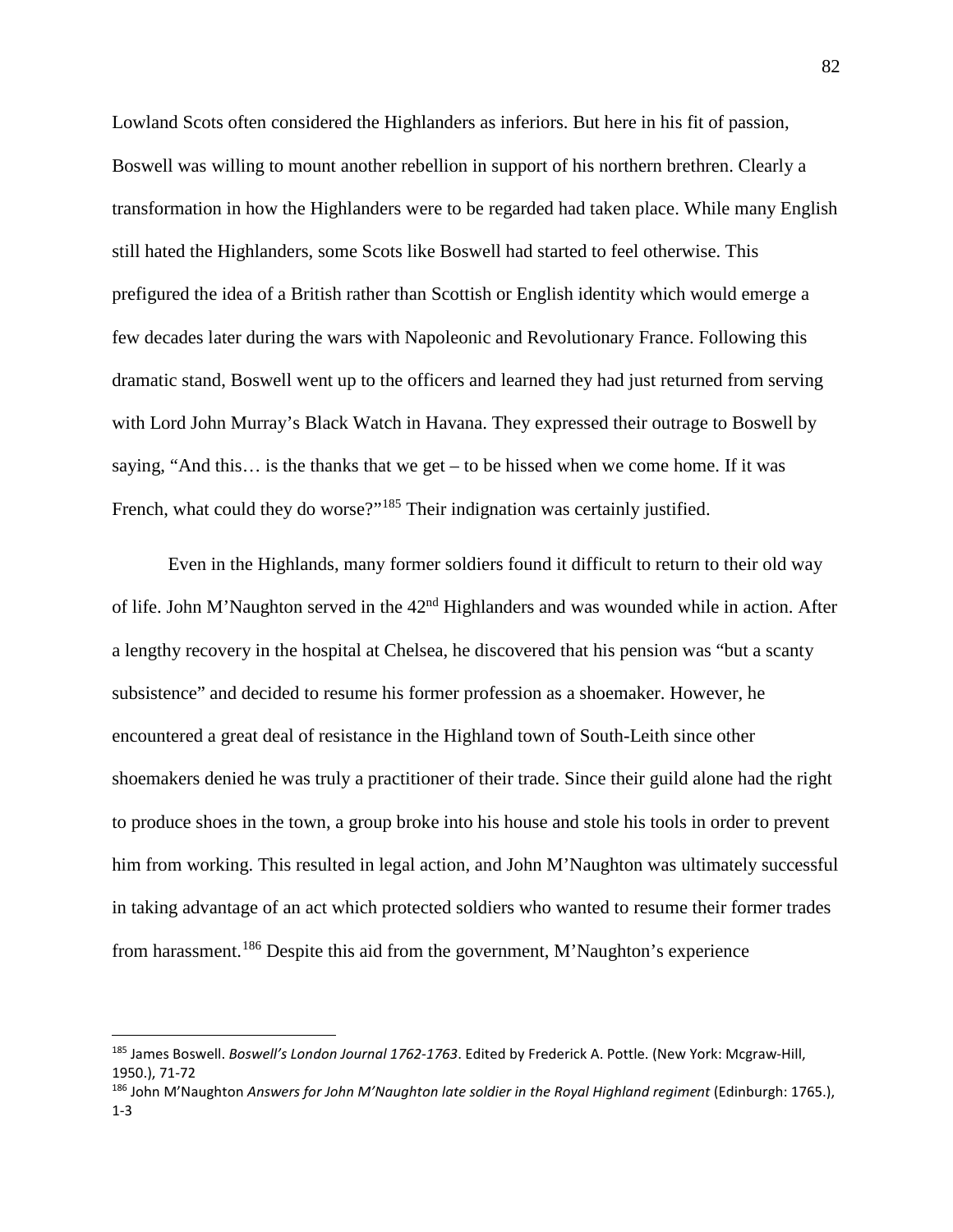demonstrates how difficult it was for many common soldiers to return to their old lives in Great Britain.

Still, many Highlanders did return to Scotland to be disbanded. Earl John Chapman found three newspaper accounts describing how this occurred on Glasgow's green. Two of them remark that the Highlanders were capable of speaking French, with the *Gazetteer & London Advertiser* saying that "most of them had learned French during their residence at Québec." Only two hundred privates were present on the green, and the *St. James Chronicle or British Evening Post* stated that 400 of them joined the Regiment of Royal Americans.<sup>[187](#page-85-0)</sup> For many it was undoubtedly in their interest to continue their lives as soldiers rather than returning to the poverty they had known before the war in Scotland. In the Highlands they were no longer the proud subjects of a clan chief but rather just impoverished tenants of an increasingly greedy landlord. According to Matthew Dziennik, the Highland elites pressured the government into demobilizing the 77<sup>th</sup> and 78<sup>th</sup> in the Highlands so that the men could return to working for them and keep their lavish estates afloat.<sup>[188](#page-85-1)</sup> But transporting men across the ocean was very expensive, and even after that the army had to provide them with sufficient pay to reach their Highland homes. John Fraser, a soldier of Major Abercrombie's company in Fraser' Highlanders, received an incredible 14 days' subsistence pay once he returned to Scotland.<sup>[189](#page-85-2)</sup> Clearly it was not in the army's interests to do this for all soldiers, meaning another solution needed to be found.

At the same time, the North American command had another problem on its hands. With the Treaty of Paris Great Britain had gained nearly all of France's North American possessions,

<span id="page-85-2"></span><span id="page-85-1"></span>

<span id="page-85-0"></span><sup>&</sup>lt;sup>187</sup> Earl John Chapman "'Ordered Home... To Be Broke': The Disbandment of Fraser's Highlanders." Journal of the Society for Army Historical Research, Winter 2010, Volume 88, Number 356, 291 <sup>188</sup> Dziennik, 129

 $189$  Chapman, 291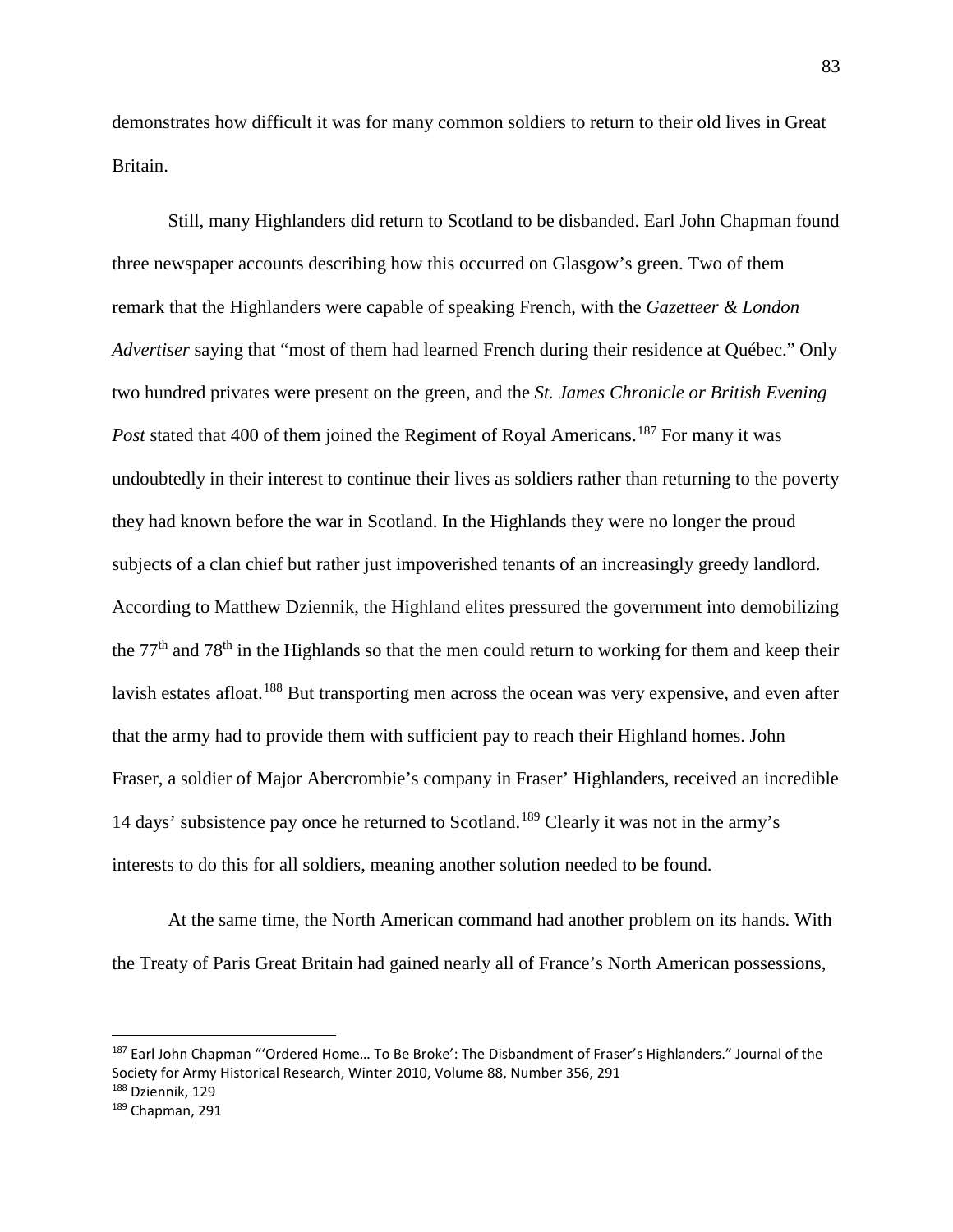meaning that the Protestant English-speaking colonial officials now had to govern 120,000 francophone Roman Catholics.[190](#page-86-0) According to English law, Catholics could not vote or hold civil office, meaning that the Québécois would be forced to abandon the government that they had used for more than a century and accept one in which they could play no active role.<sup>[191](#page-86-1)</sup> Undoubtedly such a change would bring trouble. Québec's British-imposed governor, James Murray, was tasked with finding a way to avert any potential unrest. One of his solutions involved the Highlanders.

Following the war, Murray had purchased a number of *seigneuries* or large estates in Québec which used to belong to wealthy Frenchmen. Believing that many soldiers would want to acquire land of their own in North America, Murray decided to diffuse the French presence by settling British soldiers among them. From most regiments the proposition did not receive much of a response. The one exception was Fraser's Highlanders. According to Lucille Campey, about 158 men accepted the offer to settle former French lands, with most of these being from Jacobite clans.[192](#page-86-2) These men had few prospects back in Scotland, where the economic situation was bleak. But in America the land was fertile and the men who took the estates might be able to make their fortunes. Interestingly, Earl John Chapman refers to the Highlanders who settled under Murray as "tacksmen" – the title given to the tenants of a clan chief. In a way, they were reproducing the old clan system in North America since many leased land from the officers under whom they had served during the war.<sup>[193](#page-86-3)</sup> But this comparison only lasted for a short time, as James Murray returned to England in 1766 after having been charged of acting too

<span id="page-86-0"></span><sup>&</sup>lt;sup>190</sup> Lucille H. Campey, Les Écossais: The Pioneer Scots of Lower Canada, 1763-1855. Toronto: Dundurn Press. 2006., 3

<span id="page-86-1"></span><sup>&</sup>lt;sup>191</sup> Anderson, 568

<span id="page-86-2"></span><sup>192</sup> Campey, 20

<span id="page-86-3"></span> $193$  Chapman, 292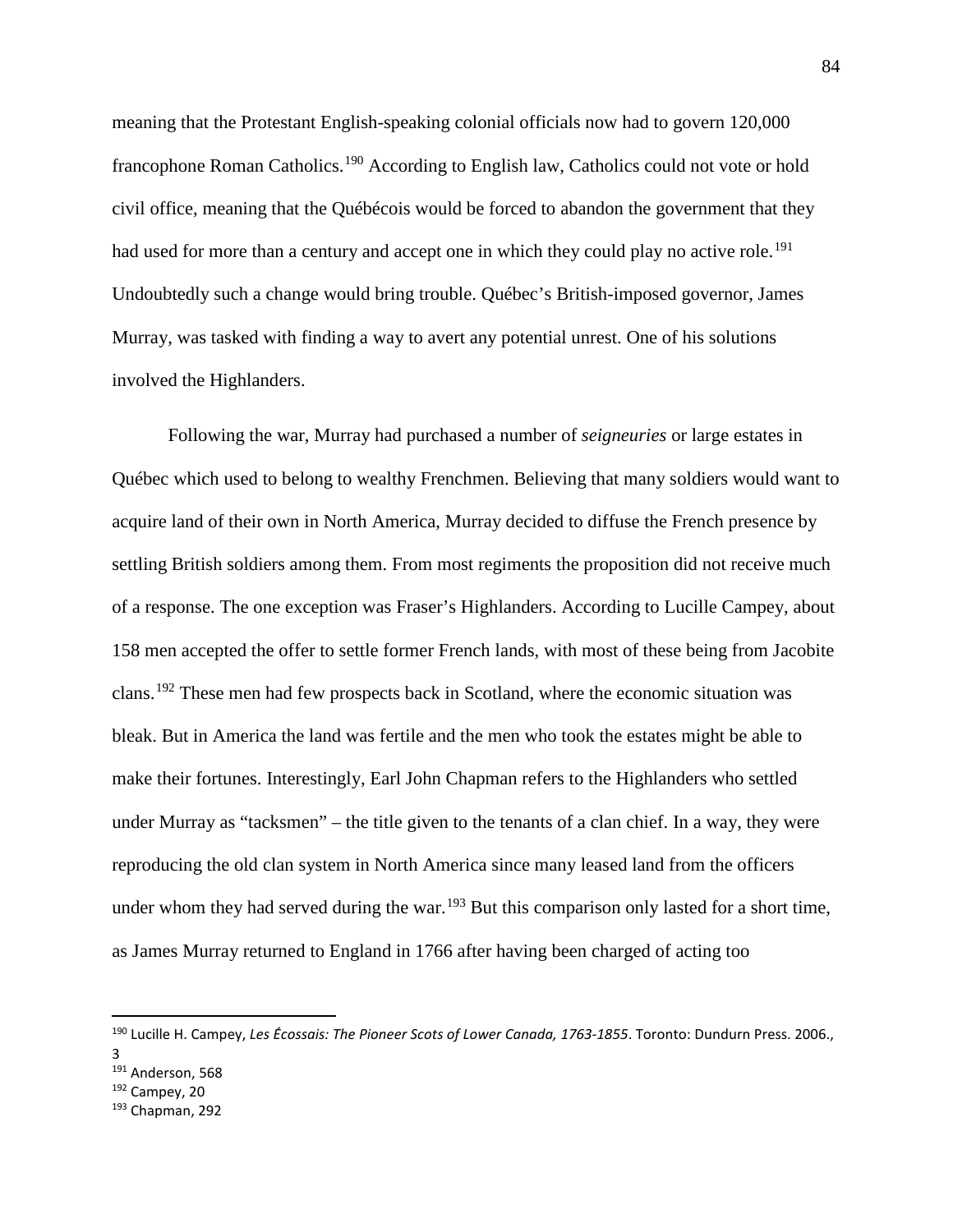conciliatory toward the Québécois.<sup>[194](#page-87-0)</sup> However, the Highlanders remained on his estates and did much to improve the colony in the coming years.

One of the first benefits of the Highland settlement in Québec was improved relations with the French colonists. Scotland had long maintained a cordial relationship with France called "the auld alliance." Effects of this had lasted into the Jacobite Rebellion, when Prince Charles Stewart secured French aid in order to land in the Highlands and fight the Hanoverians. This historic legacy already helped the veterans of the  $78<sup>th</sup>$  to enjoy a close connection with the French colonists. But most importantly, many of them were also Catholics who spoke French. This allowed them to serve as a vital link between the Protestant British administrators and the Catholic French *habitants.*[195](#page-87-1) Since many of them took seigneuries and became the landlords of Québécois farmers, this quality was very valuable in keeping the province at peace.

Many prominent commissioned and noncommissioned officers from the  $78<sup>th</sup>$  settled in Québec after the war, including Malcolm Fraser, his friend John Nairne, and James Thompson. James Thompson stayed on as a civilian member of the Engineers Department in Québec City while Nairne and Fraser both acquired seigneuries in the countryside.<sup>[196](#page-87-2)</sup> Although it might seem that they did not play as active a role in changing the province as Thompson, who would have actively worked to improve Québec City's defenses, Lieutenants Nairne and Fraser both contributed quite a bit through the settlements they created. In 1762, while Québec was still under military authority, Fraser and Nairne became the only officers to receive territorial grants from Murray while still under the military regime. The language used in this grant was somewhat

<span id="page-87-0"></span><sup>&</sup>lt;sup>194</sup> Jeannine Ouellet, « Des Écossais au Canada et jusqu'à Rivière-du-Loup du XVIIe au XXe siècle » Histoire Québec, vol. 10, n° 2, 2004, p. 24

<span id="page-87-1"></span><sup>195</sup> Campey, 5

<span id="page-87-2"></span><sup>196</sup> *A Bard of Wolfe's Army*, 27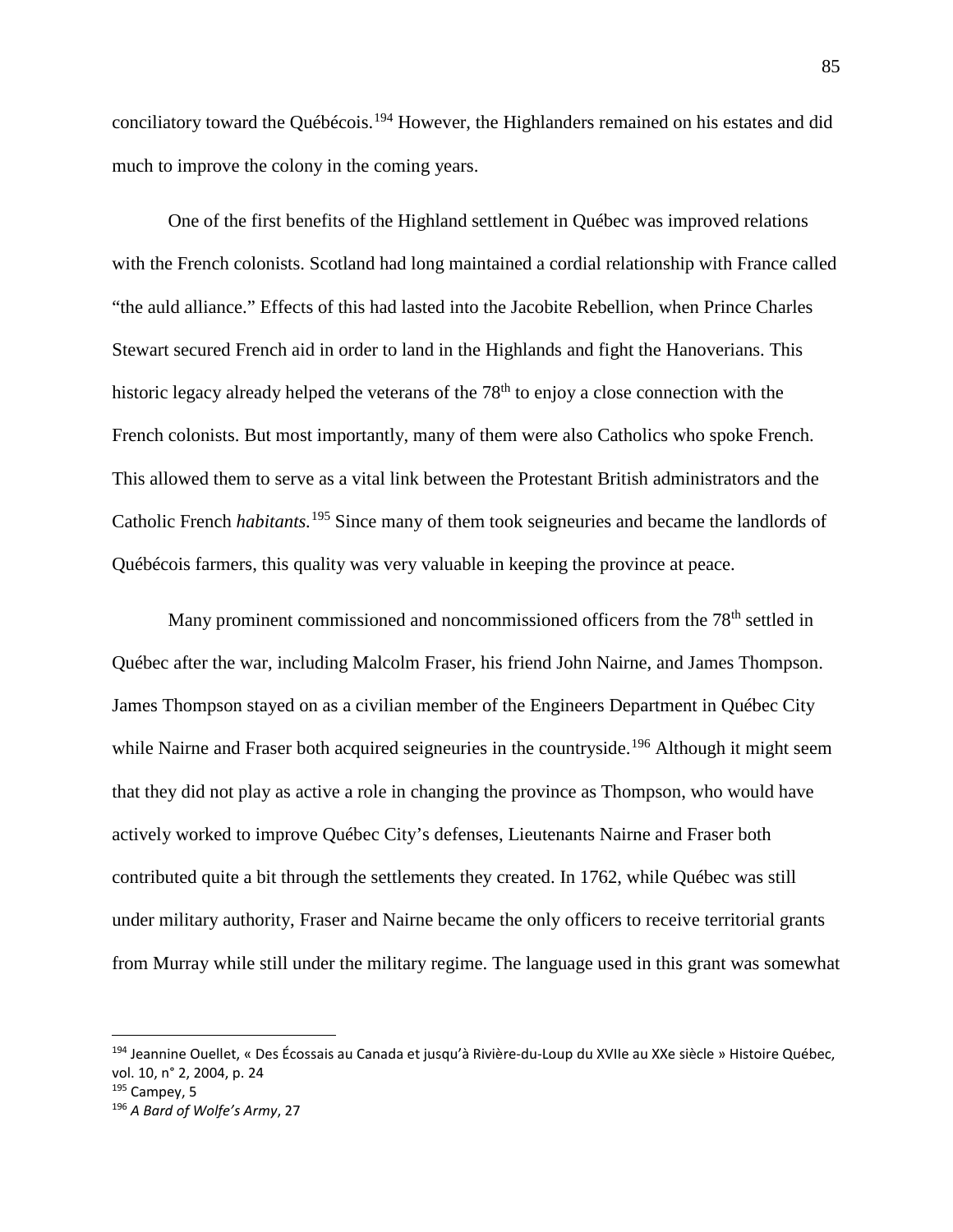covert so that Murray would not attract too much attention to this action which may have overstepped his powers.<sup>[197](#page-88-0)</sup> Other grants would follow, but these early ones put Nairne and Fraser ahead of other officers. Lucille Campey used them as her principal examples for exploring the Highland legacy of Québec, and they shall serve a similar function here. Both of these officers became large landowners, but their experiences show the unusual cultural interactions which took place when Highlanders and French Canadians mixed.

Malcolm Fraser became a part of French Canadian society very early on when he married a Québécoise woman. Fraser was not alone in this. As Jean-Claude Massé observes, many Highlanders who settled in Québec married French Canadians and started families following their demobilization.<sup>[198](#page-88-1)</sup> This is not surprising since there were few British women in the colony at that time. Still it is worth noting because it allowed Malcolm Fraser to easily enter into French Canadian society. In 1766, Fraser acquired 3,000 acres of land at Rivière-du-Loup from James Murray, who would soon depart permanently for London.<sup>[199](#page-88-2)</sup> This was an important acquisition as it allowed him to enter into the fur trade. With another Scottish merchant from Québec named Simon Fraser, he founded the Madawaska Company in 1768.<sup>[200](#page-88-3)</sup> This was a very significant creation since his new company employed both Scots and French Canadians as fur traders, bringing the two groups together. Moreover, it made Malcolm Fraser wealthy. In time he became a major property owner in the upper town of Québec.<sup>[201](#page-88-4)</sup> Other Highlanders and their descendants eventually followed his example, later occupying key roles in the fur trading North West

 $\overline{a}$ 

<span id="page-88-3"></span><sup>200</sup> Massé, 65

<span id="page-88-0"></span><sup>197</sup> Jean-Claude Massé. *Malcolm Fraser: De soldat écossais à seigneur canadien. 1733-1815.* (Sillery, Québec : Septentrion, 2006)., 48

<span id="page-88-1"></span><sup>198</sup> Massé, 42

<span id="page-88-2"></span><sup>199</sup> Oullet, 24

<span id="page-88-4"></span><sup>201</sup> Campey, 24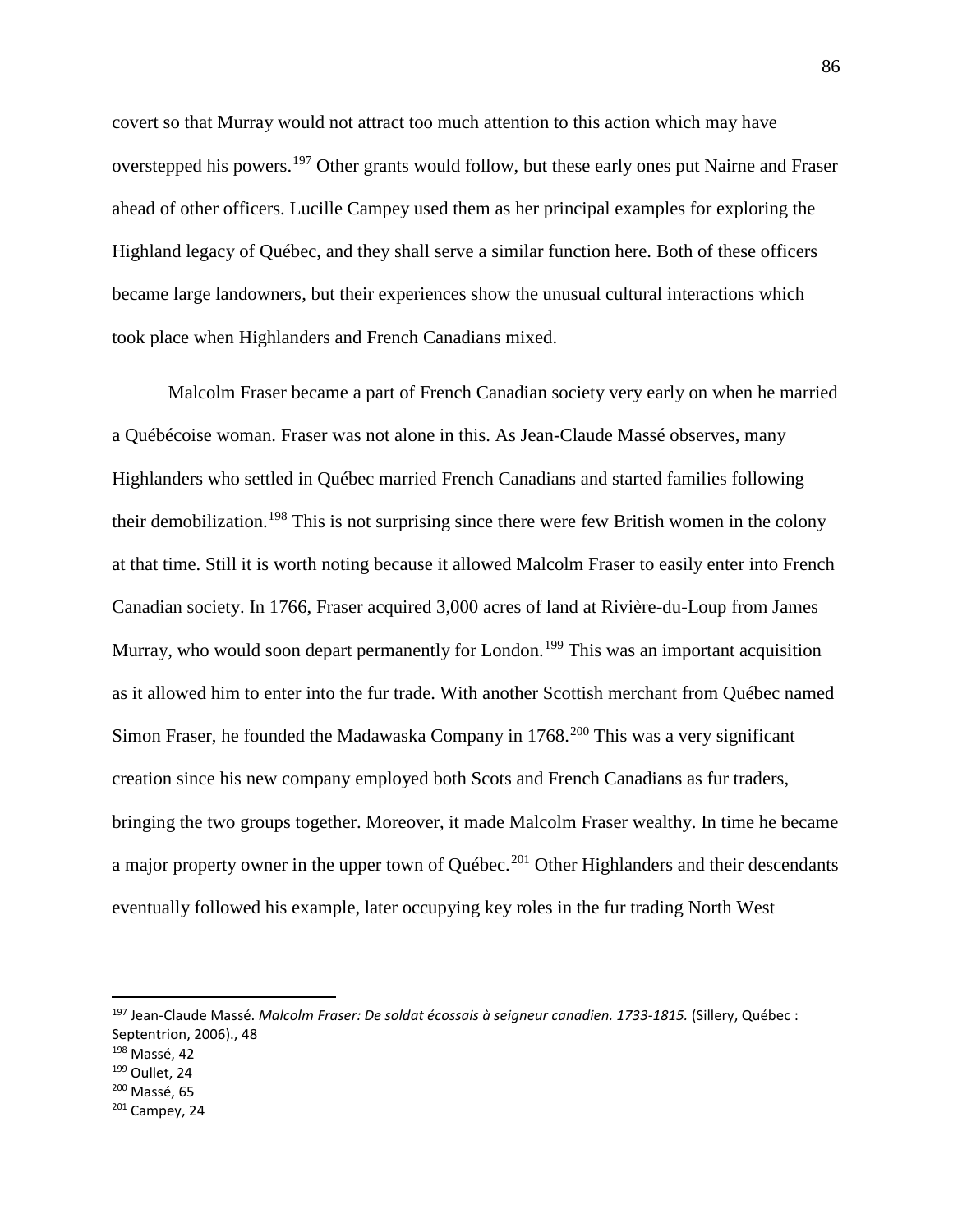Company.[202](#page-89-0) They faded into the francophone society around them, but they continued to occupy prominent places in business.

John Nairne's experiences in Québec differed from Malcolm Fraser's largely because he maintained a Scottish focus throughout his endeavors. Whereas many if not most of the Highlanders who remained in Québec married French women, John Nairne chose a bride who was Scottish, showing from the beginning he would resist assimilation into the dominant French culture. More than that, he hoped to overcome it by converting the families on his property to Presbyterianism. However, he ultimately failed in that goal. He never managed to bring a clergyman to his property and only counted five Protestant families in that area by 1791. Only a decade later, this reduced to three.<sup>[203](#page-89-1)</sup> The Canadians' traditional religion and culture remained dominant. Perhaps most disappointingly of all, Nairne's family was actually absorbed into it. His children only spoke French when they were young, and even after years of studying in Scotland, they continued to do this when they returned to Québec.<sup>[204](#page-89-2)</sup> This meant that Nairne's efforts met with total disappointment.

Nairne was not alone in this failure to turn Québec into a British, Protestant province. Few of the other Highland veterans in Canada sought to recruit Scottish settlers for their properties.[205](#page-89-3) The main exception was on Prince Edward Island, where eleven Fraser Highlanders together owned 39,000 acres. Three of the island's four townships had a majority of

<span id="page-89-0"></span><sup>202</sup> Campey, 5

<span id="page-89-1"></span><sup>203</sup> Campey, 22

<span id="page-89-2"></span><sup>204</sup> Ibid., 22-23

<span id="page-89-3"></span><sup>205</sup> Ibid., 20-21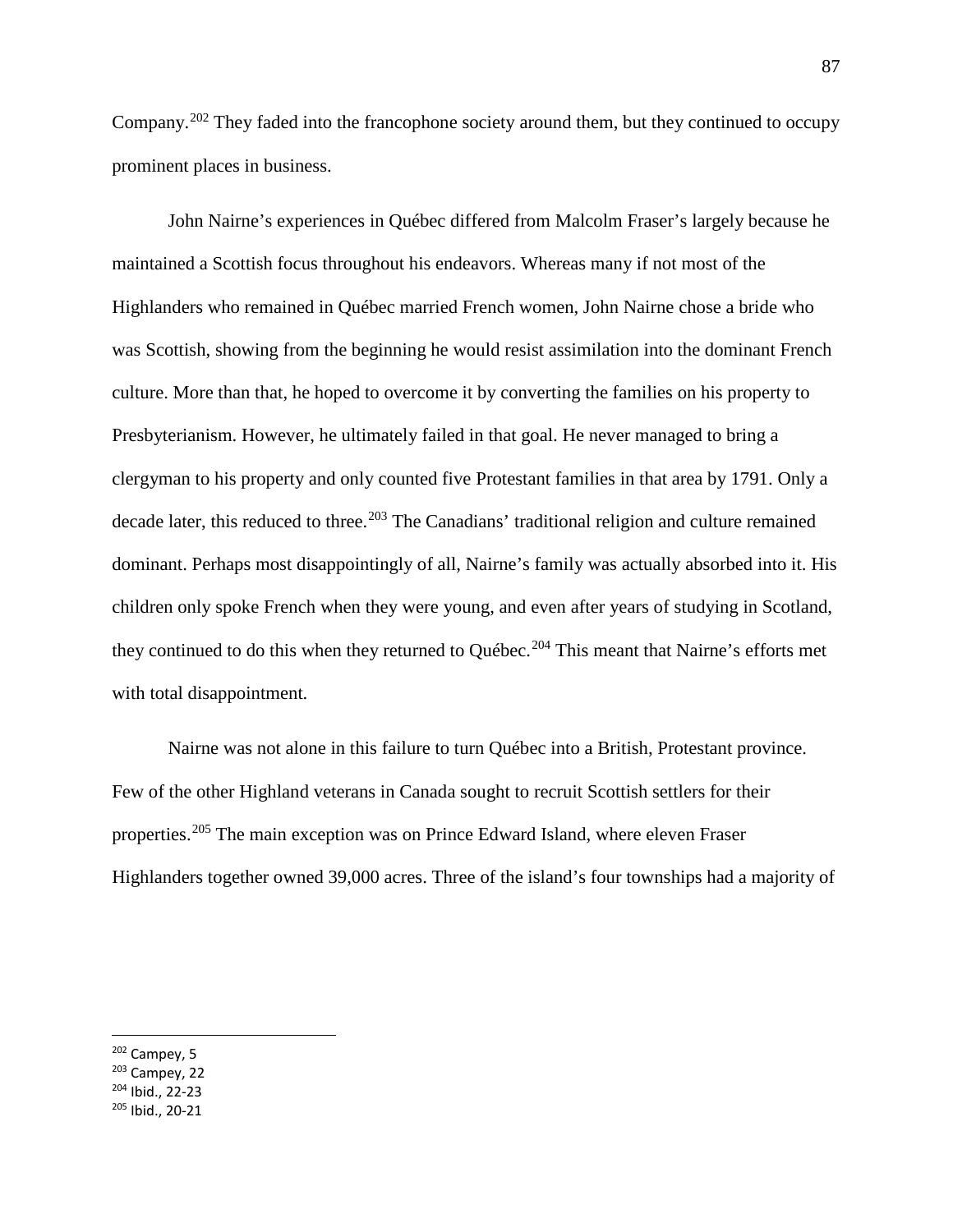Scottish citizens, likely because the Highlanders who owned them encouraged settlement there.[206](#page-90-0)

Ultimately the Highlanders of Québec assimilated into the French population, but that did not mean that they left no legacy. According to J.R. Harper, individuals bearing Scottish last names can still be found in Québec, especially in the old seigneuries of Fraserville and Rivière du Loup.[207](#page-90-1) More than just possessing Scottish ancestry, for a long time these descendants of the 78th dominated commerce in Montréal and Québec. According to Campey, Scots only represented four percent of Québec's population in 1871, but they dominated business, education and politics.[208](#page-90-2) Earl John Chapman argues though that while they may have played important roles in all of these fields, many of the descendants left Québec in the mid-nineteenth century to go to western Canada or the United States. The rest, he says, were gradually assimilated into francophone society.[209](#page-90-3) Yet they did leave a cultural legacy. Perhaps the most noticeable of these are two sports which are strongly associated with Canada – hockey and curling. Curling was first played in Canada in the winter following the capture of Québec, and its first participants were men in Fraser's Highlanders.[210](#page-90-4) Moreover, the Highlanders also brought the game of Shinty to Canada, which was eventually adapted to the ice to create hockey.<sup>[211](#page-90-5)</sup> These two sports came about as a result of Highland settlement in Québec, showing an unusual legacy of Fraser's Highlanders.

 $\overline{a}$ 

<span id="page-90-4"></span><sup>210</sup> Ouellet, 23

<span id="page-90-0"></span><sup>206</sup> Campey, 21

<span id="page-90-1"></span><sup>207</sup> J.R. Harper, *78th Fighting Frasers: A Short History of the Old 78th Regiment*. (Laval: Dev-Sco, 1966.), 74

<span id="page-90-2"></span><sup>208</sup> Campey, 152

<span id="page-90-3"></span> $209$  Chapman, 292

<span id="page-90-5"></span><sup>211</sup> Campey, 159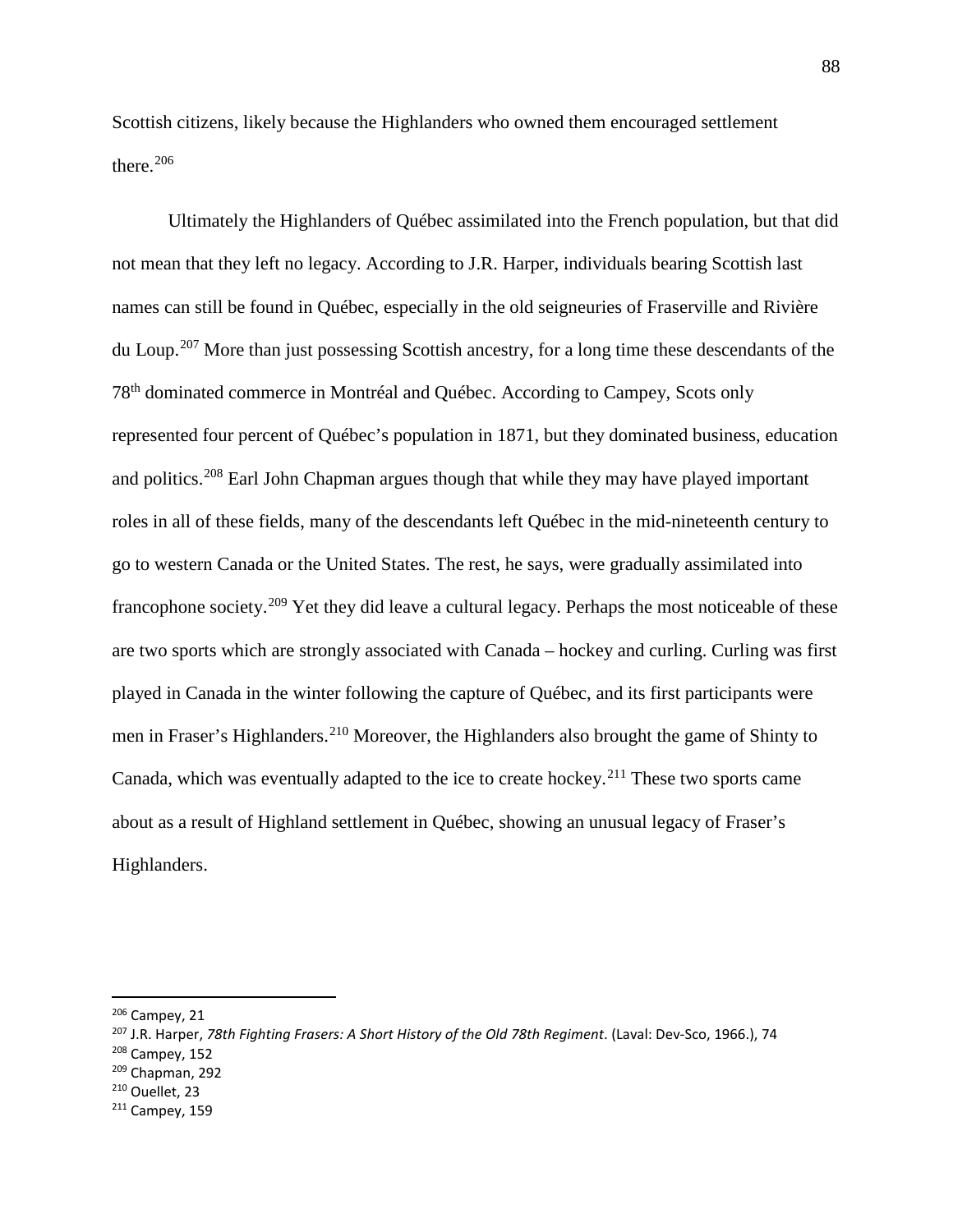Canada benefitted greatly from the settlement of Highlanders, but it was not the only destination for Gaelic veterans. The second most popular place was another area in which the Highlanders fought during the war – the colony of New York. Earl John Chapman reports that eighty Highlanders from the 78<sup>th</sup> chose to settle along the New York frontier, and he adds that this was a decision which the high command immediately appreciated. In a correspondence with General Murray, Jeffrey Amherst said,

I am Glad to find that so many Men of the  $78<sup>th</sup>$  have Chose to come to Albany, where I hope they will be able to fix on Places to settle in, to their liking, nothing could be more reasonable than your allowing them provisions to that place, the Quantity will be much Less than they must have had, to have taken them to England."<sup>[212](#page-91-0)</sup>

Many of the Highlanders chose to settle here because they had seen how fertile the lands were and realized they could start a new life here. Officers from all three Highland regiments and Highlanders in other units all petitioned for land around the Hudson River. The size of the parcel was determined by rank, with captains receiving as much 3,000 acres and privates receiving about fifty. Most petitioned individually but some applied for block grants. For example, Colin Calloway notes that Allen Cameron and three others from the  $77<sup>th</sup>$  applied for land on February 28, 1764. This would have allowed them to have more land which they could cultivate together. All around it made a great deal of sense. As Calloway observes,

With bleak prospects awaiting them back in Scotland, many soldiers and half-pay officers opted to remain and take up government land grants when their regiments were disbanded. They encouraged friends and relatives at home to join them. Lands were rich and plentiful and America was a good country for poor men to make a good living, they said. Emigrants from the Highlands gravitated to regions where the Highland soldiers had campaigned, including the Hudson, Mohawk, and St. Lawrence Valleys.<sup>[213](#page-91-1)</sup>

<span id="page-91-0"></span><sup>212</sup> Chapman, 292

<span id="page-91-1"></span><sup>&</sup>lt;sup>213</sup>Colin Calloway, "Sir William Johnson, Highland Scots, and American Indians" (New York History, Vol. 89, No. 2), 164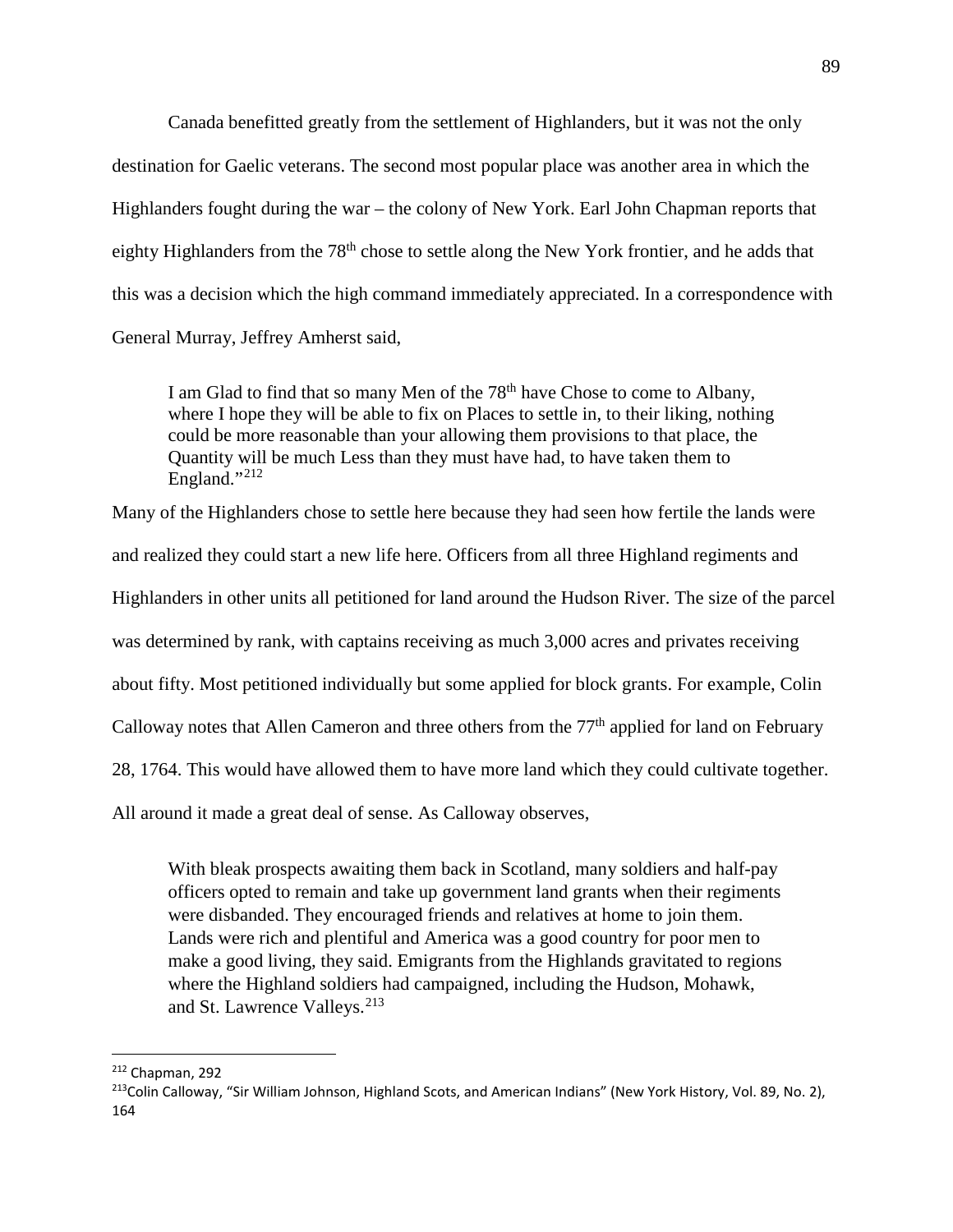Of these, the settlers in the Mohawk Valley had particularly interesting experiences and shall serve as the example for Highlanders in New York.

The Mohawk Valley became a popular destination for Highlanders through the efforts of Sir William Johnson, who among other things had long served as Britain's representative to the Mohawk people. Johnson believed the Highlanders were industrious people who would quickly cultivate the forests around them into arable land. Twenty veterans of the  $78<sup>th</sup>$  accepted Johnson's invitation and settled in the Mohawk Valley with their families, whom they brought back from Scotland. Other Highlanders followed, with the last group arriving from Scotland in 1773.[214](#page-92-0) As the settlement grew, the Highlanders began to have increased interactions with the nearby Mohawks. The significance of this was that, as shown earlier in this thesis, many observers believed some sort of kinship existed between these groups. Now that they were living alongside one another in peace rather than fighting each other in war, this belief would be tested in new ways. According to Colin Calloway, some Scots sympathized with the Indians they encountered since they recognized that they too had been exploited through colonialism. Many of them learned to conduct business and diplomacy with the Indians, and quite a few were even adopted into tribes.<sup>[215](#page-92-1)</sup> But this was not always the case. Many Highlanders were just as likely to shoot at or exploit Indians as other Europeans.<sup>[216](#page-92-2)</sup> They too had their prejudices, as Malcolm Fraser's comments on Indians and Canadians engaging in scalping demonstrate. Still, even if similar backgrounds were not enough to bring them together, mere proximity sometimes did this. The bonds they forged would become important several years later during the American Revolution.

<span id="page-92-0"></span><sup>214</sup> Ibid., 165

<span id="page-92-1"></span><sup>&</sup>lt;sup>215</sup> Calloway, 173

<span id="page-92-2"></span> $216$  Ibid., 172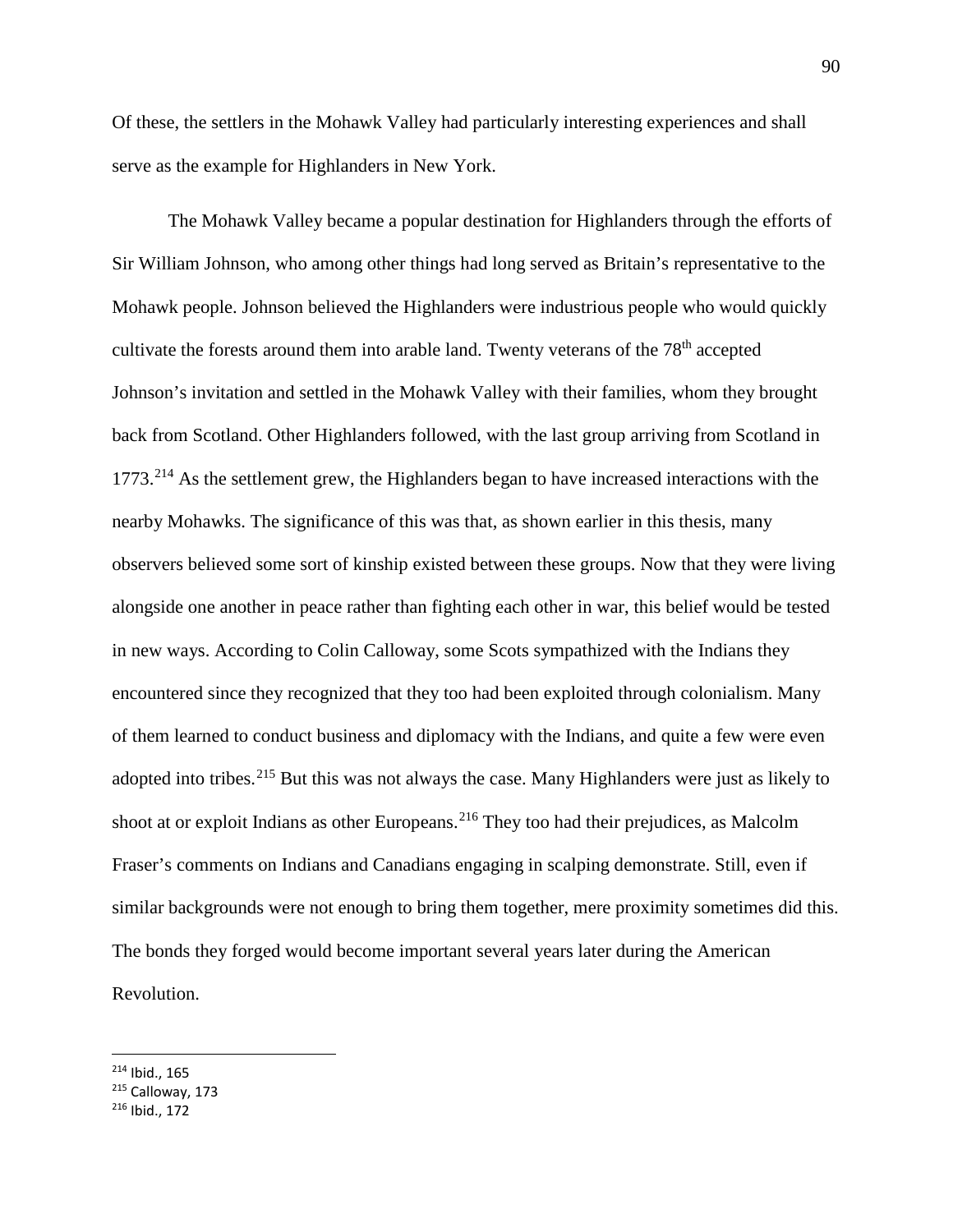The last major settlement for Highland veterans of the French and Indian War was the Cape Fear Valley of North Carolina. Rather than being a colony which the veterans themselves created, as in Québec or New York, this one had been existence since the 1730s. The first settlers arrived there in 1732 aboard a ship called the *Thistle,* and it grew steadily thanks to the efforts of Governor Gabriel Johnston and his successor, Josiah Martin.<sup>[217](#page-93-0)</sup> Martin was in power just as tensions between the American colonies and Great Britain were beginning to increase. As a result he decided to ensure the loyalty Highlanders of the Cape by making new colonists swear an oath to the crown. He then settled them around older Highland properties in order to keep those landowners from going back on their word. But this was just an extra form of protection. Martin specifically sought out Highlanders for the colony because he believed they were already especially loyal to the crown.<sup>[218](#page-93-1)</sup> Importantly, the Highlanders of the Cape Fear remained culturally distinct from those around them. They did not maintain the individual clan identities that Celeste Ray says existed on Prince Edward Island, but they did keep up a pan-Highland culture which was markedly different from those of the Irish or Germans around them.<sup>[219](#page-93-2)</sup> This meant that the Highlanders were more likely to make a unified decision for or against the crown as the Revolution began. In the case of the Cape Fear Highlanders, Martin was proved correct and the vast majority of colonists decided to support the crown.

In fact, at all three of the major Highland settlements, the Gaelic colonists decided to take up arms for the King George III. Those clansmen who had come from once rebellious clans had indeed become the government's most loyal defenders within a span of thirty years. This was a

<span id="page-93-0"></span><sup>&</sup>lt;sup>217</sup> Highland Heritage, 3-4

<span id="page-93-1"></span> $218$  Ibid., 5

<span id="page-93-2"></span> $219$  Ibid., 6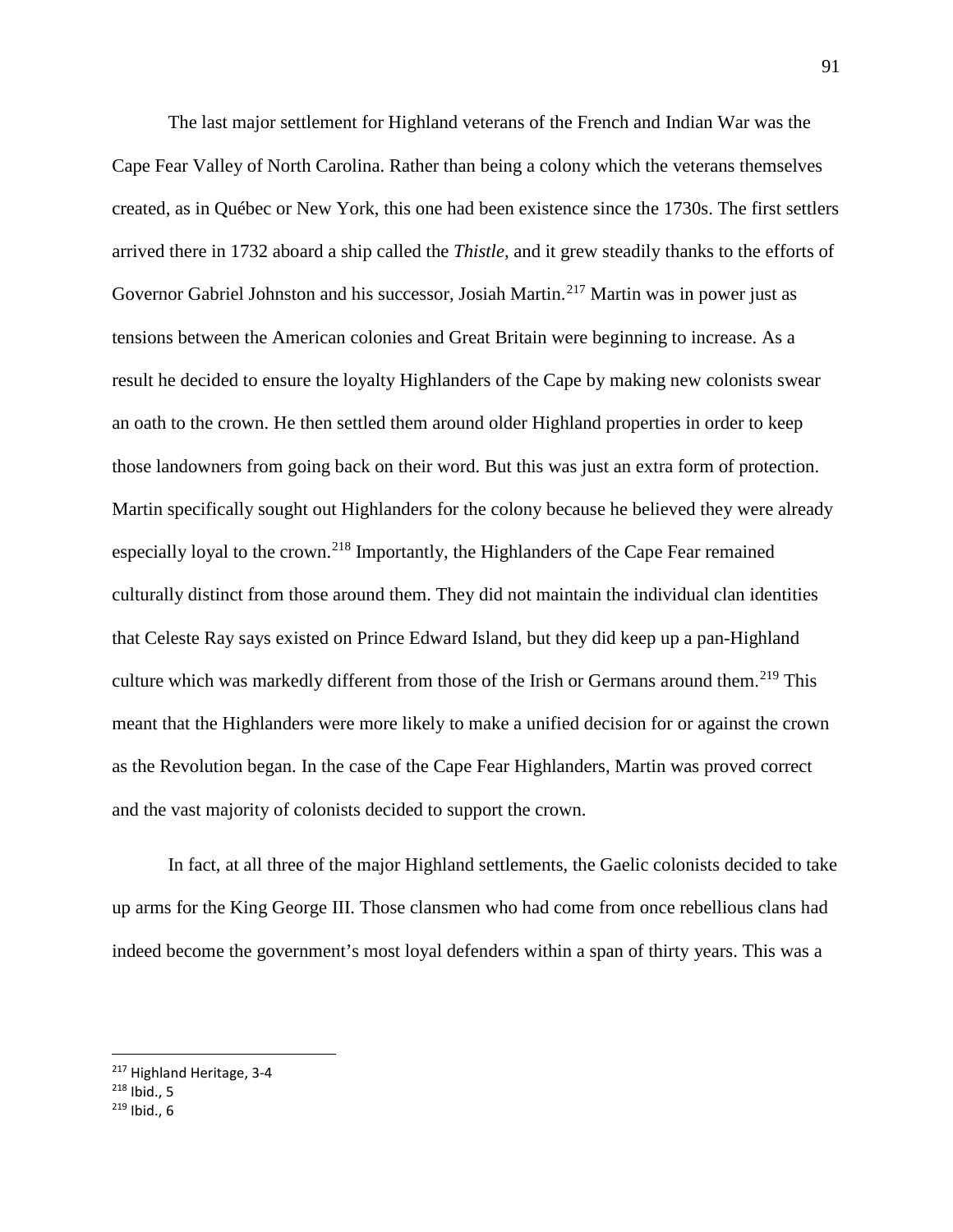surprising change which several individuals, including James Boswell, noticed. While touring the Hebrides, Boswell commented on this:

I am happy that a disputed succession no longer distracts our minds; and that a monarchy, established by law, is now so sanctioned by time, that we can fully indulge those feelings of loyalty which I am ambitious to excite. They are feelings which have ever actuated the inhabitants of the Highlands and the Hebrides. The plant of loyalty is there in full vigour, and the Brunswick graft now flourishes like a native shoot.<sup>[220](#page-94-0)</sup>

The Highlanders in Great Britain were indeed about to prove their loyalties again by once again joining Highland regiments, including a second Fraser's Highlanders. This one, now numbered the 71st of Foot, was raised in Inverness, Stirling, and Glasgow in 1775. It originally contained an incredible 2,340 men and even acquired a third battalion in May, 1777. As before, this Fraser Highlanders experienced quite a bit of difficult fighting. During the southern campaign one of its battalions was captured at Cowpens, and the entire unit surrendered at Yorktown.<sup>[221](#page-94-1)</sup> Its existence shows that the British government had been impressed enough with the Highland performance in the French and Indian War that they considered the project worth trying again. If this was not impressive enough, the veterans of the old Highland regiments would join a new British regiment in the Revolutionary War, demonstrating once and for all how loyal some of these former rebels had become.

As mentioned in the introduction, the American invasion of Canada imposed a serious threat on the undermanned British defenders. From the beginning of this crisis, the Highlanders did all that they could to support Carleton's forces. According to Campey, Nairne's seigneury of 500 inhabitants contained 100 men who could bear arms.<sup>[222](#page-94-2)</sup> Being tasked with gathering

<span id="page-94-0"></span><sup>220</sup> Boswell, 279

<span id="page-94-1"></span><sup>221</sup> Philip R. Katcher, *Encyclopedia of British, Provincial, and German Army Units – 1775-1783*. (Harrisburg, PA: Stackpole Books, 1973.), 67-68  $222$  Campey, 23

<span id="page-94-2"></span>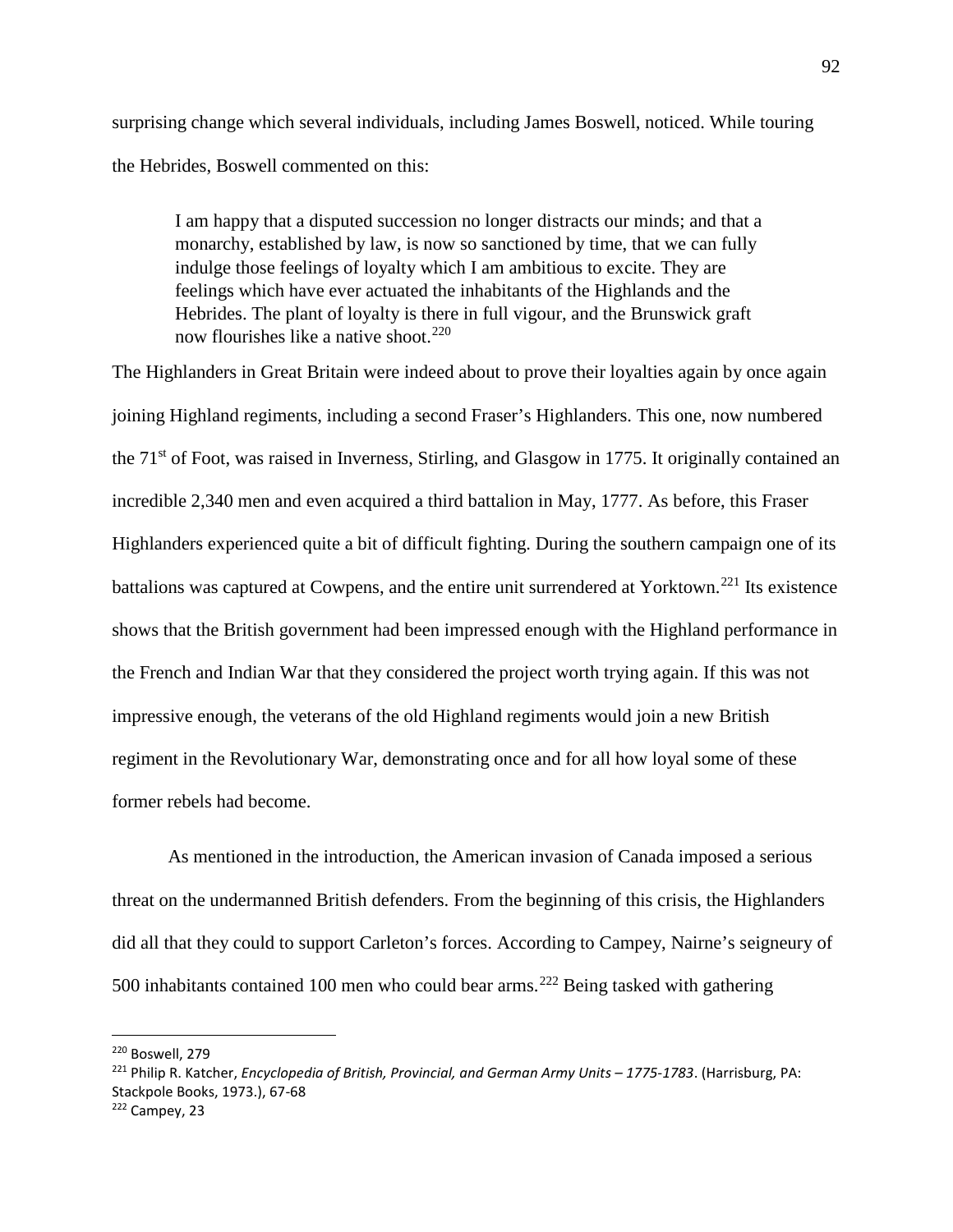militiamen for Carleton, Nairne traveled around trying to convince the Québécois not to support the Americans. On some occasions he claimed the Americans would take their provisions and offer worthless letters of credit. On others he intimidated the *habitants* by saying that if America did take Québec and they assisted in it, the British navy would soon sail down the St. Lawrence and initiate a second conquest which would be far less benevolent than the first one.<sup>[223](#page-95-0)</sup> Of course, as stated earlier, the militia idea utterly failed and the British had to look for another ready source of troops. Here the experienced Highlanders stepped in once again. Lieutenant colonel Allan Maclean of Torloisk, a former officer of the  $77<sup>th</sup>$ , recognized the large amounts of Highland emigrants who had settled in North America and acquired permission to raise a regiment against the rebellion. He decided to specifically appeal to those with influence over other Highlanders when choosing officers, meaning that John Nairne, Malcolm Fraser, and other veteran officers all obtained commissions.<sup>[224](#page-95-1)</sup> Their main success was the defense of Québec, allowing the city to remain in British hands and ending the American presence in Canada. This was a major boon to the British cause, and it would not be the only example of Highland veterans once again proving their loyalties.

In the Mohawk Valley, Highland veterans also fought again for their king and country. Once again this showed a major shift for the members of formerly rebellious clans. The Macdonnells for example had been Jacobites during the Forty-Five, but they were loyalists during the Revolution. So strong was this affinity for the crown that they gained notoriety among independence-minded New Yorkers. General Schuyler is said to have remarked, "These people have been taught to consider us in politics in the same light that Papists consider Protestants."<sup>[225](#page-95-2)</sup>

<span id="page-95-0"></span><sup>223</sup> Massé, 90

<span id="page-95-1"></span><sup>224</sup> Ibid., 91

<span id="page-95-2"></span><sup>225</sup> Meyer, 150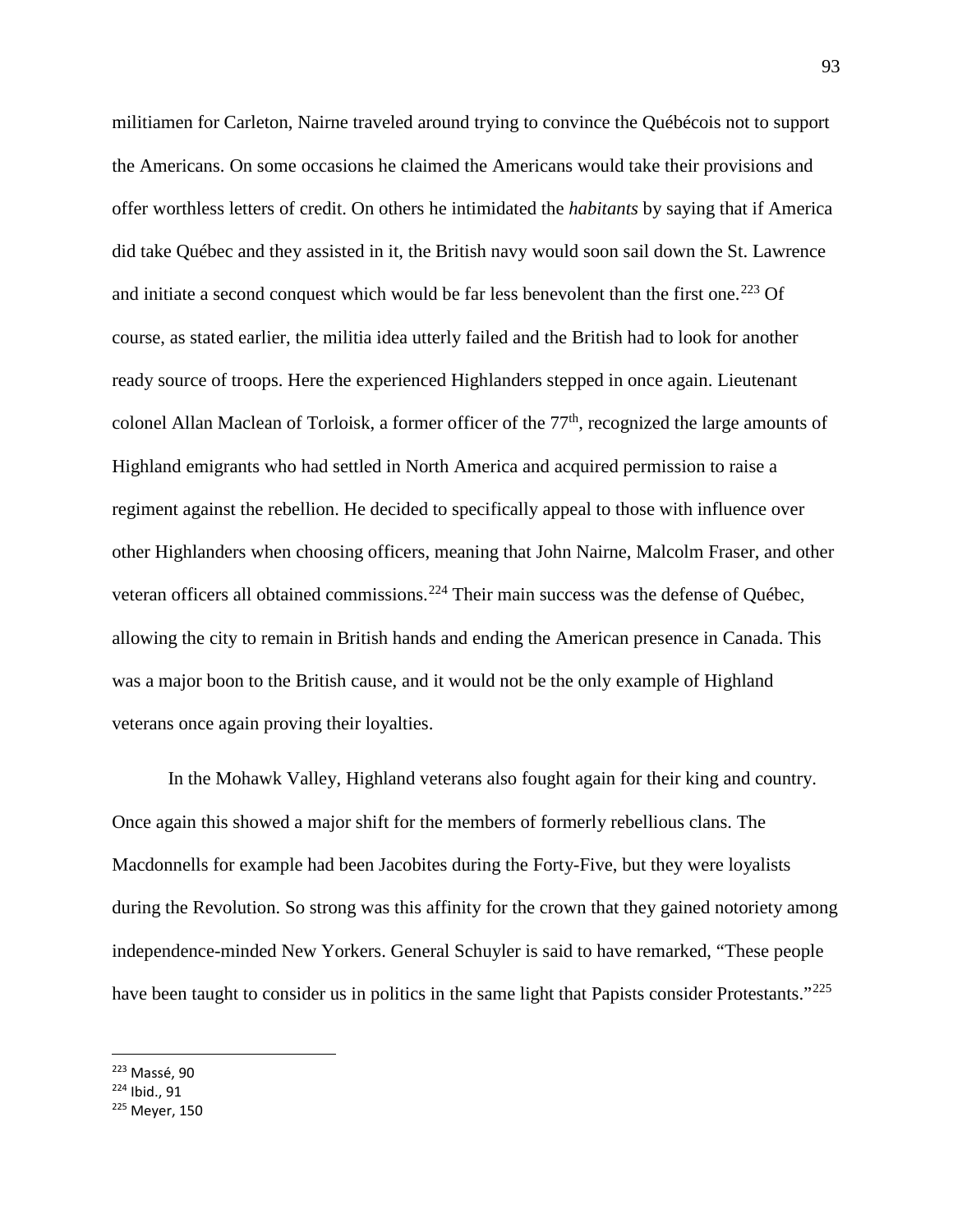Because they had all declared their loyalty to the crown, the inhabitants of Sir William Johnson's estate was chased from their homes in 1775. Many of them rejoined Johnson in Canada, where he had formed the King's Royal Regiment of New York to continue the fight. This unit contained both Highlanders and Mohawks, who had joined together around their common cause. Both had lost their lands to the Americans, creating yet another commonality. But when the war ended, they remained scattered across New York and Upper Canada. The lands they received for their support were separate, bringing an end to their coexistence. For the Highlanders though, this brought about a positive change as many of them entered the fur trade like their comrades in Québec, often making fortunes along the way. $226$ 

The Highlanders of the last major North American settlement, the Cape Fear Valley, also proved every bit as loyal as their governor had believed. But the decision to stay on the British side was not an easy one for the settlers to make. When Brigadier General Donald McDonald issued an order for Highlanders to join the British Army, only a few from the Cape Fear Valley turned out at the first muster. A week later however, the general obtained a much larger force. There were several possible reasons for this shift. First, the Highlands of Scotland had recently witnessed several years of development which brought the wider world into the glens just as the clan system was breaking down. Roads and English language schools in particular created stronger ties between the Highlanders and England, possibly strengthening their loyalties. These changes can account for the sentiments of recently arrived emigrants, but they do not explain why some older Highlanders would have been loyalists. The second possibility is that since Governor Martin proclaimed that those who failed to stand with the king might lose their property or lives, the Highlanders may have feared reprisals like those that came after Culloden.

<sup>94</sup>

<span id="page-96-0"></span><sup>226</sup> Calloway, 173-175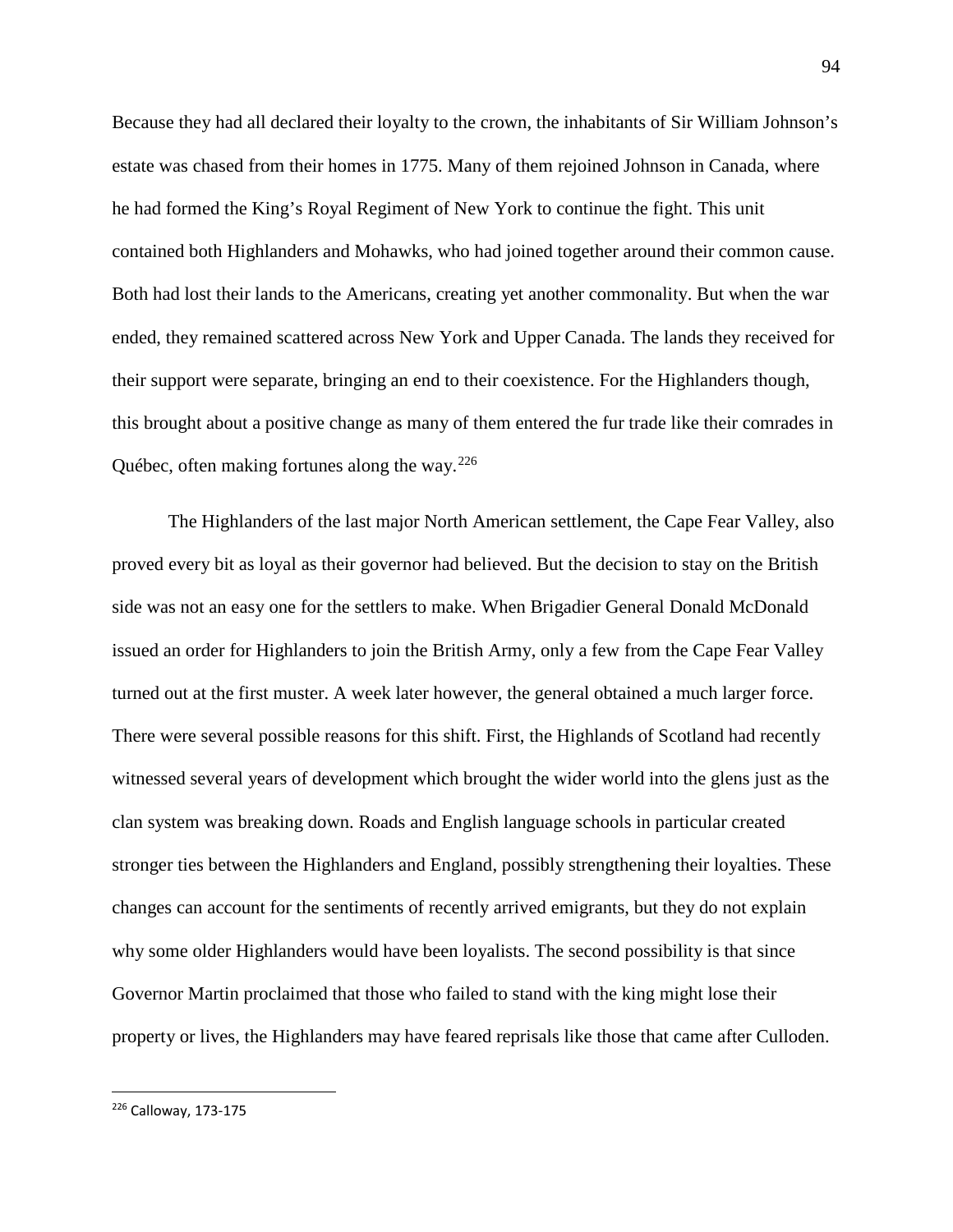Duane Meyer claims, "Even those Highlanders who were too young to remember the Forty-five had heard many stories of the brutalities, atrocities, and destruction inflicted by the British Army under the Duke of Cumberland." This is possible, but they also would have been quite aware that many patriots would have been just as likely to punish them for taking the king's side as loyalists would if they proclaimed independence. In such a no-win situation it would have been in their interest to simply remain neutral. Yet they did not, and something must account for this decision.[227](#page-97-0)

The final factor which broke the tie was the large amount of Highland veterans in the Cape Fear Valley. Several of the leading men of this settlement were officers who had fought in the French and Indian War and were now retired on half-pay. Like in the northern colonies, these Highland officers had fought for the king's cause more than a decade earlier in regular regiments, meaning they had much stronger ties to the military and the British government. Among the most influential of these was Allan McDonald, husband of the famous Jacobite heroine Flora McDonald. Once known for assisting in Prince Charles Stewart's escape from the Highlands, Flora McDonald later emigrated from the Hebrides and became a strong supporter of George III. It was an incredible change which had a great effect on the other settlers. Allan McDonald also had a lot of influence, meaning that when he became among the first residents of the Cape Fear to join the loyalists, others would have followed him. This they did in fairly surprising numbers. $228$ 

It is unknown whether any of the Highlanders in the Cape Fear Valley joined the Royal Highland Emigrants, but Duane Meyer believes it is possible. At the very least the government

<span id="page-97-0"></span><sup>227</sup> Meyer, 146-152

<span id="page-97-1"></span><sup>228</sup> Ibid., 154-155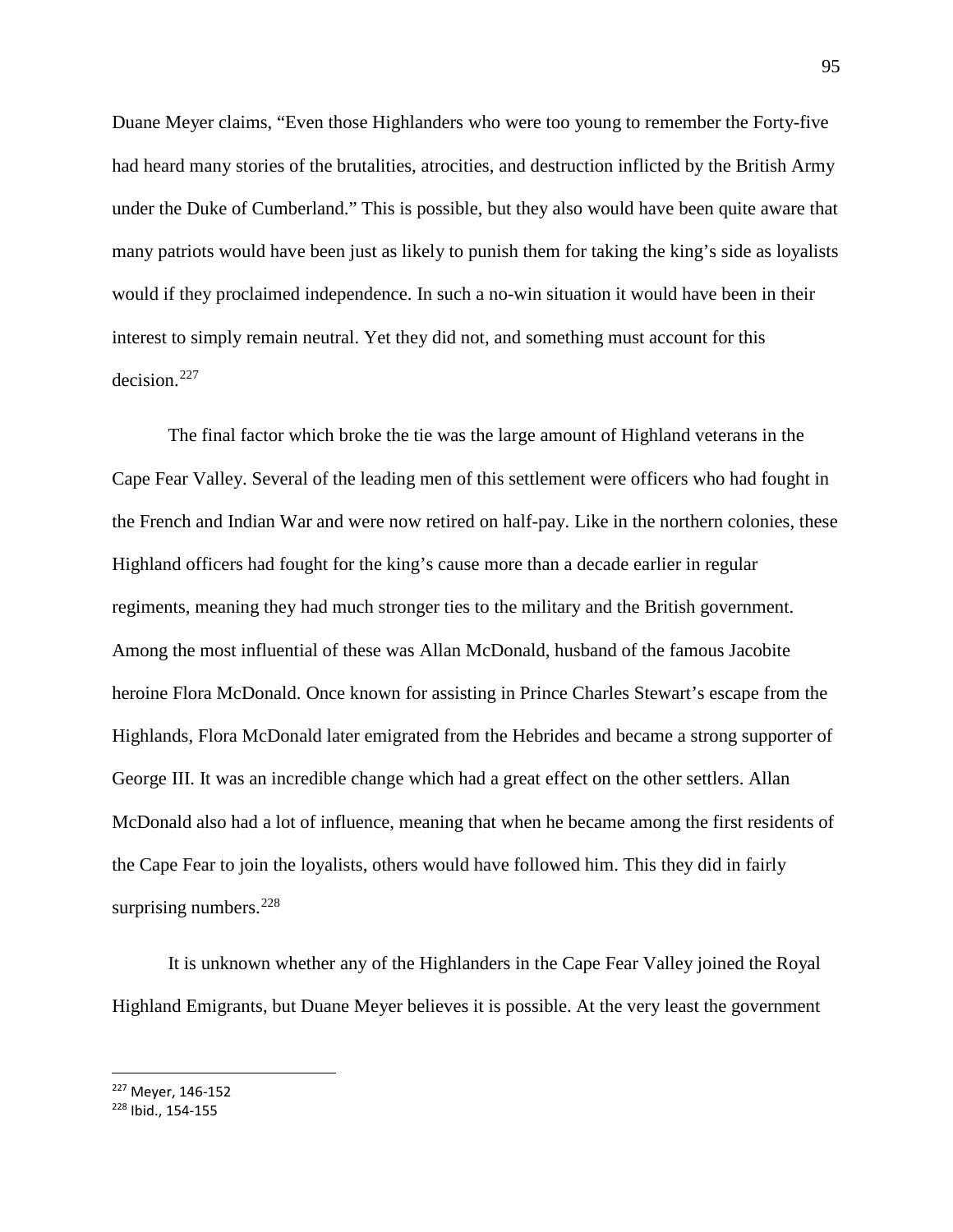planned to organize a second battalion using men from North Carolina, showing they believed there was enough royalist sentiment for them to do so. Indeed, on one occasion the Highlanders showed they supported the king even more strongly than colonists of other ethnicities. On February 4, 1776, a call went out for troops to supplement General Macdonald's contingent. Only 1,500 men answered that call. However, of these 1,300 were Highlanders, demonstrating just how devoted they were to this cause. Unfortunately, the newly-mustered unit had a very short existence. At Moore's Creek Bridge, eighteen miles above Wilmington, patriot forces trapped the Highlanders by removing the floorboards of the bridge and greasing the beams. After just one volley of cannon and rifle fire, 50 Highlanders were killed. Another 880 were captured. The patriots by contrast lost only two men. It was an ignominious end for the unit. Even so, it is not too surprising since the majority of men within it likely had no prior combat experience. Some of those who escaped would later gain this though since patriot pillaging of their lands meant they had to join other British units rather than returning home. Fortunately they, unlike the loyalist Highlanders of the Mohawk Valley, were able to remain in the Cape Fear Valley after the Revolution, as the 1790 census indicates.  $229$  Thus the Highlanders here maintained their distinct culture for many years to come.

 $*$   $*$ 

The Scottish Highlanders changed a great deal through the course of the eighteenth century, turning from disgraced rebels to honored soldiers in the British army. The continued use of Highland soldiers in the British army testifies to how strongly they managed to impress their commanders and officials in the government. Nevertheless, the initial impressions many of these

<span id="page-98-0"></span><sup>229</sup> Meyer, 157-161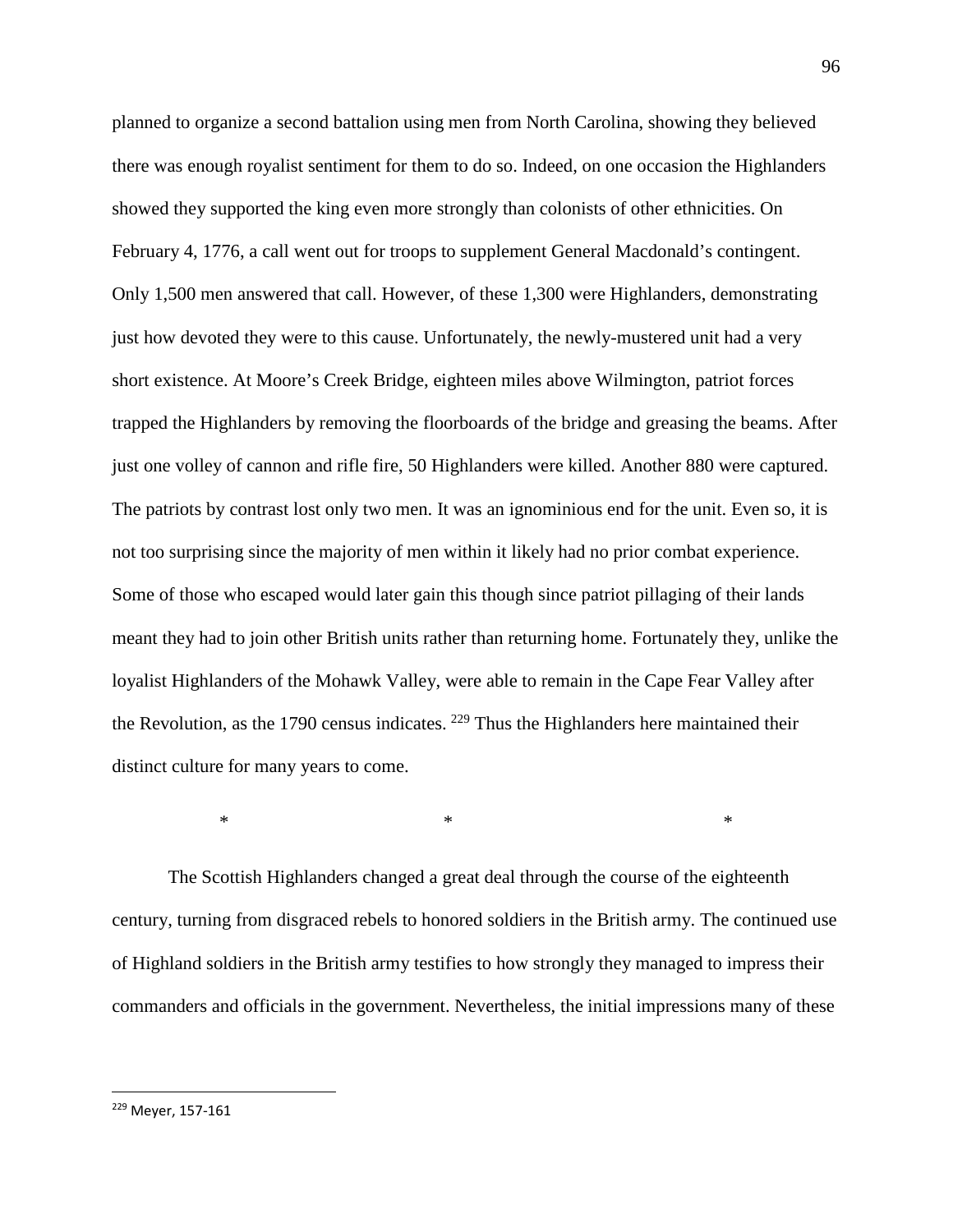men formed were every bit as stereotyped as the ones they had before and during the Jacobite Rebellion. Prior to 1745 the English and Lowlanders had generally regarded the Highlanders as a barbarian people which needed to be civilized for the sake of the country's security. The Black Watch owed its existence to this fear since it was originally formed as a Highland police unit. But from there its duties changed, and its experiences abroad demonstrated to all that Highland units might faithfully and effectively serve the king. The Jacobite Rebellion which came soon after the Black Watch's triumph at Fontenoy likewise displayed the Highlanders' prowess in combat before the British officer corps. Once the uprising had been crushed, men like James Wolfe reflected on what they had seen and concluded that the Highlanders had to possess some tactical edge over the British because of their barbaric nature. In reality this advantage was due to one tactic which for a while succeeded against the British solely because they had not found a way to overcome it. When they did, they were able to crush the rebellion and force some of their ideas of civilization on the Highlands.

No matter how useful the Highlanders seemed to Wolfe and others, they would not have been incorporated into regiments had Britain not been placed in such a desperate position at the start of the French and Indian War. At that time Pitt and others came to believe that something about the Highlanders might give them an advantage over the civilized French troops and allow them to fight as equals with the Native Americans. Once again, these ideas were all based on stereotypes. Some believed that the undisciplined nature of the Highlanders made them valuable troops, while others went so far as to label them as savages and distant relatives of American Indians. Both notions caused the Highlanders to be used inappropriately, resulting in devastating losses.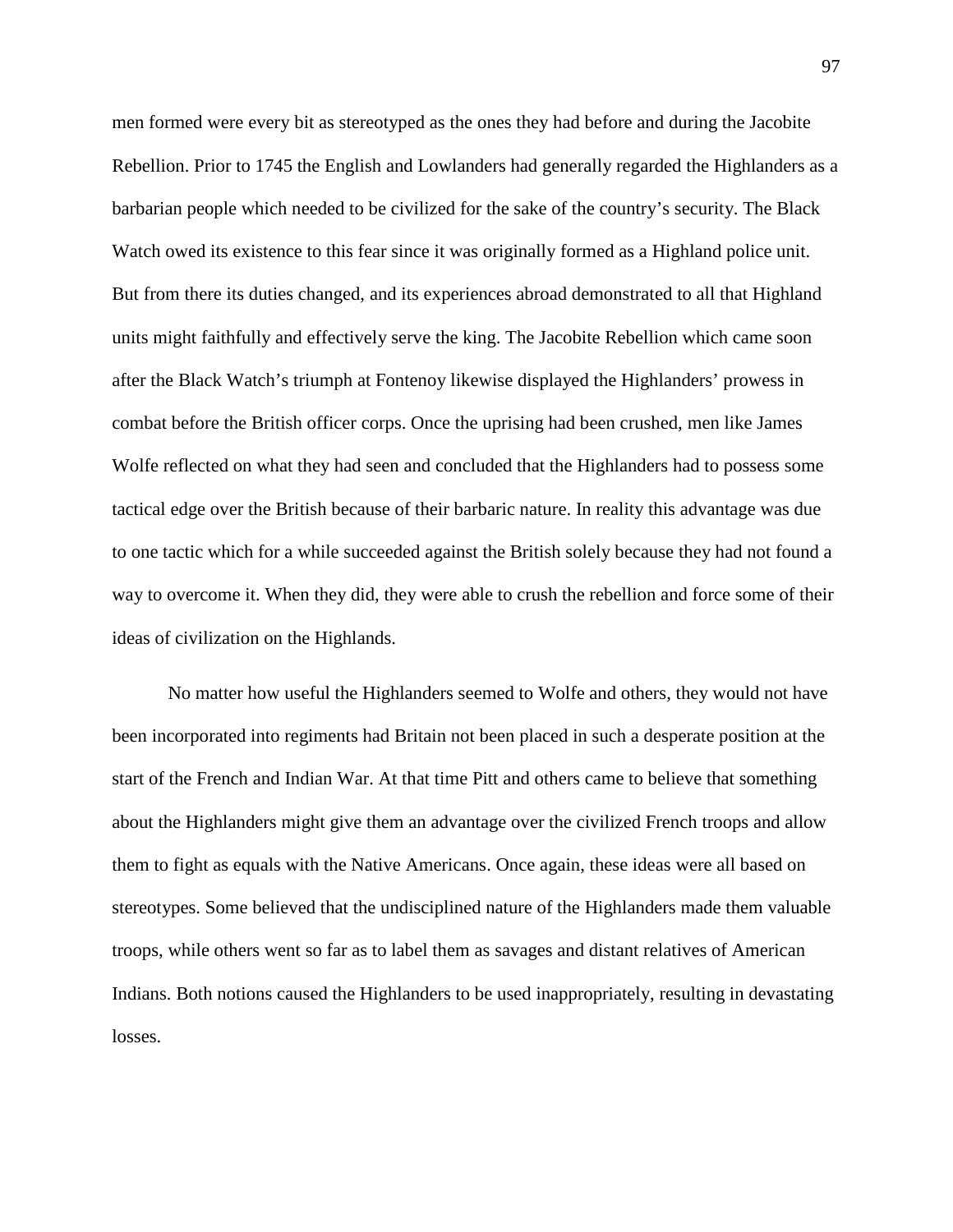All the same, the Highland military experience did not consist solely of pyrrhic victories and costly defeats. As the war progressed all three Highland regiments became disciplined units which were united around clan bonds and a common heritage. The esprit de corps which resulted from this allowed the Black Watch to hold its own at Ticonderoga. At Bushy Run as well the Highlanders demonstrated that they could be extremely useful troops if they were only led properly. The real significance of the Highland regiments in the French and Indian War was not that they dressed, spoke, and fought differently from other English units but rather that they changed from undisciplined former rebels to some of the most loyal, valiant, and welldisciplined soldiers in the British army. Though they went through some of the fiercest fighting of the war, these qualities sustained and distinguished them. For these reasons they are worthy of remembrance.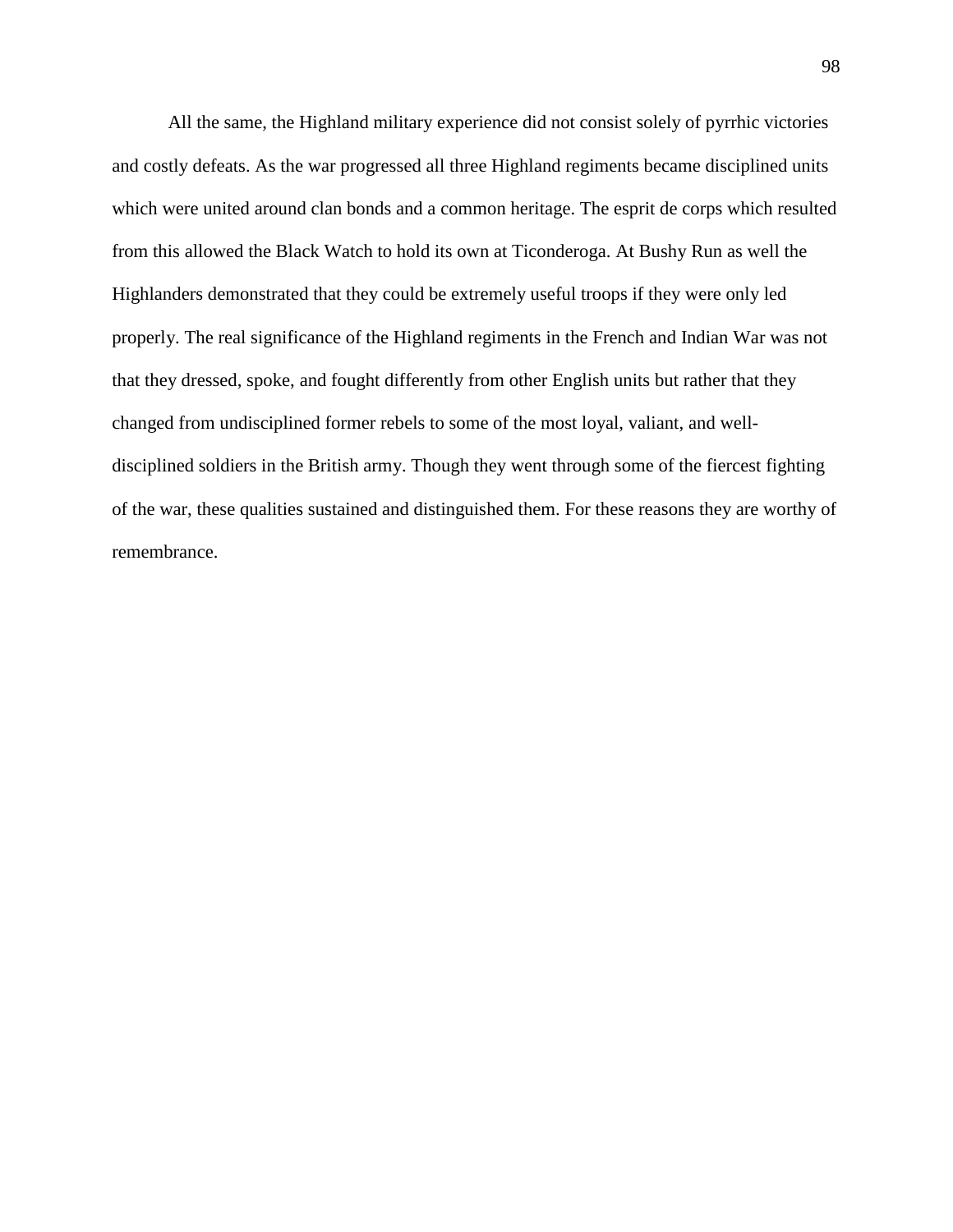## Bibliography

## **Primary Sources**

- Adams, Charles Kendall. Representative British Orations with Introductions and Explanatory Notes. New York: G.P. Putnam's Sons, 1890.
- *Anno regni Georgii II. regis Magnae Britanniae, Franciae, & Hiberniae, decimo nono. At the Parliament begun and holden at Westminster, the first day of December, anno Dom. 1741, in the fifteenth year of the reign of our Sovereign Lord, George the Second ... And from thence continued by several prorogations to the seventeenth day of October, 1745, being the fifth session of this present Parliament.* London, Thomas Basket, 1746.
- Anonymous. *A New Exercise to be observed by his Majesty's Troops on the Establishment of Great-Britain and Ireland.* London, Printed: Boston, Re-Printed, and Sold by Green & Russell, in Queen-Street, 1757.
- Anonymous. *A short history of the Highland regiment interspersed with some occasional observations as to the present state of the country, Inhabitants, and Government of Scotland.* London: printed for Jacob Robinson, at the Golden Lion, in Ludgate-Street, 1743.
- Boswell, James. *Boswell's London Journal 1762-1763.* Edited by Frederick A. Pottle. New York: Mcgraw-Hill, 1950.
- Boswell, James. *The Journal of a Tour to the Hebrides*. London: Penguin, 1984.
- Bouquet, Henry. *The Papers of Henry Bouquet, vol. I.* Edited by S.K. Stevens, Donald H. Kent, and Autumn L. Leonard. Harrisburg: The Pennsylvania Historical and Museum Commission, 1951.
- Bouquet, Henry. *The Papers of Henry Bouquet, vol. VI.* Edited by Louis M. Waddell. Harrisburg: The Pennsylvania Historical and Museum Commission, 1994.
- Equiano, Olaudah. *The Interesting Narrative of the Life of Olaudah Equiano, or Gustavas Vassa, the African*, in *The Classic Slave Narratives,* edited by Henry Louis Gates, Jr. New York: Signet Classics, 2002
- Forbes, Duncan. *Culloden Papers*. London: T. Cadell and W. Davies, 1815.
- Forbes, John. *Writings of General John Forbes.* Menasha, Wisconsin: Collegiate Press, 1938.
- Franklin, Benjamin. *A narrative of the late massacres, in Lancaster County, of a number of Indians, friends of this province.* Philadelphia: Anthony Armbruster, 1764.
- Fraser, Malcolm. *Extract from a manuscript journal relating to the siege of Québec in 1759, kept by Colonel Malcolm Fraser, then lieutenant of the 78th (Fraser's Highlanders), and serving in that campaign.* Québec: 1866.
- Johnson, Samuel. *Journey to the Western Islands of Scotland.* London: Penguin, 1984.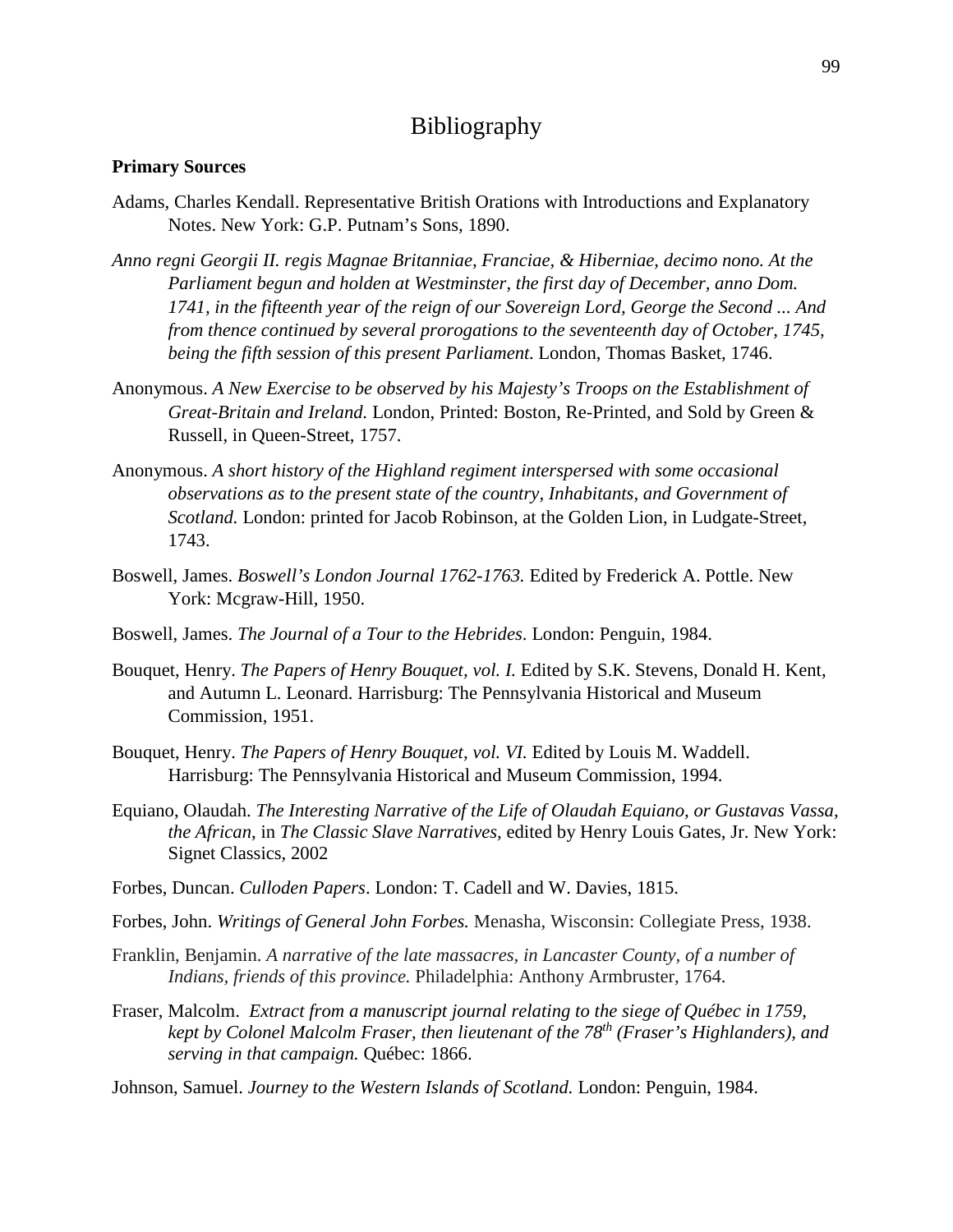- Johnstone, Chevalier de. *A Memoir of the 'Forty-Five.* Edited by Brian Rawson. London: Folio Society, 1958.
- Johnstone, James Johnstone, chevalier de. *The Campaign of 1760 in Canada: A Narrative Attributed to Chevalier Johnstone.* Québec: The Literary and Historical Society of Québec, 1887.
- Knox, John. *An historical journal of the campaigns in North America for the years 1757, 1758, 1759, and 1760, by Captain John Knox, 3 volumes*; edited by Arthur G. Doughty. Toronto: The Champlain Society, 1914
- M'Naughton, John. *Answers for John M'Naughton late soldier in the Royal Highland regiment*. Edinburgh: 1765.
- Mure, William, baron of the Scots exchequer*. Anno regni Georgii II. regis Magnae Britanniae, Franciae, & Hiberniae, decimo nono. At the Parliament begun and holden at Westminster, the first day of December, anno Dom. 1741, in the fifteenth year of the reign of our Sovereign Lord, George the Second ... And from thence continued by several prorogations to the seventeenth day of October, 1745, being the fifth session of this present Parliament*. London, Printed by Thomas Baskett, printer to the King, and by the assigns of Robert Baskett, 1745-[46]
- Murray, John. *Memorials of John Murray of Broughton, Sometime Secretary to Prince Charles Edward, 1740-1747.* Edited by Robert Fitzroy Bell. Edinburg: University Press, 1898.
- Pitt, William. "On the Right of Taxing America. House of Commons, January 14, 1766." In Adams, Charles Kendall. *Representative British Orations with Introductions and Explanatory Notes*. New York: G.P. Putnam's Sons, 1890.
- Pottle, Frederick A. *James Boswell, the earlier years, 1740-1769.* New York: McGraw-Hill, 1985.
- Thompson, James. *A Bard of Wolfe's Army: James Thompson, Gentleman Volunteer, 1733-1830*, Edited by Ian M. McCulloch and Earl John Chapman. Montréal: Robin Brass Studio, 2010.
- Walpole, Horace. *Memoirs of King George II.* New Haven: Yale University Press, 1985.
- Washington, George. *The Papers of George Washington, Volume VI,* edited by Philander D. Chase. Charlottesville: University Press of Virginia, 1988.
- Westbrook, Nicholas. *"Like Roaring Lions breaking from their chains" The Highland Regiment at Ticonderoga.* In The Bulletin of the Fort Ticonderoga Museum, Volume 16, pp 16-92. Ticonderoga, New York: 1998.
- William Augustus, Prince, Duke of Cumberland. *Military Affairs in North America, 1748-1765: Selected Documents from the Cumberland Papers in Windsor Castle*, edited by Stanley Pargellis. Hamden, Connecticut: Archon Books, 1969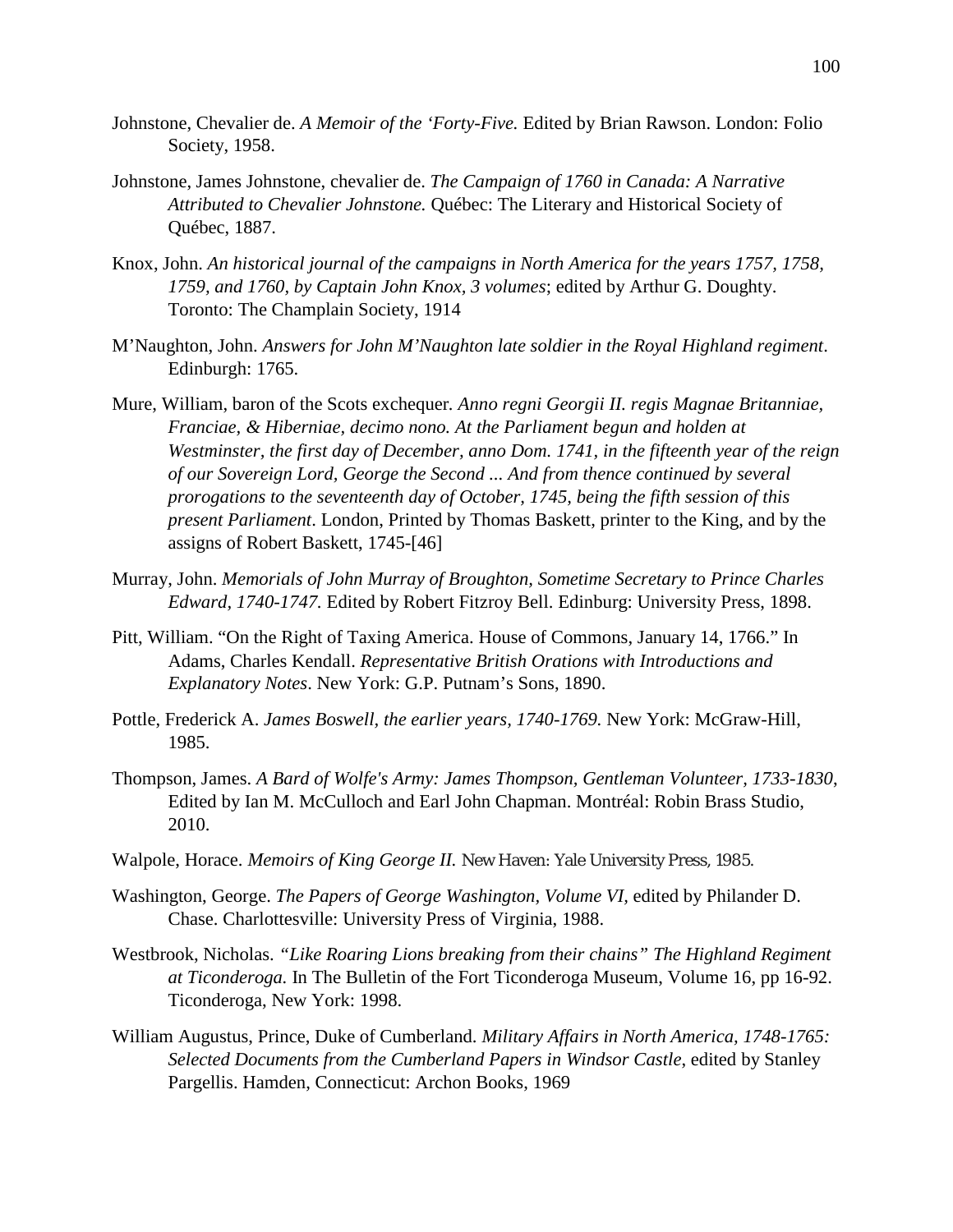Williams, Basil. *The Life of William Pitt, Earl of Chatham.* New York: Octagon Books, 1966.

Willson, Beckles. *The Life and Letters of James Wolfe.* London: Heinemann, 1909.

## **Secondary Sources**

- Anderson, Fred. *Crucible of War: the Seven Years' War and the Fate of Empire in British North America, 1754-1766*. New York: Alfred A. Knopf: 2000.
- Baugh, Daniel. *The global Seven Years War, 1754-1763: Britain and France in a great power contest.* Harlow, United Kingdom: Pearson Education Limited, 2011.
- Boscawen, Hugh. *The Capture of Louisbourg, 1758*. Norman: University of Oklahoma Press, 2011.
- Bougainville, Louis Antoine de. *Adventures in the Wilderness: The American Journals of Louis Antoine de Bougainville, 1756-1760.* Translated and Edited by Edward P. Hamilton. Norman: University of Oklahoma Press, 1964.
- Brumwell, Stephen. *Redcoats: The British Soldier and War in the Americas, 1755-1763.* Cambridge: Cambridge University Press, 2002.
- Calloway, Colin. *White People, Indians, and Highlanders: Tribal Peoples and Colonial Encounters in Scotland and America.* New York: Oxford, 2008.
- Calloway, Colin. "Sir William Johnson, Highland Scots, and American Indians" New York History, Vol. 89, No. 2 (SPRING 2008), pp. 163-177
- Campey, Lucille H. *Les Écossais: The Pioneer Scots of Lower Canada, 1763-1855*. Toronto: Dundurn Press. 2006.
- Chapman, Earl John. "1916 The Drill Manual Used by the 78th Foot (Fraser's Highlanders) in North America, 1757-1763" Journal of the Society for Army Historical Research, Summer 2012, Volume 90, Number 362
- Chapman, Earl John. "'Ordered Home… To Be Broke': The Disbandment of Fraser's Highlanders." Journal of the Society for Army Historical Research, Winter 2010, Volume 88, Number 356
- Desjardin, Thomas A. *Through a Howling Wilderness: Benedict Arnold's March to Québec, 1775.* New York: St. Martin's Press, 2006.
- Dziennik, Matthew P. *The Fatal Land: War, Empire, and the Highland Soldier in British America.* New Haven, CT: Yale University Press, 2015.
- Fraser, William. *The Emigrant's Guide, or Sketches of Canada: with some of the Northern and Western States of America.* Glasgow: Porteous Bros, 1867.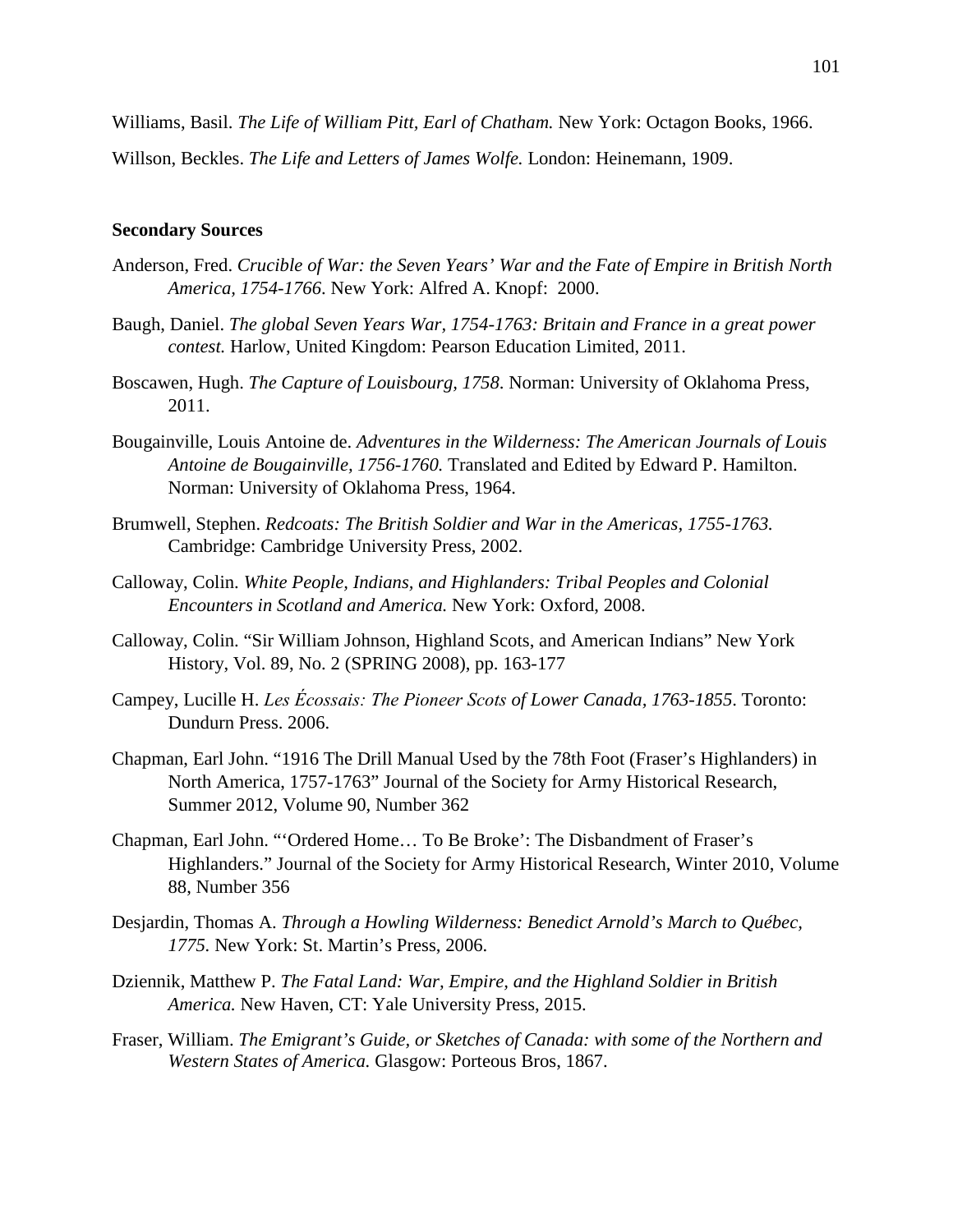- Gadue, Michael R. "Montreal, 1760--The Siege That Wasn't: "Afaith, 'twas the Highlanmon that still paid the bill." Military Collector & Historian 66, no. 2: 179-188
- Grenier, John. *The first way of war: American war making on the frontier, 1607-1814.* Cambridge, UK: Cambridge University Press, 2005.
- Harper, J.R. *78th Fighting Frasers: A Short History of the Old 78th Regiment.* Laval: Dev-Sco, 1966.
- Katcher, Philip R. *Encyclopedia of British, Provincial, and German Army Units – 1775-1783*. Harrisburg, PA: Stackpole Books, 1973.
- Kirk, Robert. *The Memoirs and Adventures of Robert Kirk, late of the Royal Highland Regiment*. (Limerick : J. Ferrar, 1770.),
- Knox, John. *Historical Journal of the Campaigns in North America.* Edited by Arthur G. Doughty. Vols. I, II, and III. Toronto: The Champlain Society, 1916.
- Lemoine, J.M. "Le régiment des montagnards écossais" Revue Canadienne, 1867.
- Lloyd, E.M. *The Highland Regiments in 1757.* The English Historical Review, Vol 17, No 67, pp. 466-469. Oxford: Oxford University Press, Jul, 1902.
- MacLean, J.P. *Settlements of Scotch Highlanders in America.* Glasgow: John Mackay, 1900.
- Massé, Jean-Claude. *Malcolm Fraser: De soldat écossais à seigneur canadien. 1733-1815.* Sillery, Québec : Septentrion, 2006.
- Meyer, Duane Gilbert. *The Highland Scots of North Carolina, 1732-1776.* Chapel Hill: University of North Carolina Press, 1961.
- McCulloch, Ian Macpherson. *Sons of the Mountains: The Highland Regiments in the French and Indian War, Vol. 1.* Fleischmanns, N.Y: Purple Mountain Press; Ticonderoga, N.Y: Fort Ticonderoga; Toronto: Robin Brass Studio, 2006.
- Newark, Tim, *Highlander: The History of the Highland Soldier*, London: Constable, 2011.
- Ouellet, Jeannine. « Des Écossais au Canada et jusqu'à Rivière-du-Loup du XVIIe au XXe siècle » Histoire Québec, vol. 10, n° 2, 2004, p. 22-25.
- Pargellis, Stanley. Military Affairs in North America, 1748-1765: Selected Documents from the Cumberland Papers in Windsor Castle. Archon Books, 1969.
- Pottle, Frederick. *James Boswell, the earlier years, 1740-1769*. New York: McGraw-Hill, 1985.
- Prebble, John, *Culloden*. London: Secker & Warburg, 1961.
- Prebble, John. *Mutiny: Highland Regiments in Revolt, 1743-1804*. Harmondsworth, Middlesex, England: Penguin Books, 1977.
- Ray, Celeste. *Highland Heritage: Scottish Americans in the American South*. Chapel Hill, NC: University of North Carolina Press, 2001.